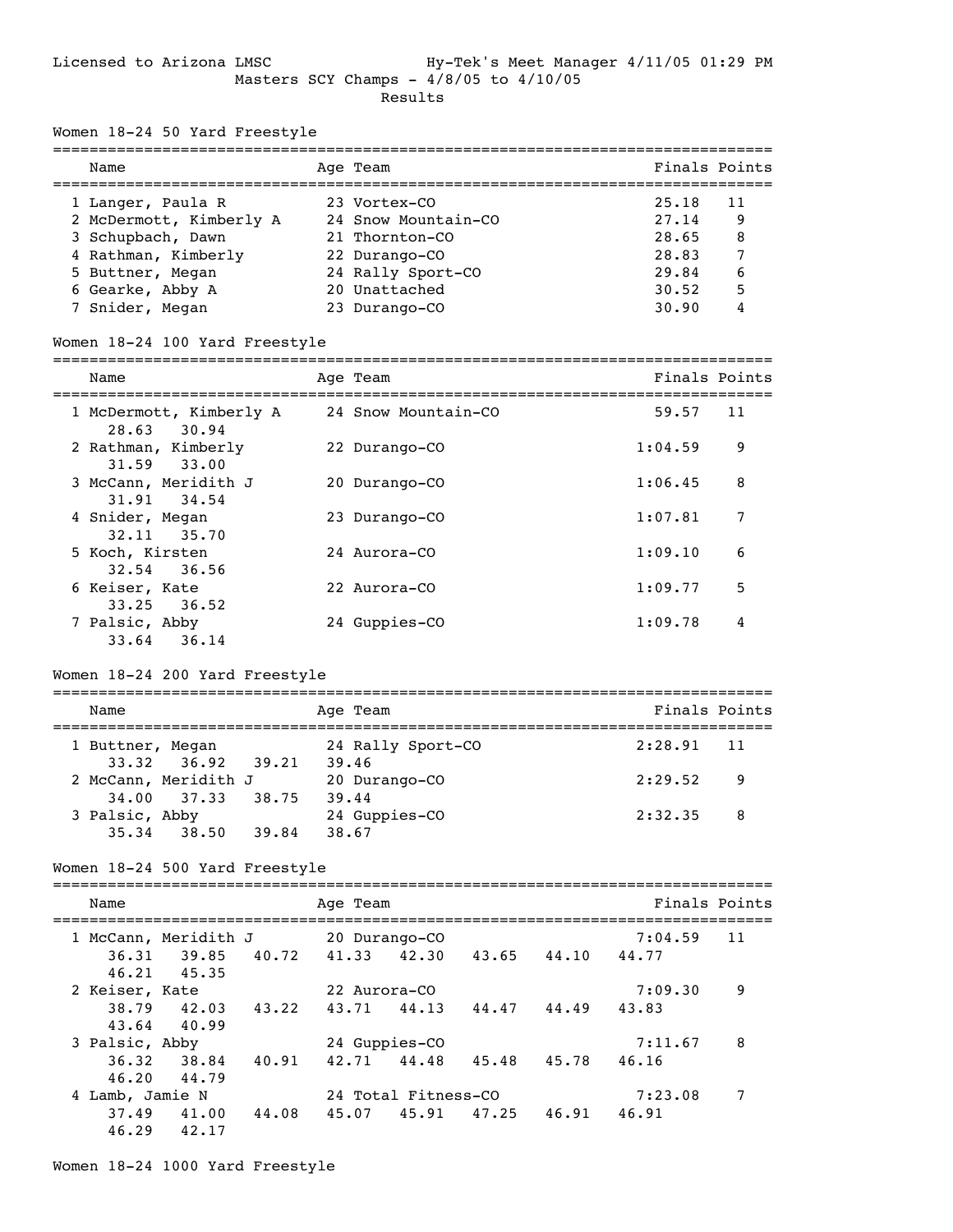| Name                                  |                                           |       |          | Age Team |                               |             |                             |                | Finals Points |
|---------------------------------------|-------------------------------------------|-------|----------|----------|-------------------------------|-------------|-----------------------------|----------------|---------------|
| 1 Buttner, Megan                      |                                           |       |          |          | 24 Rally Sport-CO             |             |                             | 14:44.88       | 11            |
| 39.19                                 | 43.22 44.08 44.37 45.18 45.47 45.24 45.35 |       |          |          |                               |             |                             |                |               |
| 45.28                                 | 45.53 45.47 45.44                         |       |          |          |                               | 45.14 45.00 | 44.60                       | 43.80          |               |
|                                       | 44.71 44.80                               | 43.03 | 39.98    |          |                               |             |                             |                |               |
|                                       | Women 18-24 1650 Yard Freestyle           |       |          |          |                               |             |                             |                |               |
| Name                                  |                                           |       |          | Age Team |                               |             |                             |                | Finals Points |
|                                       |                                           |       |          |          |                               |             |                             |                |               |
| 1 Keiser, Kate                        |                                           |       |          |          | 22 Aurora-CO                  |             |                             | 25:13.50       | 11            |
| 40.95                                 | 45.21 46.21                               |       | 45.57    |          | 47.50 46.33 46.92             |             |                             | 47.46          |               |
| 46.99                                 | 47.32 46.29                               |       | 45.69    |          |                               |             | 46.06 46.00 45.62 45.29     |                |               |
| 45.99                                 | 46.82 46.51 45.17 45.56 45.23 43.98 45.52 |       |          |          |                               |             |                             |                |               |
| 46.15                                 | 47.88                                     | 47.27 | 47.32    |          | 46.80 46.65                   |             | 45.26                       | 44.89          |               |
| 41.09                                 |                                           |       |          |          |                               |             |                             |                |               |
| 2 Lamb, Jamie N                       |                                           |       |          |          | 24 Total Fitness-CO           |             |                             | 25:50.38       | 9             |
| 37.66                                 | 42.20 44.25                               |       | 45.23    |          | $46.12$ $46.56$               |             | 46.41                       | 47.79          |               |
| 48.22                                 | 47.13 48.33                               |       |          |          | 47.57 47.30 47.97 48.33       |             |                             | 49.28          |               |
|                                       | 47.81 48.34 47.84                         |       | 47.15    |          | 49.10 48.23 47.71             |             |                             | 46.56          |               |
| 48.53                                 | 47.73                                     | 48.55 | 48.18    |          | 47.08 48.24                   |             | 46.88                       | 46.59          |               |
| 45.51                                 |                                           |       |          |          |                               |             |                             |                |               |
|                                       | Women 18-24 50 Yard Backstroke            |       |          |          |                               |             |                             |                |               |
| Name                                  |                                           |       | Age Team |          |                               |             |                             |                | Finals Points |
|                                       |                                           |       |          |          |                               |             |                             |                |               |
| 1 Langer, Paula R<br>2 Gearke, Abby A |                                           |       |          |          | 23 Vortex-CO<br>20 Unattached |             |                             | 30.17<br>34.36 | 11<br>9       |
|                                       |                                           |       |          |          |                               |             |                             |                |               |
|                                       | Women 18-24 100 Yard Backstroke           |       |          |          |                               |             |                             |                |               |
| Name                                  |                                           |       |          | Age Team |                               |             |                             |                | Finals Points |
| 1 Gearke, Abby A                      |                                           |       |          |          | 20 Unattached                 |             |                             | 1:12.02        | 11            |
| 34.85                                 | 37.17                                     |       |          |          |                               |             |                             |                |               |
| 2 Koch, Kirsten                       |                                           |       |          |          | 24 Aurora-CO                  |             |                             | 1:22.75        | 9             |
| 39.85                                 | 42.90                                     |       |          |          |                               |             |                             |                |               |
|                                       | Women 18-24 50 Yard Breaststroke          |       |          |          |                               |             |                             |                |               |
| Name                                  |                                           |       |          | Age Team |                               |             |                             |                | Finals Points |
| 1 Schupbach, Dawn                     |                                           |       |          |          | 21 Thornton-CO                |             |                             | 36.01          | 11            |
| 2 Snider, Megan                       |                                           |       |          |          | 23 Durango-CO                 |             |                             | 37.10          | 9             |
|                                       | 3 McCann, Meridith J                      |       |          |          | 20 Durango-CO                 |             |                             | 37.25          | 8             |
| 4 Keiser, Kate                        |                                           |       |          |          | 22 Aurora-CO                  |             |                             | 38.66          | 7             |
| 5 Koch, Kirsten                       |                                           |       |          |          | 24 Aurora-CO                  |             |                             | 39.63          | 6             |
| 6 Palsic, Abby                        |                                           |       |          |          | 24 Guppies-CO                 |             |                             | 39.73          | 5             |
|                                       | Women 18-24 100 Yard Breaststroke         |       |          |          |                               |             |                             |                |               |
|                                       | =================================         |       |          |          |                               |             | .========================== |                |               |
| Name                                  |                                           |       |          | Age Team |                               |             |                             |                | Finals Points |
| 1 Langer, Paula R<br>36.36            | 39.13                                     |       |          |          | 23 Vortex-CO                  |             |                             | 1:15.49        | 11            |
| 2 Snider, Megan<br>38.01              | 43.60                                     |       |          |          | 23 Durango-CO                 |             |                             | 1:21.61        | 9             |
| 3 Schupbach, Dawn<br>39.62            | 42.09                                     |       |          |          | 21 Thornton-CO                |             |                             | 1:21.71        | 8             |
| 39.20                                 | 4 McCann, Meridith J<br>44.08             |       |          |          | 20 Durango-CO                 |             |                             | 1:23.28        | 7             |
| 5 Palsic, Abby                        |                                           |       |          |          | 24 Guppies-CO                 |             |                             | 1:27.62        | 6             |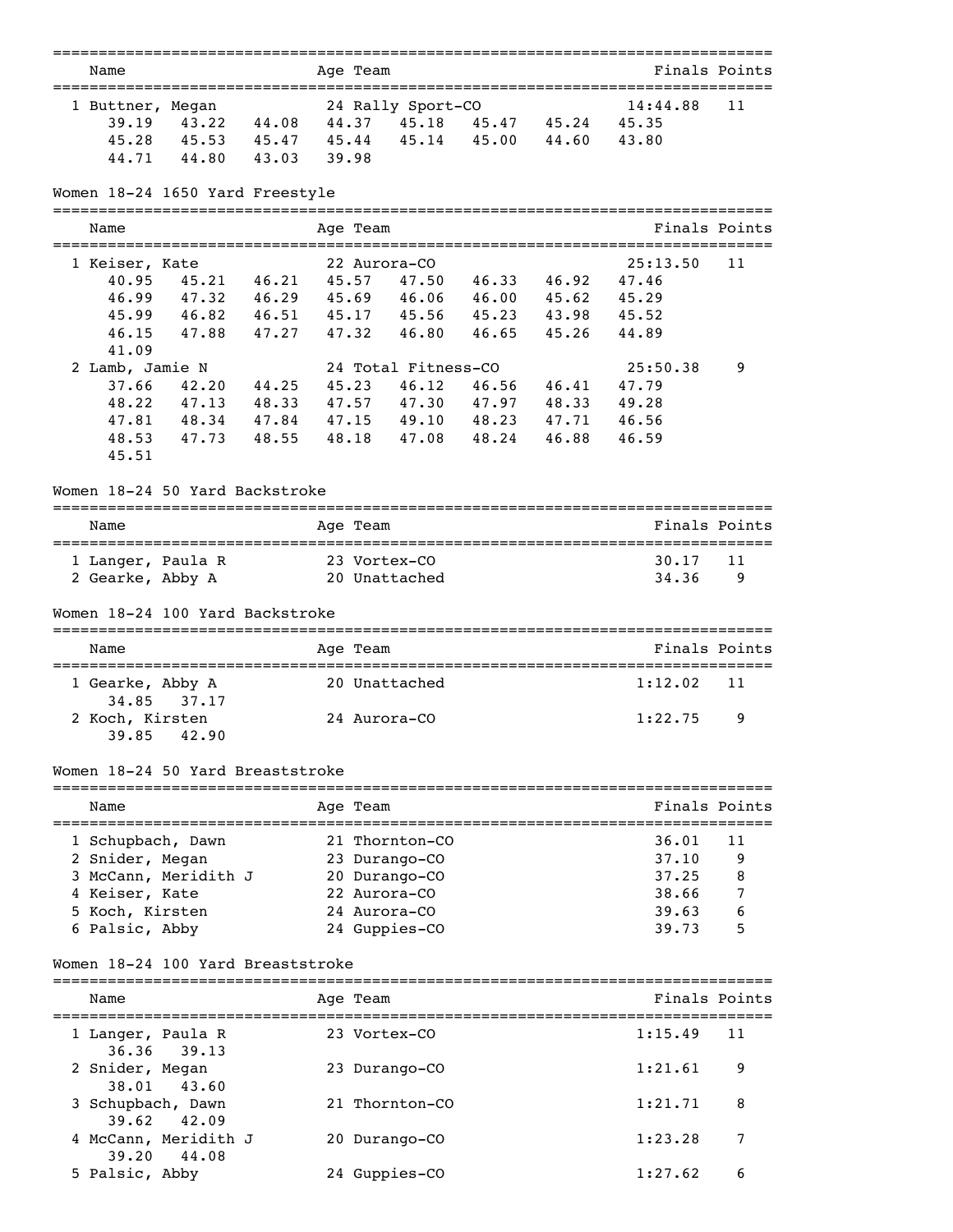### 42.82 44.80

Women 18-24 50 Yard Butterfly

| Name                                                                      | Age Team                                     | Finals Points |               |
|---------------------------------------------------------------------------|----------------------------------------------|---------------|---------------|
| 1 Harvey, Jillian L                                                       | 23 Greenwood-CO                              | 27.10         | 11            |
| 2 McDermott, Kimberly A 24 Snow Mountain-CO                               |                                              | 27.95         | 9             |
| 3 Rathman, Kimberly 22 Durango-CO                                         |                                              | 31.65         | 8             |
| 4 Koch, Kirsten                                                           | 24 Aurora-CO                                 | 33.77         | 7             |
| 5 Keiser, Kate                                                            | 22 Aurora-CO                                 | 40.14         | 6             |
| Women 18-24 100 Yard Butterfly                                            |                                              |               |               |
| Name                                                                      | Age Team                                     |               | Finals Points |
| 1 McDermott, Kimberly A 24 Snow Mountain-CO                               |                                              | 1:03.08       | 11            |
| 28.95<br>34.13<br>2 Rathman, Kimberly 22 Durango-CO<br>40.11<br>35.36     |                                              | 1:15.47       | 9             |
| Women 18-24 200 Yard Butterfly                                            |                                              |               |               |
| Name                                                                      | Age Team                                     | Finals Points |               |
| 1 McDermott, Kimberly A 24 Snow Mountain-CO<br>35.02 37.65 40.51<br>30.53 |                                              | 2:23.71       | 11            |
| Women 18-24 100 Yard IM                                                   |                                              |               |               |
| Name                                                                      | Age Team                                     |               | Finals Points |
| 1 Langer, Paula R<br>29.38 34.61                                          | 23 Vortex-CO                                 | 1:03.99       | 11            |
| 2 McDermott, Kimberly A 24 Snow Mountain-CO<br>30.38<br>35.99             |                                              | 1:06.37       | 9             |
| 3 Gearke, Abby A<br>35.38 41.45                                           | 20 Unattached                                | 1:16.83       | 8             |
| 4 Buttner, Megan<br>44.32<br>37.55                                        | 24 Rally Sport-CO                            | 1:21.87       | 7             |
| Women 18-24 200 Yard IM                                                   |                                              |               |               |
| Name<br>===================================                               | Age Team<br>================================ | Finals Points |               |
| 1 McDermott, Kimberly A<br>29.29<br>37.30 43.70                           | 24 Snow Mountain-CO<br>36.10                 | 2:26.39       | 11            |
| -- Koch, Kirsten                                                          | 24 Aurora-CO                                 | DQ            |               |
| 44.44 48.31<br>35.47                                                      | 42.20                                        |               |               |
| Women 18-24 400 Yard IM                                                   |                                              |               |               |
| Name                                                                      | Age Team                                     |               | Finals Points |
| 1 McDermott, Kimberly A 24 Snow Mountain-CO                               |                                              | 5:18.08       | 11            |
|                                                                           | 30.34 36.54 41.15 41.83 45.53 47.39 39.79    | 35.51         |               |
| Women 25-29 50 Yard Freestyle                                             |                                              |               |               |
| Name                                                                      | Age Team                                     |               | Finals Points |
| 1 Fleckinger, Amy                                                         | 29 Bam-CO                                    | 28.49         | 11            |
| 2 Peck, Julie N                                                           | 28 Aquaholics-CO                             | 28.85         | 9             |
| 3 Despain, Christina                                                      | 27 Aurora-CO                                 | 29.35         | 8             |
| 4 Dickerson, Amy                                                          | 29 Westside-CO                               | 29.82         | 7             |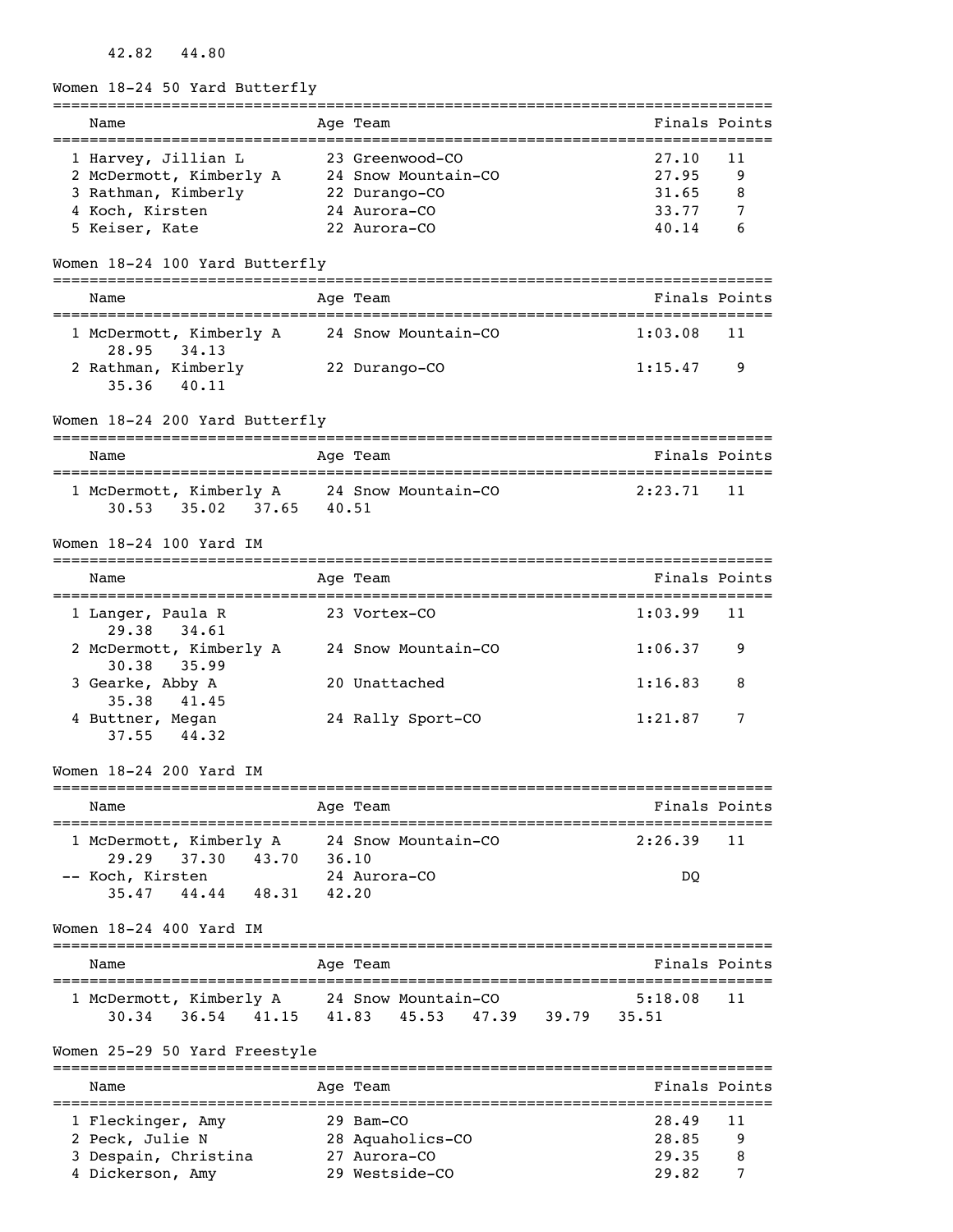Women 25-29 100 Yard Freestyle

| Name                                     | Age Team          | Finals Points |              |
|------------------------------------------|-------------------|---------------|--------------|
| 1 Lee, Jodi L<br>$27.31$ 30.56           | 27 Thornton-CO    | 57.87         | 11           |
| 2 Myers, Jill<br>28.94 30.12             | 27 Rally Sport-CO | 59.06         | 9            |
| 3 Bourne, Christine E<br>28.72 31.42     | 29 Aquaholics-CO  | 1:00.14       | 8            |
| 4 Webb, Amy B<br>29.09 32.39             | 29 Bam-CO         | 1:01.48       | 7            |
| 5 Despain, Christina<br>31.77 33.43      | 27 Aurora-CO      | 1:05.20       | 6            |
| 6 Switzer, Molly<br>31.44 33.90          | 25 Unattached     | 1:05.34       | 5            |
| 7 Kemph, Bonnie G<br>32.88 33.43         | 28 Bam-CO         | 1:06.31       | 4            |
| 8 Dickerson, Amy<br>$32.45$ $35.93$      | 29 Westside-CO    | 1:08.38       | 3            |
| 9 Brassard, Sara R<br>$32.20$ $36.67$    | 29 Thornton-CO    | 1:08.87       | 2            |
| 10 Martin-Layfield, Kim J<br>33.77 39.49 | 29 Thornton-CO    | 1:13.26       | $\mathbf{1}$ |
| 11 Ferris, Sarah J<br>$37.82$ $43.49$    | 29 Thornton-CO    | 1:21.31       |              |

#### Women 25-29 200 Yard Freestyle

| Name                 |       | Age Team         | Finals Points             |
|----------------------|-------|------------------|---------------------------|
| 1 Greenleaf, Kristin |       | 26 Aurora-CO     | $2:24.04$ 11              |
| 34,39 36,95          | 36.60 | 36.10            |                           |
| 2 Switzer, Molly     |       | 25 Unattached    | 2:24.37<br>$\overline{9}$ |
| 33.52 37.33          | 37.23 | 36.29            |                           |
| 3 Peck, Julie N      |       | 28 Aquaholics-CO | 2:26.13<br>- 8            |
| 33.88 36.83          | 38.89 | 36.53            |                           |

#### Women 25-29 500 Yard Freestyle

| Name                  |       | Age Team            |                |       |       | Finals Points |    |
|-----------------------|-------|---------------------|----------------|-------|-------|---------------|----|
| 1 Greenleaf, Kristin  |       | 26 Aurora-CO        |                |       |       | 6:23.32       | 11 |
| 37.94<br>35.84        | 38.79 | 38.99               | 39.05          | 39.03 | 38.94 | 38.52         |    |
| 37.88<br>38.34        |       |                     |                |       |       |               |    |
| 2 Dickerson, Amy      |       |                     | 29 Westside-CO |       |       | 6:36.96       | 9  |
| 34.37<br>39.17        | 40.75 | 40.99               | 40.64          | 40.63 | 40.94 | 41.32         |    |
| 40.22<br>37.93        |       |                     |                |       |       |               |    |
| 3 Van Fossan, Jenna K |       | 26 Total Fitness-CO |                |       |       | 7:11.86       | 8  |
| 36.52<br>39.16        | 41.15 | 43.63               | 44.58          | 45.69 | 46.31 | 46.15         |    |
| 43.14<br>45.53        |       |                     |                |       |       |               |    |
| 4 Ferris, Sarah J     |       |                     | 29 Thornton-CO |       |       | 8:19.21       | 7  |
| 45.74<br>38.94        | 48.94 | 51.37               | 51.70          | 51.94 | 52.53 | 54.97         |    |
| 51.01<br>52.07        |       |                     |                |       |       |               |    |

#### Women 25-29 1650 Yard Freestyle

=============================================================================== Name **Age Team** Age Team **Finals Points** =============================================================================== 1 Greenleaf, Kristin 26 Aurora-CO 22:01.25 11 36.22 39.02 39.39 39.59 39.69 39.89 39.71 39.82 39.89 39.86 40.06 40.02 40.25 40.30 40.43 40.08 40.54 40.34 40.31 40.04 40.19 40.37 40.63 40.46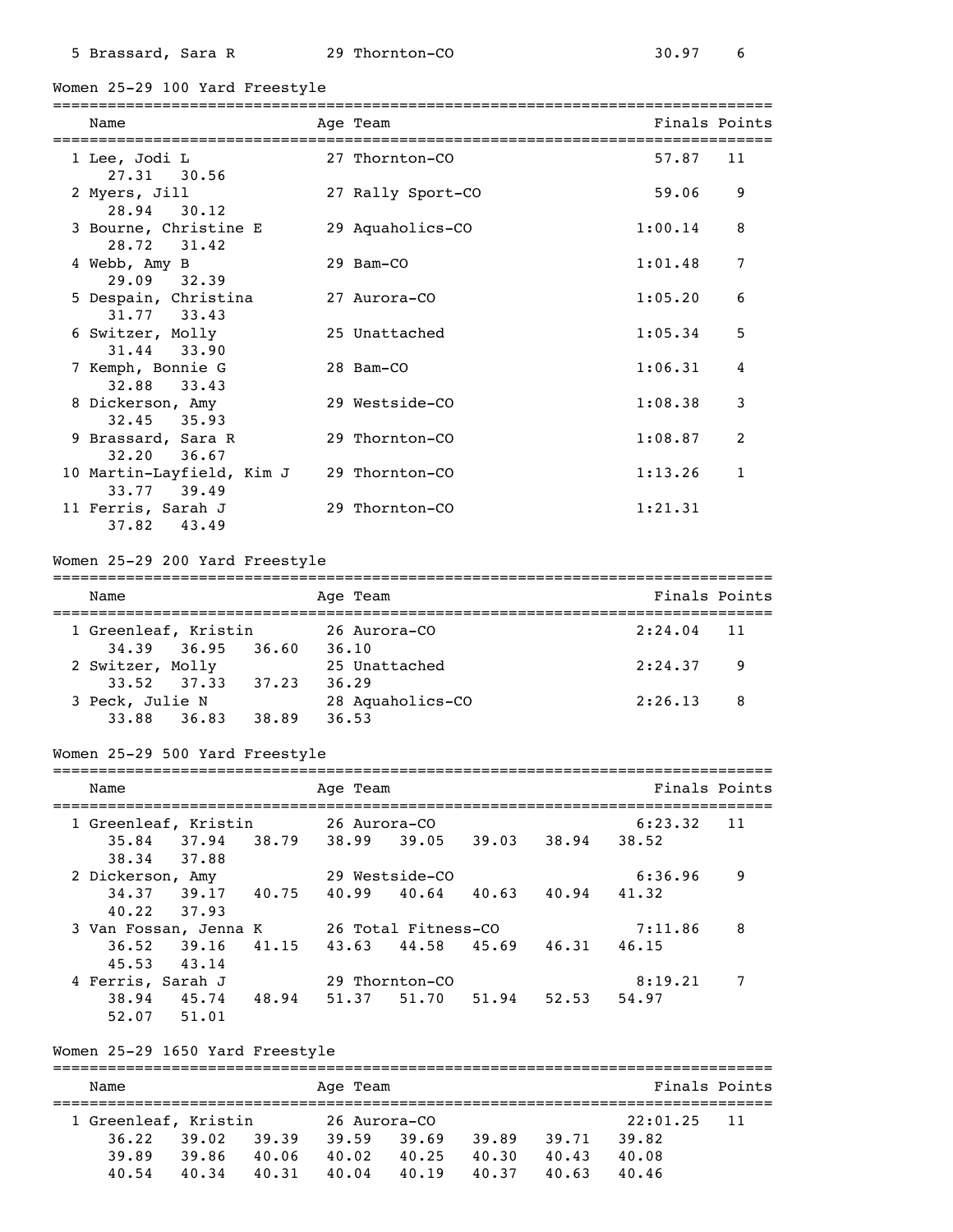| 40.23<br>40.51 40.39<br>39.77                         |             |            | 40.54 40.71       |       | 40.59 40.72       | 40.69         |    |
|-------------------------------------------------------|-------------|------------|-------------------|-------|-------------------|---------------|----|
| 2 Dickerson, Amy                                      |             |            | 29 Westside-CO    |       |                   | 22:58.23      | 9  |
| 34.77<br>38.49                                        | 40.68       | 40.66      | 41.27             | 41.46 | 41.54             | 42.06         |    |
| 42.17                                                 | 41.79 41.90 | 42.45      |                   |       | 41.51 41.92 42.44 | 42.04         |    |
| 42.56 42.97 41.92 42.78 42.19 43.83<br>42.04          |             |            |                   |       |                   | 42.60         |    |
| 43.17 42.68<br>43.09                                  |             |            | 43.25 43.27 42.77 |       | 41.44             | 42.48         |    |
| 38.04                                                 |             |            |                   |       |                   |               |    |
| Women 25-29 50 Yard Backstroke                        |             |            |                   |       |                   |               |    |
| Name                                                  |             | Age Team   |                   |       |                   | Finals Points |    |
| 1 Fleckinger, Amy                                     |             | 29 Bam-CO  |                   |       |                   | 32.18         | 11 |
| 2 Peck, Julie N                                       |             |            | 28 Aquaholics-CO  |       |                   | 35.88         | 9  |
| 3 Brassard, Sara R                                    |             |            | 29 Thornton-CO    |       |                   | 36.85         | 8  |
| 4 Dickerson, Amy                                      |             |            | 29 Westside-CO    |       |                   | 37.43         | 7  |
| 5 Despain, Christina                                  |             |            | 27 Aurora-CO      |       |                   | 39.49         | 6  |
| Women 25-29 100 Yard Backstroke                       |             |            |                   |       |                   |               |    |
| Name                                                  |             | Age Team   |                   |       |                   | Finals Points |    |
| 1 Myers, Jill                                         |             |            | 27 Rally Sport-CO |       |                   | 1:07.53       | 11 |
| 34.59<br>32.94<br>2 Fleckinger, Amy                   |             | 29 Bam-CO  |                   |       |                   | 1:10.42       | 9  |
| 34.80<br>35.62<br>3 Kemph, Bonnie G                   |             | 28 Bam-CO  |                   |       |                   | 1:13.40       | 8  |
| 35.69<br>37.71<br>4 Brassard, Sara R                  |             |            | 29 Thornton-CO    |       |                   | 1:19.97       | 7  |
| 38.45 41.52<br>5 Martin-Layfield, Kim J               |             |            | 29 Thornton-CO    |       |                   | 1:21.42       | 6  |
| 38.36<br>43.06<br>6 Ferris, Sarah J<br>42.71<br>46.78 |             |            | 29 Thornton-CO    |       |                   | 1:29.49       | 5  |
| Women 25-29 50 Yard Breaststroke                      |             |            |                   |       |                   |               |    |
| Name                                                  | Age Team    |            |                   |       |                   | Finals Points |    |
| 1 Webb, Amy B                                         |             | 29 Bam-CO  |                   |       |                   | 34.67         | 11 |
| 2 Connally, Jessica                                   |             | 25 Csst-CO |                   |       |                   | 36.41         | 9  |
| 3 Fleckinger, Amy                                     |             | 29 Bam-CO  |                   |       |                   | 38.14         | 8  |
| 4 Greenleaf, Kristin                                  |             |            | 26 Aurora-CO      |       |                   | 39.32         | 7  |
| 5 Despain, Christina                                  |             |            | 27 Aurora-CO      |       |                   | 42.10         | 6  |
| Women 25-29 100 Yard Breaststroke                     |             |            |                   |       |                   |               |    |
| Name                                                  |             | Age Team   |                   |       |                   | Finals Points |    |
|                                                       |             |            |                   |       |                   |               |    |
| 1 Bourne, Christine E<br>35.43<br>40.17               |             |            | 29 Aquaholics-CO  |       |                   | 1:15.60       | 11 |
| 2 Fleckinger, Amy<br>38.54<br>43.48                   |             | 29 Bam-CO  |                   |       |                   | 1:22.02       | 9  |
| 3 Peck, Julie N<br>39.45<br>42.87                     |             |            | 28 Aquaholics-CO  |       |                   | 1:22.32       | 8  |
| 4 Greenleaf, Kristin<br>39.69<br>43.51                |             |            | 26 Aurora-CO      |       |                   | 1:23.20       | 7  |
| Women 25-29 200 Yard Breaststroke                     |             |            |                   |       |                   |               |    |
| Name                                                  |             | Age Team   |                   |       |                   | Finals Points |    |

=============================================================================== 1 Lee, Jodi L 27 Thornton-CO 2:38.33 11

36.20 39.66 41.00 41.47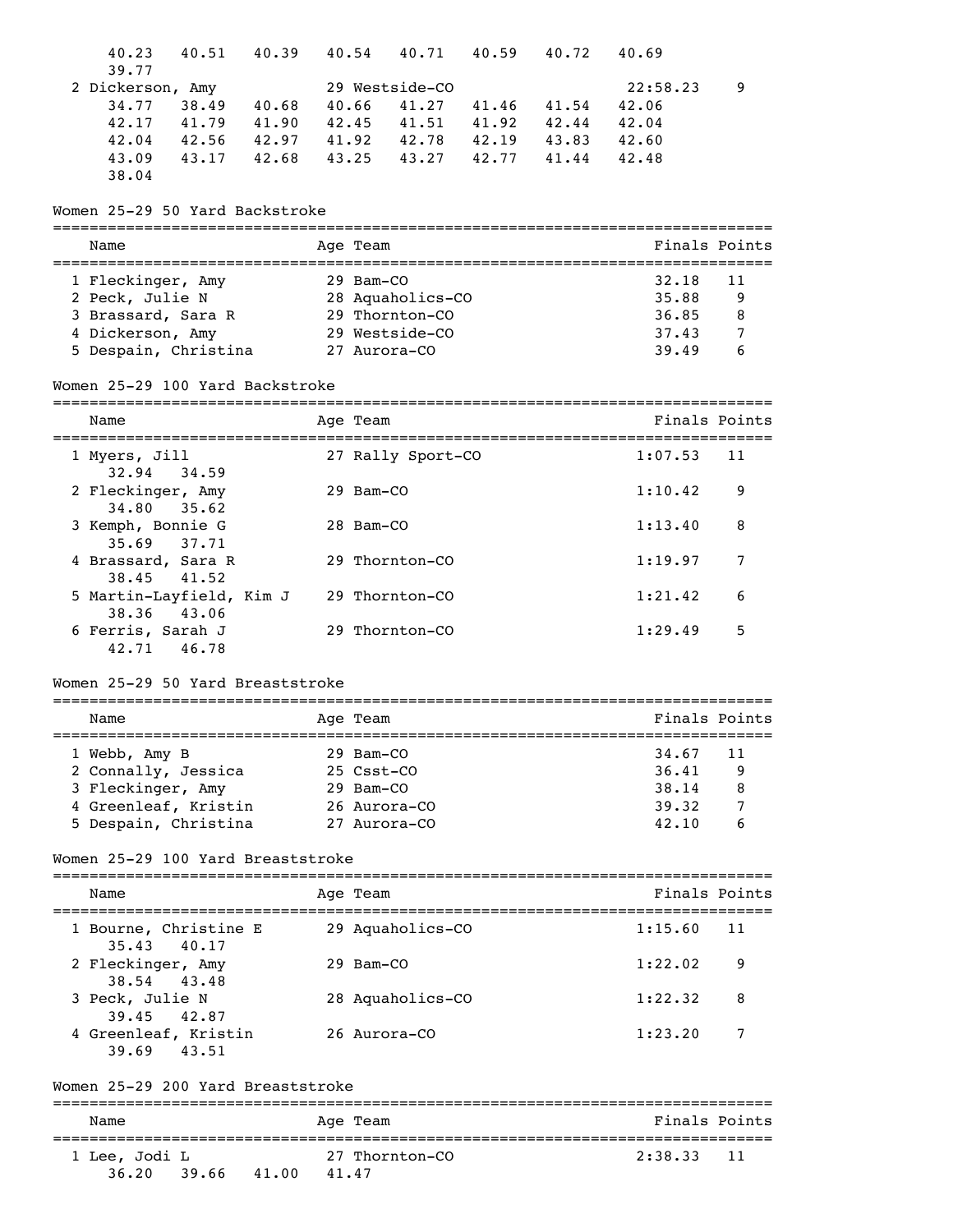| 2 Connally, Jessica  | 25 Csst-CO     | $2:51.76$ 9 |  |
|----------------------|----------------|-------------|--|
| 39.47 44.17 45.08    | 43.04          |             |  |
| 3 Greenleaf, Kristin | 26 Aurora-CO   | $2:57.23$ 8 |  |
| 40.57 45.33 45.44    | 45.89          |             |  |
| 4 Dickerson, Amy     | 29 Westside-CO | $3:25.65$ 7 |  |
| 45.41 53.04<br>54.09 | 53.11          |             |  |

### Women 25-29 50 Yard Butterfly

| Name                 | Age Team       | Finals Points |     |
|----------------------|----------------|---------------|-----|
| 1 Lee, Jodi L        | 27 Thornton-CO | 29.35         | -11 |
| 2 Fleckinger, Amy    | $29$ Bam $-CO$ | 31.10         | 9   |
| 3 Webb, Amy B        | $29$ Bam $-CO$ | 31.33         | 8   |
| 4 Despain, Christina | 27 Aurora-CO   | 32.95         |     |
| 5 Switzer, Molly     | 25 Unattached  | 33.87         | 6   |
| 6 Green, Monica A    | 28 Bam-CO      | 39.28         | 5   |

### Women 25-29 100 Yard Butterfly

| Name                                  | Age Team          |              | Finals Points |  |  |  |
|---------------------------------------|-------------------|--------------|---------------|--|--|--|
| 1 Myers, Jill<br>$31.65$ $34.83$      | 27 Rally Sport-CO | $1:06.48$ 11 |               |  |  |  |
| 2 Greenleaf, Kristin<br>$36.24$ 40.63 | 26 Aurora-CO      | 1:16.87      | - 9           |  |  |  |

### Women 25-29 200 Yard Butterfly

| Name                                         | Age Team              | Finals Points |  |  |  |  |
|----------------------------------------------|-----------------------|---------------|--|--|--|--|
| 1 Greenleaf, Kristin<br>38,19 44,68<br>45.07 | 26 Aurora-CO<br>44.59 | $2:52.53$ 11  |  |  |  |  |
| 2 Dickerson, Amy<br>3:23.84                  | 29 Westside-CO        | 3:23.84<br>-9 |  |  |  |  |

### Women 25-29 100 Yard IM

| Name                                   | Age Team          | Finals Points |    |
|----------------------------------------|-------------------|---------------|----|
| 1 Bourne, Christine E<br>31.83 35.90   | 29 Aquaholics-CO  | 1:07.73       | 11 |
| 2 Myers, Jill<br>$31.12$ $36.68$       | 27 Rally Sport-CO | 1:07.80       | 9  |
| 3 Fleckinger, Amy<br>32.42 38.48       | 29 Bam-CO         | 1:10.90       | 8  |
| 4 Peck, Julie N<br>35.27 38.86         | 28 Aquaholics-CO  | 1:14.13       | 7  |
| 5 Switzer, Molly<br>35.22 41.76        | 25 Unattached     | 1:16.98       | 6  |
| 6 Greenleaf, Kristin<br>37.46<br>39.77 | 26 Aurora-CO      | 1:17.23       | 5  |
| 7 Despain, Christina<br>37.00<br>40.60 | 27 Aurora-CO      | 1:17.60       | 4  |

### Women 25-29 200 Yard IM

| Name                                       | Age Team                   | Finals Points  |
|--------------------------------------------|----------------------------|----------------|
| 1 Lee, Jodi L<br>29.83 37.87 40.15         | 27 Thornton-CO<br>35.79    | $2:23.64$ 11   |
| 2 Bourne, Christine E<br>32.58 37.19 42.78 | 29 Aquaholics-CO<br>33.26  | 2:25.81<br>- 9 |
| 3 Myers, Jill<br>$31.95$ $37.65$<br>43.86  | 27 Rally Sport-CO<br>34,01 | 2:27.47<br>- 8 |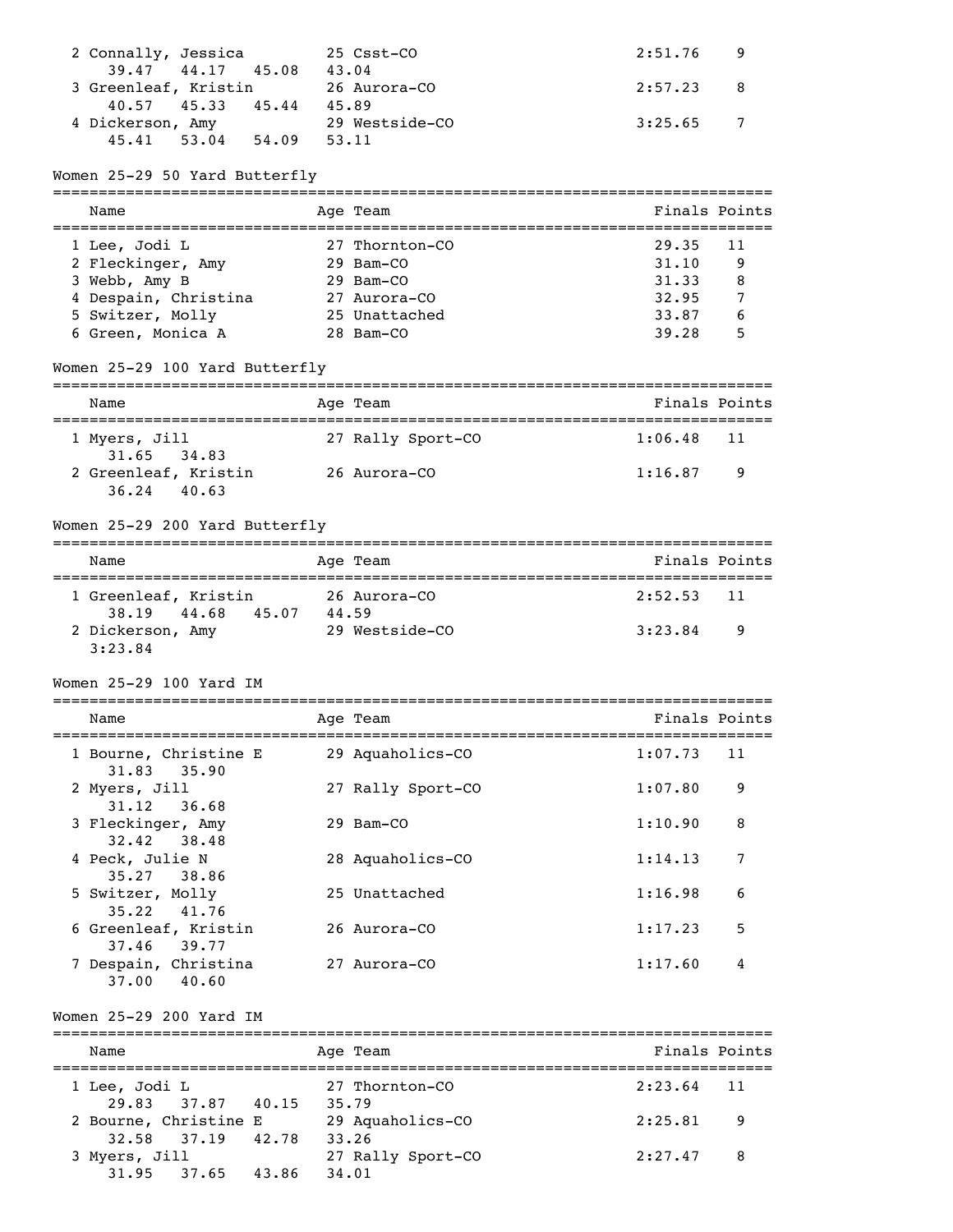| 4 Connally, Jessica                               | 25 Csst-CO                                              | 2:42.26<br>7           |
|---------------------------------------------------|---------------------------------------------------------|------------------------|
| 36.20 41.39 43.88<br>5 Greenleaf, Kristin         | 40.79                                                   | 2:43.98                |
| 46.10 44.73<br>35.38                              | 26 Aurora–CO<br>37.77                                   | 6                      |
|                                                   |                                                         |                        |
| Women 25-29 400 Yard IM                           |                                                         |                        |
| Name                                              | Age Team                                                | Finals Points          |
| 1 Greenleaf, Kristin                              | 26 Aurora-CO                                            | 5:49.20<br>11          |
|                                                   | 38.43 45.49 47.90 46.53 45.81 46.59 39.81 38.64         |                        |
| 2 Dickerson, Amy                                  | 29 Westside-CO                                          | 6:13.86<br>9           |
|                                                   | $41.47$ $49.50$ $50.29$ $45.63$ $53.08$ $52.76$ $42.56$ | 38.57                  |
| Women 30-34 50 Yard Freestyle                     |                                                         |                        |
| Name                                              | Age Team                                                | Finals Points          |
| 1 Niemann, Catherine A                            | 34 Aurora-CO                                            | 27.80<br>11            |
| 2 Noonan, Heather A                               | 30 Unattached                                           | 27.88<br>9             |
| 3 Sprenger, Victoria L                            | 30 Unattached                                           | 31.90<br>8             |
| 4 Rhoads, Jennifer B                              | 32 Thornton-CO                                          | 32.19<br>7             |
| Women 30-34 100 Yard Freestyle                    |                                                         |                        |
| Name                                              | Age Team                                                | Finals Points          |
| 1 Speckman, Channa L                              | 30 Highlands Ranch-CO                                   | 58.47<br>11            |
| 27.86<br>30.61                                    |                                                         |                        |
| 2 Noonan, Heather A                               | 30 Unattached                                           | 1:01.03<br>9           |
| 28.86<br>32.17<br>3 McLachlan, Leslie             | 34 Bam-CO                                               | 1:01.17<br>8           |
| 29.07<br>32.10                                    |                                                         |                        |
| 4 Sprenger, Victoria L<br>33.18<br>37.38          | 30 Unattached                                           | 7<br>1:10.56           |
| 5 Baumann, Kari K                                 | 33 Guppies-CO                                           | 1:12.41<br>6           |
| 37.88<br>34.53<br>6 Mann, Lindsey L               | 32 Bam-CO                                               | 1:13.75<br>5           |
| 34.80<br>38.95                                    |                                                         |                        |
| 7 Houmb, Siv<br>43.14<br>47.20                    | 31 Vortex-CO                                            | 1:30.34<br>4           |
| Women 30-34 200 Yard Freestyle                    |                                                         |                        |
|                                                   | . _ _ _ _ _ _ _ _ _ _ _ _ _ _ _ _ _ _                   |                        |
| Name                                              | Age Team                                                | Finals Points          |
| 1 Noonan, Heather A                               | 30 Unattached                                           | 2:12.55<br>11          |
| 34.57<br>30.61<br>33.51                           | 33.86                                                   |                        |
| Women 30-34 500 Yard Freestyle                    |                                                         |                        |
| Name                                              | Age Team                                                | Finals Points          |
|                                                   |                                                         |                        |
| 1 Niemann, Catherine A<br>32.69<br>36.14<br>36.65 | 34 Aurora-CO<br>$36.84$ $36.74$ $36.21$<br>36.12        | 6:00.35<br>11<br>36.43 |
| 36.32<br>36.21                                    |                                                         |                        |
| 2 McLachlan, Leslie                               | 34 Bam-CO                                               | 6:23.64<br>9           |
| 36.99<br>38.35<br>32.10                           | 39.35<br>$39.73$ $39.61$ $40.30$                        | 39.70                  |
| 38.23<br>39.28                                    |                                                         |                        |
| 3 Baumann, Kari K                                 | 33 Guppies-CO                                           | 6:53.00<br>8           |
| 36.47<br>40.64<br>41.91                           | 42.33<br>42.31<br>42.64 42.28                           | 42.48                  |
| 40.51<br>41.43                                    |                                                         |                        |
| 4 Houmb, Siv<br>$52.44$ $53.09$<br>45.62          | 31 Vortex-CO<br>53.66<br>55.53<br>54.96<br>53.71        | 8:47.68<br>7<br>53.67  |
| 52.72<br>52.28                                    |                                                         |                        |
|                                                   |                                                         |                        |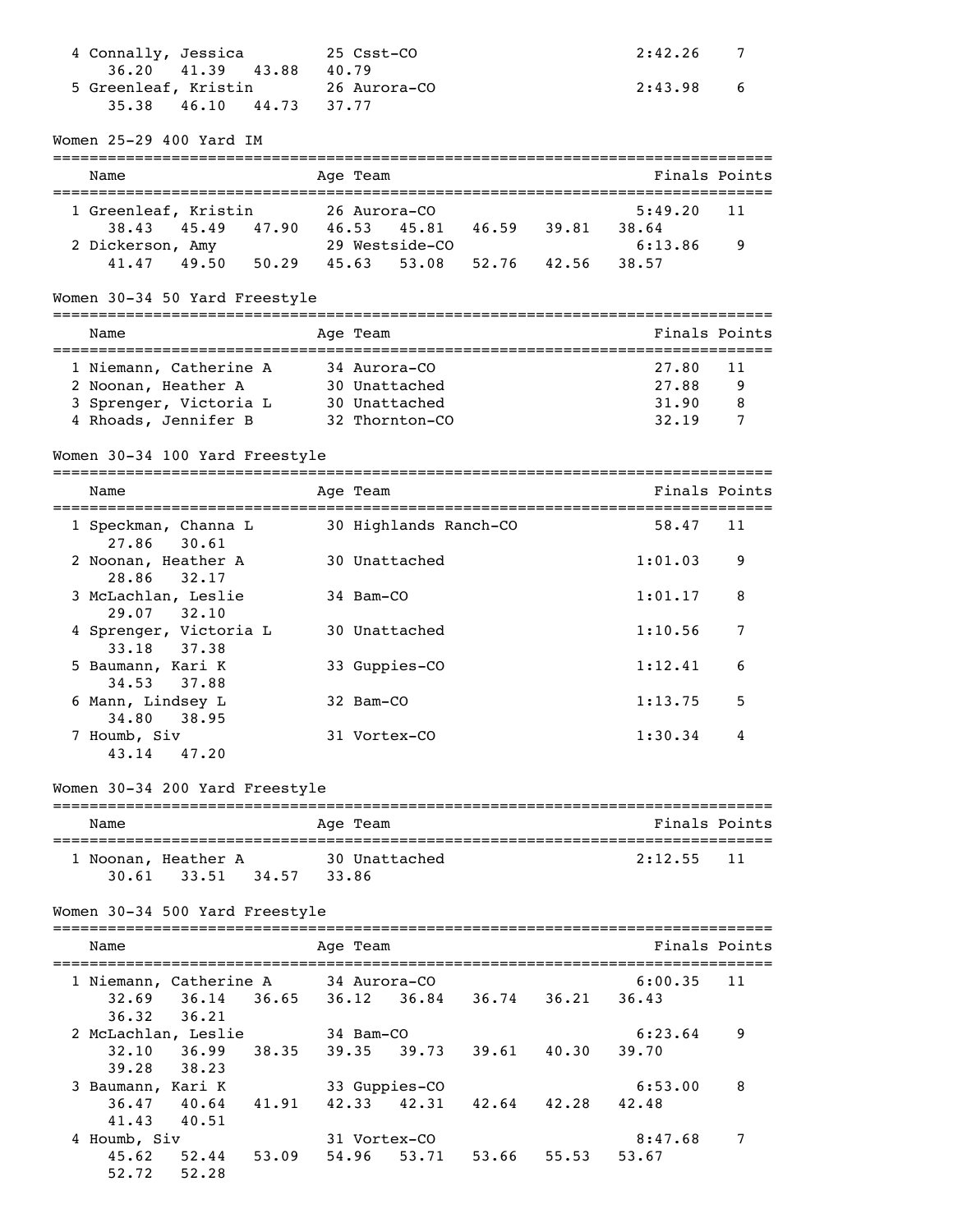### Women 30-34 1650 Yard Freestyle

| Name                                         |       | Age Team |       | ==========              |       |             | ============================= | Finals Points  |
|----------------------------------------------|-------|----------|-------|-------------------------|-------|-------------|-------------------------------|----------------|
|                                              |       |          |       |                         |       |             |                               |                |
| 1 Leetmae, Erika M                           |       |          |       | 34 Aquaholics-CO        |       |             | 20:15.10                      | 11             |
| 32.90                                        |       |          |       | 35.84 36.25 36.36 36.78 |       | 37.03 36.93 | 36.70                         |                |
| 36.84 36.87<br>36.83                         |       | 36.66    |       | 37.14                   | 36.62 | 36.93       | 37.12                         |                |
| 37.19<br>$37.04$ $36.41$                     |       |          |       | 37.42 36.59 36.71       |       | 37.08       | 37.47                         |                |
| 37.53 37.65<br>36.87                         |       |          | 37.60 | 37.59                   | 37.38 | 37.78       | 37.35                         |                |
| 35.64                                        |       |          |       |                         |       |             |                               |                |
| 2 McLachlan, Leslie                          |       |          |       | 34 Bam-CO               |       |             | 22:18.40                      | 9              |
| 36.25<br>40.22                               | 41.30 | 39.82    |       | 40.68                   | 40.25 | 40.74       | 40.59                         |                |
| 41.39<br>40.56                               | 41.67 |          |       | 40.74 41.01             |       | 41.08 41.13 | 41.63                         |                |
| 40.84<br>41.34 40.86                         |       | 41.20    |       | 41.15                   | 40.52 | 40.85       | 41.18                         |                |
| 41.85<br>40.81                               | 40.40 |          | 41.01 | 40.46                   | 39.94 | 40.00       | 39.26                         |                |
| 37.67                                        |       |          |       |                         |       |             |                               |                |
| 3 Baumann, Kari K                            |       |          |       | 33 Guppies-CO           |       |             | 24:15.90                      | 8              |
| 42.14<br>38.75                               | 42.95 |          |       | 43.69 43.58             | 44.40 | 44.33       | 44.09                         |                |
| 44.55<br>44.70 44.24                         |       |          |       | 44.69 45.15 44.69 44.86 |       |             | 44.67                         |                |
| 45.37 45.49 45.21 45.28 45.36 44.71<br>44.29 |       |          |       |                         |       |             | 44.92                         |                |
| 44.93<br>44.88                               | 44.46 |          |       | 44.92 44.73             | 44.23 | 43.27       | 42.27                         |                |
| 40.10                                        |       |          |       |                         |       |             |                               |                |
|                                              |       |          |       |                         |       |             |                               |                |
| Women 30-34 50 Yard Backstroke               |       |          |       |                         |       |             |                               |                |
| Name                                         |       | Age Team |       |                         |       |             |                               | Finals Points  |
|                                              |       |          |       |                         |       |             |                               |                |
| 1 Sprenger, Victoria L                       |       |          |       | 30 Unattached           |       |             | 38.40                         | 11             |
| 2 Rhoads, Jennifer B                         |       |          |       | 32 Thornton-CO          |       |             | 41.25                         | 9              |
|                                              |       |          |       |                         |       |             |                               |                |
| Women 30-34 100 Yard Backstroke              |       |          |       |                         |       |             |                               |                |
| Name                                         |       | Age Team |       |                         |       |             | Finals Points                 |                |
| 1 Leetmae, Erika M<br>34.11<br>31.78         |       |          |       | 34 Aquaholics-CO        |       |             | 1:05.89                       | 11             |
| 2 McLachlan, Leslie<br>34.40<br>36.02        |       |          |       | 34 Bam-CO               |       |             | 1:10.42                       | 9              |
| 3 Niemann, Catherine A<br>36.07<br>35.14     |       |          |       | 34 Aurora-CO            |       |             | 1:11.21                       | 8              |
| 4 Sprenger, Victoria L<br>39.43<br>42.09     |       |          |       | 30 Unattached           |       |             | 1:21.52                       | $\overline{7}$ |
| 5 Baumann, Kari K                            |       |          |       | 33 Guppies-CO           |       |             | 1:28.56                       | 6              |
| 44.50<br>44.06<br>6 Kessler, Layla           |       |          |       | 32 Summit-CO            |       |             | 1:32.93                       | 5              |
| 41.48<br>51.45                               |       |          |       |                         |       |             |                               |                |
| Women 30-34 200 Yard Backstroke              |       |          |       |                         |       |             |                               |                |
| Name                                         |       | Age Team |       |                         |       |             |                               | Finals Points  |
| 1 Leetmae, Erika M                           |       |          |       | 34 Aquaholics-CO        |       |             | 2:22.74                       | 11             |
| 36.54<br>34.88                               | 35.61 | 35.71    |       |                         |       |             |                               |                |
| 2 Sprenger, Victoria L                       |       |          |       | 30 Unattached           |       |             | 2:57.93                       | 9              |
| 43.98<br>39.41                               | 46.52 | 48.02    |       |                         |       |             |                               |                |
| Women 30-34 50 Yard Breaststroke             |       |          |       |                         |       |             |                               |                |
| Name                                         |       | Age Team |       |                         |       |             | Finals Points                 |                |
|                                              |       |          |       |                         |       |             |                               |                |
| 1 Niemann, Catherine A                       |       |          |       | 34 Aurora-CO            |       |             | 34.82                         | 11             |
| 2 Framke, Erin C                             |       |          |       | 31 Aquaholics-CO        |       |             | 36.48                         | 9              |
| 3 Rhoads, Jennifer B                         |       |          |       | 32 Thornton-CO          |       |             | 39.44                         | 8              |
| 4 Mann, Lindsey L                            |       |          |       | 32 Bam-CO               |       |             | 39.95                         | 7              |
|                                              |       |          |       |                         |       |             |                               |                |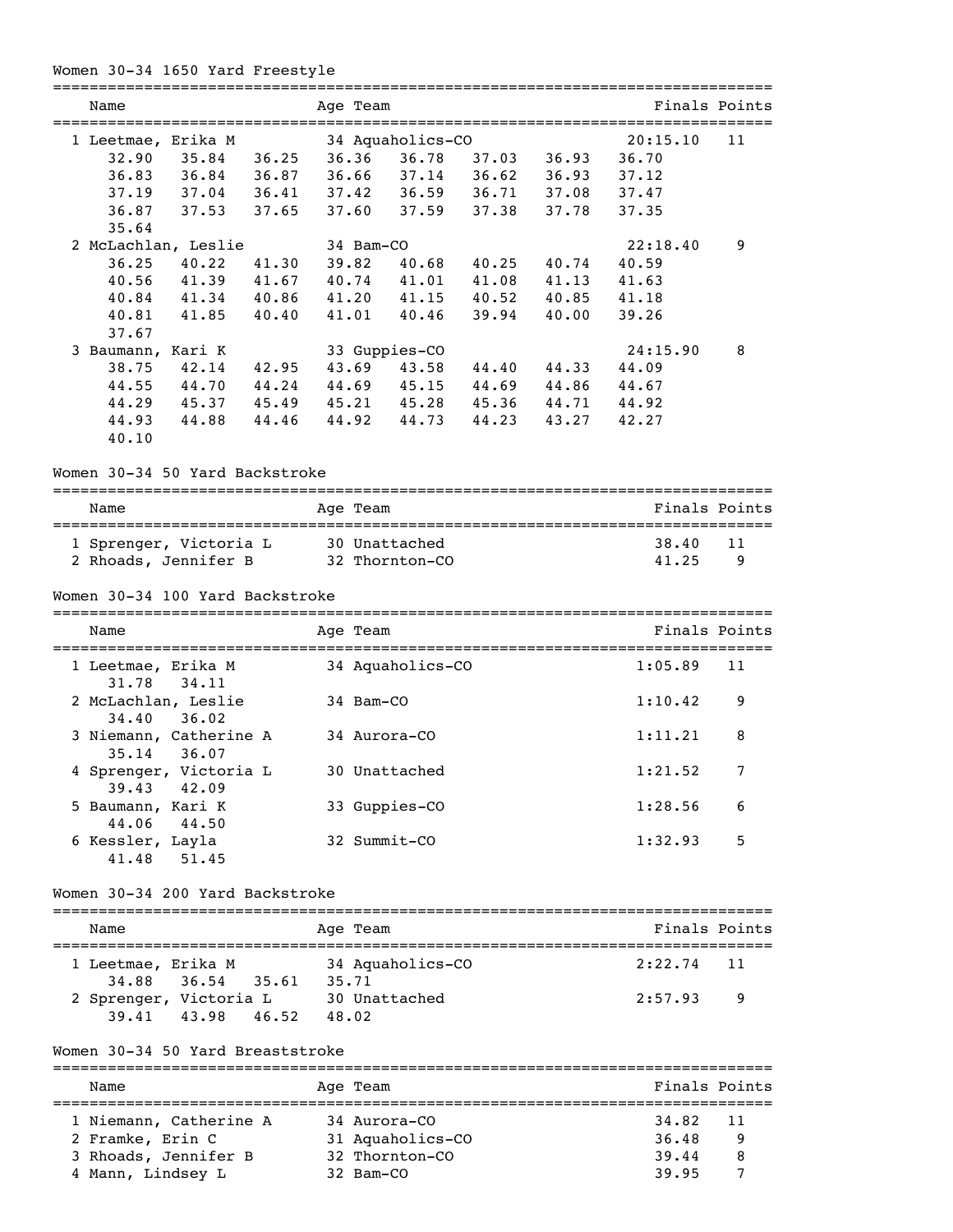| 5 Sprenger, Victoria L | 30 Unattached        | 41.89<br>6              |
|------------------------|----------------------|-------------------------|
| 6 Tall Bull, Brooke K  | 34 South Suburban-CO | - 5<br>43.66            |
| 7 Vance, Sara E        | 32 Total Fitness-CO  | 43.85<br>$\overline{4}$ |
| 8 Houmb, Siv           | 31 Vortex-CO         | $\mathcal{R}$<br>44.51  |

#### Women 30-34 100 Yard Breaststroke

| Name                                   | Age Team         | Finals Points |     |
|----------------------------------------|------------------|---------------|-----|
| 1 Niemann, Catherine A<br>35.41 39.77  | 34 Aurora-CO     | 1:15.18       | -11 |
| 2 Noonan, Heather A<br>36.59 40.96     | 30 Unattached    | 1:17.55       | 9   |
| 3 Framke, Erin C<br>37.99 40.17        | 31 Aquaholics-CO | 1:18.16       | 8   |
| 4 Rhoads, Jennifer B<br>48.57<br>42.21 | 32 Thornton-CO   | 1:30.78       | 7   |
| 5 Sprenger, Victoria L<br>43.59 47.42  | 30 Unattached    | 1:31.01       | 6   |

#### Women 30-34 200 Yard Breaststroke

| Name             |                                       |       | Age Team                  | Finals Points  |  |
|------------------|---------------------------------------|-------|---------------------------|----------------|--|
| 1 Framke, Erin C | 38.29 41.12                           | 42.81 | 31 Aquaholics-CO<br>43.28 | $2:45.50$ 11   |  |
|                  | 2 Niemann, Catherine A<br>37.21 42.77 | 44.66 | 34 Aurora-CO<br>44.10     | 2:48.74<br>- 9 |  |

### Women 30-34 50 Yard Butterfly

| Name                   | Age Team              | Finals Points |                |
|------------------------|-----------------------|---------------|----------------|
| 1 McCann, Christy S    | 34 Bam-CO             | 29.57         | 11             |
| 2 Niemann, Catherine A | 34 Aurora-CO          | 29.59         | 9              |
| 3 Speckman, Channa L   | 30 Highlands Ranch-CO | 30.34         | 8              |
| 4 Noonan, Heather A    | 30 Unattached         | 31.47         | 7              |
| 5 Sprenger, Victoria L | 30 Unattached         | 34.67         | 6              |
| 6 Rhoads, Jennifer B   | 32 Thornton-CO        | 35.55         | 5              |
| 7 Mann, Lindsey L      | 32 Bam-CO             | 35.91         | 4              |
| 8 Kessler, Layla       | 32 Summit-CO          | 38.43         | 3              |
| 9 Tall Bull, Brooke K  | 34 South Suburban-CO  | 40.95         | $\overline{2}$ |
| 10 Vance, Sara E       | 32 Total Fitness-CO   | 46.32         |                |

### Women 30-34 100 Yard Butterfly

| Name                                     | Age Team     | Finals Points   |
|------------------------------------------|--------------|-----------------|
| 1 Niemann, Catherine A<br>30.98<br>36.22 | 34 Aurora-CO | 1:07.20<br>- 11 |

### Women 30-34 200 Yard Butterfly

| Name |                                                         |       | Age Team                    | Finals Points |    |
|------|---------------------------------------------------------|-------|-----------------------------|---------------|----|
|      | 1 Leetmae, Erika M                                      |       | 34 Aquaholics-CO            | $2:19.68$ 11  |    |
|      | 31.56 34.72 35.77<br>2 McCann, Christy S<br>32.07 35.88 | 38.38 | 37.63<br>34 Bam-CO<br>40.53 | 2:26.86       | -9 |

### Women 30-34 100 Yard IM

| Name               | Age Team         | Finals Points |
|--------------------|------------------|---------------|
| 1 Leetmae, Erika M | 34 Aquaholics-CO | 1:05.97<br>11 |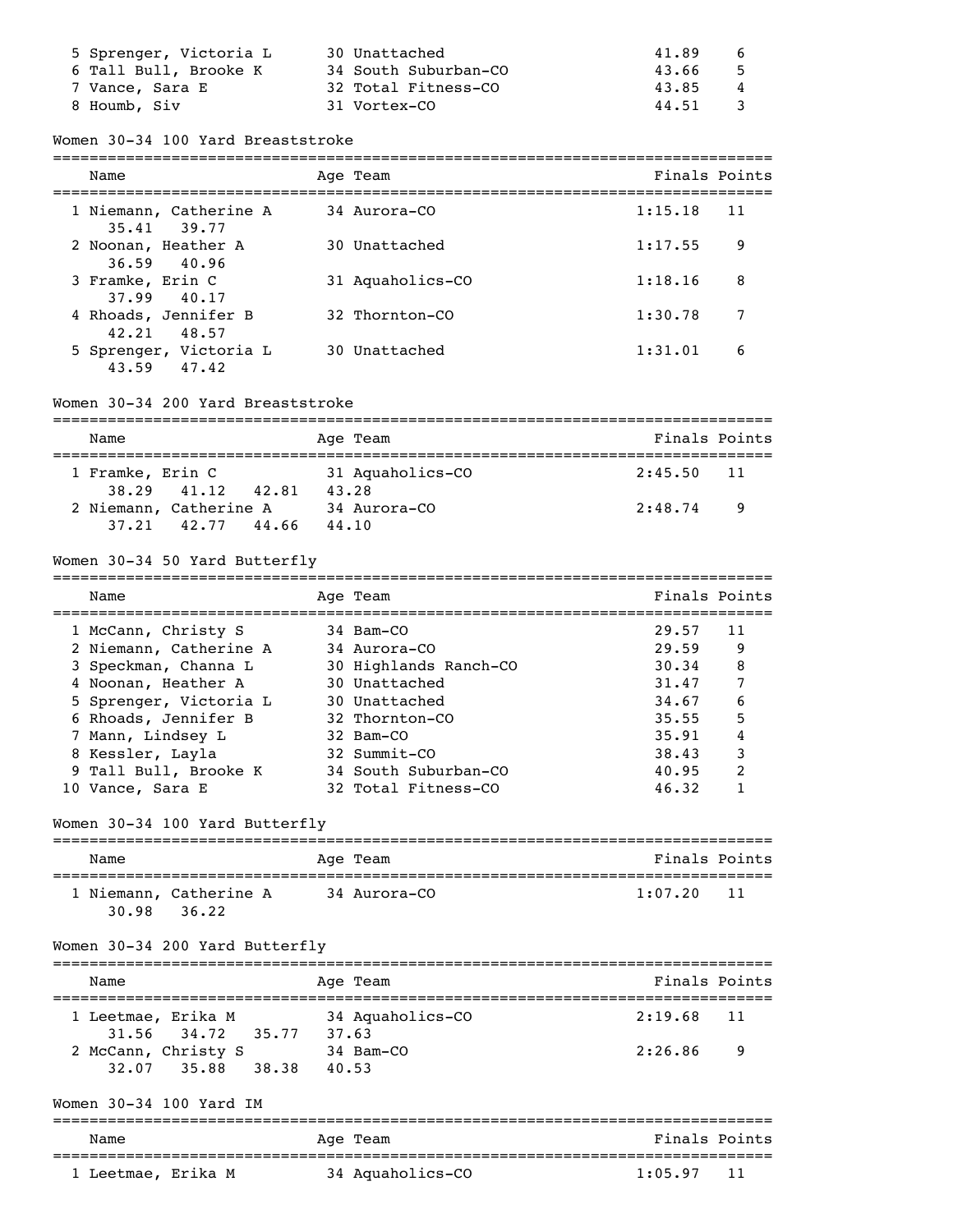| 29.73 36.24                            |                  |               |   |
|----------------------------------------|------------------|---------------|---|
| 2 Noonan, Heather A<br>33.97 36.79     | 30 Unattached    | 1:10.76       | 9 |
| 3 Framke, Erin C<br>34.30 37.02        | 31 Aquaholics-CO | 1:11.32<br>-8 |   |
| 4 Sprenger, Victoria L<br>36.30 42.48  | 30 Unattached    | 1:18.78       |   |
| 5 Rhoads, Jennifer B<br>44.34<br>37.30 | 32 Thornton-CO   | 1:21.64       | 6 |

### Women 30-34 200 Yard IM

| Name                                           | Age Team                  | Finals Points |
|------------------------------------------------|---------------------------|---------------|
| 1 Leetmae, Erika M<br>29.42 36.51 42.11        | 34 Aquaholics-CO<br>33.31 | 2:21.35<br>11 |
| 2 McCann, Christy S<br>37.54 44.26<br>30.37    | 34 Bam-CO<br>34.14        | 9<br>2:26.31  |
| 3 Noonan, Heather A<br>$32.51$ $42.12$ $43.34$ | 30 Unattached<br>35.96    | 8<br>2:33.93  |
| 4 Framke, Erin C<br>34.94 37.86 43.69          | 31 Aquaholics-CO<br>38.46 | 7<br>2:34.95  |
| 5 McLachlan, Leslie<br>41.70<br>49.33<br>33.74 | 34 Bam-CO<br>37.91        | 6<br>2:42.68  |
| 6 Sprenger, Victoria L<br>35.05 45.66 51.56    | 30 Unattached<br>43.69    | 5<br>2:55.96  |
| 7 Baumann, Kari K<br>46.02 53.61<br>41.16      | 33 Guppies-CO<br>40.76    | 4<br>3:01.55  |

#### Women 30-34 400 Yard IM

| Name             |                        |       | Age Team     |                  |       |       | Finals Points |     |
|------------------|------------------------|-------|--------------|------------------|-------|-------|---------------|-----|
|                  | 1 Leetmae, Erika M     |       |              | 34 Aquaholics-CO |       |       | 5:03.48       | 11  |
|                  | $30.77$ $36.01$        | 38.51 |              | $37.25$ $43.51$  | 44.69 | 36.77 | 35.97         |     |
|                  | 2 Niemann, Catherine A |       | 34 Aurora-CO |                  |       |       | 5:14.57       | - 9 |
|                  | 32.48 37.30            | 41.39 | 41.04        | 45.31            | 45.23 | 36.45 | 35.37         |     |
| 3 Framke, Erin C |                        |       |              | 31 Aquaholics-CO |       |       | 5:29.30       | 8   |
| 36.61            | 42.41                  | 42.18 | 43.96        | 43.88            | 44.37 | 37.83 | 38.06         |     |

### Women 35-39 50 Yard Freestyle

| Name                | Age Team          | Finals Points |     |
|---------------------|-------------------|---------------|-----|
| 1 Moen, Teri        | 36 Aquaholics-CO  | 25.97         | -11 |
| 2 Lee, Julie A      | 39 Westside-CO    | 26.60         | -9  |
| 3 Riner, Betsy      | 38 Inverness-CO   | 27.46         | 8   |
| 4 Eden, Kim G       | 36 Ft. Collins-CO | 27.52         | 7   |
| 5 Keaten, Heather L | 35 Ft. Collins-CO | 27.98         | 6   |
| 6 Crino, Heidi P    | 38 Inverness-CO   | 29.33         | 5   |
| 7 Anderson, Wendy   | 35 Inverness-CO   | 31.16         | 4   |
| 8 Steitz, Natalie S | 36 Guppies-CO     | 32.38         | 3   |

### Women 35-39 100 Yard Freestyle

| Name                               | Age Team          | Finals Points |    |
|------------------------------------|-------------------|---------------|----|
| 1 Moen, Teri<br>27.44 29.46        | 36 Aquaholics-CO  | 56.90         | 11 |
| 2 McKeever, Laura L<br>27.79 30.69 | 37 Bam-CO         | 58.48         | 9  |
| 3 Forbes, Tiffany A<br>28.37 30.51 | 38 Bam-CO         | 58.88         | 8  |
| 4 Eden, Kim G<br>29.09 31.96       | 36 Ft. Collins-CO | 1:01.05       | 7  |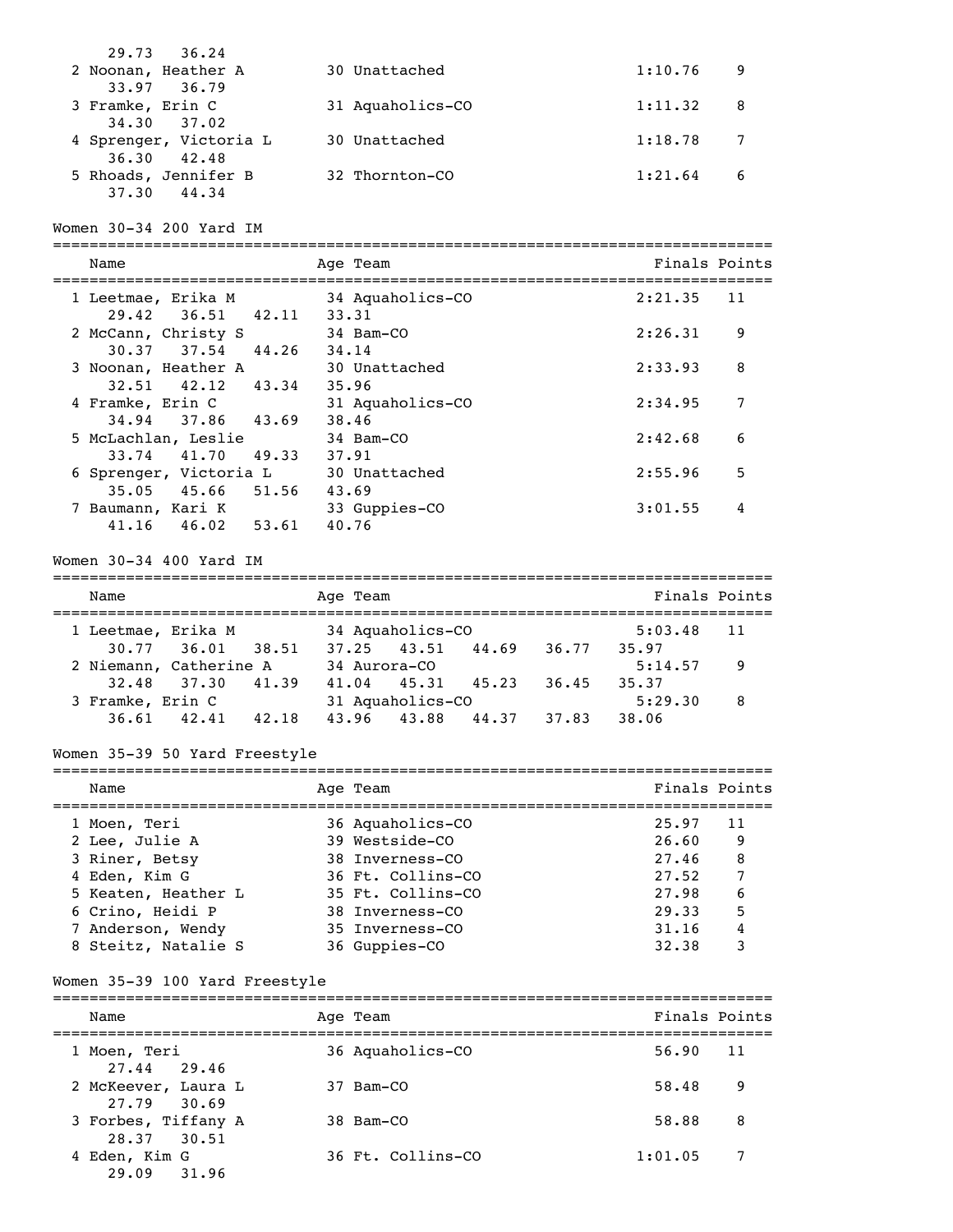| 5 Keaten, Heather L<br>29.66 32.26    | 35 Ft. Collins-CO | 1:01.92<br>- 6            |  |
|---------------------------------------|-------------------|---------------------------|--|
| 6 Riner, Betsy<br>29.71 32.90         | 38 Inverness-CO   | 1:02.61<br>$-5$           |  |
| 7 Lamper, Darla L<br>30.71 33.73      | 37 Bam-CO         | 1:04.44<br>$\overline{4}$ |  |
| 8 Steitz, Natalie S<br>35.10<br>38.14 | 36 Guppies-CO     | 1:13.24                   |  |

## Women 35-39 200 Yard Freestyle

| Name                               |       | Age Team                   | Finals Points |    |
|------------------------------------|-------|----------------------------|---------------|----|
| 1 Moen, Teri<br>29.21 31.36        | 32.03 | 36 Aquaholics-CO<br>31,30  | 2:03.90       | 11 |
| 2 Eden, Kim G<br>29.29 33.25       | 35.18 | 36 Ft. Collins-CO<br>35.10 | 2:12.82       | 9  |
| 3 Zarou, Kate B<br>33.08 34.98     | 35.50 | 36 Aquaholics-CO<br>35.20  | 2:18.76       | 8  |
| 4 Beggs, Holly<br>35.93 38.73      | 39.37 | 38 Rally Sport-CO<br>38.84 | 2:32.87       | 7  |
| 5 Steitz, Natalie S<br>35,30 38,96 | 40.93 | 36 Guppies-CO<br>40.58     | 2:35.77       | 6  |

### Women 35-39 500 Yard Freestyle

| Name              |       |       | Age Team  |                   |       |       |         | Finals Points |
|-------------------|-------|-------|-----------|-------------------|-------|-------|---------|---------------|
| 1 Moen, Teri      |       |       |           | 36 Aquaholics-CO  |       |       | 5:33.22 | 11            |
| 29.58             | 32.28 | 32.68 | 33.71     | 33.44             | 33.83 | 34.02 | 34.61   |               |
| 34.85             | 34.22 |       |           |                   |       |       |         |               |
| 2 Eden, Kim G     |       |       |           | 36 Ft. Collins-CO |       |       | 6:02.88 | 9             |
| 31.67             | 35.59 | 37.12 | 36.76     | 37.18 37.40       |       | 37.65 | 37.80   |               |
| 36.68             | 35.03 |       |           |                   |       |       |         |               |
| 3 Lamper, Darla L |       |       | 37 Bam-CO |                   |       |       | 6:07.05 | 8             |
| 33.65             | 36.86 | 37.09 | 37.26     | 36.95             | 37.44 | 37.14 | 37.07   |               |
| 37.38             | 36.21 |       |           |                   |       |       |         |               |
| 4 Beggs, Holly    |       |       |           | 38 Rally Sport-CO |       |       | 6:48.42 | 7             |
| 36.84             | 39.77 | 40.69 | 41.39     | 41.13             | 41.67 | 42.01 | 41.76   |               |
| 41.93             | 41.23 |       |           |                   |       |       |         |               |

### Women 35-39 1000 Yard Freestyle

| Name        |                     |       | Age Team  |                 |       |       |          | Finals Points |
|-------------|---------------------|-------|-----------|-----------------|-------|-------|----------|---------------|
|             | 1 Forbes, Tiffany A |       | 38 Bam-CO |                 |       |       | 12:22.04 | 11            |
| 33.49       | 36.44               | 36.60 | 37.17     | 37.20           | 37.69 | 37.94 | 37.51    |               |
| 38.06       | 37.97               | 37.78 | 37.44     | 37.36           | 37.47 | 37.21 | 37.00    |               |
| 36.94       | 37.35               | 37.14 | 36.28     |                 |       |       |          |               |
| 2 Anderson, | Wendy               |       |           | 35 Inverness-CO |       |       | 16:08.31 | 9             |
| 39.48       | 43.47               | 45.38 | 47.69     | 48.86           | 49.96 | 50.05 | 50.22    |               |
| 50.36       | 50.24               | 50.14 | 50.44     | 49.94           | 50.56 | 49.85 | 49.30    |               |
| 49.64       | 48.60               | 49.03 | 45.10     |                 |       |       |          |               |

### Women 35-39 1650 Yard Freestyle

| Name                |       |       | Age Team  |                  |       |       | Finals Points |    |
|---------------------|-------|-------|-----------|------------------|-------|-------|---------------|----|
| Moen, Teri          |       |       |           | 36 Aquaholics-CO |       |       | 19:27.16      | 11 |
| 31.52               | 34.60 | 35.25 | 35.39     | 36.22            | 35.14 | 35.61 | 35.55         |    |
| 35.45               | 35.13 | 35.33 | 35.30     | 35.90            | 35.81 | 35.14 | 35.47         |    |
| 35.49               | 35.83 | 35.71 | 35.54     | 36.17            | 35.69 | 35.44 | 35.69         |    |
| 35.07               | 35.65 | 35.55 | 35.80     | 36.09            | 35.69 | 35.29 | 35.20         |    |
| 34.45               |       |       |           |                  |       |       |               |    |
| 2 Shinn, Jennifer S |       |       | 39 Bam-CO |                  |       |       | 20:19.00      | 9  |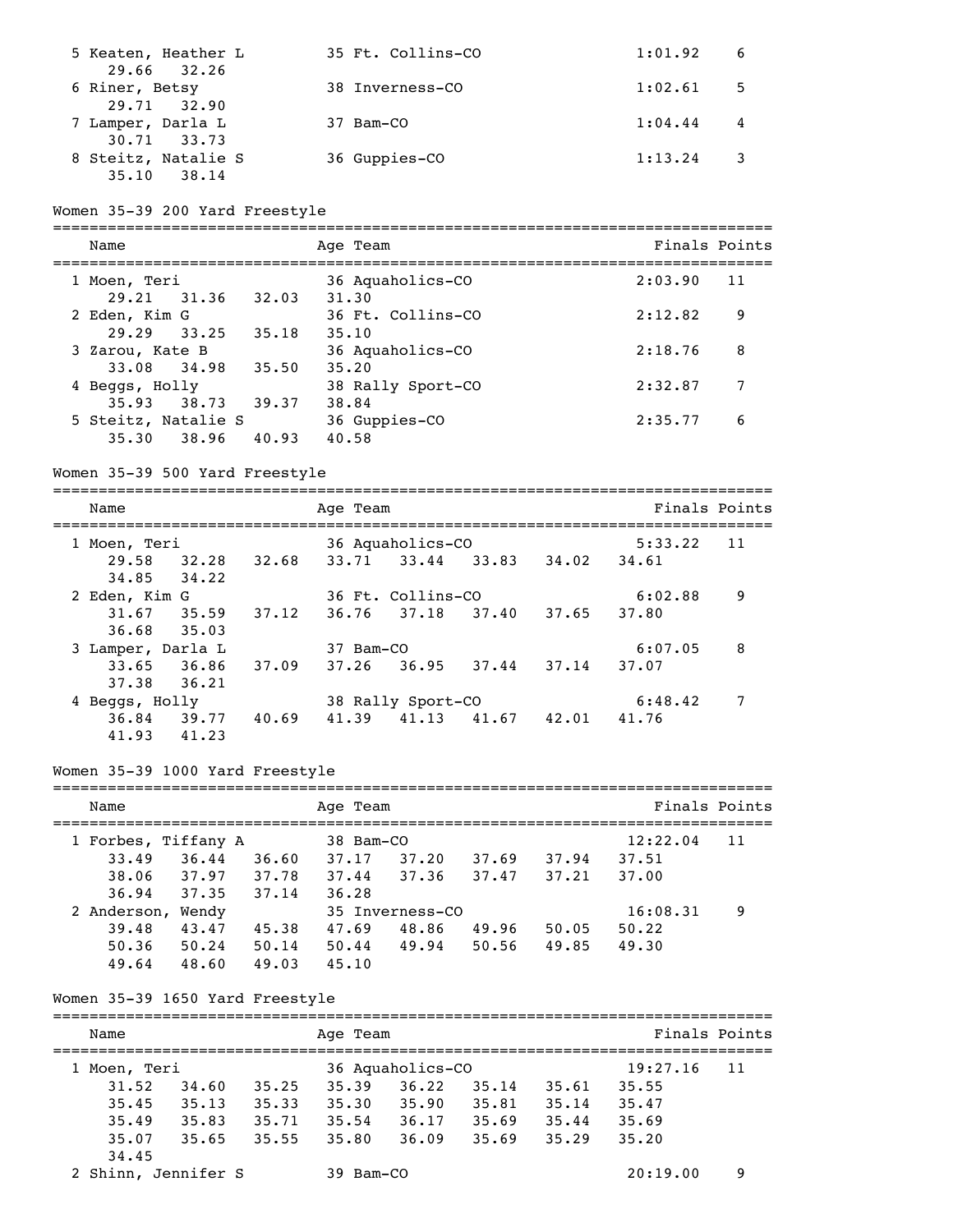| 32.73         | 35.62                         | 36.38 | 36.37               | 36.77             | 36.38             | 36.45       | 36.37    |                 |
|---------------|-------------------------------|-------|---------------------|-------------------|-------------------|-------------|----------|-----------------|
| 36.69         | 36.57                         |       | 36.51 36.71 37.00   |                   |                   | 37.26 37.37 | 36.72    |                 |
| 37.06         | 36.99 36.83 37.23 36.83 37.26 |       |                     |                   |                   | 37.51       | 37.44    |                 |
| 37.59         | 37.74                         | 37.78 | 37.92               | 37.76             | 38.09             | 37.88       | 37.79    |                 |
| 37.40         |                               |       |                     |                   |                   |             |          |                 |
| 3 Eden, Kim G |                               |       |                     | 36 Ft. Collins-CO |                   |             | 20:41.78 | 8               |
| 31.87         | 35.59                         | 36.43 | 36.58               | 37.00             | 37.00             | 37.69       | 38.18    |                 |
| 38.33         | 37.98                         | 38.24 |                     |                   | 38.62 38.30 38.43 | 38.15       | 38.20    |                 |
|               | $37.64$ $38.13$               | 38.17 |                     |                   | 38.18 38.09 38.19 | 38.02       | 37.76    |                 |
| 38.35         | 37.99                         | 38.23 | 38.30               | 37.99             | 38.38             | 38.07       | 37.73    |                 |
| 35.97         |                               |       |                     |                   |                   |             |          |                 |
|               | 4 Keaten, Heather L           |       |                     | 35 Ft. Collins-CO |                   |             | 23:12.05 | $7\phantom{.0}$ |
| 33.92         | 38.22                         | 39.84 | 41.52               | 41.96             | 42.34             | 43.22       | 43.96    |                 |
| 43.06         | 42.77 42.92                   |       | 42.80  42.82  42.83 |                   |                   | 42.42       | 42.74    |                 |
|               | 42.78 43.09 43.34             |       | 43.08 42.97 44.09   |                   |                   | 42.94       | 43.00    |                 |
| 42.47         | 42.78                         | 42.91 | 42.62               | 42.24             | 42.53             | 42.15       | 42.24    |                 |
| 39.48         |                               |       |                     |                   |                   |             |          |                 |
|               | 5 Plummer, Charlotte          |       | 39 Jeffco-CO        |                   |                   |             | 23:28.09 | 6               |
| 36.42         | 39.74                         | 40.65 | 41.87 42.13         |                   | 42.40             | 42.33       | 42.69    |                 |
|               | 43.07 43.27 43.14 43.26 43.58 |       |                     |                   | 42.93             | 42.87       | 42.81    |                 |
|               | $42.52$ $42.88$ $42.65$       |       |                     | $42.54$ $42.18$   | 43.15             | 43.10       | 43.09    |                 |
| 43.43         | 43.61                         | 43.24 | 43.41               | 43.62             | 43.98             | 44.54       | 43.82    |                 |
| 43.17         |                               |       |                     |                   |                   |             |          |                 |
|               | 6 Steitz, Natalie S           |       |                     | 36 Guppies-CO     |                   |             | 25:14.60 | 5               |
| 42.18         | 45.73 48.06                   |       |                     | 46.85 46.55       | 47.28             | 46.20       | 46.84    |                 |
| 46.26         | 46.76 46.09                   |       |                     | 46.23 46.04       | 46.64             | 46.29       | 45.75    |                 |
| 46.09         | 46.74                         | 45.61 |                     | 45.93 46.18       | 45.34             | 46.02       | 46.02    |                 |
| 45.34         | 46.08                         | 45.32 | 45.78               | 45.45             | 46.20             | 45.10       | 44.51    |                 |
| 43.14         |                               |       |                     |                   |                   |             |          |                 |
|               | -- Lamper, Darla L            |       | 37 Bam-CO           |                   |                   |             | DQ       |                 |
| 34.91         | 37.28                         | 38.10 | 38.39               | 38.40             | 38.34             | 38.69       | 38.71    |                 |
| 39.10         | 40.21                         | 40.09 |                     |                   |                   |             |          |                 |

### Women 35-39 50 Yard Backstroke

| Name                | Age Team          | Finals Points  |  |  |  |  |
|---------------------|-------------------|----------------|--|--|--|--|
|                     |                   |                |  |  |  |  |
| 1 Lee, Julie A      | 39 Westside-CO    | 31.98<br>$-11$ |  |  |  |  |
| 2 Riner, Betsy      | 38 Inverness-CO   | 35.88<br>9     |  |  |  |  |
| 3 Crino, Heidi P    | 38 Inverness-CO   | 36.82<br>8     |  |  |  |  |
| 4 Keaten, Heather L | 35 Ft. Collins-CO | 38.13          |  |  |  |  |
| 5 Anderson, Wendy   | 35 Inverness-CO   | 42.68<br>6     |  |  |  |  |

### Women 35-39 100 Yard Backstroke

| Name                               | Age Team            | Finals Points |     |
|------------------------------------|---------------------|---------------|-----|
| 1 Smith, Laura K<br>32.80 34.11    | 39 Bam-CO           | $1:06.91$ 11  |     |
| 2 McKeever, Laura L<br>33.32 34.92 | 37 Bam-CO           | 1:08.24       | - 9 |
| 3 Eden, Kim G<br>$35.17$ $36.64$   | $36$ Ft. Collins-CO | 1:11.81       | - 8 |

### Women 35-39 50 Yard Breaststroke

| Name                     | Age Team          | Finals Points |
|--------------------------|-------------------|---------------|
| 1 Von Der Lippe, Susan G | 39 Loveland-CO    | 30.01<br>11   |
| 2 Lee, Julie A           | 39 Westside-CO    | 37.28<br>-9   |
| 3 Keaten, Heather L      | 35 Ft. Collins-CO | 39.22<br>8    |
| 4 Crino, Heidi P         | 38 Inverness-CO   | 7<br>39.35    |
| 5 Riner, Betsy           | 38 Inverness-CO   | 39.54<br>6    |
| 6 Beggs, Holly           | 38 Rally Sport-CO | 5<br>40.96    |
| 7 Steitz, Natalie S      | 36 Guppies-CO     | 4<br>43.80    |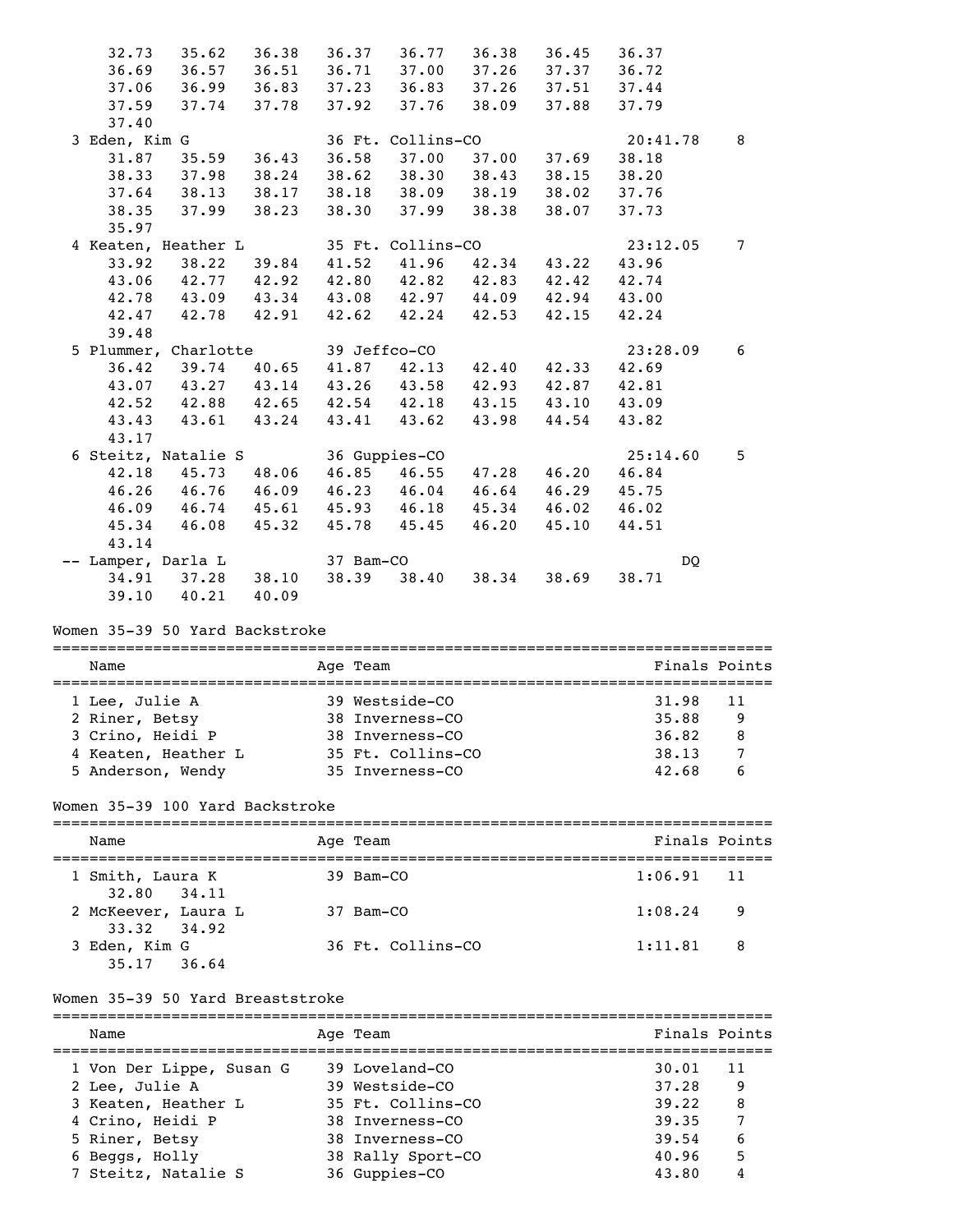#### Women 35-39 100 Yard Breaststroke

|                                                                       |       | ______________________                                 |               |               |
|-----------------------------------------------------------------------|-------|--------------------------------------------------------|---------------|---------------|
| Name                                                                  |       | Age Team                                               | Finals Points |               |
| 1 Lee, Sarah B<br>39.21<br>35.68                                      |       | 38 Rally Sport-CO                                      | 1:14.89       | 11            |
| Women 35-39 200 Yard Breaststroke                                     |       |                                                        |               |               |
| Name                                                                  |       | Age Team                                               |               | Finals Points |
| 1 Von Der Lippe, Susan G 39 Loveland-CO<br>36.20 37.37 38.88<br>32.05 |       |                                                        | 2:24.50       | 11            |
| 2 Lee, Sarah B<br>43.44 41.22<br>39.01                                | 40.99 | 38 Rally Sport-CO                                      | 2:44.66       | 9             |
| Women 35-39 50 Yard Butterfly                                         |       | -----------                                            |               |               |
| Name                                                                  |       | Age Team                                               | Finals Points |               |
| 1 Von Der Lippe, Susan G                                              |       | 39 Loveland-CO                                         | 26.09         | 11            |
| 2 Moen, Teri                                                          |       | 36 Aquaholics-CO                                       | 28.34         | 9             |
| 3 Forbes, Tiffany A                                                   |       | 38 Bam-CO                                              | 29.20         | 8             |
| 4 Riner, Betsy                                                        |       | 38 Inverness-CO                                        | 30.68         | 7             |
| 5 Keaten, Heather L                                                   |       | 35 Ft. Collins-CO                                      | 31.62         | 6             |
| 6 Crino, Heidi P                                                      |       | 38 Inverness-CO                                        | 35.22         | 5             |
| 7 Steitz, Natalie S                                                   |       | 36 Guppies-CO                                          | 36.66         | 4             |
| 8 Beggs, Holly                                                        |       | 38 Rally Sport-CO                                      | 36.86         | 3             |
| -- Lee, Julie A                                                       |       | 39 Westside-CO                                         | DQ            |               |
| Women 35-39 100 Yard Butterfly                                        |       |                                                        |               |               |
| Name                                                                  |       | Age Team                                               | Finals Points |               |
| 1 Moen, Teri<br>33.07<br>29.01                                        |       | 36 Aquaholics-CO                                       | 1:02.08       | 11            |
| 2 Lee, Sarah B<br>31.20<br>34.89                                      |       | 38 Rally Sport-CO                                      | 1:06.09       | 9             |
| 3 Friedlander, Rebecca L 38 Aquaholics-CO<br>32.70<br>36.35           |       |                                                        | 1:09.05       | 8             |
| Women 35-39 100 Yard IM                                               |       |                                                        |               |               |
| _______________________<br>Name                                       |       | -----------<br>___________________________<br>Age Team | Finals Points |               |
| 1 Lee, Julie A<br>38.43<br>31.38                                      |       | 39 Westside-CO                                         | 1:09.81       | 11            |
| 2 Eden, Kim G<br>33.19<br>39.48                                       |       | 36 Ft. Collins-CO                                      | 1:12.67       | 9             |
| 3 Riner, Betsy<br>33.91<br>39.43                                      |       | 38 Inverness-CO                                        | 1:13.34       | 8             |
| 4 Zarou, Kate B<br>35.41<br>38.45                                     |       | 36 Aquaholics-CO                                       | 1:13.86       | 7             |
| 5 Friedlander, Rebecca L<br>40.08<br>35.83                            |       | 38 Aquaholics-CO                                       | 1:15.91       | 6             |
| 6 Keaten, Heather L<br>35.65<br>40.51                                 |       | 35 Ft. Collins-CO                                      | 1:16.16       | 5             |
| 7 Crino, Heidi P<br>43.87<br>35.50                                    |       | 38 Inverness-CO                                        | 1:19.37       | 4             |
| 8 Steitz, Natalie S<br>38.29<br>43.74                                 |       | 36 Guppies-CO                                          | 1:22.03       | 3             |
| 9 Beggs, Holly<br>39.49<br>42.97                                      |       | 38 Rally Sport-CO                                      | 1:22.46       | 2             |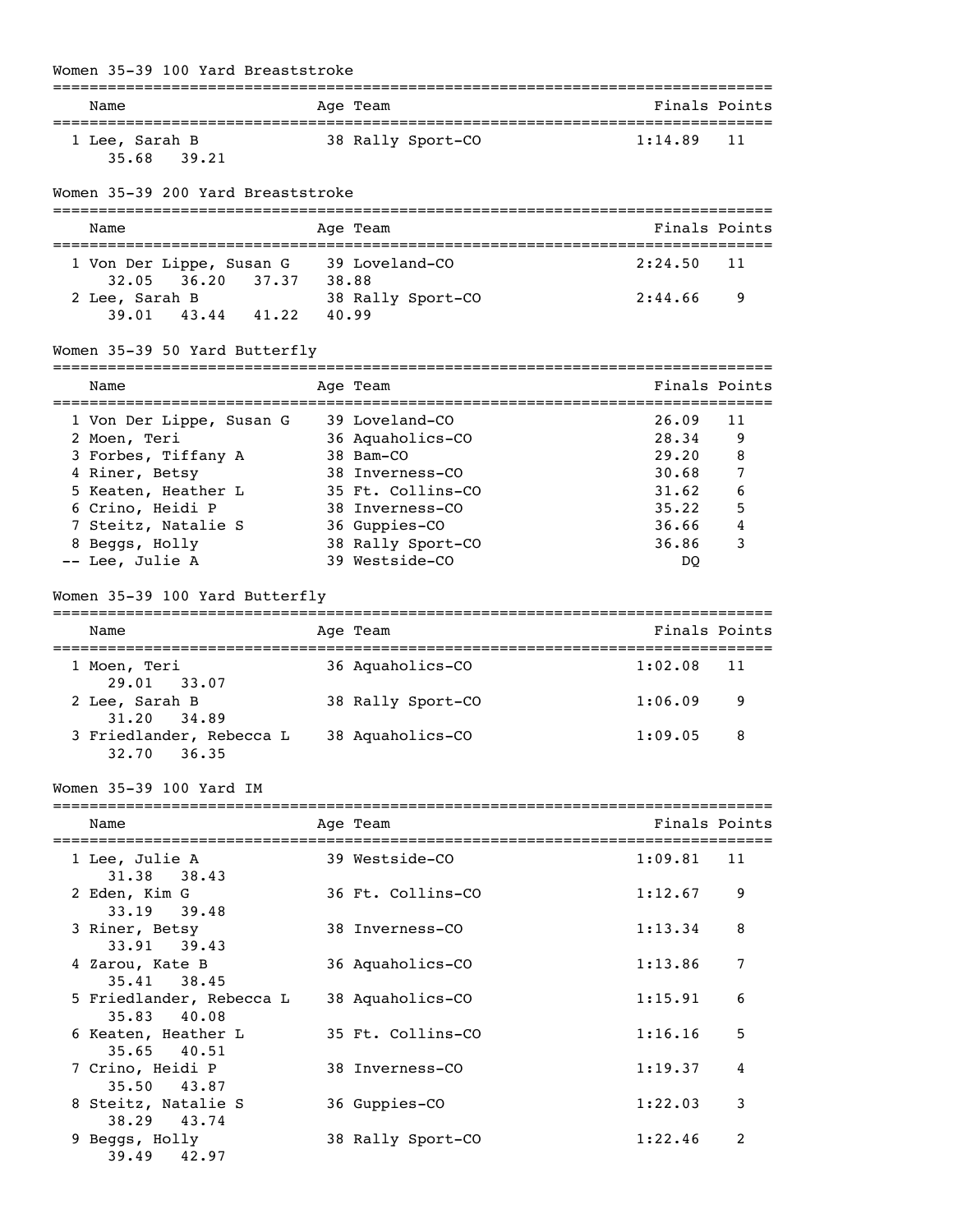#### Women 35-39 200 Yard IM

| Name                                           |       | Age Team                   |         | Finals Points   |
|------------------------------------------------|-------|----------------------------|---------|-----------------|
| 1 McKeever, Laura L<br>$32.10$ $36.72$ $42.67$ |       | $37$ Bam $-CO$<br>33.05    | 2:24.54 | $\overline{11}$ |
| 2 Lee, Sarah B<br>$31.19$ $39.64$              | 40.51 | 38 Rally Sport-CO<br>33.72 | 2:25.06 | 9               |
| 3 Smith, Laura K<br>$30.95$ $36.68$ $47.19$    |       | 39 Bam-CO<br>34,37         | 2:29.19 | 8               |
| 4 Friedlander, Rebecca L<br>$33.12$ $43.22$    | 49.37 | 38 Aquaholics-CO<br>35.75  | 2:41.46 | 7               |

### Women 40-44 50 Yard Freestyle

| Name                                | Age Team             | Finals Points |               |
|-------------------------------------|----------------------|---------------|---------------|
| 1 Pettis Scott, Anna T              | 42 Bam-CO            | 24.71         | 11            |
| 2 Garnier, Kathy L                  | 44 Inverness-CO      | 25.25         | 9             |
| 3 Hagadorn, Heather L               | 40 Aquaholics-CO     | 26.35         | 8             |
| 4 Crouch, Kim H                     | 43 Rally Sport-CO    | 26.75         | 7             |
| 5 Dullea, Melanie J                 | 43 South Suburban-CO | 27.85         | 6             |
| 6 Fischer, Lynn                     | 43 Rally Sport-CO    | 27.91         | 5             |
| 7 Shultz, Lisa                      | 42 Inverness-CO      | 30.20         | 4             |
| 8 Kauffman, Barbara M               | 43 Thornton-CO       | 30.46         | 3             |
| 9 Dretzka <sup>o</sup> , Jennifer M | 42 Thornton-CO       | 32.95         | $\mathcal{L}$ |
| 10 Ritter, Tracey L                 | 41 Inverness-CO      | 40.95         |               |

===============================================================================

### Women 40-44 100 Yard Freestyle

| Name                                     | Age Team              | Finals Points |              |
|------------------------------------------|-----------------------|---------------|--------------|
| 1 Pettis Scott, Anna T<br>26.41 28.67    | 42 Bam-CO             | 55.08         | 11           |
| 2 Garnier, Kathy L<br>26.44 28.73        | 44 Inverness-CO       | 55.17         | 9            |
| 3 Hagadorn, Heather L<br>$27.37$ $29.32$ | 40 Aquaholics-CO      | 56.69         | 8            |
| 4 Crouch, Kim H                          | 43 Rally Sport-CO     | 59.00         | 7            |
| 5 Dullea, Melanie J<br>$29.01$ $31.21$   | 43 South Suburban-CO  | 1:00.22       | 6            |
| 6 Fischer, Lynn<br>$30.12$ $32.71$       | 43 Rally Sport-CO     | 1:02.83       | 5            |
| 7 Maleike, Corinna                       | 44 Thornton-CO        | 1:03.20       | 4            |
| 8 Sallee, Cece<br>$31.20$ $33.71$        | 43 Durango-CO         | 1:04.91       | 3            |
| 9 Kauffman, Barbara M<br>32.74 36.88     | 43 Thornton-CO        | 1:09.62       | 2            |
| 10 Sauls, Catherine C<br>$33.15$ $36.63$ | 40 Thornton-CO        | 1:09.78       | $\mathbf{1}$ |
| 11 Miller, Shelley L<br>$35.47$ 39.52    | 42 Thornton-CO        | 1:14.99       |              |
| 12 Fletcher, Lynn E<br>36.66 40.99       | 44 Inverness-CO       | 1:17.65       |              |
| 13 Craft, Carol S<br>37.68 42.03         | 43 Thornton-CO        | 1:19.71       |              |
| 14 Hawkinson, Cindy S<br>38.81<br>41.61  | 44 Highlands Ranch-CO | 1:20.42       |              |

Women 40-44 200 Yard Freestyle

=============================================================================== Name Age Team Age Team Finals Points =============================================================================== 1 Hagadorn, Heather L 40 Aquaholics-CO 1:59.71 11 28.53 29.67 30.42 31.09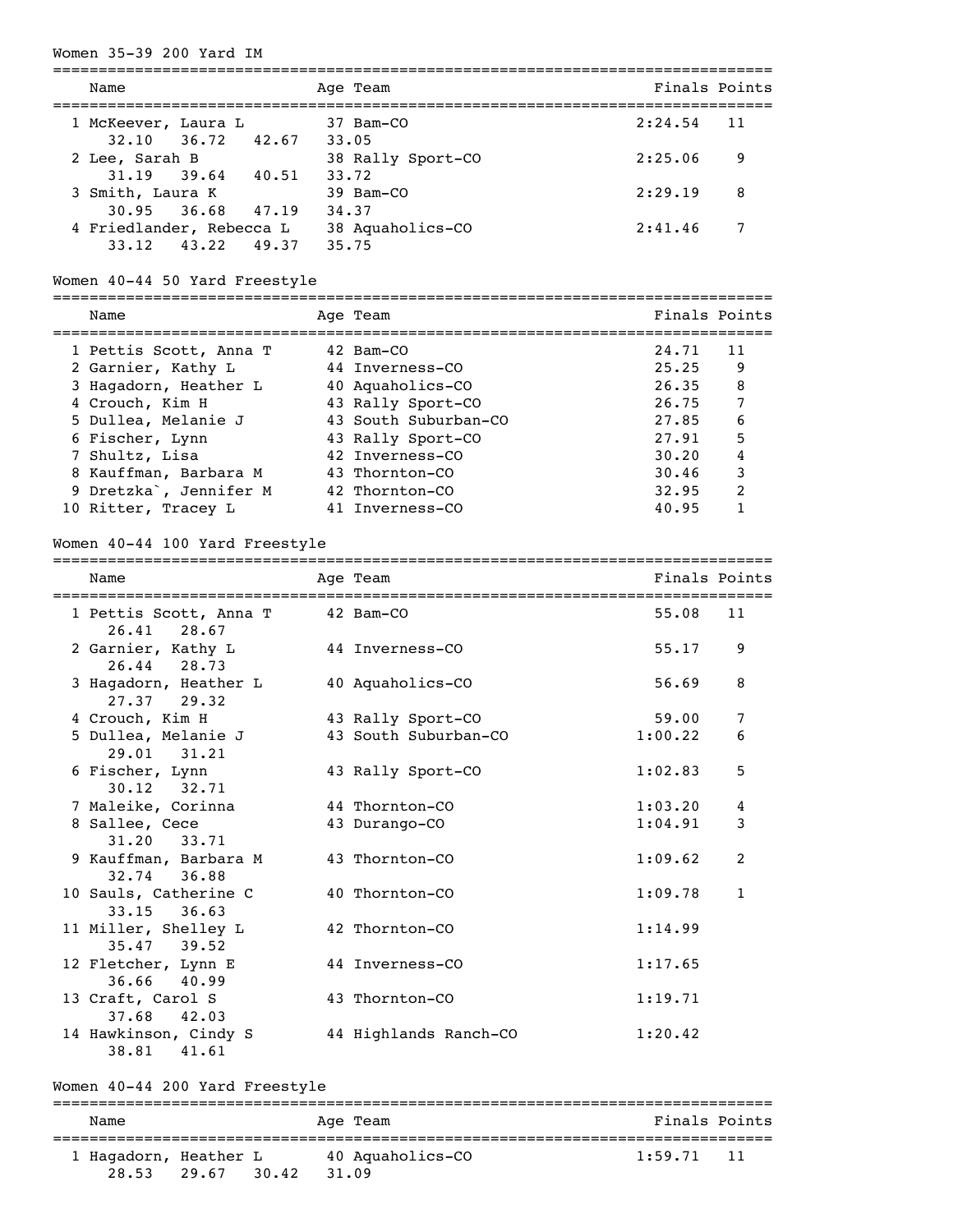| 2 Garnier, Kathy L 44 Inverness-CO                      | 2:06.73     | 9              |
|---------------------------------------------------------|-------------|----------------|
| 29.23 31.23 32.50 33.77                                 |             |                |
| 3 Crouch, Kim H 43 Rally Sport-CO                       | 2:12.43     | -8             |
| $30.69$ $33.13$ $34.58$ $34.03$                         |             |                |
| 4 Dullea, Melanie J 43 South Suburban-CO                | $2:15.35$ 7 |                |
| 31.40 33.78 35.12 35.05                                 |             |                |
| 5 Fischer, Lynn <a> 43 Rally Sport-CO</a>               | 2:18.64     | 6              |
| 32.39 34.93 35.68 35.64                                 |             |                |
|                                                         | 2:25.21 5   |                |
| 6 Sallee, Cece 43 Durango-CO<br>35.43 37.07 36.95 35.76 |             |                |
| 7 Maleike, Corinna 44 Thornton-CO                       | $2:26.16$ 4 |                |
| 34.79 37.55 37.76 36.06                                 |             |                |
| 8 Nolte, Susan D 44 Inverness-CO                        | 2:35.58     | 3              |
| 36.30 39.54 40.13 39.61                                 |             |                |
| 9 Sauls, Catherine C 40 Thornton-CO                     | 2:40.70     | $\overline{2}$ |
| 35.61 40.12 42.67 42.30                                 |             |                |
| 10 Dretzka', Jennifer M 42 Thornton-CO                  | $2:49.94$ 1 |                |
| 38.45 43.93 44.54 43.02                                 |             |                |
| 11 Stokoe, Jeanne M 43 Thornton-CO                      | 3:09.64     |                |
| 41.92 48.43 50.57 48.72                                 |             |                |
| 12 Ritter, Tracey L 41 Inverness-CO                     | 3:47.49     |                |
| 46.74 53.28 1:46.94 20.53                               |             |                |

Women 40-44 500 Yard Freestyle

=============================================================================== Name Age Team Finals Points =============================================================================== 1 Hagadorn, Heather L 40 Aquaholics-CO 5:28.69 11 29.74 31.73 32.65 32.91 32.74 33.21 33.31 34.02 34.29 34.09 2 Vanderpoel, Nicole L 40 Inverness-CO 5:52.31 9 32.62 35.28 35.76 35.84 35.76 35.84 36.06 35.37 34.99 34.79 3 Dullea, Melanie J 43 South Suburban-CO 5:54.95 8 30.64 33.29 35.26 36.22 36.61 36.58 36.70 37.03 36.71 35.91<br>4 Crouch, Kim H 43 Rally Sport-CO 6:05.80 7 33.25 35.12 36.23 36.52 36.63 37.23 37.46 37.83 37.62 37.91<br>5 Sallee, Cece 11ee, Cece 43 Durango-CO 6:19.02 6<br>37.23 39.69 39.37 39.13 39.05 38.27 38.20 37.05 37.23 39.69 39.37 39.13 39.05 38.27 38.20 37.05 36.06 34.97<br>6 Fischer, Lynn 43 Rally Sport-CO 6:24.52 5 34.12 36.99 38.69 38.90 39.10 39.06 39.73 39.53 39.58 38.82 7 Maleike, Corinna 44 Thornton-CO 6:29.22 4 34.64 38.40 39.37 40.05 39.79 40.06 39.59 39.87 39.46 37.99 8 Derr, Kristin L<br>37.86 40.58 41.02 41.59 42.42 41.94 41.89 41.76 37.86 40.58 41.02 41.59 42.42 41.94 41.89 41.76 40.63 39.78 9 Fletcher, Lynn E 44 Inverness-CO 7:38.43 2 40.90 46.02 49.11 48.14 46.67 46.76 47.23 45.36 45.51 42.73 10 Meeks, Patti 40 Dawgs-CO 7:59.05 1 44.85 47.62 48.37 48.17 49.11 48.85 48.96 48.59 48.05 46.48 11 Dretzka, Jennifer M 42 Thornton-CO 8:59.76<br>42.69 49.88 54.13 56.12 57.17 56.49 57.38 56.92 42.69 49.88 54.13 56.12 57.17 56.49 57.38 56.92

#### Women 40-44 1000 Yard Freestyle

56.27 52.71

#### =============================================================================== Name Age Team Age Team Finals Points ===============================================================================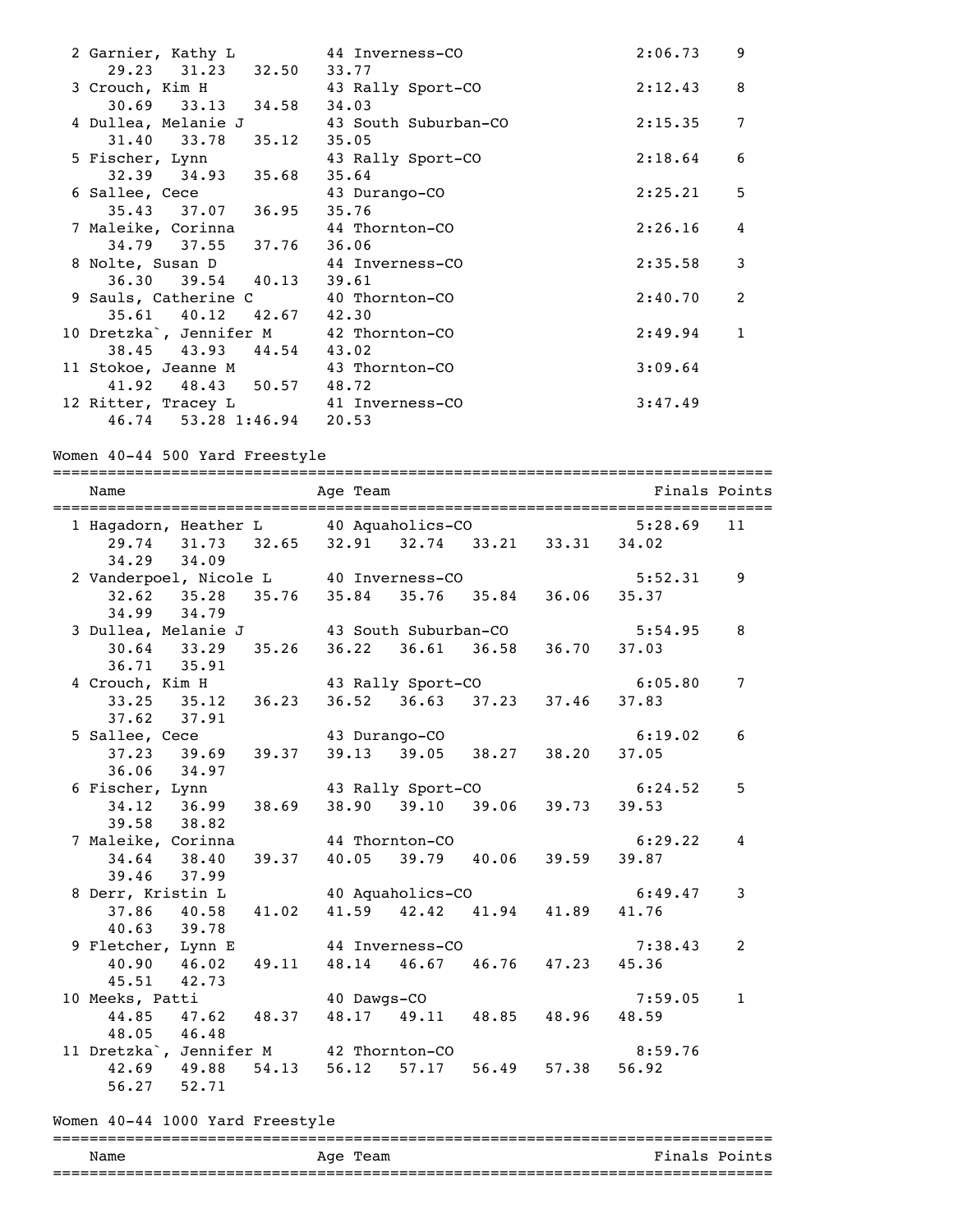| 1 Hagadorn, Heather L |       |                 |                                         | 40 Aquaholics-CO |                       |             | 11:40.91 | 11 |
|-----------------------|-------|-----------------|-----------------------------------------|------------------|-----------------------|-------------|----------|----|
|                       |       |                 | $32.74$ $34.72$ $35.57$ $34.94$ $34.99$ |                  | 35.03                 | 35.34       | 35.09    |    |
| $35.42$ $35.96$       |       |                 | 35.17 34.86 34.73                       |                  | 35.32                 | 34.97       | 35.66    |    |
| $35.05$ $35.28$       |       | 35.17           | 34.90                                   |                  |                       |             |          |    |
| 2 Nelson, Judy A      |       |                 |                                         |                  | 44 Highlands Ranch-CO |             | 11:42.73 | 9  |
| 32.17                 |       | $34.20$ $34.42$ | 34.62                                   | 34.91            | 35.31                 | 35.53       | 35.90    |    |
| $35.99$ $36.09$       |       | 36.22           | 36.02 35.65 35.91                       |                  |                       | 35.70       | 35.78    |    |
| 35.38                 | 35.13 | 34.51           | 33.29                                   |                  |                       |             |          |    |
| 3 Sallee, Cece        |       |                 |                                         | 43 Durango-CO    |                       |             | 13:18.62 | 8  |
| 35.80 38.84           |       | 39.55           | 39.84                                   | 40.07            | 39.90                 | 40.65       | 40.01    |    |
| $40.17$ $40.60$       |       | 40.69           | 41.03                                   | 40.06            | 41.05                 | 40.16       | 40.20    |    |
| 40.07 40.58           |       | 40.35           | 39.00                                   |                  |                       |             |          |    |
| 4 Hawkinson, Cindy S  |       |                 | 44 Highlands Ranch-CO                   |                  |                       |             | 16:03.61 | 7  |
| 44.78                 | 48.22 | 48.33           | 49.20                                   | 48.56            |                       | 48.95 49.33 | 48.74    |    |
| 48.56                 | 48.96 | 48.40           | 48.74 48.95 48.94                       |                  |                       | 48.71       | 48.60    |    |
| 48.48                 | 48.01 | 46.88           | 44.27                                   |                  |                       |             |          |    |
| 5 Meeks, Patti        |       |                 | 40 Dawgs-CO                             |                  |                       |             | 16:43.00 | 6  |
| 48.05 48.24           |       | 49.75           | 49.98                                   | 50.62            | 50.33                 | 50.46       | 50.13    |    |
| $50.62$ $50.04$       |       | 50.38           | 49.88                                   | 50.46            | 50.90                 | 51.07       | 51.01    |    |
| 50.67                 | 50.85 | 50.87           | 48.69                                   |                  |                       |             |          |    |

Women 40-44 1650 Yard Freestyle

| Name                   |       |       | Age Team          |                      |                 |             |          | Finals Points |
|------------------------|-------|-------|-------------------|----------------------|-----------------|-------------|----------|---------------|
| 1 Hagadorn, Heather L  |       |       |                   | 40 Aquaholics-CO     |                 |             | 19:41.45 | 11            |
| 32.42                  | 34.63 | 35.09 | 35.33             | 35.63                |                 | 35.43 35.02 | 35.31    |               |
| 35.27                  | 34.64 | 34.67 | 35.00             | 35.27                | 35.31           | 35.54       | 35.64    |               |
| 35.32                  | 35.86 | 35.94 | 36.17             | $36.55$<br>$36.74$   | 36.41           | 37.09       | 36.66    |               |
| 36.62                  | 36.72 | 36.97 | 36.92             | 36.74                | 37.10           | 36.99       | 36.84    |               |
| 36.35                  |       |       |                   |                      |                 |             |          |               |
| 2 Vanderpoel, Nicole L |       |       |                   | 40 Inverness-CO      |                 |             | 20:10.72 | 9             |
| 32.91                  | 35.18 | 35.43 | 35.79             | 36.09                | 36.24           | 36.73       | 36.76    |               |
| 36.85                  | 36.77 | 37.14 | 36.73             | 37.09                | 37.03           | 37.14       | 37.14    |               |
| 37.45 37.08            |       | 37.17 | 37.18             |                      | $36.67$ $36.66$ | 36.74       | 37.17    |               |
| 37.21                  | 37.14 | 37.00 | 37.13             | 37.31                | 37.27           | 37.39       | 37.30    |               |
| 35.83                  |       |       |                   |                      |                 |             |          |               |
| 3 Dullea, Melanie J    |       |       |                   | 43 South Suburban-CO |                 |             | 20:21.59 | 8             |
| 31.46                  | 34.45 | 35.98 | 36.49             |                      | 36.95 36.59     | 36.90       | 37.36    |               |
| 36.98 37.38            |       | 37.32 | 37.51             |                      | 37.66 37.34     | 37.48       | 37.50    |               |
| 37.84 37.57            |       | 37.53 | 37.52             | 37.39                | 37.41           | 37.50       | 37.49    |               |
| 37.50                  | 37.18 | 37.45 | 37.36             | 37.60                | 37.39           | 37.71       | 37.65    |               |
| 36.15                  |       |       |                   |                      |                 |             |          |               |
| 4 Sallee, Cece         |       |       |                   | 43 Durango-CO        |                 |             | 22:02.25 | 7             |
| 37.58                  | 40.21 | 40.86 | 40.52             | 40.13                | 40.05           | 39.39       | 40.34    |               |
| 40.19                  | 40.15 | 40.03 | 39.69             | 39.95 40.46          |                 | 40.22       | 40.50    |               |
| 40.15 40.49            |       | 40.01 | 40.05 40.51 40.47 |                      |                 | 40.58       | 40.94    |               |
| 39.88                  | 39.57 | 39.65 | 39.67             | 40.18                | 40.03           | 39.88       | 40.38    |               |
| 39.54                  |       |       |                   |                      |                 |             |          |               |
| 5 Dau, Janice          |       |       |                   | 42 Aquaholics-CO     |                 |             | 22:03.48 | 6             |
| 38.12                  | 40.68 | 39.98 | 39.87             | 40.14                | 39.87           | 40.19       | 40.04    |               |
| 40.02                  | 39.92 | 40.13 | 40.21             | 40.40                | 40.21           | 40.29       | 40.38    |               |
| 40.29 40.06            |       | 39.99 | 40.19             | 40.31 40.16          |                 | 40.05       | 40.39    |               |
| 40.23                  | 40.25 | 40.33 | 39.98             | 40.58                | 40.52           | 40.40       | 40.17    |               |
| 39.13                  |       |       |                   |                      |                 |             |          |               |
| 6 Derr, Kristin L      |       |       |                   | 40 Aquaholics-CO     |                 |             | 23:31.98 | 5             |
| 37.93                  | 41.41 | 40.89 | 42.15             | 42.13 42.97          |                 | 43.01       | 43.50    |               |
| 43.14                  | 43.09 | 43.02 | 43.38             | 43.22 43.35          |                 | 42.76       | 42.89    |               |
| 42.77 43.40            |       | 43.55 | 43.38             |                      | 43.30 43.36     | 43.73       | 43.38    |               |
| 43.65                  | 43.82 | 43.11 | 43.13             | 43.74                | 42.83           | 42.99       | 42.34    |               |
| 40.66                  |       |       |                   |                      |                 |             |          |               |
| 7 Lantz, Ann F         |       |       |                   | 41 Unattached        |                 |             | 24:57.92 | 4             |
| 38.35                  | 43.45 | 44.58 | 45.38             | 45.95                | 45.89           | 46.40       | 45.75    |               |
| 45.60 45.92            |       | 46.23 | 46.02             |                      | 46.29 46.02     | 46.04       | 46.30    |               |
| 46.22                  | 45.72 | 46.18 | 45.84             | 45.84                | 45.53           | 45.45       | 45.56    |               |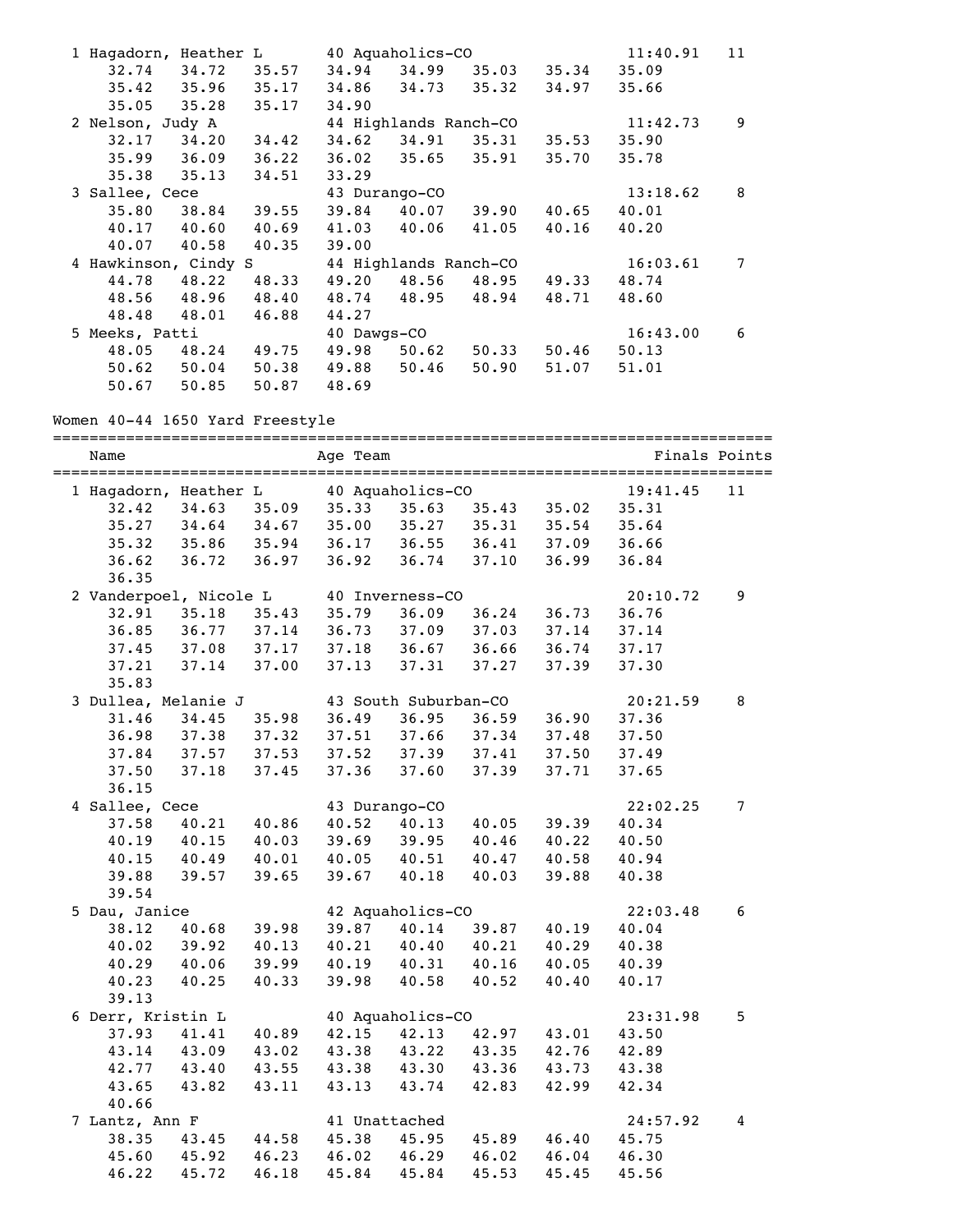| 45.29             |                                     | 45.54 46.10 |                                 |                 | 45.72 45.34 45.93                      | 45.52       | 44.98    |                |
|-------------------|-------------------------------------|-------------|---------------------------------|-----------------|----------------------------------------|-------------|----------|----------------|
| 42.99             |                                     |             |                                 |                 |                                        |             |          |                |
| 8 Johnson, Deanna |                                     |             |                                 |                 | 41 Highlands Ranch-CO                  |             | 25:31.12 | 3              |
| 41.00             |                                     | 43.25 44.49 | 45.21                           | 45.67           |                                        | 45.92 46.12 | 46.16    |                |
| 45.83             | 46.08 45.78                         |             |                                 |                 | 46.96 47.94 46.67                      | 46.66       | 47.29    |                |
|                   | 46.18 47.46 47.08 48.36 47.56 47.58 |             |                                 |                 |                                        | 47.26       | 46.91    |                |
| 47.20             | 47.33 47.16 47.56 47.43 47.28       |             |                                 |                 |                                        | 47.04       | 45.52    |                |
| 45.18             |                                     |             |                                 |                 |                                        |             |          |                |
|                   | 9 Dretzka', Jennifer M              |             | 42 Thornton-CO                  |                 |                                        |             | 26:57.37 | $\overline{2}$ |
| 40.70             | 45.61 46.58                         |             | 46.50                           | 47.84           | 47.85                                  | 48.55       | 49.17    |                |
| 49.04             |                                     | 48.99 48.46 |                                 | 49.83 48.45     | 49.52                                  | 49.97       | 49.06    |                |
| 49.82             | 49.65 49.82 50.15 50.59 50.39 49.91 |             |                                 |                 |                                        |             | 50.72    |                |
| 49.92             | 51.38 50.04 49.95 50.29 49.99       |             |                                 |                 |                                        | 49.58       | 50.37    |                |
| 48.68             |                                     |             |                                 |                 |                                        |             |          |                |
| 10 Mayer, Olivia  |                                     |             |                                 | 41 Inverness-CO |                                        |             | 27:10.34 | $\mathbf{1}$   |
| 39.77             | 46.09                               |             | 48.56 49.55 50.84               |                 | 50.22                                  | 49.47       | 48.93    |                |
| 49.44             | 50.39                               | 49.98       |                                 |                 | 49.92 50.15 50.56<br>49.31 49.78 49.80 | 49.93       | 49.15    |                |
| 49.75             | 50.30                               | 49.47       |                                 |                 |                                        | 50.73       | 50.53    |                |
| 50.30             | 50.18                               | 50.70       |                                 |                 | 50.09 50.24 50.01                      | 49.88       | 48.86    |                |
| 47.46             |                                     |             |                                 |                 |                                        |             |          |                |
| 11 Meeks, Patti   |                                     |             | 40 Dawgs-CO                     |                 |                                        |             | 27:56.66 |                |
| 46.98             | 48.70                               | 49.58       |                                 | $50.11$ $50.62$ | 50.48                                  | 50.27       | 50.93    |                |
| 50.98             | $51.24$ $52.26$                     |             |                                 | 51.68 51.89     | 51.68                                  | 51.70       | 51.21    |                |
| 51.02             | 51.69 50.82 51.41 51.19             |             |                                 |                 | 51.16                                  | 51.23       | 52.02    |                |
| 51.58             |                                     | 51.32 51.60 |                                 | 51.68 51.34     | 52.40                                  | 50.94       | 49.88    |                |
| 45.07             |                                     |             |                                 |                 |                                        |             |          |                |
|                   | 12 Wikstrom, Rainey M               |             | 40 Monaco-CO                    |                 |                                        |             | 28:17.03 |                |
| 46.04             | 49.18                               | 50.73       | 51.99 51.68                     |                 | 51.38                                  | 53.24       | 50.72    |                |
| 51.78             | 51.27 52.06 52.72 52.75 52.96       |             |                                 |                 |                                        | 53.13       | 51.27    |                |
| 51.61             | 51.42 51.93 51.86 51.89 52.44       |             |                                 |                 |                                        | 53.46       | 52.11    |                |
| 51.64             | 51.85                               | 50.82       | 50.82                           | 51.06           | 50.28                                  | 51.10       | 50.91    |                |
| 48.93             |                                     |             |                                 |                 |                                        |             |          |                |
| 13 Haas, Mary B   |                                     |             |                                 | 40 Team Cww-CO  |                                        |             | 30:01.09 |                |
| 49.31             | 51.42 52.49                         |             | 52.85                           | 52.64           | 53.50                                  | 53.41       | 54.28    |                |
| 54.93             | 56.05                               | 55.01       |                                 | 56.24 55.23     | 55.34                                  | 54.80       | 55.67    |                |
| 55.11             | 55.54                               | 55.58       |                                 |                 | 55.06 54.89 54.69 55.25                |             | 54.27    |                |
| 54.85             | 55.31                               | 55.06       |                                 | 55.95 54.98     | 54.81                                  | 57.10       | 55.21    |                |
| 54.26             |                                     |             |                                 |                 |                                        |             |          |                |
|                   | 14 Ritter, Tracey L                 |             |                                 | 41 Inverness-CO |                                        |             | 30:42.44 |                |
| 49.44             |                                     |             | 50.96 52.48 54.91 54.82 1:56.11 |                 |                                        |             |          |                |
|                   |                                     |             | 56.67 56.98 55.67 56.60         |                 | 56.59                                  | 56.66       | 56.31    |                |
| 56.32             | 57.59                               | 56.57       | 56.62                           | 55.93           | 56.29                                  | 56.09       | 56.67    |                |
| 57.71             | 54.91                               | 56.17       |                                 | 55.78 54.25     | 56.39                                  | 56.15       | 56.73    |                |
| 53.92             |                                     |             |                                 |                 |                                        |             |          |                |

#### Women 40-44 50 Yard Backstroke

| Name                                |  | Age Team          | Finals Points |      |  |  |  |  |  |
|-------------------------------------|--|-------------------|---------------|------|--|--|--|--|--|
| 1 Crouch, Kim H                     |  | 43 Rally Sport-CO | 33.89         | - 11 |  |  |  |  |  |
| 2 Garnier, Kathy L                  |  | 44 Inverness-CO   | 34.09         | 9    |  |  |  |  |  |
| 3 Miller, Shelley L                 |  | 42 Thornton-CO    | 39.56         | 8    |  |  |  |  |  |
| 4 Dretzka <sup>o</sup> , Jennifer M |  | 42 Thornton-CO    | 42.72         |      |  |  |  |  |  |
| 5 Ritter, Tracey L                  |  | 41 Inverness-CO   | 55.58         |      |  |  |  |  |  |

#### Women 40-44 100 Yard Backstroke

=============================================================================== Name **Age Team** Age Team **Finals Points** =============================================================================== 1 Hagadorn, Heather L 40 Aquaholics-CO 36.16 36.57 2 Vanderpoel, Nicole L 40 Inverness-CO 1:14.07 9 36.92 37.15<br>3 Fischer, Lynn 43 Rally Sport-CO 1:17.58 8 38.20 39.38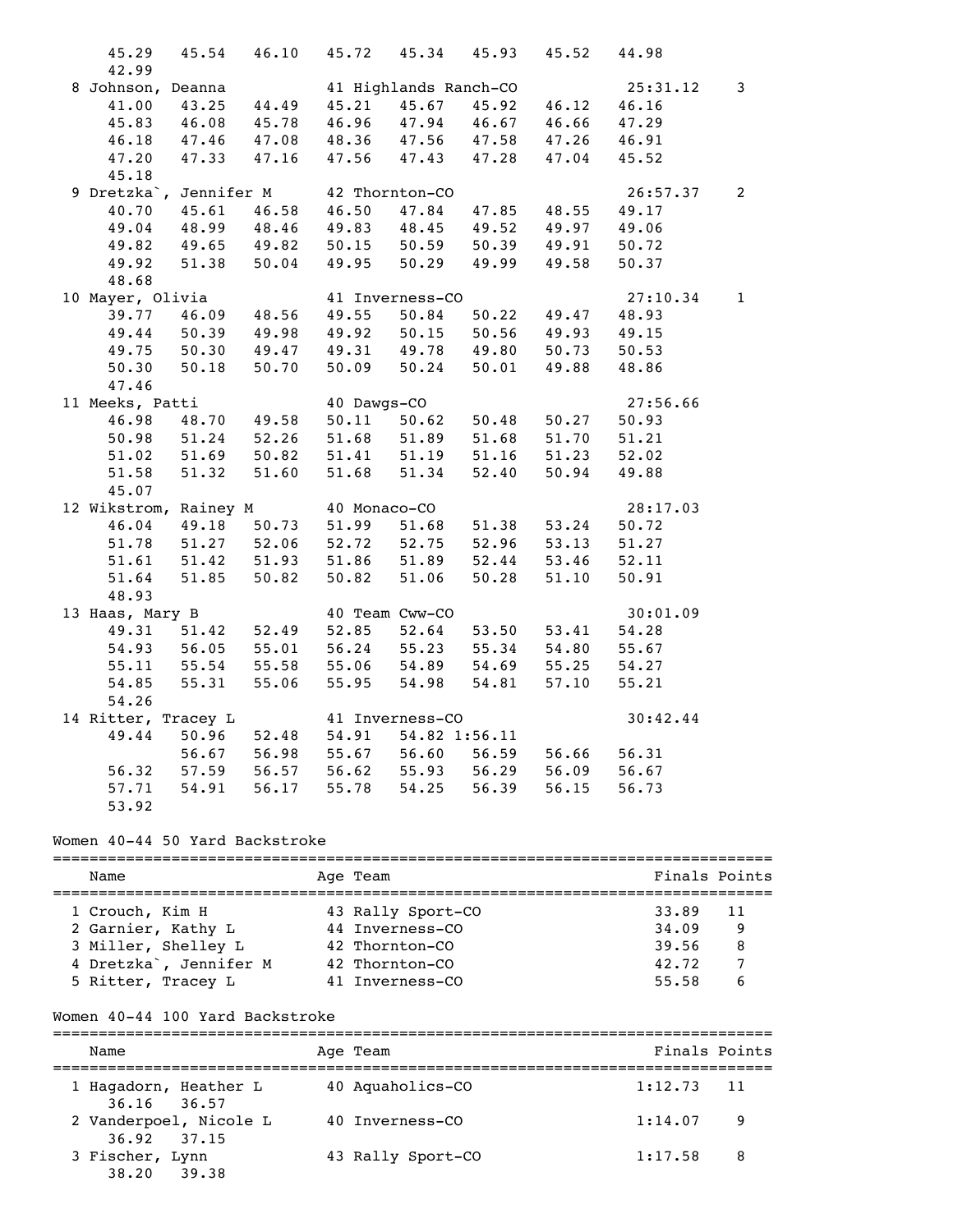4 Maleike, Corinna <br>
44 Thornton-CO 1:20.37 7 40.00 40.37

Women 40-44 200 Yard Backstroke

| Name                   |                   |       |       | Age Team        | Finals Points |     |
|------------------------|-------------------|-------|-------|-----------------|---------------|-----|
|                        |                   |       |       |                 |               |     |
| 1 Vanderpoel, Nicole L |                   |       |       | 40 Inverness-CO | $2:37.42$ 11  |     |
| 38,10 39,40            |                   | 40.23 |       | 39.69           |               |     |
| 2 Maleike, Corinna     |                   |       |       | 44 Thornton-CO  | 2:55.08       | -9  |
|                        | 43.58 45.49 43.32 |       | 42.69 |                 |               |     |
| 3 Nolte, Susan D       |                   |       |       | 44 Inverness-CO | 3:01.11       | - 8 |
| 42.78 45.86            |                   | 46.76 |       | 45.71           |               |     |

#### Women 40-44 50 Yard Breaststroke

=============================================================================== Name Age Team Age Team Finals Points =============================================================================== 1 Crouch, Kim H 43 Rally Sport-CO 34.51 11 2 Garnier, Kathy L 44 Inverness-CO 37.62 9 3 Hagadorn, Heather L 40 Aquaholics-CO 40.41 8 4 Stokoe, Jeanne M 43 Thornton-CO 41.64 7 4 Stokoe, Jeanne M 43 Thornton-CO 41.64 7<br>5 Fletcher, Lynn E 44 Inverness-CO 42.15 6 6 Craft, Carol S 43 Thornton-CO 48.94 5

#### Women 40-44 100 Yard Breaststroke

=============================================================================== Name Age Team Finals Points =============================================================================== 1 Crouch, Kim H 43 Rally Sport-CO 1:14.29 11 35.10 39.19 2 Sauls, Catherine C 40 Thornton-CO 1:26.35 9 40.86 45.49 3 Hagadorn, Heather L 40 Aquaholics-CO 1:27.50 8 42.29 45.21 4 Maleike, Corinna <br>
44 Thornton-CO 1:29.25 7 43.29 45.96<br>5 Stokoe, Jeanne M 43 Thornton-CO 1:34.92 6 46.90 48.02 6 Dretzka`, Jennifer M 42 Thornton-CO 1:35.52 5

#### Women 40-44 200 Yard Breaststroke

45.76 49.76

| Name               |       | Age Team              | Finals Points |                |  |
|--------------------|-------|-----------------------|---------------|----------------|--|
|                    |       |                       |               |                |  |
| 1 Johnson, Deanna  |       | 41 Highlands Ranch-CO | $3:03.02$ 11  |                |  |
| 41.87 45.51        | 47.66 | 47.98                 |               |                |  |
| 2 Nolte, Susan D   |       | 44 Inverness-CO       | 3:11.57       | $\overline{9}$ |  |
| 43.10 48.55        | 49.96 | 49.96                 |               |                |  |
| 3 Maleike, Corinna |       | 44 Thornton-CO        | 3:15.57       | - 8            |  |
| 45.62 49.57        | 50.96 | 49.42                 |               |                |  |

#### Women 40-44 50 Yard Butterfly

| Name                   | Age Team             | Finals Points |    |
|------------------------|----------------------|---------------|----|
| 1 Pettis Scott, Anna T | 42 Bam-CO            | 27.65         | 11 |
| 2 Crouch, Kim H        | 43 Rally Sport-CO    | 29.11         | 9  |
| 3 Hagadorn, Heather L  | 40 Aquaholics-CO     | 29.69         | 8  |
| 4 Garnier, Kathy L     | 44 Inverness-CO      | 30.99         | 7  |
| 5 Dullea, Melanie J    | 43 South Suburban-CO | 31.03         | 6  |
| 6 Sauls, Catherine C   | 40 Thornton-CO       | 36.28         | 5  |
| 7 Shultz, Lisa         | 42 Inverness-CO      | 36.78         | 4  |
| 8 Miller, Shelley L    | 42 Thornton-CO       | 38.76         | 3  |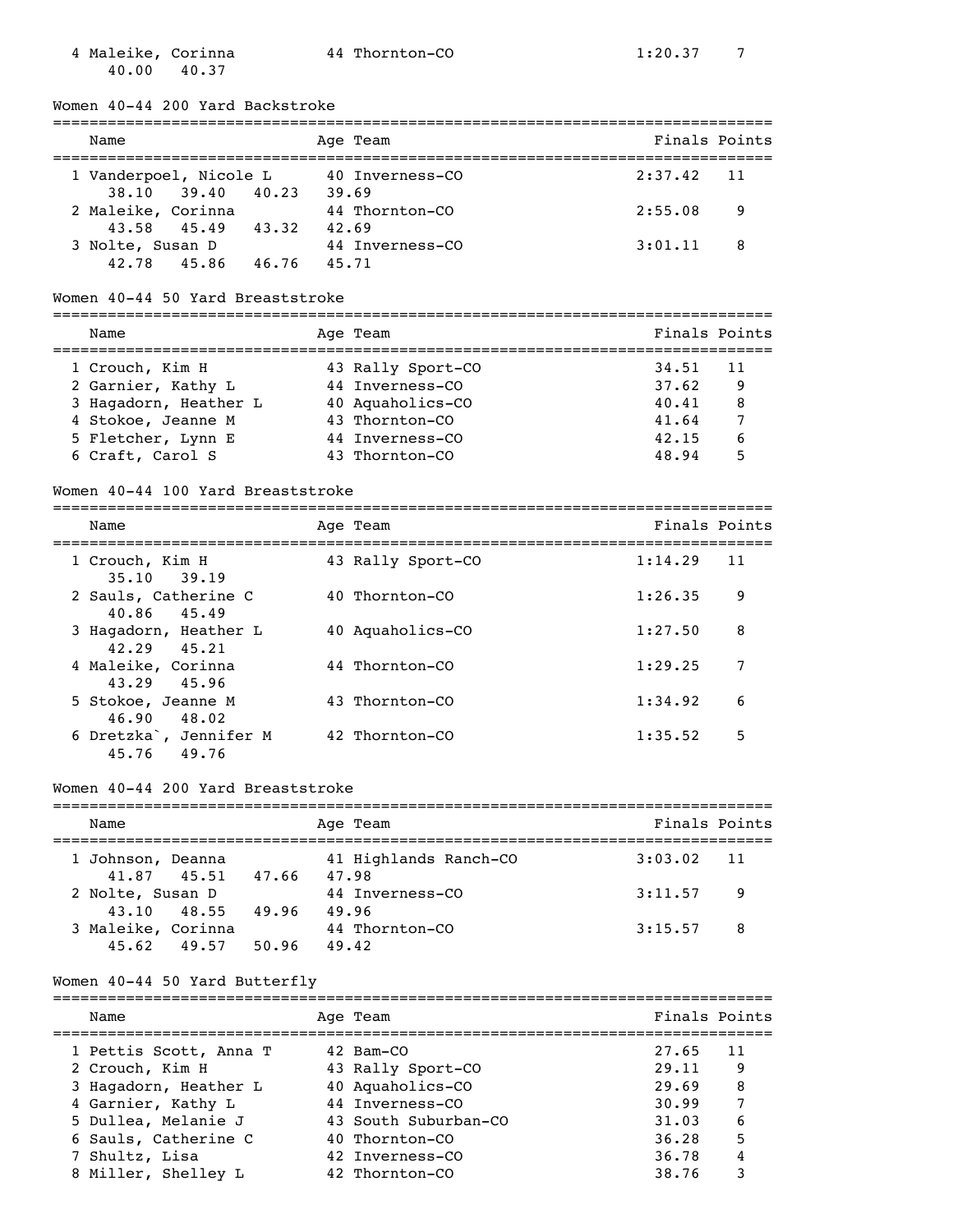Women 40-44 100 Yard Butterfly

| Name                                             | Age Team         | Finals Points |     |
|--------------------------------------------------|------------------|---------------|-----|
| 1 Hagadorn, Heather L                            | 40 Aquaholics-CO | 1:07.13       | -11 |
| 31.34 35.79<br>2 Sallee, Cece<br>$33.06$ $35.92$ | 43 Durango-CO    | 1:08.98       | 8.5 |
| 2 Vanderpoel, Nicole L<br>$32.69$ $36.29$        | 40 Inverness-CO  | 1:08.98       | 8.5 |
| 4 Maleike, Corinna<br>37.57 44.61                | 44 Thornton-CO   | 1:22.18       | 7   |
| 5 Miller, Shelley L<br>43.34<br>50.34            | 42 Thornton-CO   | 1:33.68       | 6   |

### Women 40-44 200 Yard Butterfly

| Name                                                |                | Age Team                                | Finals Points |    |
|-----------------------------------------------------|----------------|-----------------------------------------|---------------|----|
| 1 Vanderpoel, Nicole L                              |                | 40 Inverness-CO                         | 2:32.54       | 11 |
| 33.00 37.70 39.98<br>2 Sallee, Cece                 |                | 41.86<br>43 Durango-CO                  | 2:44.17       | -9 |
| 37.19 41.06<br>3 Dau, Janice                        | 43.14          | 42.78<br>42 Aquaholics-CO               | 2:57.68       | 8  |
| $40.64$ $45.31$<br>4 Johnson, Deanna<br>41.28 51.51 | 45.97<br>59.10 | 45.76<br>41 Highlands Ranch-CO<br>52.60 | 3:24.49       | 7  |

Women 40-44 100 Yard IM

=============================================================================== Name **Age Team** Age Team **Finals Points** 

| 1 Crouch, Kim H<br>$31.59$ $35.54$     | 43 Rally Sport-CO | 1:07.13 | 11            |
|----------------------------------------|-------------------|---------|---------------|
| 2 Garnier, Kathy L<br>$32.85$ $36.76$  | 44 Inverness-CO   | 1:09.61 | 9             |
| 3 Maleike, Corinna<br>34.87 38.91      | 44 Thornton-CO    | 1:13.78 | 8             |
| 4 Fischer, Lynn<br>35.15 38.66         | 43 Rally Sport-CO | 1:13.81 | 7             |
| 5 Sauls, Catherine C                   | 40 Thornton-CO    | 1:19.10 | 6             |
| 37.25 41.85<br>6 Shultz, Lisa          | 42 Inverness-CO   | 1:20.92 | 5             |
| 38.73 42.19<br>7 Nolte, Susan D        | 44 Inverness-CO   | 1:22.21 | 4             |
| 38.89 43.32<br>8 Derr, Kristin L       | 40 Aquaholics-CO  | 1:24.56 | 3             |
| $40.94$ $43.62$<br>9 Miller, Shelley L | 42 Thornton-CO    | 1:28.36 | $\mathcal{L}$ |
| 49.86<br>38.50                         |                   |         |               |

#### Women 40-44 200 Yard IM

| Name                               |       | Age Team                   | Finals Points  |  |
|------------------------------------|-------|----------------------------|----------------|--|
| 1 Maleike, Corinna                 |       | 44 Thornton-CO             | 2:42.56<br>-11 |  |
| $34.20$ $44.02$<br>2 Fischer, Lynn | 49.24 | 35.10                      | 2:44.80<br>9   |  |
| 37.89 42.94                        | 47.71 | 43 Rally Sport-CO<br>36.26 |                |  |
| 3 Johnson, Deanna                  |       | 41 Highlands Ranch-CO      | 2:52.92<br>8   |  |
| 36.38 45.44<br>4 Nolte, Susan D    | 48.17 | 42.93<br>44 Inverness-CO   | 2:54.50<br>7   |  |
| 37.66 45.83                        | 50.94 | 40.07                      |                |  |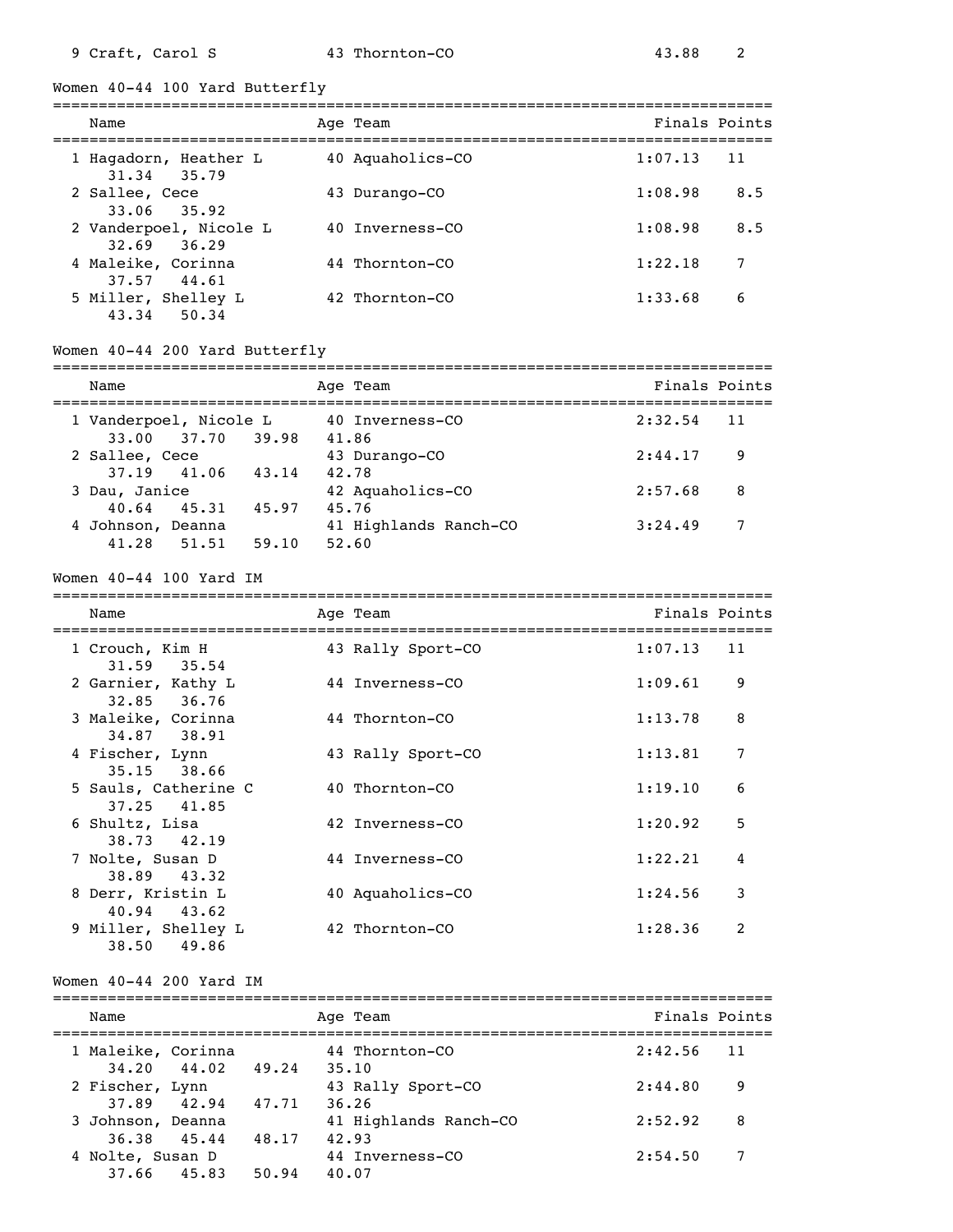### Women 40-44 400 Yard IM

|                                                                    | -----------                               | ================================ |
|--------------------------------------------------------------------|-------------------------------------------|----------------------------------|
| Name                                                               | Age Team                                  | Finals Points                    |
| 1 Vanderpoel, Nicole L                                             | 40 Inverness-CO                           | 5:22.82<br>11                    |
| 38.81 41.23 42.20<br>32.82                                         | 47.77 50.15 35.13 34.71                   |                                  |
| 2 Sallee, Cece<br>$40.71$ $47.42$ $46.05$                          | 43 Durango-CO                             | 5:47.10<br>9                     |
| 35.83<br>3 Dau, Janice                                             | 51.33<br>50.58<br>42 Aquaholics-CO        | 38.65<br>36.53<br>6:03.33<br>8   |
| $39.44$ $44.18$ $48.36$ $47.41$                                    | $52.94$ $40.22$<br>52.20                  | 38.58                            |
| 4 Johnson, Deanna                                                  | 41 Highlands Ranch-CO                     | 7<br>6:26.01                     |
|                                                                    | 39.71 48.01 51.45 51.98 50.92 52.18 46.85 | 44.91                            |
| Women 45-49 50 Yard Freestyle                                      |                                           |                                  |
| Name                                                               | Age Team                                  | Finals Points                    |
|                                                                    |                                           |                                  |
| 1 Metz, Catherine L                                                | 49 Durango-CO<br>49 South Suburban-CO     | 27.16<br>11<br>30.18<br>9        |
| 2 Pyle, Rebecca M<br>3 Buttner, Martha A                           | 49 Rally Sport-CO                         | 30.99<br>8                       |
| 4 Doty, Anne E                                                     | 45 Inverness-CO                           | 31.80<br>7                       |
| 5 True, Ann M                                                      | 49 Thornton-CO                            | 37.83<br>6                       |
|                                                                    |                                           |                                  |
| Women 45-49 100 Yard Freestyle                                     |                                           |                                  |
| Name                                                               | Age Team                                  | Finals Points                    |
| 1 Metz, Catherine L<br>30.62<br>32.25                              | 49 Durango-CO                             | 1:02.87<br>11                    |
| 2 Doty, Anne E<br>33.74<br>37.95                                   | 45 Inverness-CO                           | 1:11.69<br>9                     |
| 3 Johnson, Janene<br>39.34 42.11                                   | 47 Snow Mountain-CO                       | 1:21.45<br>8                     |
| 4 Reseigh, Constance R 46 Inverness-CO<br>42.51 49.52              |                                           | 7<br>1:32.03                     |
| Women 45-49 200 Yard Freestyle                                     |                                           |                                  |
| Name                                                               | Age Team                                  | Finals Points                    |
| 1 Pyle, Rebecca M                                                  | 49 South Suburban-CO                      | 2:24.79<br>11                    |
| 37.36<br>37.13<br>33.89<br>2 Buttner, Martha A                     | 36.41<br>49 Rally Sport-CO                | 2:37.70<br>9                     |
| 41.62 41.58<br>35.24<br>39.26                                      |                                           | 2:59.35                          |
| 3 Johnson, Janene<br>39.73 44.88 47.92 46.82                       | 47 Snow Mountain-CO                       | 8                                |
| Women 45-49 500 Yard Freestyle                                     |                                           |                                  |
| Name                                                               | Age Team                                  | Finals Points                    |
|                                                                    |                                           |                                  |
| 1 Chidester, Victoria L 48 Stingrays-CO<br>37.13<br>42.06<br>43.10 | 41.39 42.39 42.58 42.51 43.03 42.54 42.54 | 6:59.27<br>11                    |
| 2 Pyle, Rebecca M                                                  | 49 South Suburban-CO                      | 8:11.89<br>9                     |
| 33.62<br>46.48 48.81                                               | 40.46 1:15.07 50.33 50.02 51.23 47.17     | 48.70                            |
| 3 Reseigh, Constance R 46 Inverness-CO                             |                                           | 9:41.14<br>8                     |
| 49.25 56.14<br>59.98 58.12                                         | 57.24 58.48 1:01.07 1:00.21 1:00.68       | 59.97                            |
| Women 45-49 1000 Yard Freestyle                                    |                                           |                                  |
| Name                                                               | Age Team                                  | Finals Points                    |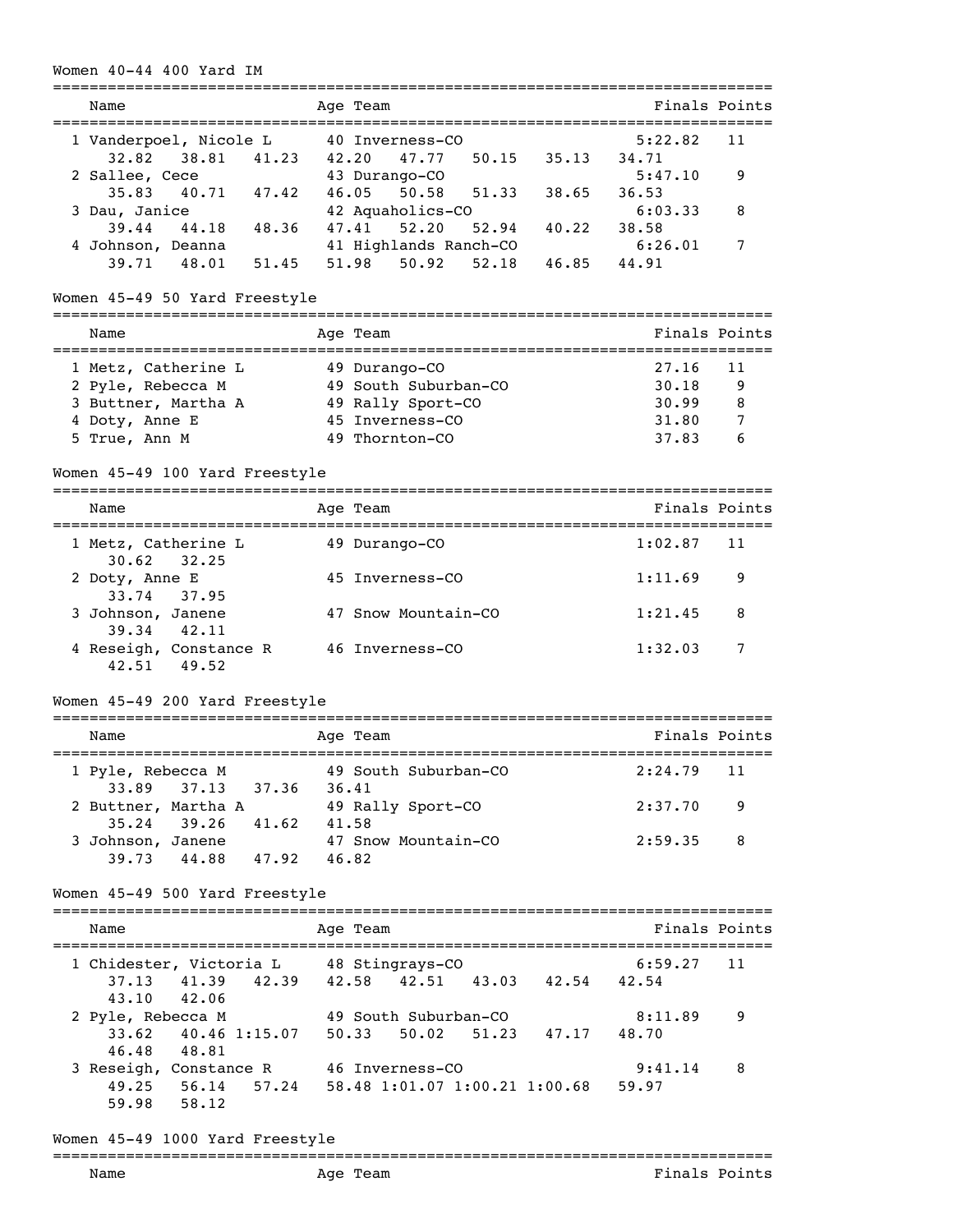| ===========================                              |               | ========       |                     | ==============       |                         |          |               |
|----------------------------------------------------------|---------------|----------------|---------------------|----------------------|-------------------------|----------|---------------|
| 1 Johnson, Janene                                        |               |                |                     | 47 Snow Mountain-CO  |                         | 16:12.24 | 11            |
| 44.84 48.47 49.28 49.37 50.04 49.69<br>41.30             |               |                |                     |                      |                         | 49.44    |               |
| 49.80 48.90 49.00                                        |               |                | 50.81 47.72 48.78   |                      |                         |          |               |
| 49.94 49.83 50.08                                        |               | 46.06          |                     |                      |                         |          |               |
| 2 McGarity, Maureen                                      |               |                | 49 Total Fitness-CO |                      |                         | 16:27.31 | 9             |
| 47.80  49.60  49.79  49.73  51.20  51.26<br>41.28        |               |                |                     |                      |                         | 51.11    |               |
| 50.55 50.38 50.24 49.28 50.50<br>49.78 49.93 48.70 46.16 |               |                |                     |                      | $50.38$ $50.15$         | 49.49    |               |
|                                                          |               |                |                     |                      |                         |          |               |
| Women 45-49 1650 Yard Freestyle                          |               |                |                     |                      |                         |          |               |
| Name                                                     |               | Age Team       |                     |                      |                         |          | Finals Points |
| 1 Hull, Kathy M                                          |               | 48 Jeffco-CO   |                     |                      |                         | 22:57.73 | 11            |
| 39.09 40.03 40.89                                        |               |                |                     |                      | 41.52 41.29 41.58 41.62 | 41.92    |               |
| 41.77 42.02 41.88 41.69 41.79 41.98 42.19 41.95          |               |                |                     |                      |                         |          |               |
| 41.89 42.08 42.24 42.08 42.06 42.39 42.39 42.21          |               |                |                     |                      |                         |          |               |
| 42.16 42.19<br>42.46                                     |               |                |                     |                      | 41.87 42.08 41.98 41.88 | 42.07    |               |
| 40.49                                                    |               |                |                     |                      |                         |          |               |
| 2 Van Orden, Susan H 45 Aquaholics-CO                    |               |                |                     |                      |                         | 24:14.33 | 9             |
| 39.20 40.90 42.12 42.82 43.24 43.11 43.91 43.68          |               |                |                     |                      |                         |          |               |
| 44.91 44.29 44.53 44.91 44.92 44.64 44.47 44.71          |               |                |                     |                      |                         |          |               |
| 44.04 44.01 44.07 44.83 44.39 44.91 45.01<br>44.48       |               |                |                     |                      |                         |          |               |
| $45.24$ $44.91$<br>45.10                                 |               |                |                     |                      | 44.78 45.19 44.69 44.55 | 44.35    |               |
| 43.42                                                    |               |                |                     |                      |                         |          |               |
| 3 Buttner, Martha A                                      |               |                | 49 Rally Sport-CO   |                      |                         | 25:39.75 | 8             |
| 42.48 44.69 45.33 46.67 47.50 47.69<br>38.50             |               |                |                     |                      |                         | 48.43    |               |
| 48.63 47.97 48.82 48.28 48.22 47.86<br>49.05             |               |                |                     |                      |                         | 48.25    |               |
| 47.87 47.51 47.74 47.57 46.36 46.33 46.86<br>47.88       |               |                |                     |                      |                         |          |               |
| 46.39 46.34<br>46.14                                     |               |                |                     |                      | 46.44 46.65 46.53 46.42 | 45.95    |               |
| 42.40                                                    |               |                |                     |                      |                         |          |               |
| 4 Bennett, Aimee                                         |               |                |                     | 48 South Suburban-CO |                         | 30:31.01 | 7             |
| 53.27 53.39<br>51.78                                     |               | 54.39          |                     |                      | 54.70 54.32 55.18       | 55.00    |               |
| $55.62$ $55.60$<br>55.79                                 |               |                |                     | 55.98 55.72 56.95    | 55.54                   | 56.19    |               |
| 56.27 56.57 55.88 57.07 56.01 56.43<br>55.73             |               |                |                     |                      |                         | 55.64    |               |
| 56.13<br>56.14                                           | 56.31         | 56.61          |                     | 56.64 55.66          | 56.44                   | 55.73    |               |
| 52.33                                                    |               |                |                     |                      |                         |          |               |
| Women 45-49 50 Yard Backstroke                           |               |                |                     |                      |                         |          |               |
| Name                                                     |               | -------------- |                     |                      |                         |          | Finals Points |
|                                                          |               | Age Team       |                     |                      |                         |          |               |
| 1 Metz, Catherine L                                      | 49 Durango-CO |                |                     |                      |                         | 32.46    | 11            |
| 2 True, Ann M                                            |               |                | 49 Thornton-CO      |                      |                         | 52.87    | 9             |
| Women 45-49 100 Yard Backstroke                          |               |                |                     |                      |                         |          |               |
| Name                                                     |               | Age Team       |                     |                      |                         |          | Finals Points |
| 1 Metz, Catherine L                                      |               |                | 49 Durango-CO       |                      |                         | 1:09.90  | 11            |
| 34.50<br>35.40<br>2 Chidester, Victoria L                |               |                | 48 Stingrays-CO     |                      |                         | 1:19.73  | 9             |
| 37.67<br>42.06                                           |               |                |                     |                      |                         |          |               |
| 3 McGarity, Maureen<br>49.29<br>47.47                    |               |                | 49 Total Fitness-CO |                      |                         | 1:36.76  | 8             |
| 4 Reseigh, Constance R<br>58.63 1:07.24                  |               |                | 46 Inverness-CO     |                      |                         | 2:05.87  | 7             |
| Women 45-49 200 Yard Backstroke                          |               |                |                     |                      |                         |          |               |
| Name                                                     |               | Age Team       |                     |                      |                         |          | Finals Points |
| 1 Metz, Catherine L                                      |               |                | 49 Durango-CO       |                      |                         | 2:33.59  | 11            |
| 36.73<br>39.08                                           | 39.97         | 37.81          |                     |                      |                         |          |               |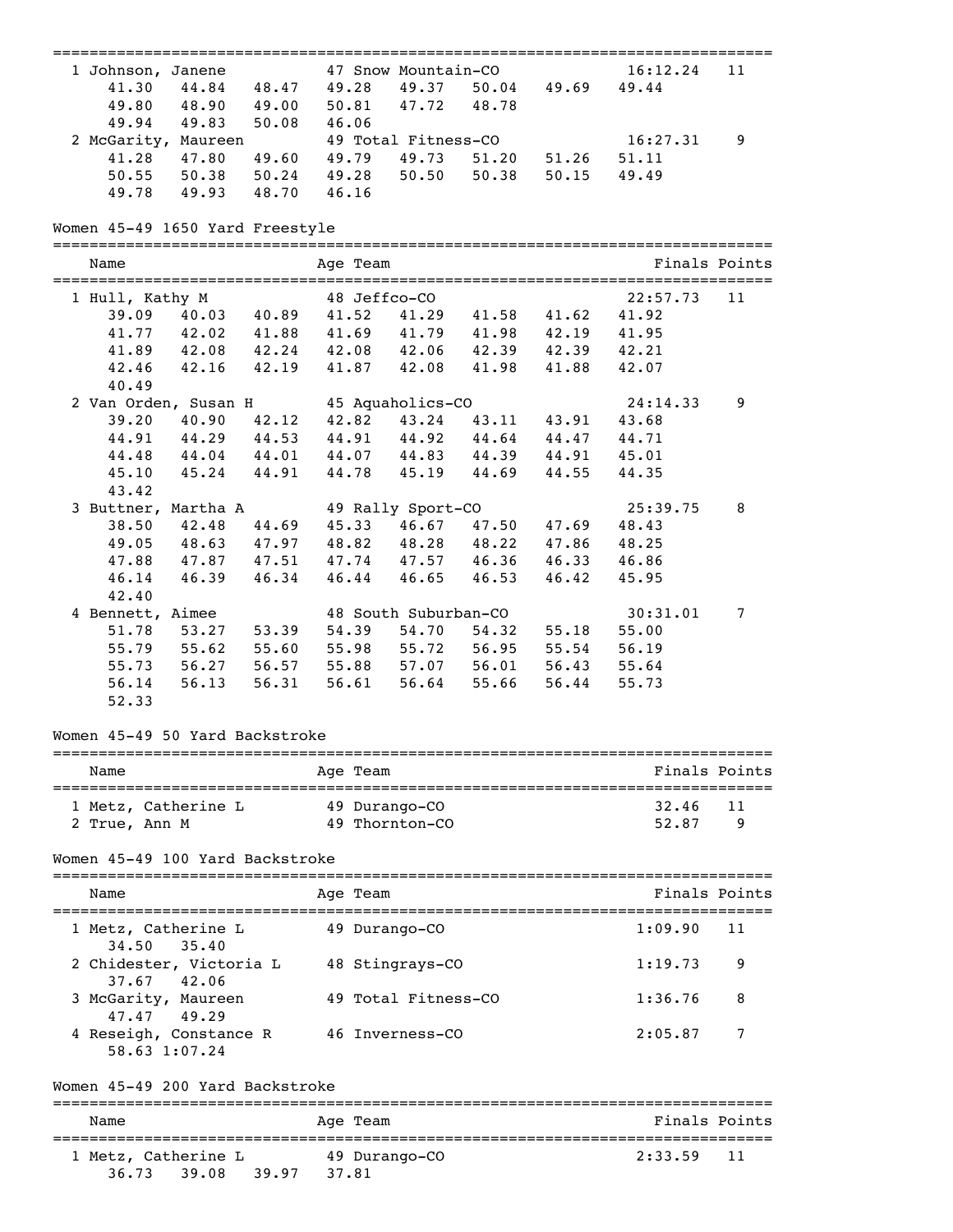| 39.91<br>44.48<br>45.92                      | 44.98                       |                                                        |
|----------------------------------------------|-----------------------------|--------------------------------------------------------|
| Women 45-49 50 Yard Breaststroke             |                             |                                                        |
| Name<br>________________________             | Age Team<br>--------------- | Finals Points<br>_____________________________________ |
| 1 Metz, Catherine L                          | 49 Durango-CO               | 36.40<br>11                                            |
| 2 Anderson, Cynthia B                        | 48 Bam-CO                   | 39.92<br>9                                             |
| 3 Doty, Anne E                               | 45 Inverness-CO             | 43.20<br>8                                             |
| -- True, Ann M                               | 49 Thornton-CO              | DQ                                                     |
| Women 45-49 100 Yard Breaststroke            |                             |                                                        |
| Name                                         | Age Team                    | Finals Points                                          |
| 1 Drozda, Cathy M<br>36.80 40.50             | 46 Thornton-CO              | 1:17.30<br>11                                          |
| 2 Anderson, Cynthia B                        | 48 Bam-CO                   | 1:28.06<br>9                                           |
| 45.24<br>42.82                               |                             |                                                        |
| Women 45-49 200 Yard Breaststroke            |                             |                                                        |
| Name                                         | Age Team                    | Finals Points                                          |
|                                              |                             |                                                        |
| 1 Drozda, Cathy M<br>38.95 44.04 45.70 46.31 | 46 Thornton-CO              | 2:55.00<br>11                                          |
|                                              |                             |                                                        |
| Women 45-49 50 Yard Butterfly                |                             |                                                        |
| Name                                         | Age Team                    | Finals Points                                          |
| 1 Drozda, Cathy M                            | 46 Thornton-CO              | 29.44<br>11                                            |
| 2 Metz, Catherine L                          | 49 Durango-CO               | 30.87<br>9                                             |
| 3 Pyle, Rebecca M                            | 49 South Suburban-CO        | 33.27<br>8                                             |
| 4 True, Ann M                                | 49 Thornton-CO              | 45.06<br>7                                             |
| Women 45-49 100 Yard Butterfly               |                             |                                                        |
| Name                                         | Age Team                    | Finals Points                                          |
| 1 True, Ann M                                | 49 Thornton-CO              | 1:53.11<br>11                                          |
| 49.46 1:03.65                                |                             |                                                        |
| Women 45-49 200 Yard Butterfly               |                             |                                                        |
| Name                                         | Age Team                    | Finals Points                                          |
| 1 Pyle, Rebecca M                            | 49 South Suburban-CO        | 2:56.74<br>11                                          |
| 39.24 45.05 46.49 45.96                      |                             |                                                        |
| Women 45-49 100 Yard IM                      |                             |                                                        |
| Name                                         | Age Team                    | Finals Points                                          |
| 1 Drozda, Cathy M                            | 46 Thornton-CO              | 1:07.79<br>11                                          |
| 31.21<br>36.58<br>2 Metz, Catherine L        | 49 Durango-CO               | 1:09.07<br>9                                           |
| 37.43<br>31.64                               |                             |                                                        |
| 3 Buttner, Martha A<br>44.25<br>38.64        | 49 Rally Sport-CO           | 1:22.89<br>8                                           |
| 4 Doty, Anne E                               | 45 Inverness-CO             | 1:24.42<br>7                                           |
| 39.69<br>44.73                               |                             |                                                        |
| 5 Johnson, Janene                            | 47 Snow Mountain-CO         | 1:33.46<br>6                                           |
| 43.43 50.03                                  |                             |                                                        |

2 Chidester, Victoria L 48 Stingrays-CO 2:55.29 9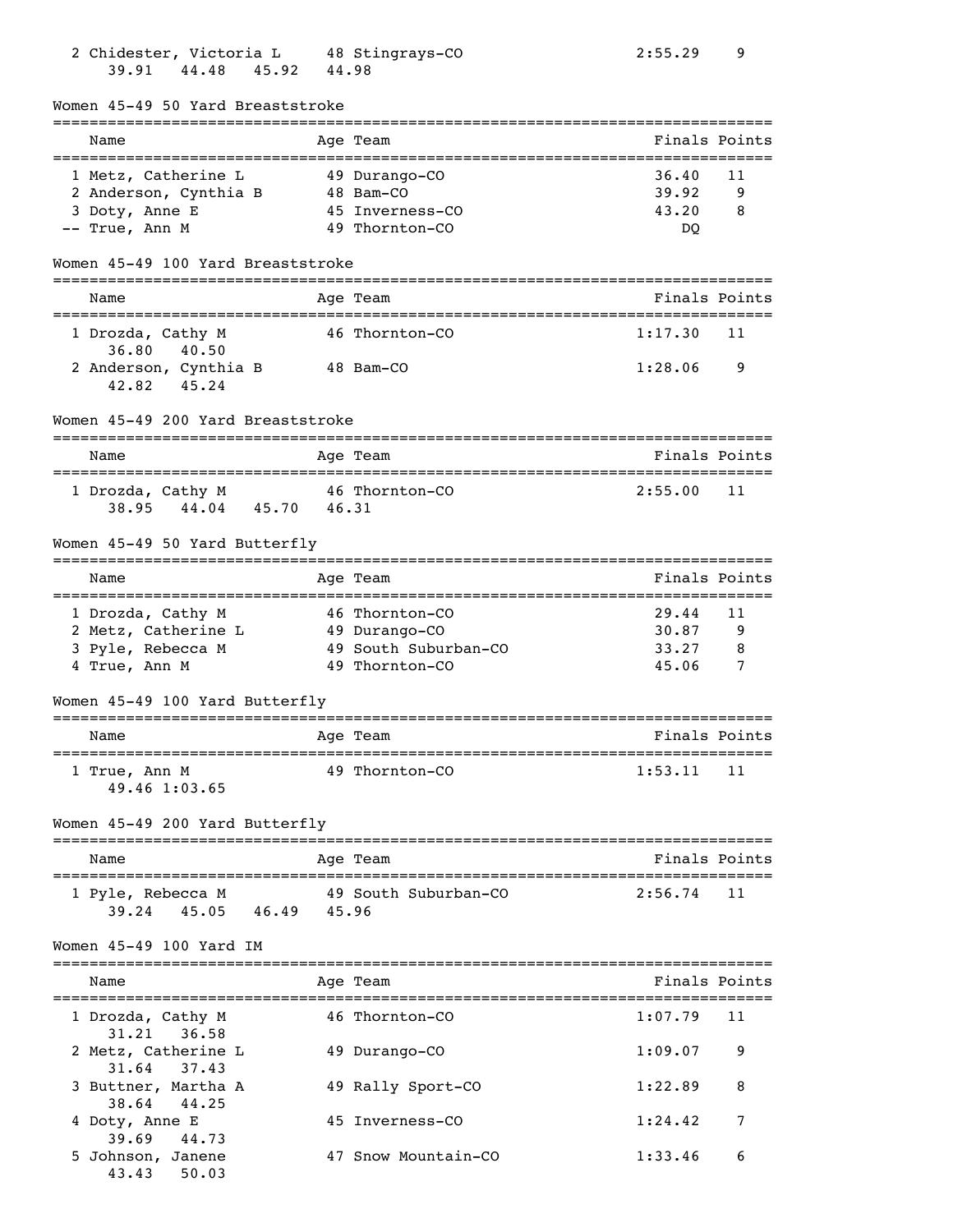| 48.50                            | 51.59                                                                                                                                                      |       |       |                                                                                                                                                                     |                                                                               |                                            |
|----------------------------------|------------------------------------------------------------------------------------------------------------------------------------------------------------|-------|-------|---------------------------------------------------------------------------------------------------------------------------------------------------------------------|-------------------------------------------------------------------------------|--------------------------------------------|
|                                  | Women 45-49 200 Yard IM                                                                                                                                    |       |       |                                                                                                                                                                     |                                                                               |                                            |
| Name                             |                                                                                                                                                            |       |       | Age Team                                                                                                                                                            |                                                                               | Finals Points                              |
| 31.85                            | 1 Drozda, Cathy M<br>40.10                                                                                                                                 | 44.55 | 35.95 | 46 Thornton-CO                                                                                                                                                      | 2:32.45                                                                       | 11                                         |
|                                  | Women 45-49 400 Yard IM                                                                                                                                    |       |       |                                                                                                                                                                     |                                                                               |                                            |
| Name                             |                                                                                                                                                            |       |       | Age Team                                                                                                                                                            |                                                                               | Finals Points                              |
|                                  | 1 Drozda, Cathy M<br>$33.99$ $43.47$ $45.47$ $46.80$                                                                                                       |       |       | 46 Thornton-CO<br>45.82 47.57 37.84                                                                                                                                 | 5:38.69<br>37.73                                                              | 11                                         |
|                                  | Women 50-54 50 Yard Freestyle                                                                                                                              |       |       |                                                                                                                                                                     |                                                                               |                                            |
| Name                             |                                                                                                                                                            |       |       | Age Team                                                                                                                                                            | -----------                                                                   | Finals Points                              |
| 3 Laney, Judy B<br>9 Myers, Joan | 1 Rosener, Karen K<br>2 Roche, Carolyn M<br>4 Conway, Catherine A<br>5 Slover, Carrie L<br>6 Slavec, Deborah<br>7 Nelson, Mary Anne<br>8 Leonard, Adrienne |       |       | 51 Ft. Collins-CO<br>53 Bam-CO<br>52 Aquaholics-CO<br>50 Stingrays-CO<br>52 Pueblo-CO<br>51 South Suburban-CO<br>54 Durango-CO<br>51 Inverness-CO<br>53 Thornton-CO | 28.01<br>29.04<br>30.58<br>31.14<br>31.35<br>32.85<br>33.29<br>36.96<br>40.12 | 11<br>9<br>8<br>7<br>6<br>5<br>4<br>3<br>2 |
|                                  | Women 50-54 100 Yard Freestyle                                                                                                                             |       |       |                                                                                                                                                                     |                                                                               |                                            |
| Name                             |                                                                                                                                                            |       |       | Age Team                                                                                                                                                            |                                                                               | Finals Points                              |
|                                  | 1 Rosener, Karen K                                                                                                                                         |       |       | 51 Ft. Collins-CO                                                                                                                                                   | 1:01.04                                                                       | 11                                         |
| 29.58                            | 31.46<br>2 Lestikow, Polly                                                                                                                                 |       |       | 51 Greenwood-CO                                                                                                                                                     | 1:07.60                                                                       | 9                                          |
| 31.99<br>32.78                   | 35.61<br>3 Conway, Catherine A<br>35.76                                                                                                                    |       |       | 50 Stingrays-CO                                                                                                                                                     | 1:08.54                                                                       | 8                                          |
| 33.22                            | 4 Slover, Carrie L<br>35.44                                                                                                                                |       |       | 52 Pueblo-CO                                                                                                                                                        | 1:08.66                                                                       | 7                                          |
|                                  | 5 Fouts, Susan J<br>34.17 34.75                                                                                                                            |       |       | 54 Aquaholics-CO                                                                                                                                                    | 1:08.92                                                                       | 6                                          |
| 6 Laney, Judy B<br>34.37         | 37.43                                                                                                                                                      |       |       | 52 Aquaholics-CO                                                                                                                                                    | 1:11.80                                                                       | 5                                          |
| 7 Swan, Laurie<br>37.68          | 42.65                                                                                                                                                      |       |       | 51 Highlands Ranch-CO                                                                                                                                               | 1:20.33                                                                       | 4                                          |
| 8 Myers, Joan                    | 42.20 47.69                                                                                                                                                |       |       | 53 Thornton-CO                                                                                                                                                      | 1:29.89                                                                       | 3                                          |
|                                  | Women 50-54 200 Yard Freestyle                                                                                                                             |       |       |                                                                                                                                                                     |                                                                               |                                            |
| Name                             |                                                                                                                                                            |       |       | Age Team                                                                                                                                                            |                                                                               | Finals Points                              |
|                                  | 1 Roche, Carolyn M                                                                                                                                         |       |       | 53 Bam-CO                                                                                                                                                           | 2:23.06                                                                       | 11                                         |
| 2 Laney, Judy B                  | $33.52$ $37.60$                                                                                                                                            | 36.74 | 35.20 | 52 Aquaholics-CO                                                                                                                                                    | 2:29.63                                                                       | 9                                          |
|                                  | 34.01 37.59 38.82<br>3 Conway, Catherine A                                                                                                                 | 40.39 |       | 39.21<br>50 Stingrays-CO                                                                                                                                            | 2:31.63                                                                       | 8                                          |
| 33.90                            | 38.46<br>4 Slover, Carrie L                                                                                                                                |       | 38.88 | 52 Pueblo-CO                                                                                                                                                        | 2:33.66                                                                       | 7                                          |
| 35.60<br>5 Swan, Laurie          | 39.29                                                                                                                                                      | 40.54 |       | 38.23<br>51 Highlands Ranch-CO                                                                                                                                      | 2:59.96                                                                       | 6                                          |

6 True, Ann M 49 Thornton-CO 1:40.09 5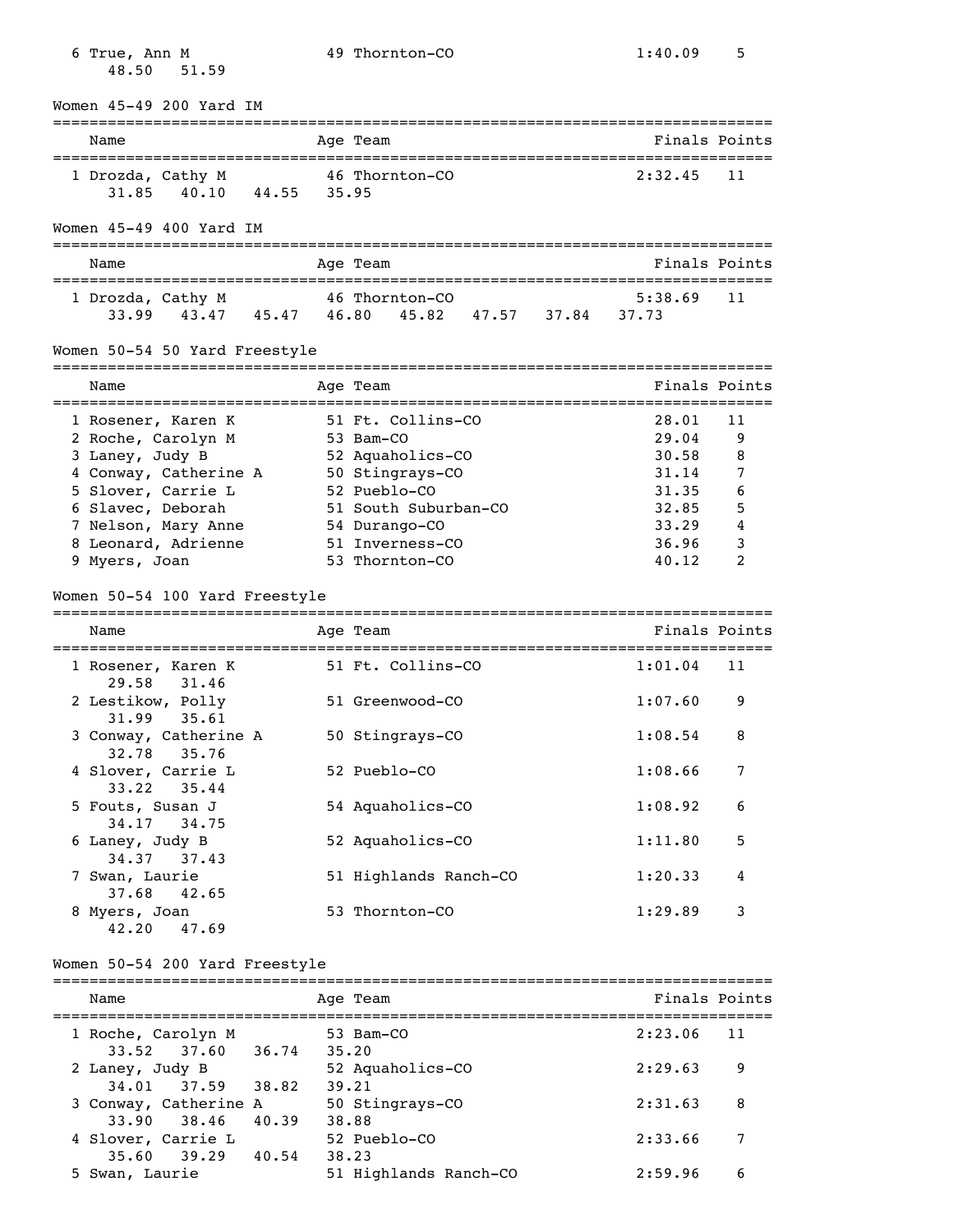|               | 40.48 45.44 47.19 46.85 |                |             |  |
|---------------|-------------------------|----------------|-------------|--|
| 6 Myers, Joan |                         | 53 Thornton-CO | $3:24.64$ 5 |  |
|               | 44.23 51.32 53.96 55.13 |                |             |  |

Women 50-54 500 Yard Freestyle

| Name               | Age Team                |              |                  |                         |             |         | Finals Points |
|--------------------|-------------------------|--------------|------------------|-------------------------|-------------|---------|---------------|
| 1 Roche, Carolyn M |                         | 53 Bam-CO    |                  |                         |             | 6:17.82 | 11            |
|                    | $33.65$ $36.74$ $37.69$ |              |                  | 38.30 38.86 38.55 38.90 |             | 39.41   |               |
| 38.69 37.03        |                         |              |                  |                         |             |         |               |
| 2 Laney, Judy B    |                         |              | 52 Aquaholics-CO |                         |             | 6:38.72 | 9             |
| $34.83$ $39.59$    | 40.27                   |              | 40.80 40.50      | 41.29 41.13             |             | 40.96   |               |
| 40.91 38.44        |                         |              |                  |                         |             |         |               |
| 3 Fouts, Susan J   |                         |              | 54 Aquaholics-CO |                         |             | 6:48.06 | 8             |
| $36.90$ $39.80$    | 40.78                   | 41.50        | 41.80            | 42.34                   | 42.32       | 41.85   |               |
| 41.58 39.19        |                         |              |                  |                         |             |         |               |
| 4 Lestikow, Polly  |                         |              | 51 Greenwood-CO  |                         |             | 6:52.03 | 7             |
| 33.48 37.88        | 40.39                   | 41.28        | 41.34            |                         | 41.56 41.49 | 42.35   |               |
| 43.19 49.07        |                         |              |                  |                         |             |         |               |
| 5 Slover, Carrie L |                         | 52 Pueblo-CO |                  |                         |             | 7:00.60 | 6             |
| $36.72$ 40.90      | 42.41                   |              | 43.20 43.66      | 44.34                   | 43.19       | 42.96   |               |
| 43.13 40.09        |                         |              |                  |                         |             |         |               |
| 6 Swan, Laurie     |                         |              |                  | 51 Highlands Ranch-CO   |             | 7:52.28 | 5             |
| $42.20 \t 46.24$   | 47.39                   | 49.26        | 47.62            | 48.03                   | 48.71       | 48.82   |               |
| 47.99 46.02        |                         |              |                  |                         |             |         |               |
| 7 Myers, Joan      |                         |              | 53 Thornton-CO   |                         |             | 9:09.50 | 4             |
| 46.43 51.77        | 54.06                   | 56.43        | 58.00            | 56.89                   | 56.90       | 57.60   |               |
| 57.75<br>53.67     |                         |              |                  |                         |             |         |               |

Women 50-54 1000 Yard Freestyle

| Name             |                      |       | Age Team      |                  |       |       |               | Finals Points |
|------------------|----------------------|-------|---------------|------------------|-------|-------|---------------|---------------|
|                  | 1 Roche, Carolyn M   |       |               | 53 Bam-CO        |       |       |               | 11            |
| 33.14            | 36.95                | 37.71 | 38.13         | 38.50            | 38.33 | 38.71 | 39.30         |               |
| 38.64            | 38.79                | 39.16 | 38.90         | 39.57            | 38.59 | 39.23 | 38.07         |               |
| 38.91            | 38.44                | 38.54 | 37.82         |                  |       |       |               |               |
| 2 Fouts, Susan J |                      |       |               | 54 Aquaholics-CO |       |       | 14:04.33      | 9             |
| 39.07            | 41.21                | 41.81 | 42.15         | 42.50            | 42.85 | 42.96 | 42.69         |               |
| 43.38            | 42.70                | 43.11 | 42.77         | 42.98            | 42.59 | 43.07 | 42.49         |               |
| 41.73            | 42.21                | 42.25 | 39.81         |                  |       |       |               |               |
|                  | 3 Slover, Carrie L   |       | 52 Pueblo-CO  |                  |       |       | 14:20.34      | 8             |
| 36.74            | 41.68                | 42.82 | 44.38         | 43.87            | 44.21 | 43.41 | 44.09         |               |
| 44.91            | 44.10                | 44.06 | 44.54         | 44.25            | 43.90 | 43.44 | 42.95         |               |
| 43.20            | 43.01                | 41.69 | 39.09         |                  |       |       |               |               |
|                  | -- Nelson, Mary Anne |       | 54 Durango-CO |                  |       |       | <sub>DO</sub> |               |

Women 50-54 1650 Yard Freestyle

| Name<br>Age Team                    |       |       |       |                  |       | Finals Points |          |    |
|-------------------------------------|-------|-------|-------|------------------|-------|---------------|----------|----|
| 52 Aquaholics-CO<br>1 Laney, Judy B |       |       |       |                  |       |               | 22:27.84 | 11 |
| 36.33                               | 40.25 | 41.13 | 41.53 | 41.64            | 41.77 | 41.03         | 41.22    |    |
| 41.10                               | 41.20 | 41.13 | 41.47 | 41.33            | 41.42 | 41.33         | 41.48    |    |
| 41.30                               | 41.17 | 41.14 | 41.03 | 40.96            | 41.42 | 41.18         | 41.33    |    |
| 40.77                               | 40.69 | 40.92 | 40.65 | 40.68            | 40.59 | 40.24         | 40.17    |    |
| 38.24                               |       |       |       |                  |       |               |          |    |
| 2 Fouts, Susan J                    |       |       |       | 54 Aquaholics-CO |       |               | 23:12.59 | 9  |
| 39.34                               | 40.97 | 41.69 | 42.48 | 42.23            | 42.33 | 42.69         | 42.13    |    |
| 42.52                               | 42.55 | 42.23 | 42.37 | 42.22            | 42.38 | 42.33         | 42.19    |    |
| 42.41                               | 42.39 | 42.60 | 42.59 | 42.67            | 42.47 | 42.87         | 42.28    |    |
| 42.41<br>40.61                      | 42.53 | 42.52 | 42.25 | 42.37            | 42.57 | 42.10         | 42.30    |    |
| 3 Lestikow, Polly                   |       |       |       | 51 Greenwood-CO  |       |               | 23:56.30 | 8  |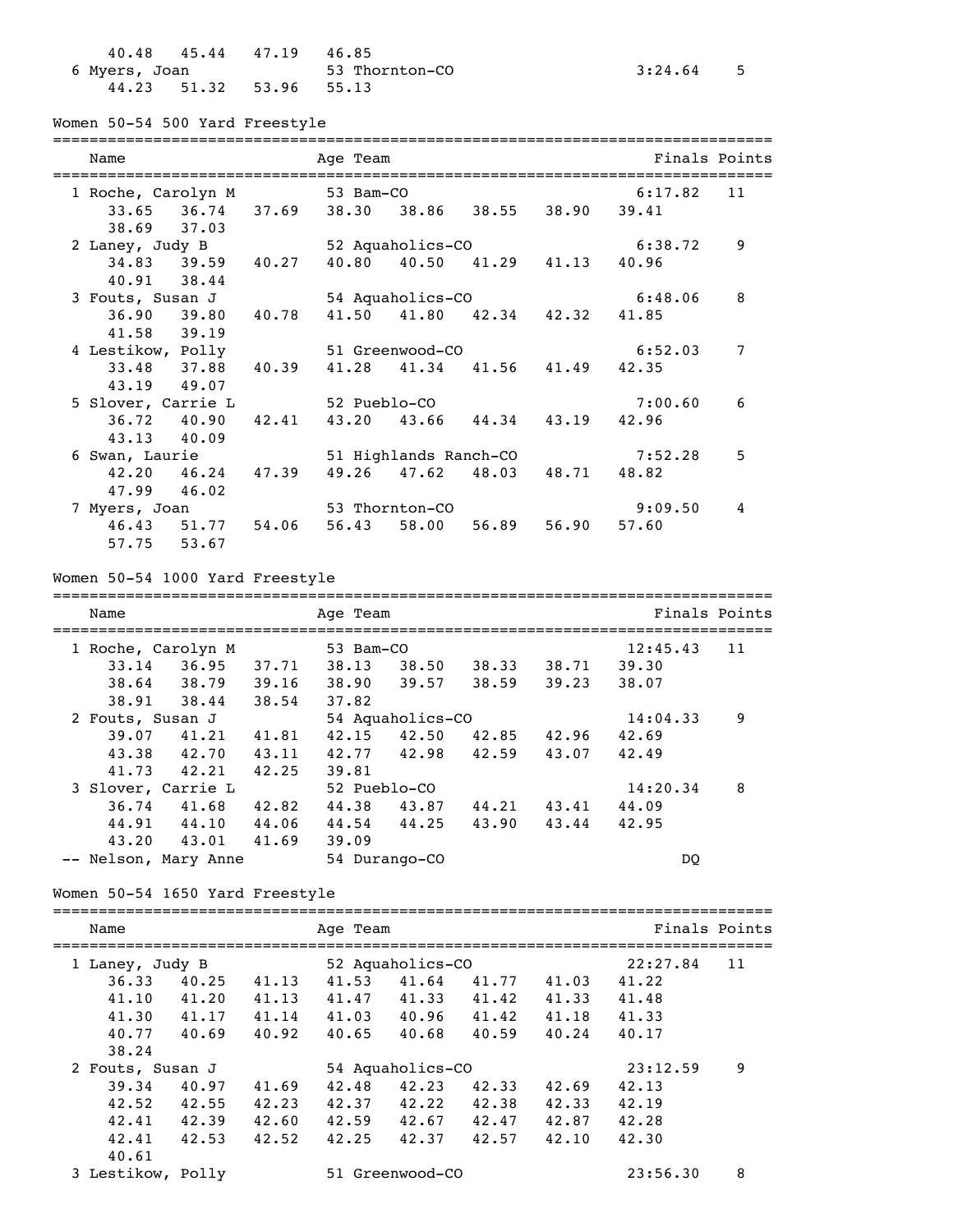| 34.87<br>45.29<br>45.15 | 38.22<br>46.11<br>44.15 | 41.24<br>45.51<br>44.59 | 41.51<br>43.98<br>45.40 | 41.77<br>44.14<br>43.54 | 42.33<br>47.06<br>43.02 | 43.46<br>44.46<br>43.71 | 44.62<br>44.38<br>44.40 |   |
|-------------------------|-------------------------|-------------------------|-------------------------|-------------------------|-------------------------|-------------------------|-------------------------|---|
| 44.21                   | 43.57                   | 43.79                   | 43.77                   | 43.88                   | 44.05                   | 44.50                   | 43.49                   |   |
| 42.13                   |                         |                         |                         |                         |                         |                         |                         |   |
|                         | 4 Slover, Carrie L      |                         | 52 Pueblo-CO            |                         |                         |                         | 23:58.18                | 7 |
| 39.53                   | 41.12                   | 42.62                   | 43.29                   | 43.59                   | 44.20                   | 43.90                   | 43.89                   |   |
| 43.79                   | 43.81                   | 43.96                   | 44.39                   | 44.90                   | 44.55                   | 44.03                   | 43.75                   |   |
| 43.89                   | 44.15                   | 43.89                   | 43.86                   | 43.90                   | 44.10                   | 44.27                   | 43.80                   |   |
| 43.63                   | 44.53                   | 43.88                   | 43.58                   | 43.81                   | 43.82                   | 43.57                   | 43.14                   |   |
| 41.04                   |                         |                         |                         |                         |                         |                         |                         |   |
|                         | Klumpp, Cassie C        |                         |                         | 53 Westside-CO          |                         |                         | DO                      |   |
| 52.81                   | 55.46                   | 55.57                   | 55.27                   | 55.54                   | 57.31                   | 55.54                   | 57.12                   |   |
| 57.21                   | 55.81                   | 57.43                   | 56.28                   | 58.91                   | 58.33                   | 57.22                   | 58.19                   |   |
| 57.74                   | 57.44                   | 58.27                   | 57.74                   | 58.54                   | 57.55                   | 57.79                   | 57.26                   |   |
| 57.99                   | 56.61                   | 56.88                   | 56.90                   | 57.77                   | 56.82                   | 57.02                   | 57.07                   |   |
| 59.91                   |                         |                         |                         |                         |                         |                         |                         |   |

### Women 50-54 50 Yard Backstroke

| Name                | Age Team         | Finals Points  |
|---------------------|------------------|----------------|
| 1 Wohl Haan, Mary   | 51 Bam-CO        | 35.18<br>$-11$ |
| 2 Slover, Carrie L  | 52 Pueblo-CO     | 36.56<br>-9    |
| 3 Laney, Judy B     | 52 Aquaholics-CO | 40.89<br>-8    |
| 4 Nelson, Mary Anne | 54 Durango-CO    | 42.30          |
| 5 Leonard, Adrienne | 51 Inverness-CO  | 46.93<br>6     |

### Women 50-54 100 Yard Backstroke

| Name                              | Age Team              | Finals Points  |
|-----------------------------------|-----------------------|----------------|
|                                   |                       |                |
| 1 Wohl Haan, Mary<br>39.23 39.03  | 51 Bam-CO             | $1:18.26$ 11   |
| 2 Slover, Carrie L<br>39.04 40.29 | 52 Pueblo-CO          | 1:19.33<br>- 9 |
| 3 Swan, Laurie<br>46.72 48.03     | 51 Highlands Ranch-CO | 1:34.75<br>- 8 |

### Women 50-54 200 Yard Backstroke

| Name                                              |                | Age Team                           | Finals Points |    |
|---------------------------------------------------|----------------|------------------------------------|---------------|----|
| 1 Wohl Haan, Mary<br>$42.90$ $45.20$              | 42.84          | 51 Bam-CO<br>41.94                 | 2:52.88       | 11 |
| 2 Slover, Carrie L<br>41.44 44.30                 | 45.77          | 52 Pueblo-CO<br>42.03              | 2:53.54       | 9  |
| 3 Swan, Laurie                                    |                | 51 Highlands Ranch-CO              | 3:23.63       | 8  |
| 47.22 51.76<br>4 Yoder, Margie E<br>54, 20 55, 45 | 53.61<br>55.14 | 51.04<br>52 Aquaholics-CO<br>53.33 | 3:38.12       | 7  |

#### Women 50-54 50 Yard Breaststroke

| Name                | Age Team             | Finals Points                    |
|---------------------|----------------------|----------------------------------|
| 1 Rosener, Karen K  | 51 Ft. Collins-CO    | 11<br>38.15                      |
| 2 Roche, Carolyn M  | 53 Bam-CO            | 39.37<br>9                       |
| 3 Nelson, Mary Anne | 54 Durango-CO        | 8<br>41.21                       |
| 4 Lestikow, Polly   | 51 Greenwood-CO      | 7<br>43.34                       |
| 5 Slover, Carrie L  | 52 Pueblo-CO         | 6<br>43.45                       |
| 6 Slavec, Deborah   | 51 South Suburban-CO | 5<br>43.81                       |
| 7 Fouts, Susan J    | 54 Aquaholics-CO     | 4<br>45.06                       |
| 8 Laney, Judy B     | 52 Aquaholics-CO     | 3<br>46.36                       |
| 9 Kane, Julie       | 51 Inverness-CO      | $\overline{\mathbf{c}}$<br>48.68 |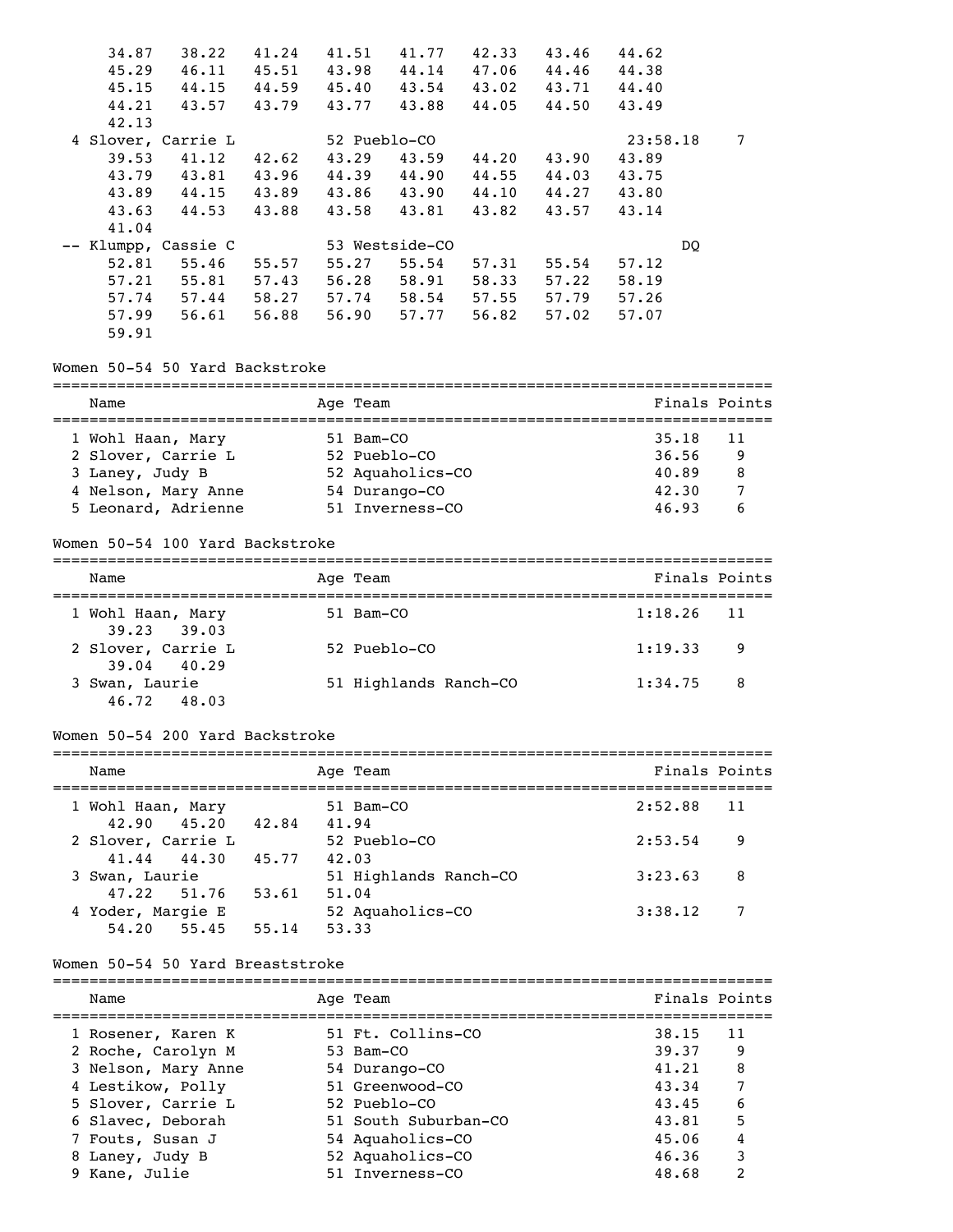#### Women 50-54 100 Yard Breaststroke

| Name                                 | Age Team          | Finals Points |     |
|--------------------------------------|-------------------|---------------|-----|
| 1 Rosener, Karen K<br>39.76 45.15    | 51 Ft. Collins-CO | 1:24.91       | -11 |
| 2 Wohl Haan, Mary<br>$41.67$ $46.22$ | 51 Bam-CO         | 1:27.89       | 9   |
| 3 Nelson, Mary Anne<br>41.47 47.83   | 54 Durango-CO     | 1:29.30       | 8   |
| 4 Leonard, Adrienne<br>50.11 56.37   | 51 Inverness-CO   | 1:46.48       | 7   |
| 5 Kane, Julie<br>50.94 56.43         | 51 Inverness-CO   | 1:47.37       | 6   |

### Women 50-54 200 Yard Breaststroke

| Name                                           | Age Team               | Finals Points   |  |
|------------------------------------------------|------------------------|-----------------|--|
| 1 Wohl Haan, Mary                              | 51 Bam-CO              | 3:11.53<br>- 11 |  |
| 44.25 49.73 49.34<br>2 Nelson, Mary Anne       | 48.21<br>54 Durango-CO | 3:19.32<br>9    |  |
| 44.86 50.43<br>52.19<br>3 Slover, Carrie L     | 51.84<br>52 Pueblo-CO  | 3:29.91<br>8    |  |
| 48.50 53.08 55.98                              | 52.35                  |                 |  |
| 4 Kane, Julie<br>52.94 1:04.88 1:07.60 1:06.80 | 51 Inverness-CO        | 4:12.22         |  |

===============================================================================

### Women 50-54 50 Yard Butterfly

| Name                                                           | Age Team                   | Finals Points    |
|----------------------------------------------------------------|----------------------------|------------------|
|                                                                |                            | - 11             |
| 1 Rosener, Karen K                                             | 51 Ft. Collins-CO          | 30.31            |
|                                                                |                            | 40.05            |
|                                                                | 51 Greenwood-CO            | 7<br>40.11       |
| 5 Laney, Judy B                                                | 52 Aquaholics-CO           | 42.54<br>6       |
| -- Fouts, Susan J                                              | 54 Aquaholics-CO           | DO               |
| 2 Roche, Carolyn M<br>3 Nelson, Mary Anne<br>4 Lestikow, Polly | 53 Bam-CO<br>54 Durango-CO | 32.62<br>-9<br>8 |

### Women 50-54 100 Yard Butterfly

| Name                              | Age Team         | Finals Points |  |  |  |  |
|-----------------------------------|------------------|---------------|--|--|--|--|
| 1 Roche, Carolyn M<br>37.11 42.28 | 53 Bam-CO        | $1:19.39$ 11  |  |  |  |  |
| 2 Yoder, Margie E<br>49.83 58.02  | 52 Aquaholics-CO | 1:47.85<br>-9 |  |  |  |  |

#### Women 50-54 100 Yard IM

| Name                                  | Age Team              | Finals Points |     |
|---------------------------------------|-----------------------|---------------|-----|
| 1 Rosener, Karen K<br>$35.21$ $39.16$ | 51 Ft. Collins-CO     | 1:14.37       | -11 |
| 2 Nelson, Mary Anne<br>40.79 43.15    | 54 Durango-CO         | 1:23.94       | 9   |
| 3 Laney, Judy B<br>42.32 43.05        | 52 Aquaholics-CO      | 1:25.37       | 8   |
| 4 Swan, Laurie<br>47.15 50.07         | 51 Highlands Ranch-CO | 1:37.22       | 7   |
| 5 Yoder, Margie E<br>48.17 51.48      | 52 Aquaholics-CO      | 1:39.65       | 6   |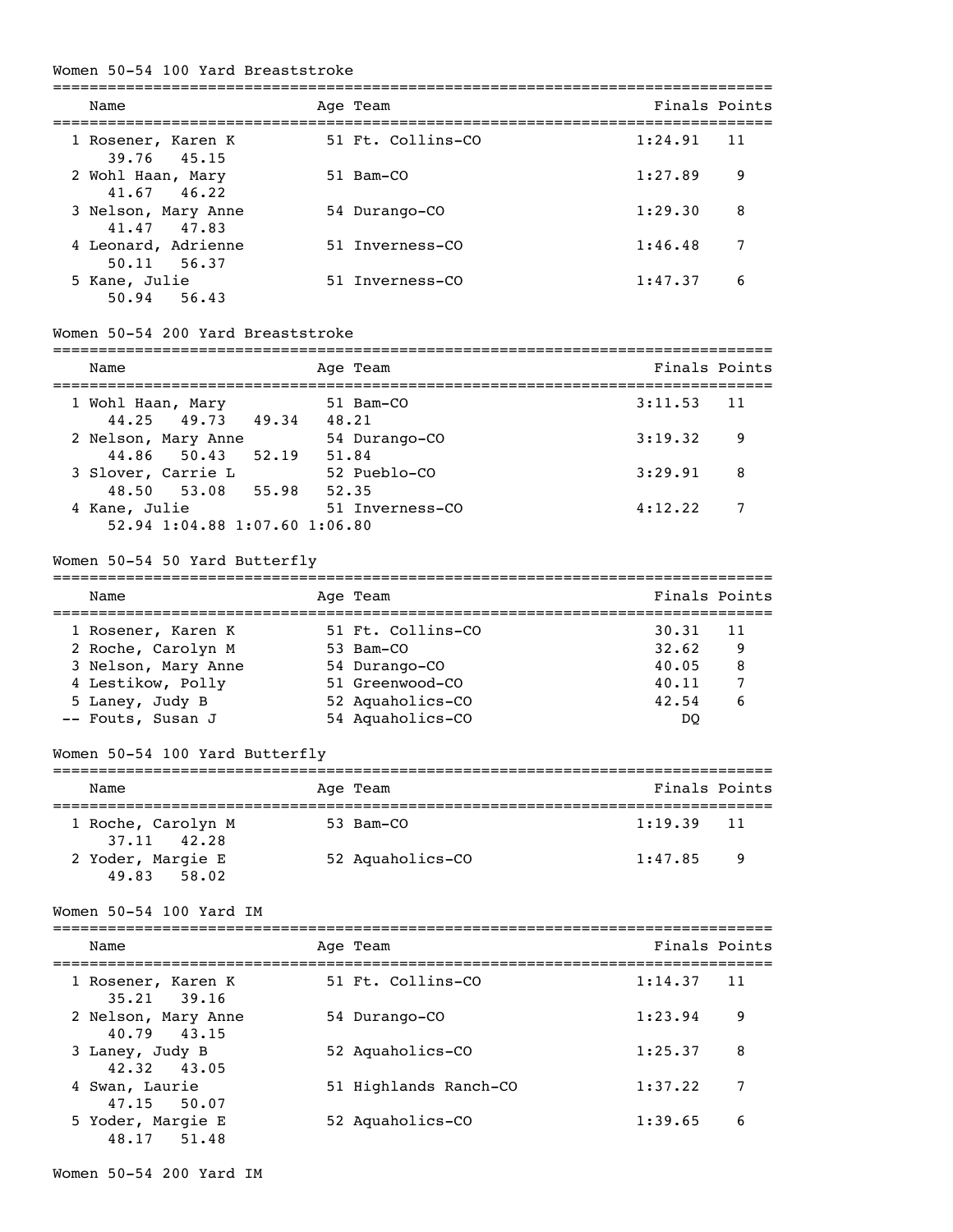| Name                                                           | Age Team                                                           | Finals Points                        |
|----------------------------------------------------------------|--------------------------------------------------------------------|--------------------------------------|
| 1 Nelson, Mary Anne 54 Durango-CO<br>42.16 55.62 50.69 47.31   |                                                                    | 3:15.78<br>11                        |
| Women 55-59 50 Yard Freestyle                                  |                                                                    |                                      |
| Name                                                           | Age Team                                                           | Finals Points                        |
| 1 Hashimoto, Christine                                         | 57 Inverness-CO                                                    | 34.98<br>11                          |
| 2 Lebsack, Linda M                                             | 58 Aquaholics-CO                                                   | 38.16<br>9                           |
| Women 55-59 100 Yard Freestyle                                 |                                                                    |                                      |
| Name                                                           | Age Team                                                           | Finals Points                        |
| 1 Nigh, Rosemary                                               | 58 Inverness-CO                                                    | 1:17.18<br>11                        |
| 37.49 39.69<br>2 Hashimoto, Christine                          | 57 Inverness-CO                                                    | 1:21.51<br>9                         |
| 38.32<br>43.19<br>3 Lebsack, Linda M                           | 58 Aquaholics-CO                                                   | 1:22.93<br>8                         |
| 44.13<br>38.80<br>4 England, Nancy J                           | 55 Thornton-CO                                                     | 1:32.54<br>7                         |
| 43.02<br>49.52<br>5 Raymond, Sue M<br>48.89<br>59.44           | 56 Thornton-CO                                                     | 1:48.33<br>6                         |
| Women 55-59 200 Yard Freestyle                                 |                                                                    |                                      |
| Name                                                           | Age Team                                                           | Finals Points                        |
| 1 Lebsack, Linda M 58 Aquaholics-CO<br>43.54 47.69 46.86 46.55 |                                                                    | :==================<br>3:04.64<br>11 |
| Women 55-59 500 Yard Freestyle                                 |                                                                    |                                      |
| Name                                                           | Age Team                                                           | Finals Points                        |
| 1 Lebsack, Linda M<br>47.75<br>44.68                           | ebsack, Linda M<br>44.69 47.07 47.08 48.34 48.52 49.35 48.54 47.59 | 7:53.61<br>11                        |
| Women 55-59 1000 Yard Freestyle                                |                                                                    |                                      |
| Name                                                           | Age Team                                                           | Finals Points                        |
| 1 Lebsack, Linda M                                             | 58 Aquaholics-CO                                                   | 16:02.10<br>11                       |
| 42.89<br>47.89 48.36                                           | 49.69 49.72 49.32 48.62 49.69                                      |                                      |
| 48.38<br>47.08 48.11 46.38                                     | 49.12 48.07 47.66 48.67 47.14 48.26 48.18                          |                                      |
| 48.87<br>2 Young, Lydia L                                      | 56 Westside-CO                                                     | 16:23.57<br>9                        |
|                                                                | 43.44 48.75 49.65 50.15 49.84 49.66 49.35                          | 51.59                                |
|                                                                | 48.98 49.34 49.48 49.74 49.71 49.88 49.78                          | 49.08                                |
| 48.71 49.71 49.54 47.19                                        |                                                                    |                                      |
| Women 55-59 1650 Yard Freestyle                                |                                                                    |                                      |
| Name                                                           | Age Team                                                           | Finals Points                        |
| 1 Young. Lydia L                                               | 56 Westside-CO                                                     | 26:40.34 11                          |

===============================================================================

| 1 Young, Lydia L |       |       |             | 56 Westside-CO |       |             | 26:40.34 | -11 |
|------------------|-------|-------|-------------|----------------|-------|-------------|----------|-----|
| 44.07            | 47.57 | 48.83 |             | 48.16 47.54    |       | 47.20 47.77 | 47.81    |     |
| 48.73            | 48.55 | 48.64 | 49.89       | 48.38          | 48.82 | 48.37       | 48.80    |     |
| 49.90            | 48.92 | 49.15 | 49.05       | 49.21 49.29    |       | 48.56       | 49.20    |     |
| 48.54            | 49.73 | 48.47 | 49.05 49.07 |                | 48.94 | 48.92       | 48.66    |     |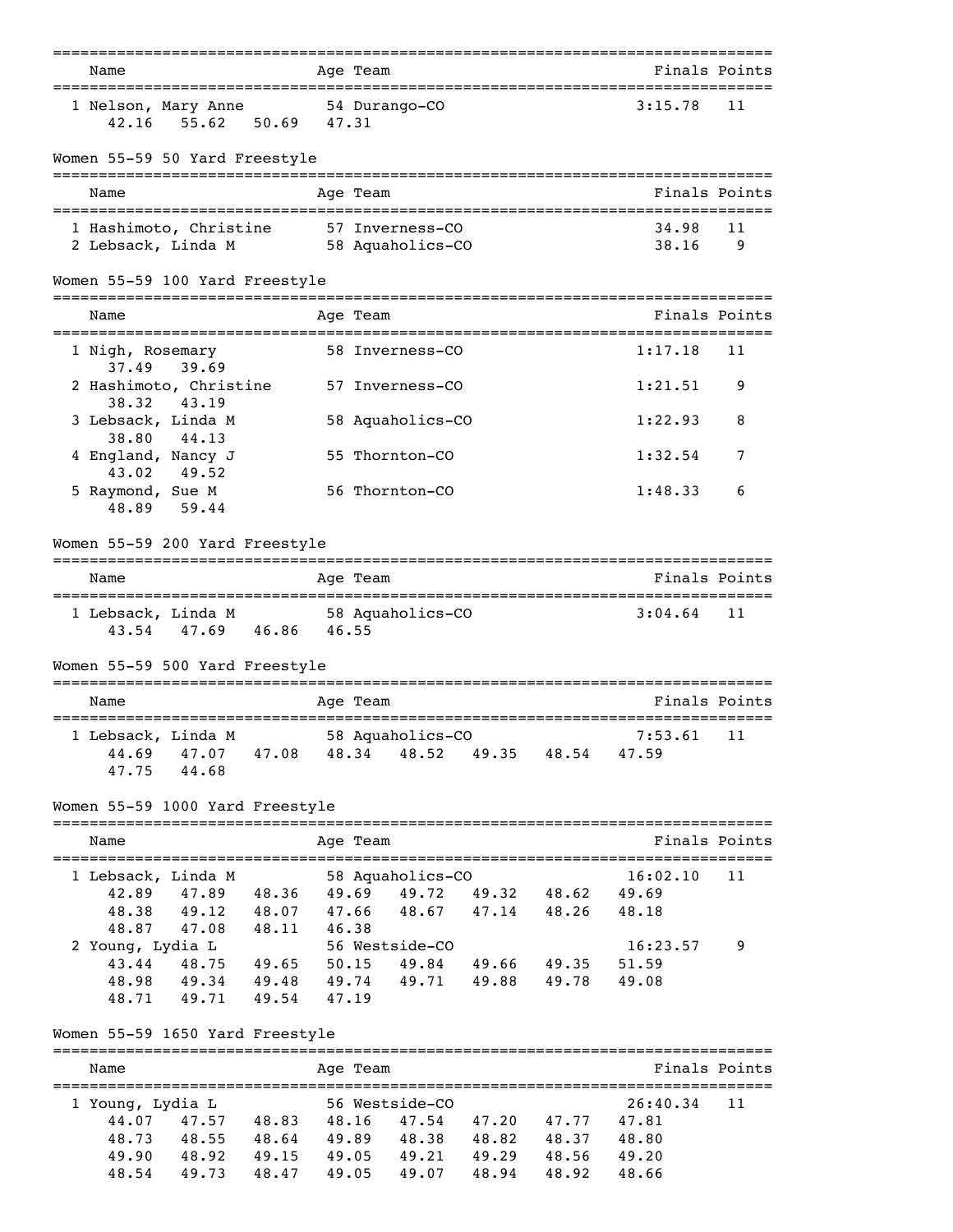| 46.55              |       |       |       |                  |       |       |          |   |
|--------------------|-------|-------|-------|------------------|-------|-------|----------|---|
| 2 Lebsack, Linda M |       |       |       | 58 Aquaholics-CO |       |       | 26:47.87 | 9 |
| 44.20              | 48.30 | 48.99 | 49.28 | 49.44            | 49.30 | 48.86 | 49.53    |   |
| 49.31              | 50.05 | 49.04 | 48.77 | 49.06            | 49.36 | 48.48 | 48.80    |   |
| 48.58              | 49.16 | 49.61 | 48.92 | 49.56            | 48.34 | 48.80 | 49.01    |   |
| 48.84              | 48.32 | 48.56 | 48.24 | 48.44            | 49.67 | 48.03 | 48.75    |   |
| 46.27              |       |       |       |                  |       |       |          |   |

Women 55-59 50 Yard Backstroke

| Name                                                            | Age Team                                             | Finals Points                              |
|-----------------------------------------------------------------|------------------------------------------------------|--------------------------------------------|
| 1 Hashimoto, Christine<br>2 England, Nancy J<br>3 Turtle, Nancy | 57 Inverness-CO<br>55 Thornton-CO<br>57 Foothills-CO | 42.47<br>-11<br>50.98<br>9<br>1:07.22<br>8 |

### Women 55-59 100 Yard Backstroke

| Name                                  | Age Team        | Finals Points |    |
|---------------------------------------|-----------------|---------------|----|
| 1 Hashimoto, Christine<br>45.67 46.07 | 57 Inverness-CO | 1:31.74       | 11 |
| 2 Young, Lydia L<br>46.42 47.78       | 56 Westside-CO  | 1:34.20       | 9  |
| 3 Nigh, Rosemary<br>50.12 51.93       | 58 Inverness-CO | 1:42.05       | 8  |
| 4 England, Nancy J<br>52.95 58.27     | 55 Thornton-CO  | 1:51.22       |    |
| -- Raymond, Sue M<br>54.98 1:00.72    | 56 Thornton-CO  | <sub>DO</sub> |    |

#### Women 55-59 200 Yard Backstroke

| Name                                    |       | Age Team                  | Finals Points |       |
|-----------------------------------------|-------|---------------------------|---------------|-------|
| 1 Gatz, Pam S<br>$41.61$ $44.54$        | 45.84 | 58 Aquaholics-CO<br>44.49 | 2:56.48       | $-11$ |
| 2 Young, Lydia L<br>49.26 51.85 51.65   |       | 56 Westside-CO<br>48.96   | 3:21.72       | 9     |
| 3 Hashimoto, Christine<br>$50.26$ 53.05 | 53.90 | 57 Inverness-CO<br>50.37  | 3:27.58       | 8     |
| 4 Lebsack, Linda M<br>53.58<br>55.36    | 57.12 | 58 Aquaholics-CO<br>54.22 | 3:40.28       | 7     |

#### Women 55-59 50 Yard Breaststroke

| Name                                         | Age Team                          | Finals Points              |
|----------------------------------------------|-----------------------------------|----------------------------|
| 1 Hashimoto, Christine<br>2 England, Nancy J | 57 Inverness-CO<br>55 Thornton-CO | 48.20<br>-11<br>48.66<br>q |

#### Women 55-59 100 Yard Breaststroke

| Name                                   | Age Team         | Finals Points |    |
|----------------------------------------|------------------|---------------|----|
| 1 Gatz, Pam S<br>43.03 47.81           | 58 Aquaholics-CO | 1:30.84       | 11 |
| 2 Young, Lydia L<br>$50.32$ $55.19$    | 56 Westside-CO   | 1:45.51       | 9  |
| 3 England, Nancy J<br>51.72 57.06      | 55 Thornton-CO   | 1:48.78       | 8  |
| 4 Turtle, Nancy<br>$1:21.02$ $1:24.60$ | 57 Foothills-CO  | 2:45.62       | 7  |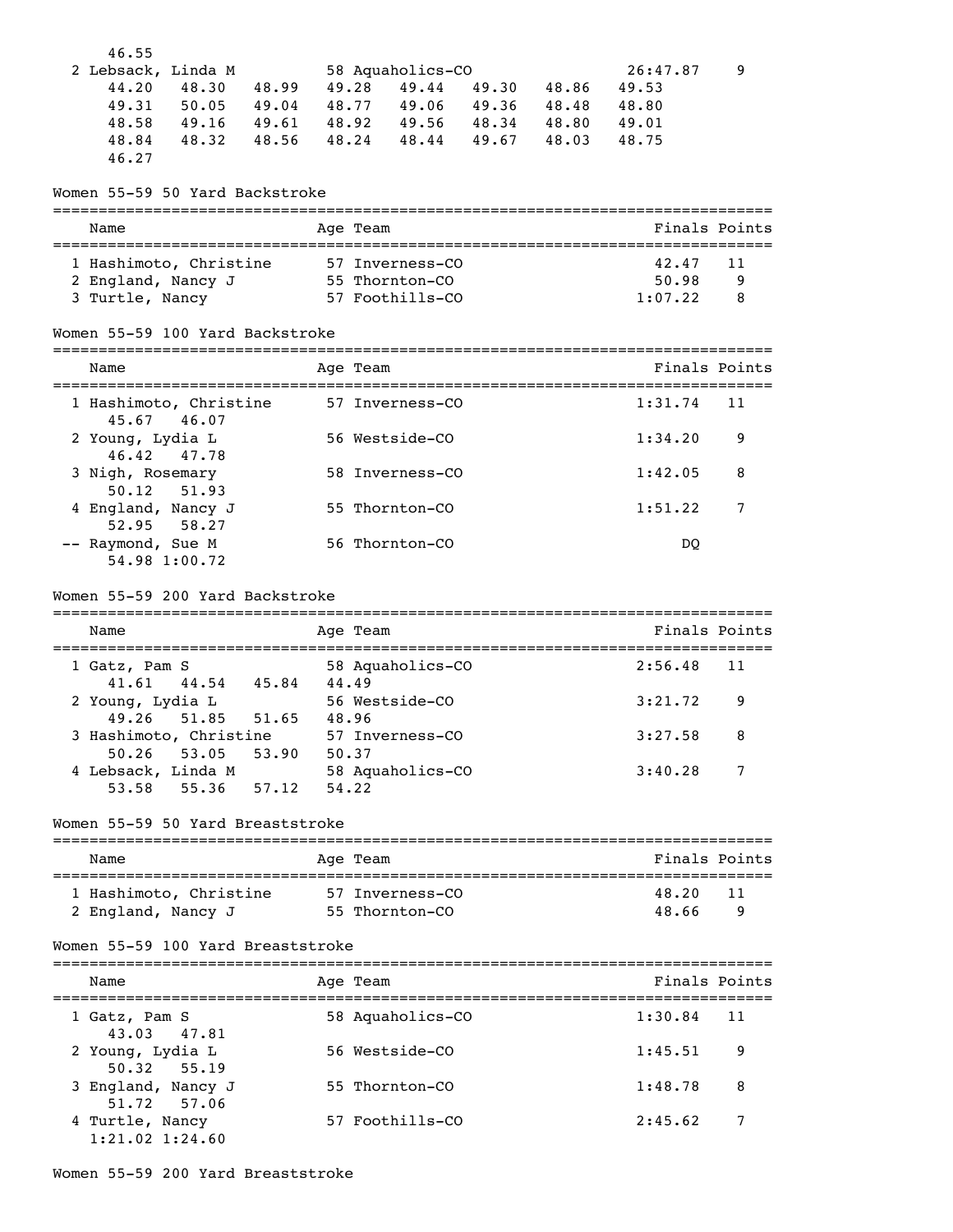|                                                |       | --------                       |       | _____________________________                 |               |
|------------------------------------------------|-------|--------------------------------|-------|-----------------------------------------------|---------------|
| Name                                           |       | Age Team                       |       | Finals Points                                 |               |
| 1 Young, Lydia L<br>51.86 57.29<br>58.67 58.62 |       | 56 Westside-CO                 |       | 3:46.44                                       | 11            |
| Women 55-59 50 Yard Butterfly                  |       |                                |       |                                               |               |
| Name                                           |       | Age Team                       |       |                                               | Finals Points |
| 1 Young, Lydia L                               |       | 56 Westside-CO                 |       | 41.29                                         | 11            |
| 2 Hashimoto, Christine 57 Inverness-CO         |       |                                |       | 43.02                                         | 9             |
| 3 Lebsack, Linda M                             |       | 58 Aquaholics-CO               |       | 44.94                                         | 8             |
| 4 Nigh, Rosemary                               |       | 58 Inverness-CO                |       | 46.96                                         | 7             |
| Women 55-59 100 Yard Butterfly                 |       |                                |       |                                               |               |
| Name                                           |       | ------------------<br>Age Team |       | Finals Points                                 |               |
| 1 Young, Lydia L                               |       | 56 Westside-CO                 |       | <br>1:39.43                                   | 11            |
| 48.18 51.25                                    |       |                                |       |                                               |               |
| 2 Lebsack, Linda M<br>49.20<br>55.48           |       | 58 Aquaholics-CO               |       | 1:44.68                                       | 9             |
| Women 55-59 200 Yard Butterfly                 |       |                                |       |                                               |               |
| Name                                           |       | Age Team                       |       | Finals Points                                 |               |
| 1 Young, Lydia L                               |       | 56 Westside-CO                 |       | 3:43.90                                       | 11            |
| 48.74 57.75 57.50 59.91                        |       |                                |       |                                               |               |
| Women 55-59 100 Yard IM                        |       |                                |       |                                               |               |
| Name                                           |       | Age Team                       |       | ============================<br>Finals Points |               |
| 1 Gatz, Pam S                                  |       | 58 Aquaholics-CO               |       | 1:20.30                                       | 11            |
| 38.17<br>42.13<br>2 Young, Lydia L             |       | 56 Westside-CO                 |       | 1:33.95                                       | 9             |
| 44.93 49.02                                    |       |                                |       | 1:34.23                                       | 8             |
| 3 Hashimoto, Christine<br>43.23<br>51.00       |       | 57 Inverness-CO                |       |                                               |               |
| 4 England, Nancy J<br>49.39<br>56.58           |       | 55 Thornton-CO                 |       | 1:45.97                                       | 7             |
| -- Turtle, Nancy                               |       | 57 Foothills-CO                |       | DQ                                            |               |
| $1:07.39$ $1:10.17$                            |       |                                |       |                                               |               |
| Women 55-59 200 Yard IM                        |       |                                |       |                                               |               |
| Name                                           |       | Age Team                       |       | Finals Points                                 |               |
| 1 Young, Lydia L                               |       | 56 Westside-CO                 |       | 3:27.27                                       | 11            |
| 49.11 51.95 57.56                              | 48.65 |                                |       |                                               |               |
| 2 Lebsack, Linda M<br>57.37 1:01.65<br>51.27   | 45.07 | 58 Aquaholics-CO               |       | 3:35.36                                       | 9             |
| Women 55-59 400 Yard IM                        |       |                                |       |                                               |               |
| Name                                           |       | ---------<br>Age Team          |       | Finals Points                                 |               |
| 1 Young, Lydia L                               |       | 56 Westside-CO                 |       | 7:19.52                                       | 11            |
| 56.08<br>50.27<br>57.40                        | 55.13 | 59.52<br>58.63                 | 53.34 | 49.15                                         |               |
| 2 Lebsack, Linda M                             |       | 58 Aquaholics-CO               |       | 7:36.85                                       | 9             |
| 52.41 1:00.57 1:01.15 59.71 1:04.00 1:04.68    |       |                                | 47.54 | 46.79                                         |               |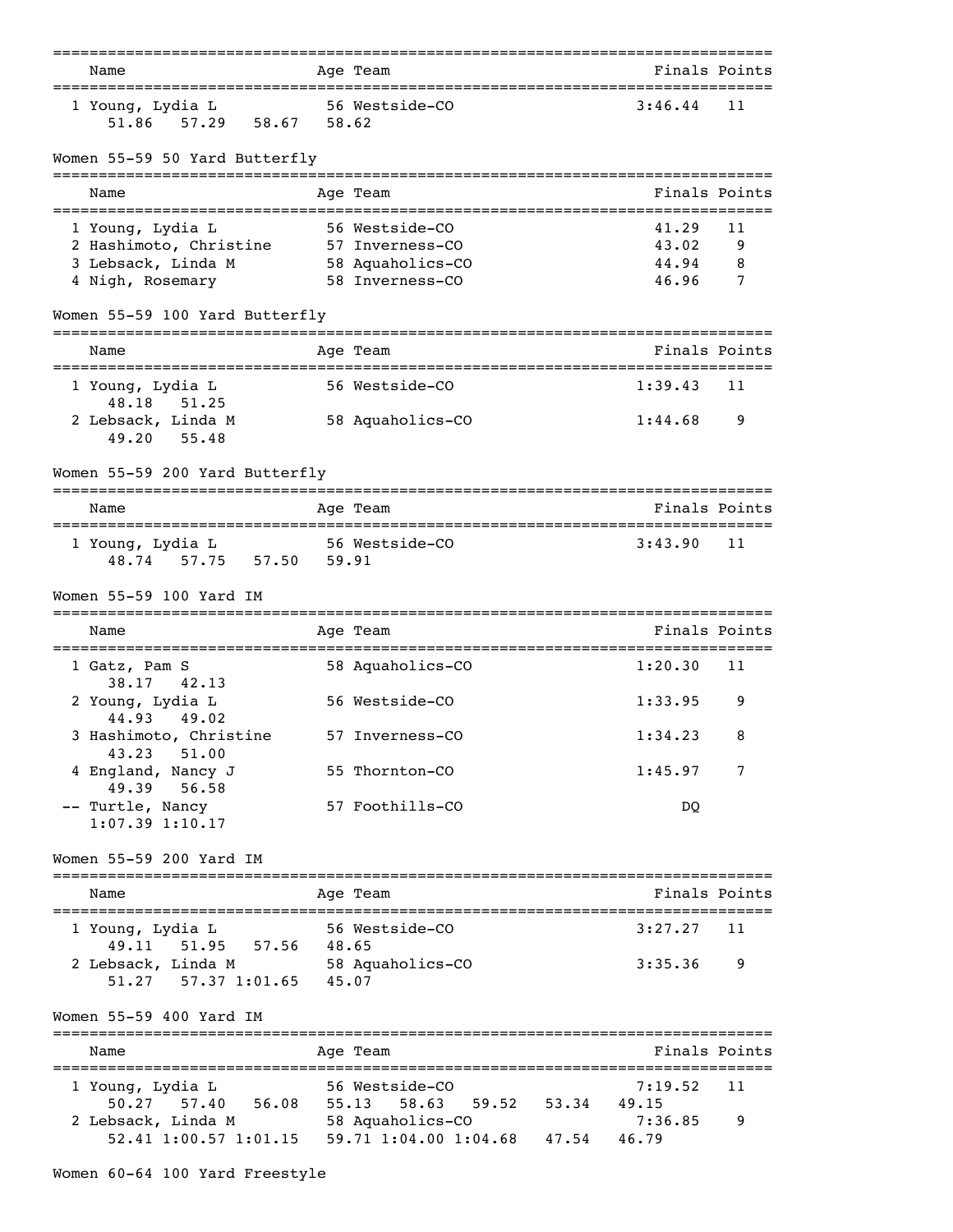| Name                             | Age Team         | Finals Points |  |  |  |  |  |  |
|----------------------------------|------------------|---------------|--|--|--|--|--|--|
| 1 Anziano, Marcia<br>39.11 43.87 | 60 Aquaholics-CO | $1:22.98$ 11  |  |  |  |  |  |  |
| 2 Wise, Louise<br>40.74 42.39    | 62 Dawgs-CO      | 1:23.13<br>-9 |  |  |  |  |  |  |

Women 60-64 200 Yard Freestyle

| Name                                        | Age Team                             | Finals Points |
|---------------------------------------------|--------------------------------------|---------------|
| 1 Murphy-Sherman, Jane<br>37.95 41.45 43.68 | 60 Snow Mountain-CO<br>43.39         | $2:46.47$ 11  |
| 2 Anziano, Marcia<br>41.55 44.37 44.77      | 60 Aquaholics-CO<br>43.92            | 2:54.61<br>9  |
| 3 Dyck, Grace<br>45.48 50.24                | 63 Snow Mountain-CO<br>51,77 48,56   | 3:16.05<br>-8 |
| 4 McKim, Penny A<br>49.17 54.73             | 60 Total Fitness-CO<br>59.69 1:01.64 | 7<br>3:45.23  |

### Women 60-64 500 Yard Freestyle

| Name                   |             |       | Age Team    |                     |       |       |         | Finals Points |  |  |
|------------------------|-------------|-------|-------------|---------------------|-------|-------|---------|---------------|--|--|
|                        |             |       |             |                     |       |       |         |               |  |  |
| 1 Murphy-Sherman, Jane |             |       |             | 60 Snow Mountain-CO |       |       | 7:22.76 | 11            |  |  |
|                        | 39.31 43.04 | 44.97 | 45.72       | 45.48 45.56         |       | 45.31 | 45.58   |               |  |  |
| 45.18                  | 42.61       |       |             |                     |       |       |         |               |  |  |
| 2 Anziano, Marcia      |             |       |             | 60 Aquaholics-CO    |       |       | 7:39.52 | 9             |  |  |
| 43.59                  | 45.74       | 46.28 | 45.95       | 48.11 46.76         |       | 46.44 | 47.22   |               |  |  |
|                        | 45.65 43.78 |       |             |                     |       |       |         |               |  |  |
| 3 Wise, Louise         |             |       | 62 Dawgs-CO |                     |       |       | 8:31.44 | 8             |  |  |
|                        | 45.42 50.82 | 52.71 | 52.85 51.87 |                     | 52.72 | 52.30 | 51.52   |               |  |  |
| 51.60                  | 49.63       |       |             |                     |       |       |         |               |  |  |
| 4 Dyck, Grace          |             |       |             | 63 Snow Mountain-CO |       |       | 8:37.33 | 7             |  |  |
| 47.74                  | 52.64       | 53.21 | 53.76       | 52.59               | 52.21 | 52.01 | 52.07   |               |  |  |
| 52.07                  | 49.03       |       |             |                     |       |       |         |               |  |  |

# Women 60-64 1000 Yard Freestyle

| Name  |       |                                                   |                        |       |                                  |                                                           |          | Finals Points |
|-------|-------|---------------------------------------------------|------------------------|-------|----------------------------------|-----------------------------------------------------------|----------|---------------|
|       |       |                                                   |                        |       |                                  |                                                           | 15:36.22 | 11            |
| 40.95 | 45.72 | 46.11                                             | 47.09                  | 47.27 | 47.01                            | 47.43                                                     | 47.45    |               |
| 47.50 |       | 47.92                                             | 47.66                  |       |                                  | 47.88                                                     | 47.60    |               |
| 47.36 |       | 46.86                                             | 43.78                  |       |                                  |                                                           |          |               |
|       |       |                                                   |                        |       |                                  |                                                           | 17:08.73 | 9             |
| 47.80 | 49.31 | 51.14                                             | 52.76                  | 52.53 | 52.27                            | 52.32                                                     | 51.92    |               |
| 52.34 | 52.07 | 51.83                                             | 51.70                  |       | 51.97                            | 51.49                                                     | 51.60    |               |
| 51.69 | 50.91 | 51.07                                             | 49.53                  |       |                                  |                                                           |          |               |
|       |       |                                                   |                        |       |                                  |                                                           | 17:30.21 | 8             |
| 48.05 | 53.02 | 53.41                                             | 53.00                  | 53.68 | 54.21                            | 53.64                                                     | 53.03    |               |
| 53.68 | 53.67 | 53.02                                             | 52.77                  | 52.87 | 52.85                            | 52.24                                                     | 52.00    |               |
| 51.86 | 51.93 | 51.43                                             | 49.85                  |       |                                  |                                                           |          |               |
|       |       | 47.77<br>47.37<br>2 Wise, Louise<br>3 Dyck, Grace | 1 Murphy-Sherman, Jane |       | Age Team<br>62 Dawgs-CO<br>52.48 | 60 Snow Mountain-CO<br>47.77 47.72<br>63 Snow Mountain-CO |          |               |

### Women 60-64 1650 Yard Freestyle

| Name              | Age Team       |       |                  |       |       |          |    |
|-------------------|----------------|-------|------------------|-------|-------|----------|----|
| 1 Anziano, Marcia |                |       | 60 Aquaholics-CO |       |       | 25:53.04 | 11 |
| 42.39             | 45.88<br>46.49 | 46.85 | 47.41            | 46.74 | 48.00 | 47.35    |    |
| 48.00             | 48.39<br>47.38 | 48.34 | 47.86            | 47.67 | 47.55 | 48.32    |    |
| 46.78             | 48.13<br>47.01 | 48.59 | 47.31            | 47.98 | 46.40 | 47.43    |    |
| 47.29             | 46.24<br>47.01 | 47.15 | 46.55            | 47.47 | 46.75 | 46.03    |    |
| 44.30             |                |       |                  |       |       |          |    |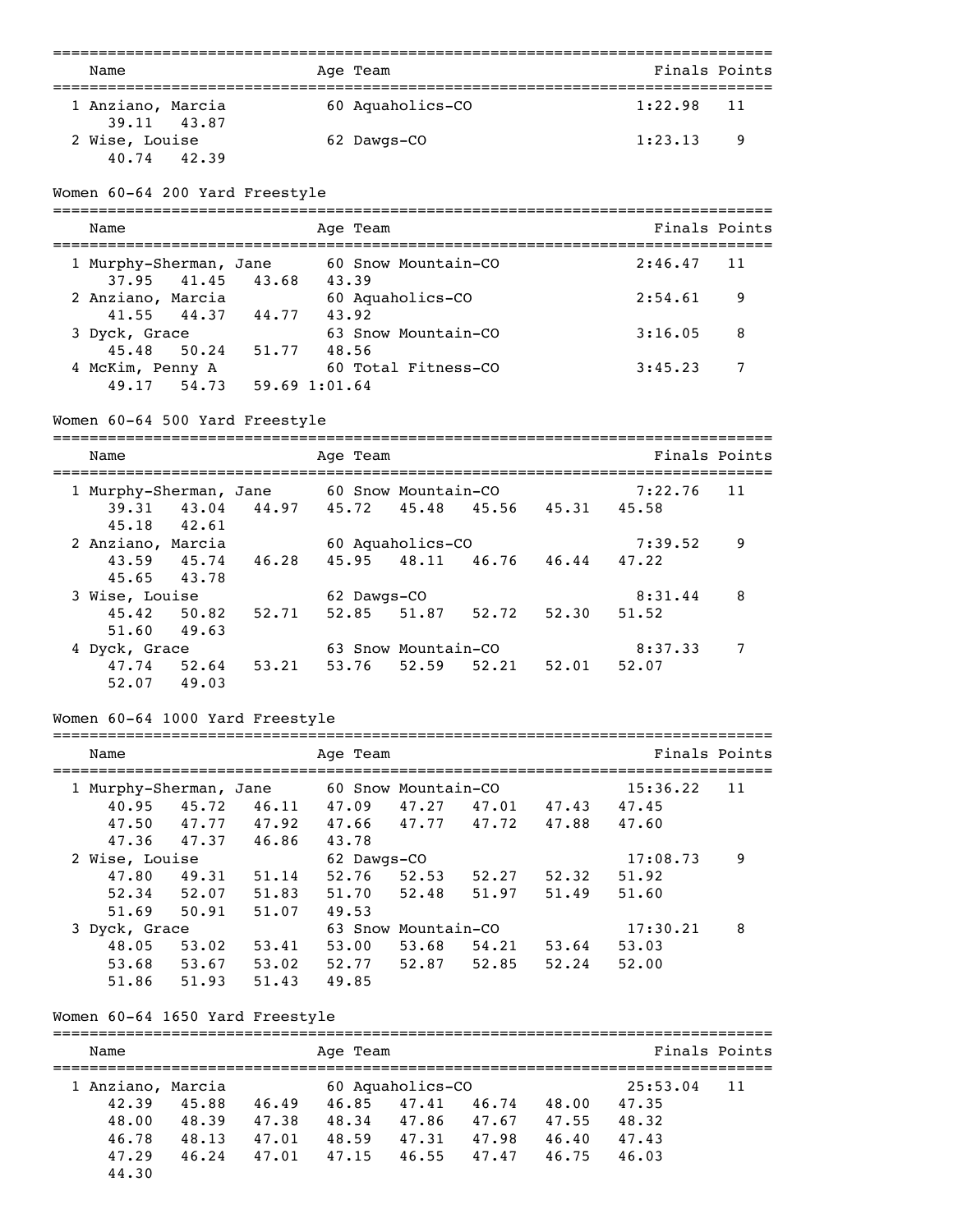| 2 Wise, Louise                            |                     |            | 62 Dawgs-CO          |                     |       |                         | 28:00.34 | 9             |
|-------------------------------------------|---------------------|------------|----------------------|---------------------|-------|-------------------------|----------|---------------|
| 47.05<br>49.10                            | 50.26               |            | 50.98                | 51.95               | 51.23 | 50.89                   | 51.27    |               |
| 50.63                                     | 51.00 51.51         |            |                      | 50.75 50.75         |       | 50.94 51.81             | 51.13    |               |
| 51.09 51.77 51.29                         |                     |            |                      | 51.90 50.97         | 51.41 | 50.91                   | 51.17    |               |
| 51.66<br>52.18                            | 51.35               |            | 51.71                | 51.21               | 51.12 | 50.91                   | 49.83    |               |
| 48.61                                     |                     |            |                      |                     |       |                         |          |               |
| 3 Dyck, Grace                             |                     |            |                      | 63 Snow Mountain-CO |       |                         | 29:39.70 | 8             |
| 50.92                                     | $55.18$ $54.84$     |            | 54.66                |                     |       | 54.70 55.11 55.44       | 54.42    |               |
| 54.40                                     | 55.19 53.73         |            |                      |                     |       | 55.41 55.47 55.70 56.61 | 53.82    |               |
| 55.63 54.88 55.14 55.86 54.89 52.82 53.48 |                     |            |                      |                     |       |                         | 53.80    |               |
| 54.38                                     | 52.73 51.88         |            |                      |                     |       | 52.92 52.22 52.15 51.44 | 50.53    |               |
| 49.35                                     |                     |            |                      |                     |       |                         |          |               |
|                                           |                     |            |                      |                     |       |                         |          |               |
| Women 60-64 50 Yard Backstroke            |                     |            |                      |                     |       |                         |          |               |
| Name                                      |                     |            | Age Team             |                     |       |                         |          | Finals Points |
| 1 McKim, Penny A                          | 60 Total Fitness-CO |            |                      |                     |       |                         | 57.07    | 11            |
| Women 60-64 100 Yard Backstroke           |                     |            |                      |                     |       |                         |          |               |
| Name                                      |                     |            | Age Team             |                     |       |                         |          | Finals Points |
| 1 Murphy-Sherman, Jane<br>44.25 45.55     |                     |            |                      | 60 Snow Mountain-CO |       |                         | 1:29.80  | 11            |
| 2 Anziano, Marcia<br>53.16 1:01.74        |                     |            |                      | 60 Aquaholics-CO    |       |                         | 1:54.90  | 9             |
| 3 Dyck, Grace                             |                     |            |                      | 63 Snow Mountain-CO |       |                         | 2:00.30  | 8             |
| $1:00.56$ 59.74                           |                     |            |                      |                     |       |                         |          |               |
| Women 60-64 200 Yard Backstroke           |                     |            |                      |                     |       |                         |          |               |
|                                           |                     |            |                      |                     |       |                         |          |               |
| Name                                      |                     |            | Age Team             |                     |       |                         |          | Finals Points |
| 1 Murphy-Sherman, Jane<br>49.40<br>46.40  | 50.96               | 49.90      |                      | 60 Snow Mountain-CO |       |                         | 3:16.66  | 11            |
| 2 Dyck, Grace<br>59.49 1:00.37 1:01.65    |                     | 57.63      |                      | 63 Snow Mountain-CO |       |                         | 3:59.14  | 9             |
| 3 Anziano, Marcia 60 Aquaholics-CO        |                     |            |                      |                     |       |                         | 4:04.20  | 8             |
| 56.59 1:03.80 1:03.59 1:00.22             |                     |            |                      |                     |       |                         |          |               |
| Women 60-64 50 Yard Breaststroke          |                     |            |                      |                     |       |                         |          |               |
| Name                                      |                     |            | --------<br>Age Team |                     |       |                         |          | Finals Points |
| -------------<br>1 Murphy-Sherman, Jane   |                     | ---------- |                      | 60 Snow Mountain-CO |       |                         | 41.65    | 11            |
| 2 Wise, Louise                            |                     |            | 62 Dawgs-CO          |                     |       |                         | 46.47    | 9             |
| 3 McKim, Penny A                          |                     |            |                      | 60 Total Fitness-CO |       |                         | 50.46    | 8             |
| 4 Dyck, Grace                             |                     |            |                      | 63 Snow Mountain-CO |       |                         | 51.06    | 7             |
| Women 60-64 100 Yard Breaststroke         |                     |            |                      |                     |       |                         |          |               |
| Name                                      |                     |            | Aqe Team             |                     |       |                         |          | Finals Points |
| 1 Murphy-Sherman, Jane                    |                     |            |                      | 60 Snow Mountain-CO |       |                         | 1:34.42  | 11            |
| 44.23<br>50.19<br>2 McKim, Penny A        |                     |            |                      | 60 Total Fitness-CO |       |                         | 1:53.63  | 9             |
| $50.44$ 1:03.19                           |                     |            |                      |                     |       |                         |          |               |
| 3 Dyck, Grace<br>54.99 1:00.59            |                     |            |                      | 63 Snow Mountain-CO |       |                         | 1:55.58  | 8             |
| Women 60-64 200 Yard Breaststroke         |                     |            |                      |                     |       |                         |          |               |
|                                           |                     |            |                      |                     |       |                         |          |               |

| Name<br>.                 | Aqe<br>--<br>ream<br>__ | n a<br>P.<br>m<br>- - |
|---------------------------|-------------------------|-----------------------|
| _______<br>______________ |                         |                       |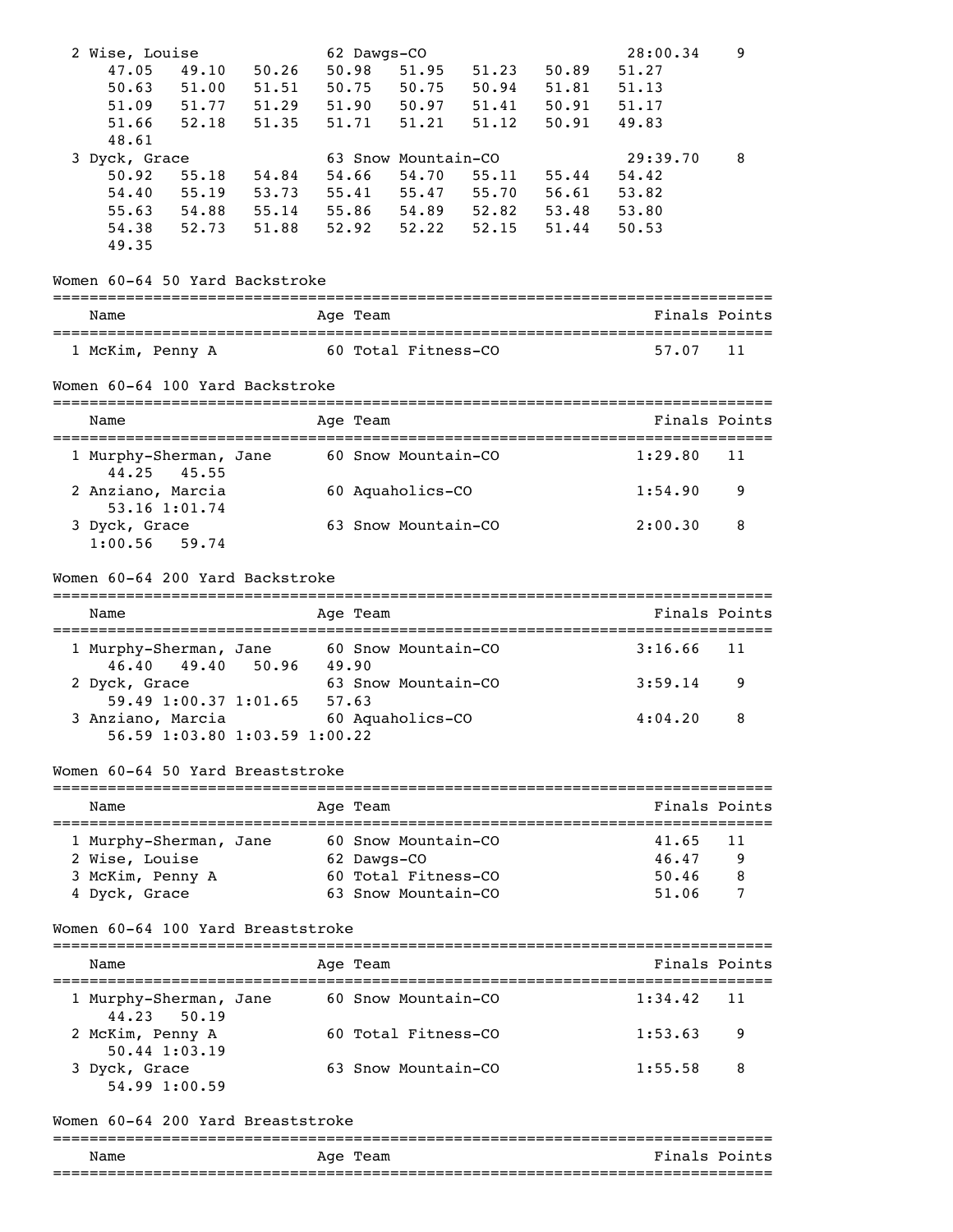| 1 Murphy-Sherman, Jane 60 Snow Mountain-CO                |       |                                                         |       |                       |                 |       |                                           | 3:25.10                                                                                               | 11            |
|-----------------------------------------------------------|-------|---------------------------------------------------------|-------|-----------------------|-----------------|-------|-------------------------------------------|-------------------------------------------------------------------------------------------------------|---------------|
| 2 Wise, Louise                                            |       | 46.60 52.26 53.11<br>$62$ Dawgs-CO<br>55.36 57.23 56.54 | 53.13 |                       |                 |       |                                           | 3:40.65                                                                                               | 9             |
| 51.52<br>3 Dyck, Grace 63 Snow Mountain-CO                |       |                                                         |       |                       |                 |       |                                           | 4:11.51                                                                                               | 8             |
|                                                           |       | 56.69 1:05.49 1:05.46 1:03.87                           |       |                       |                 |       |                                           |                                                                                                       |               |
| Women 60-64 100 Yard IM                                   |       |                                                         |       |                       |                 |       |                                           |                                                                                                       |               |
| Name                                                      |       |                                                         |       | Age Team              |                 |       |                                           |                                                                                                       | Finals Points |
| 1 Murphy-Sherman, Jane 60 Snow Mountain-CO<br>43.01 43.26 |       |                                                         |       |                       |                 |       |                                           | 1:26.27                                                                                               | 11            |
| Women 60-64 200 Yard IM                                   |       |                                                         |       |                       |                 |       |                                           |                                                                                                       |               |
| Name                                                      |       |                                                         |       | Age Team              |                 |       |                                           | Finals Points                                                                                         |               |
|                                                           |       | 46.45 52.81 50.34 44.85                                 |       |                       |                 |       |                                           | 1 Murphy-Sherman, Jane 60 Snow Mountain-CO 3:14.45 11                                                 |               |
| Women 60-64 400 Yard IM                                   |       |                                                         |       |                       |                 |       |                                           |                                                                                                       |               |
| Name                                                      |       |                                                         |       | Age Team              |                 |       |                                           |                                                                                                       | Finals Points |
|                                                           |       |                                                         |       |                       |                 |       |                                           | 1 Murphy-Sherman, Jane 60 Snow Mountain-CO 6:47.33<br>47.22 57.44 52.42 52.09 53.79 53.91 46.51 43.95 | 11            |
| Women 65-69 50 Yard Freestyle                             |       |                                                         |       |                       |                 |       |                                           |                                                                                                       |               |
| Name                                                      |       |                                                         |       | Age Team              |                 |       |                                           |                                                                                                       | Finals Points |
| 1 Croissant, Eileen M 65 Guppies-CO                       |       |                                                         |       |                       |                 |       |                                           | 43.27                                                                                                 | 11            |
| Women 65-69 100 Yard Freestyle                            |       |                                                         |       |                       |                 |       |                                           |                                                                                                       |               |
| Name                                                      |       |                                                         |       | Age Team              |                 |       |                                           |                                                                                                       | Finals Points |
| 1 Croissant, Eileen M 65 Guppies-CO<br>46.56              | 53.47 |                                                         |       |                       |                 |       |                                           | 1:40.03                                                                                               | 11            |
| Women 65-69 200 Yard Freestyle                            |       |                                                         |       | :=======              |                 |       |                                           |                                                                                                       |               |
| Name<br>==============                                    |       |                                                         |       | Age Team              |                 |       |                                           |                                                                                                       | Finals Points |
| 1 Croissant, Eileen M<br>49.07                            | 56.84 | 59.89                                                   |       | 56.95                 | 65 Guppies-CO   |       |                                           | 3:42.75                                                                                               | 11            |
| Women 65-69 500 Yard Freestyle                            |       |                                                         |       |                       |                 |       |                                           | ______________________________                                                                        |               |
| Name                                                      |       |                                                         |       | Age Team              |                 |       |                                           |                                                                                                       | Finals Points |
| 1 Oberg, Jane G                                           |       |                                                         |       | $67$ D.A.C.-CO        |                 |       |                                           | 8:29.94                                                                                               | 11            |
| 52.69                                                     | 51.55 |                                                         |       |                       |                 |       | 43.85 49.11 50.73 51.91 52.71 52.47 52.14 | 52.78                                                                                                 |               |
| Women 65-69 1650 Yard Freestyle                           |       |                                                         |       |                       |                 |       |                                           |                                                                                                       |               |
| ================================<br>Name                  |       |                                                         |       | =========<br>Age Team |                 |       |                                           |                                                                                                       | Finals Points |
| =================================<br>1 Oberg, Jane G      |       |                                                         |       | $67$ D.A.C.-CO        |                 |       |                                           | 27:05.66                                                                                              | 11            |
| 42.89                                                     | 48.78 | 50.78 51.07                                             |       |                       | 51.02           |       | 51.40 50.96 51.01                         |                                                                                                       |               |
| 51.20                                                     |       | 51.23 51.30                                             | 50.85 |                       | $50.97$ $50.61$ |       | 51.28                                     | 51.66                                                                                                 |               |
| 50.97                                                     | 51.72 | 51.24                                                   |       |                       | 50.83 51.01     | 51.37 | 51.33                                     | 51.28                                                                                                 |               |

51.58 51.24 50.91 51.40 51.30 51.20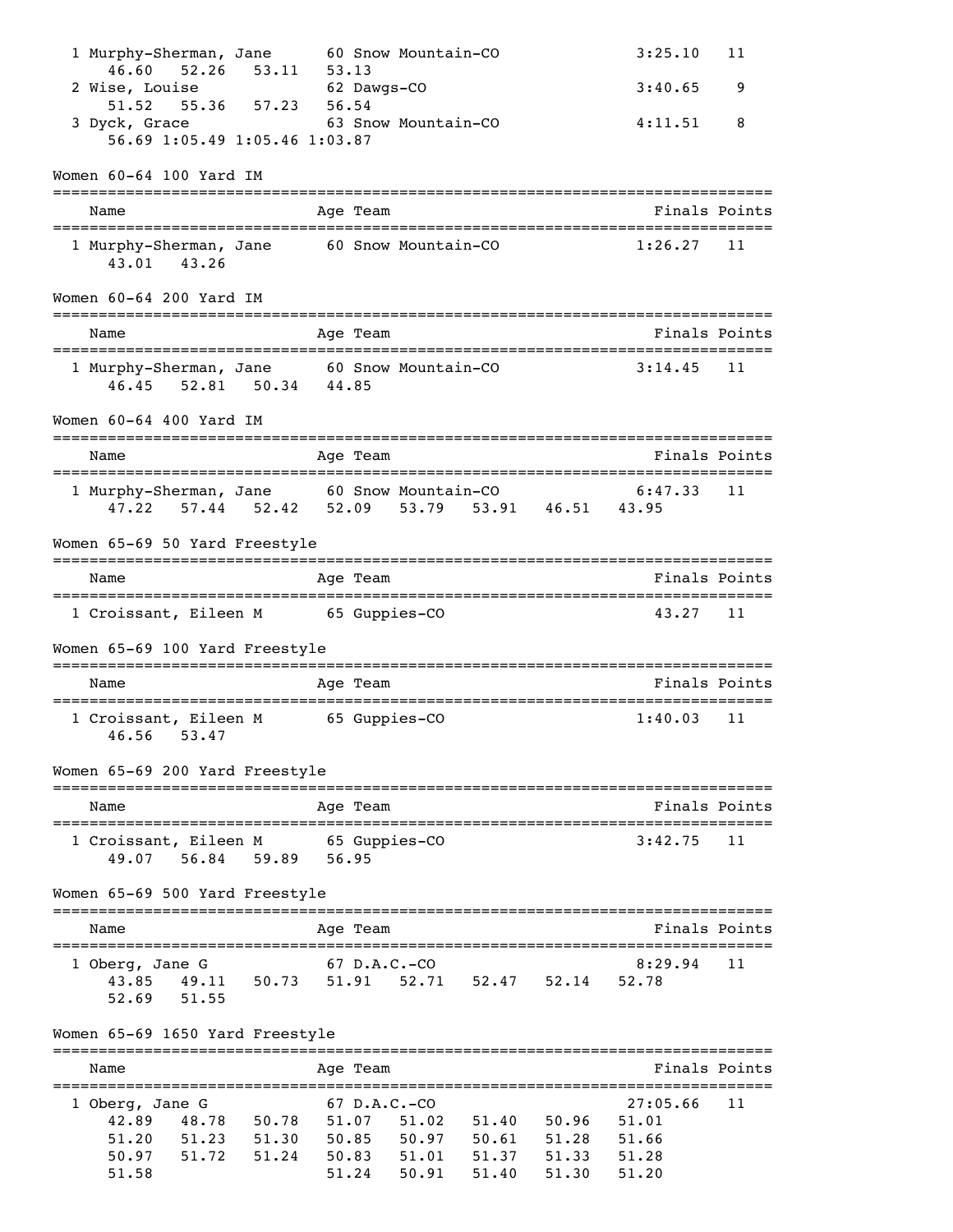| 49.99              |                                                             |          |  |
|--------------------|-------------------------------------------------------------|----------|--|
| 2 Rudie, Margery A | 66 Unattached                                               | 49:17.54 |  |
|                    | $1:22.42$ $1:30.09$ $1:29.15$ $1:30.93$ $1:32.99$ $1:34.32$ |          |  |
| 3:02.82            | $1:33.59$ $1:30.63$ $1:29.12$ $1:30.82$                     |          |  |
| 3:00.83            | $3:00.82$ 1:27.28                                           |          |  |
| 1:27.51            | $1:28.59$ $1:28.99$ $1:27.85$ $1:26.41$ $2:51.45$           |          |  |

#### Women 65-69 50 Yard Backstroke

| Name                  | Age Team       | Finals Points |
|-----------------------|----------------|---------------|
| 1 Oberg, Jane G       | $67$ D.A.C.-CO | 46.73 11      |
| 2 Croissant, Eileen M | 65 Guppies-CO  | 1:06.37<br>q  |
| 3 Rudie, Margery A    | 66 Unattached  | 1:16.76<br>8  |

#### Women 65-69 100 Yard Backstroke

| Name                                         | Age Team       | Finals Points              |
|----------------------------------------------|----------------|----------------------------|
| 1 Oberg, Jane G<br>$51.52$ $52.52$           | $67$ D.A.C.-CO | 1:44.04<br>$\overline{11}$ |
| 2 Croissant, Eileen M<br>$1:08.02$ $1:15.28$ | 65 Guppies-CO  | 2:23.30<br>9               |
| 3 Rudie, Margery A<br>$1:27.31$ $1:20.41$    | 66 Unattached  | 2:47.72<br>- 8             |

#### Women 65-69 200 Yard Backstroke

| Name                                    | Age Team       | Finals Points  |
|-----------------------------------------|----------------|----------------|
| 1 Oberg, Jane G                         | $67$ D.A.C.-CO | $3:39.01$ 11   |
| $52.32$ $55.39$                         | 56.18<br>55.12 |                |
| 2 Rudie, Margery A                      | 66 Unattached  | 5:53.81<br>- 9 |
| $1:34.35$ $1:27.33$ $1:27.23$ $1:24.90$ |                |                |

#### Women 65-69 50 Yard Breaststroke

| Name                                     | Age Team                            | Finals Points                  |
|------------------------------------------|-------------------------------------|--------------------------------|
| 1 Klenk, Anne S<br>2 Croissant, Eileen M | 69 Cherry Creek-CO<br>65 Guppies-CO | 1:08.63<br>-11<br>1:11.52<br>q |

Women 65-69 50 Yard Butterfly

| Name                  | Age Team       | Finals Points |
|-----------------------|----------------|---------------|
| 1 Oberg, Jane G       | $67$ D.A.C.-CO | 45.82<br>11   |
| 2 Croissant, Eileen M | 65 Guppies-CO  | 1:27.35<br>q  |
| 3 Rudie, Margery A    | 66 Unattached  | 1:31.00<br>8  |

#### Women 65-69 200 Yard Butterfly

| Name                                                          | Age Team       | Finals Points             |
|---------------------------------------------------------------|----------------|---------------------------|
| 1 Oberg, Jane G<br>50.28 1:01.21 1:17.33 1:36.41              | $67$ D.A.C.-CO | $4:45.23$ 11              |
| 2 Rudie, Margery A<br>$1:47.11$ $2:05.13$ $2:05.56$ $2:05.17$ | 66 Unattached  | 8:02.97<br>$\overline{9}$ |

Women 65-69 100 Yard IM

| Name            | Aqe Team       | Finals Points |
|-----------------|----------------|---------------|
| 1 Oberg, Jane G | $67$ D.A.C.-CO | $1:40.54$ 11  |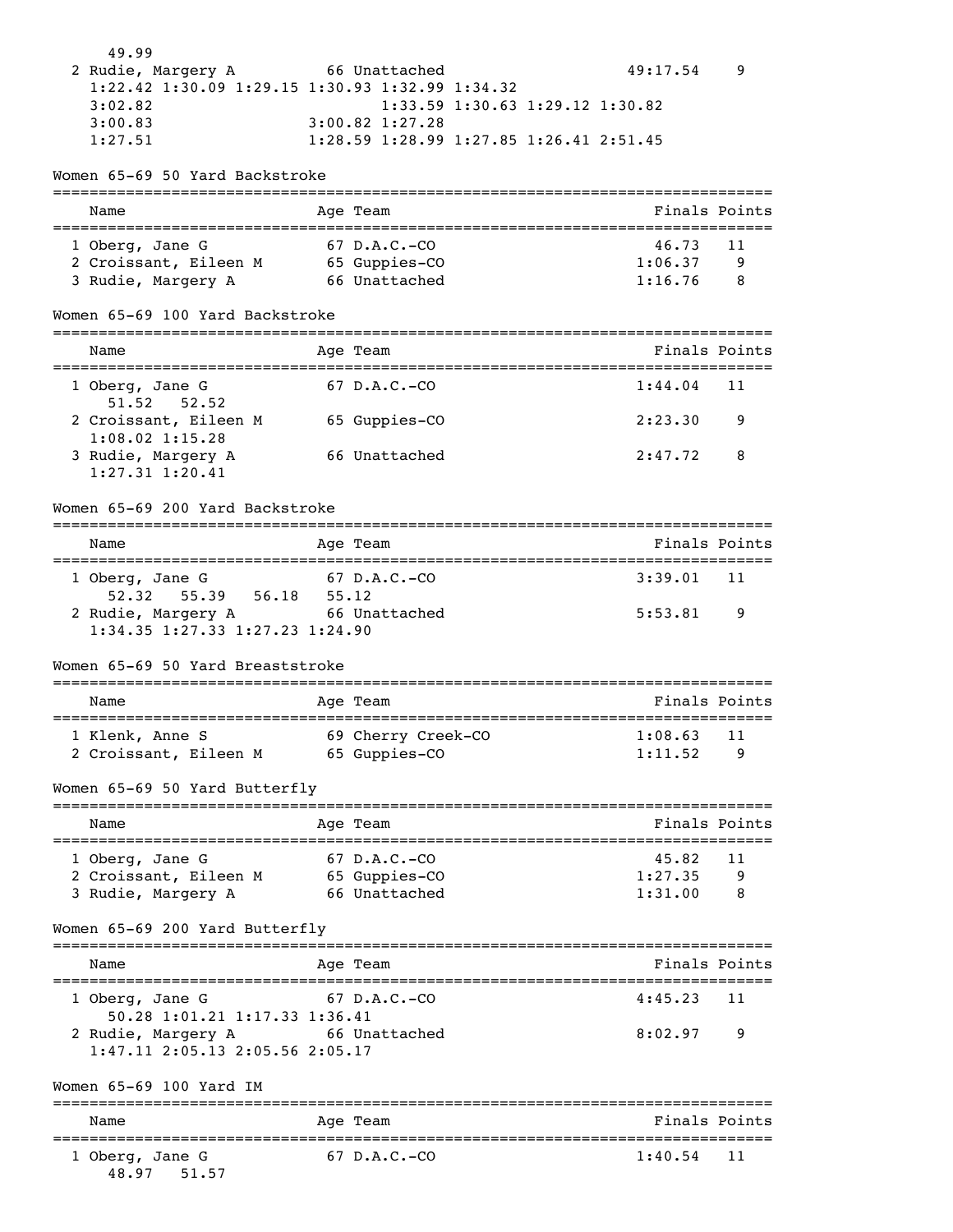| 2 Croissant, Eileen M                                                                 |       | 65 Guppies-CO                                                                                                                                    | 2:13.04       | 9             |
|---------------------------------------------------------------------------------------|-------|--------------------------------------------------------------------------------------------------------------------------------------------------|---------------|---------------|
| $1:09.07$ $1:03.97$<br>3 Rudie, Margery A<br>1:28.03 1:37.23                          |       | 66 Unattached                                                                                                                                    | 3:05.26       | 8             |
| Women 65-69 200 Yard IM                                                               |       |                                                                                                                                                  |               |               |
| Name                                                                                  |       | Age Team                                                                                                                                         | Finals Points |               |
| 1 Oberg, Jane G                                                                       |       | 67 D.A.C.-CO                                                                                                                                     | 3:42.99       | 11            |
| 57.94 1:00.79 54.03<br>50.23<br>2 Rudie, Margery A<br>1:46.31 1:34.19 2:03.98 1:19.47 |       | 66 Unattached                                                                                                                                    | 6:43.95       | 9             |
| Women 70-74 50 Yard Freestyle                                                         |       |                                                                                                                                                  |               |               |
| Name                                                                                  |       | Age Team                                                                                                                                         |               | Finals Points |
| 1 Buchannan, Peggy 32 Snow Mountain-CO                                                |       |                                                                                                                                                  | 45.48         | 11            |
| Women 70-74 100 Yard Freestyle                                                        |       |                                                                                                                                                  |               |               |
| Name                                                                                  |       | Age Team                                                                                                                                         | Finals Points |               |
| 1 Hertzberg, Ruth S<br>58.54<br>55.12                                                 |       | 72 Summit-CO                                                                                                                                     | 1:53.66       | 11            |
| Women 70-74 200 Yard Freestyle                                                        |       |                                                                                                                                                  |               |               |
| Name                                                                                  |       | Age Team                                                                                                                                         |               | Finals Points |
| 1 Buchannan, Peggy 32 Snow Mountain-CO<br>57.45 1:00.40 58.33<br>50.50                |       |                                                                                                                                                  | 3:46.68       | 11            |
| Women 70-74 500 Yard Freestyle                                                        |       |                                                                                                                                                  |               |               |
| Name                                                                                  |       | Age Team                                                                                                                                         |               | Finals Points |
| 1 Hertzberg, Ruth S<br>$1:06.49$ $1:07.97$                                            |       | 72 Summit-CO<br>1:00.02 1:05.23 1:06.99 1:10.02 1:07.50 1:09.38 1:05.75 1:06.21                                                                  | 11:05.56      | 11            |
| Women 70-74 1000 Yard Freestyle                                                       |       |                                                                                                                                                  |               |               |
| Name                                                                                  |       | Age Team                                                                                                                                         |               | Finals Points |
| 1 Buchannan, Peggy 72 Snow Mountain-CO<br>51.97<br>$1:02.90$ $1:02.26$ $1:02.18$      | 58.67 | 58.17 1:00.81 1:01.57 1:02.96 1:01.96 1:02.94 1:01.85<br>$1:02.56$ $1:03.50$ $1:04.60$ $1:02.39$ $1:02.72$ $1:01.89$ $1:01.22$ $1:02.92$         | 20:30.04      | 11            |
| 2 Hertzberg, Ruth S<br>$1:09.54$ 1:10.28 1:09.26 1:03.25                              |       | 72 Summit-CO<br>54.44 1:02.07 1:04.71 1:06.68 1:07.32 1:07.66 1:08.03 1:07.87<br>1:06.36 1:08.18 1:07.83 1:08.20 1:07.68 1:07.95 1:08.76 1:07.59 | 22:13.66      | 9             |
| Women 70-74 50 Yard Backstroke                                                        |       |                                                                                                                                                  |               |               |
| Name                                                                                  |       | Age Team                                                                                                                                         |               | Finals Points |
| 1 Buchannan, Peggy 72 Snow Mountain-CO                                                |       |                                                                                                                                                  | 58.48         | 11            |
| Women 70-74 50 Yard Breaststroke                                                      |       |                                                                                                                                                  |               |               |
| Name                                                                                  |       | Age Team                                                                                                                                         |               | Finals Points |
|                                                                                       |       |                                                                                                                                                  |               |               |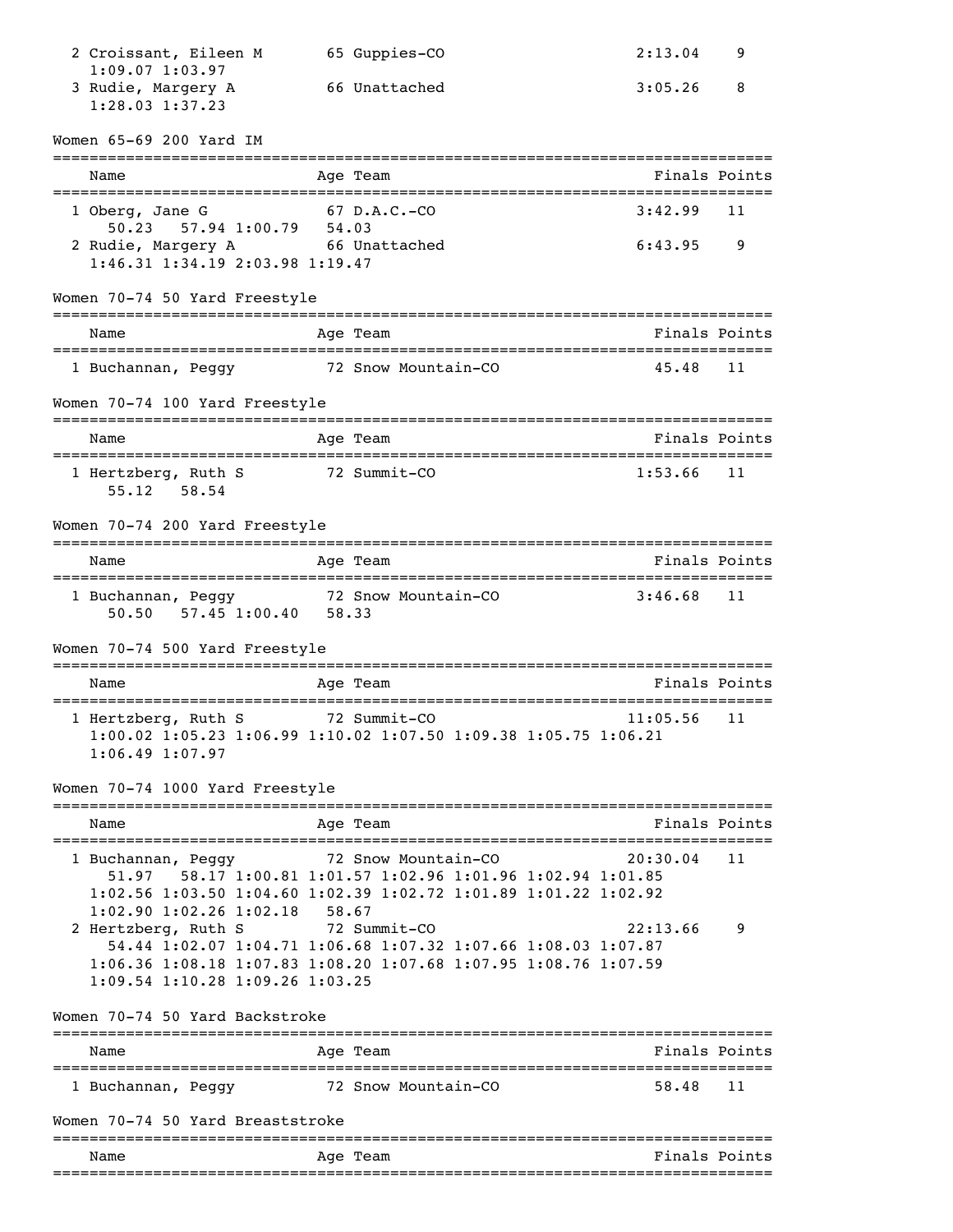| Name                                                                                         |              | Age Team                            | Finals Points                                           |
|----------------------------------------------------------------------------------------------|--------------|-------------------------------------|---------------------------------------------------------|
| 1 Buchannan, Peggy<br>1:00.09 1:08.33 1:08.02 1:05.67                                        |              | 72 Snow Mountain-CO                 | 4:22.11<br>11                                           |
| Women 70-74 50 Yard Butterfly                                                                |              |                                     |                                                         |
| Name                                                                                         |              | Age Team                            | Finals Points                                           |
| 1 Buchannan, Peggy<br>2 Hertzberg, Ruth S                                                    |              | 72 Snow Mountain-CO<br>72 Summit-CO | 58.03<br>11<br>1:09.36<br>9                             |
| Women 70-74 100 Yard IM                                                                      |              |                                     |                                                         |
| Name                                                                                         |              | Age Team                            | Finals Points                                           |
| 1 Buchannan, Peggy<br>58.38<br>58.07                                                         |              | 72 Snow Mountain-CO                 | 1:56.45<br>11                                           |
| Women 70-74 200 Yard IM                                                                      |              |                                     |                                                         |
| Name                                                                                         |              | Age Team                            | Finals Points                                           |
| 1 Buchannan, Peggy                                                                           |              | 72 Snow Mountain-CO                 | 4:13.25<br>11                                           |
| 2:08.33 1:07.27 57.65<br>2 Hertzberg, Ruth S 72 Summit-CO<br>1:16.01 1:18.04 1:44.80 1:00.34 |              |                                     | 5:19.19<br>9                                            |
| Women 75-79 50 Yard Freestyle                                                                |              |                                     |                                                         |
| Name                                                                                         |              | Age Team                            | Finals Points                                           |
| 1 Holmes, Frances 77 Jeffco-CO                                                               |              |                                     | 1:05.72<br>11                                           |
| Women 75-79 100 Yard Freestyle                                                               |              |                                     |                                                         |
| Name                                                                                         |              | Age Team                            | Finals Points                                           |
| ------------------                                                                           |              | 77 Jeffco-CO                        | 2:43.07<br>11                                           |
| 1 Holmes, Frances<br>$1:12.20$ $1:30.87$                                                     |              |                                     |                                                         |
| Women 75-79 200 Yard Freestyle                                                               |              |                                     |                                                         |
| Name                                                                                         |              | Age Team                            | ============                                            |
| 1 Holmes, Frances<br>$1:17.55$ $4:31.14$                                                     |              | 77 Jeffco-CO                        | Finals Points<br>5:48.69<br>11                          |
| Women 75-79 500 Yard Freestyle                                                               |              |                                     |                                                         |
| Name                                                                                         |              | Age Team                            |                                                         |
| :===================<br>1 Holmes, Frances                                                    | . ---------- | 77 Jeffco-CO                        | ;====================================<br>15:29.89<br>11 |
| 1:18.26<br>1:27.77                                                                           |              |                                     | ==============================<br>Finals Points         |

| Name              | Age Team     | Finals Points  |  |  |  |  |
|-------------------|--------------|----------------|--|--|--|--|
| 1 Holmes, Frances | 77 Jeffco–CO | 11<br>31:06.67 |  |  |  |  |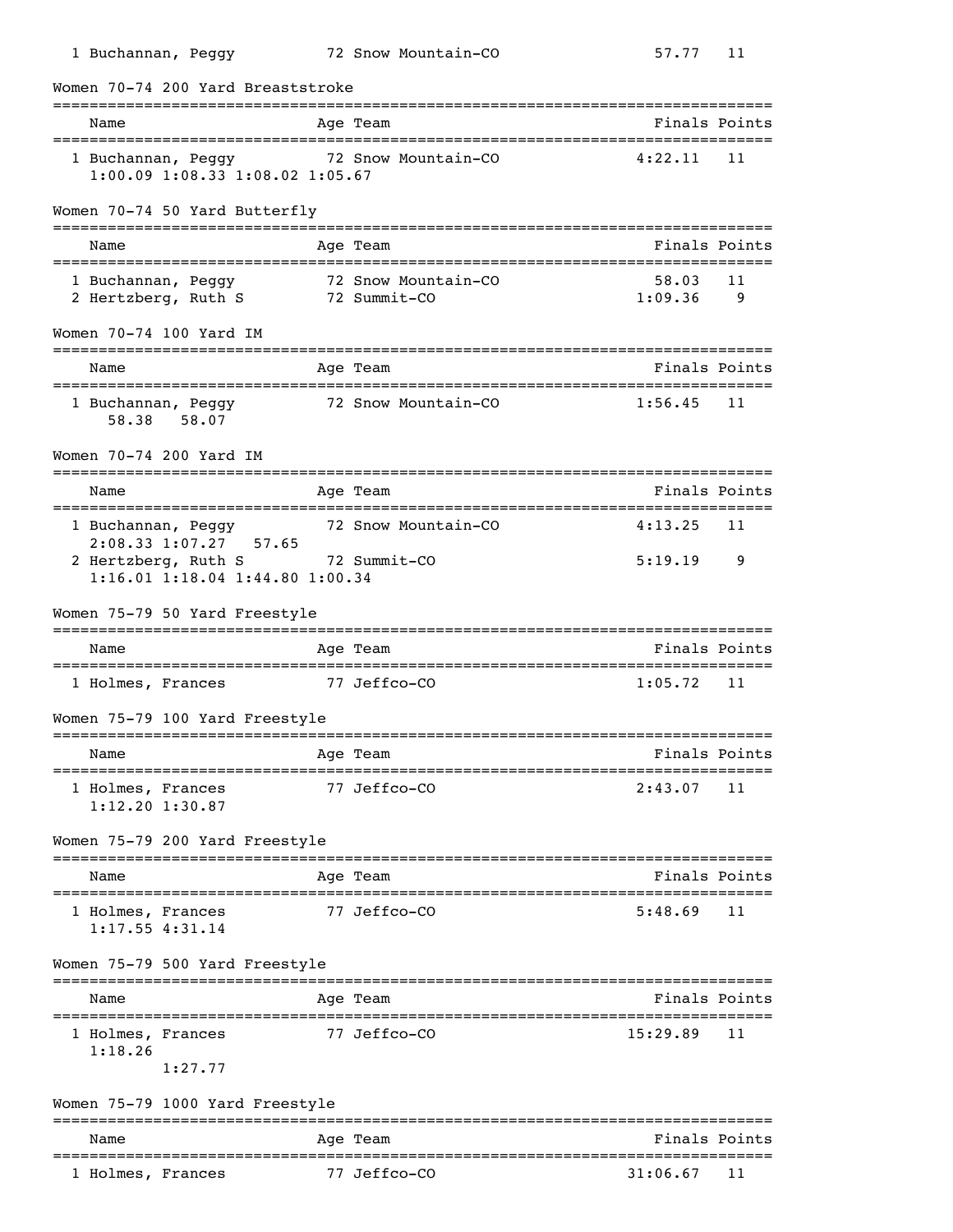|                                                              | 1:18.72 1:28.44 1:32.81 1:32.21 1:32.47 1:33.79 1:34.45 3:11.37<br>1:32.12 1:33.19 1:33.69 1:37.40 1:34.63 1:33.38 1:39.06 1:38.21<br>1:29.10 |                         |
|--------------------------------------------------------------|-----------------------------------------------------------------------------------------------------------------------------------------------|-------------------------|
| Women 75-79 50 Yard Backstroke                               |                                                                                                                                               |                         |
| ---------------------------<br>Name                          | -----------------------<br>Age Team                                                                                                           | Finals Points           |
| 1 Holmes, Frances                                            | 77 Jeffco-CO                                                                                                                                  | 1:17.90<br>11           |
| Women 75-79 50 Yard Breaststroke                             |                                                                                                                                               |                         |
| Name                                                         | Age Team                                                                                                                                      | Finals Points           |
| 1 Holmes, Frances                                            | 77 Jeffco-CO                                                                                                                                  | 1:44.94<br>11           |
| Men 18-24 50 Yard Freestyle                                  |                                                                                                                                               |                         |
| Name                                                         | Age Team<br>==================================                                                                                                | Finals Points           |
| 1 Rael, Gabriel                                              | 23 Jeffco-CO                                                                                                                                  | 25.05<br>11             |
| 2 Matey, Stephen                                             | 20 Jeffco-CO                                                                                                                                  | 26.40<br>9              |
| Men 18-24 100 Yard Freestyle                                 |                                                                                                                                               |                         |
| Name                                                         | Age Team                                                                                                                                      | Finals Points           |
| 1 Rael, Gabriel<br>26.96<br>28.74                            | 23 Jeffco-CO                                                                                                                                  | 55.70<br>11             |
| 2 Matey, Stephen<br>28.17<br>31.22                           | 20 Jeffco-CO                                                                                                                                  | 59.39<br>9              |
| Men 18-24 200 Yard Freestyle                                 |                                                                                                                                               |                         |
| Name<br>==================================                   | Age Team<br>___________________________________                                                                                               | Finals Points           |
| 1 Levine, Nicholas<br>$32.55$ $33.97$<br>29.84               | 23 Inverness-CO<br>34.43                                                                                                                      | 2:10.79<br>11           |
| Men 18-24 500 Yard Freestyle                                 | =============================                                                                                                                 |                         |
| Name                                                         | Age Team<br>----------------------                                                                                                            | Finals Points           |
| 1 Levine, Nicholas<br>34.06 34.65<br>30.70<br>38.31<br>36.57 | 23 Inverness-CO<br>36.34<br>36.70<br>37.27 37.81                                                                                              | 6:00.29<br>11<br>37.88  |
| Men 18-24 1650 Yard Freestyle                                |                                                                                                                                               |                         |
| Name                                                         | Age Team                                                                                                                                      | Finals Points           |
| 1 Molina, Antonio M<br>35.30<br>38.71<br>40.06               | 23 Unattached<br>41.41 41.78<br>40.36<br>40.75                                                                                                | 22:23.05<br>11<br>41.66 |
| 41.67<br>41.46                                               | 41.57 41.83 42.14 41.65 42.37                                                                                                                 | 41.39                   |
| 41.45 41.24<br>40.82                                         | 41.17<br>41.29 41.50 41.02                                                                                                                    | 41.06                   |
| 40.68<br>41.20<br>40.53<br>36.21                             | 40.76<br>40.99<br>40.32<br>40.20                                                                                                              | 38.50                   |
| Men 18-24 50 Yard Backstroke                                 |                                                                                                                                               |                         |
| Name                                                         | --------<br>Age Team                                                                                                                          | Finals Points           |
| 1 Matey, Stephen                                             | 20 Jeffco-CO                                                                                                                                  | 32.56<br>11             |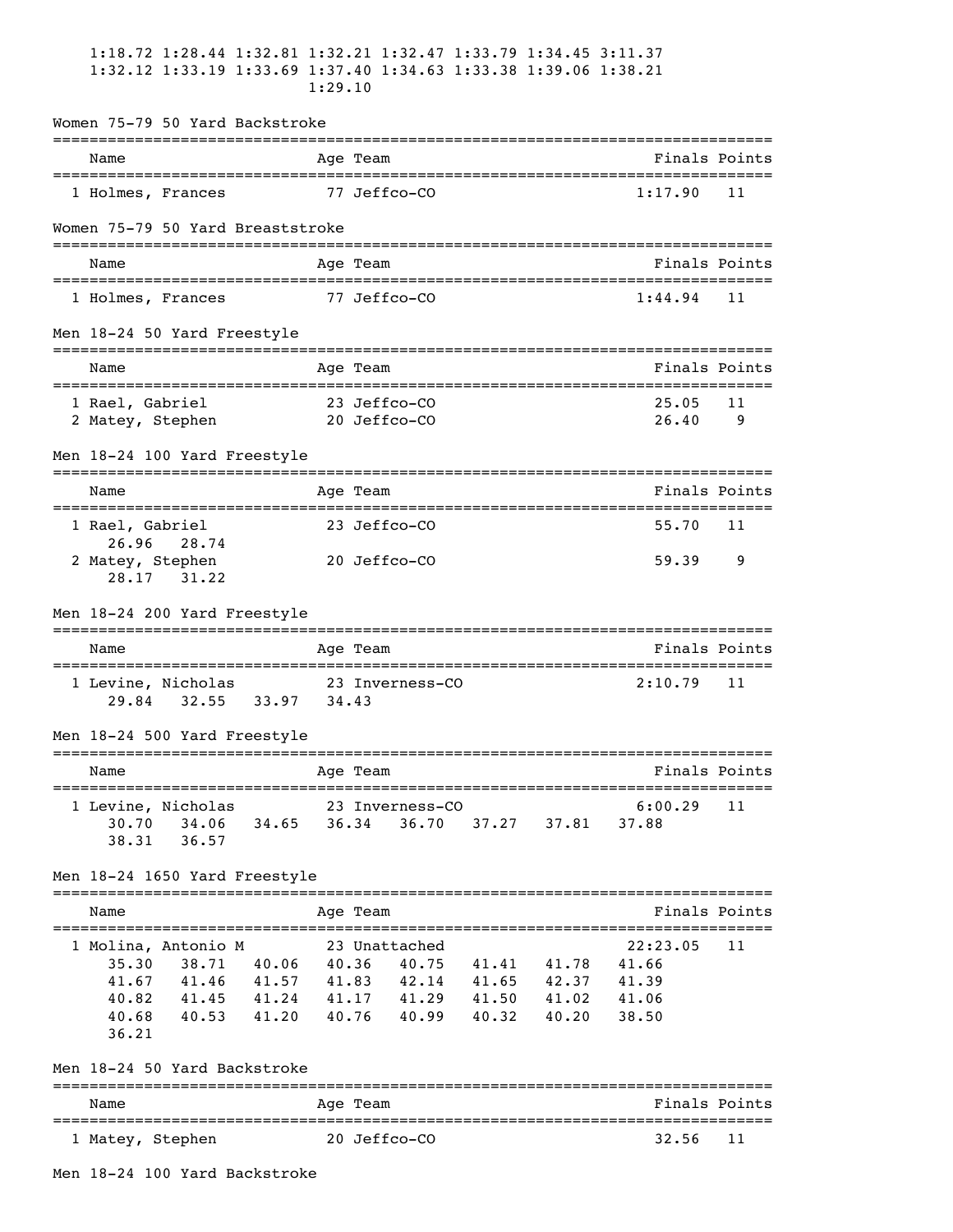| Name                                                 |       | Age Team                                       |                               | Finals Points |
|------------------------------------------------------|-------|------------------------------------------------|-------------------------------|---------------|
| 1 Matey, Stephen<br>38.34<br>36.10                   |       | 20 Jeffco-CO                                   | 1:14.44                       | 11            |
| Men 18-24 50 Yard Breaststroke                       |       |                                                |                               |               |
| Name                                                 |       | Age Team                                       |                               | Finals Points |
| 1 Goodman, Nate                                      |       | 19 Jeffco-CO                                   | 32.14                         | 11            |
| 2 Matey, Stephen                                     |       | 20 Jeffco-CO                                   | 37.14                         | 9             |
| Men 18-24 200 Yard Breaststroke                      |       |                                                |                               |               |
| Name<br>=====================================        |       | Age Team<br>---------------------------------- | Finals Points                 |               |
| 1 Goodman, Nate<br>37.35<br>40.78<br>40.78 42.02     |       | 19 Jeffco-CO                                   | 2:40.93                       | 11            |
| Men 18-24 50 Yard Butterfly                          |       | ______________                                 |                               |               |
| -------------------------------<br>Name              |       | Age Team                                       |                               | Finals Points |
| 1 Rael, Gabriel                                      |       | 23 Jeffco-CO                                   | 27.97                         | 11            |
| 2 Levine, Nicholas                                   |       | 23 Inverness-CO                                | 28.10                         | 9             |
| 3 Goodman, Nate                                      |       | 19 Jeffco-CO                                   | 29.27                         | 8             |
| 4 Matey, Stephen                                     |       | 20 Jeffco-CO                                   | 30.85                         | 7             |
| Men 18-24 100 Yard Butterfly                         |       |                                                |                               |               |
| Name                                                 |       | Age Team                                       | Finals Points                 |               |
| 1 Rael, Gabriel<br>28.96<br>32.92                    |       | 23 Jeffco-CO                                   | 1:01.88                       | 11            |
| 2 Levine, Nicholas<br>29.28<br>33.74                 |       | 23 Inverness-CO                                | 1:03.02                       | 9             |
| 3 Goodman, Nate<br>38.36<br>32.43                    |       | 19 Jeffco-CO                                   | 1:10.79                       | 8             |
| Men 18-24 100 Yard IM                                |       |                                                |                               |               |
| Name                                                 |       | Age Team                                       |                               | Finals Points |
| 1 Rael, Gabriel                                      |       | 23 Jeffco-CO                                   | 1:03.53                       | 11            |
| 29.31<br>34, 22<br>2 Goodman, Nate                   |       | 19 Jeffco-CO                                   | 1:07.21                       | 9             |
| 30.85<br>36.36<br>3 Matey, Stephen<br>38.86<br>31.76 |       | 20 Jeffco-CO                                   | 1:10.62                       | 8             |
| Men 18-24 200 Yard IM                                |       |                                                |                               |               |
| ===========================<br>Name                  |       | Age Team                                       |                               | Finals Points |
| 1 Rael, Gabriel<br>36.42<br>42.81<br>30.12           | 33.43 | 23 Jeffco-CO                                   | 2:22.78                       | 11            |
| Men 25-29 50 Yard Freestyle                          |       |                                                |                               |               |
| ----------------------------<br>Name                 |       | ------------------<br>Age Team                 | ============================= | Finals Points |
| 1 Silleck, Howie H                                   |       | ------------<br>26 Aquaholics-CO               | 21.92                         | 11            |
| 2 Rivera, Khemo D                                    |       | 29 Inverness-CO                                | 22.06                         | 9             |
| 3 Budd, Adam M                                       |       | 27 Aquaholics-CO                               | 23.57                         | 8             |
|                                                      |       |                                                |                               |               |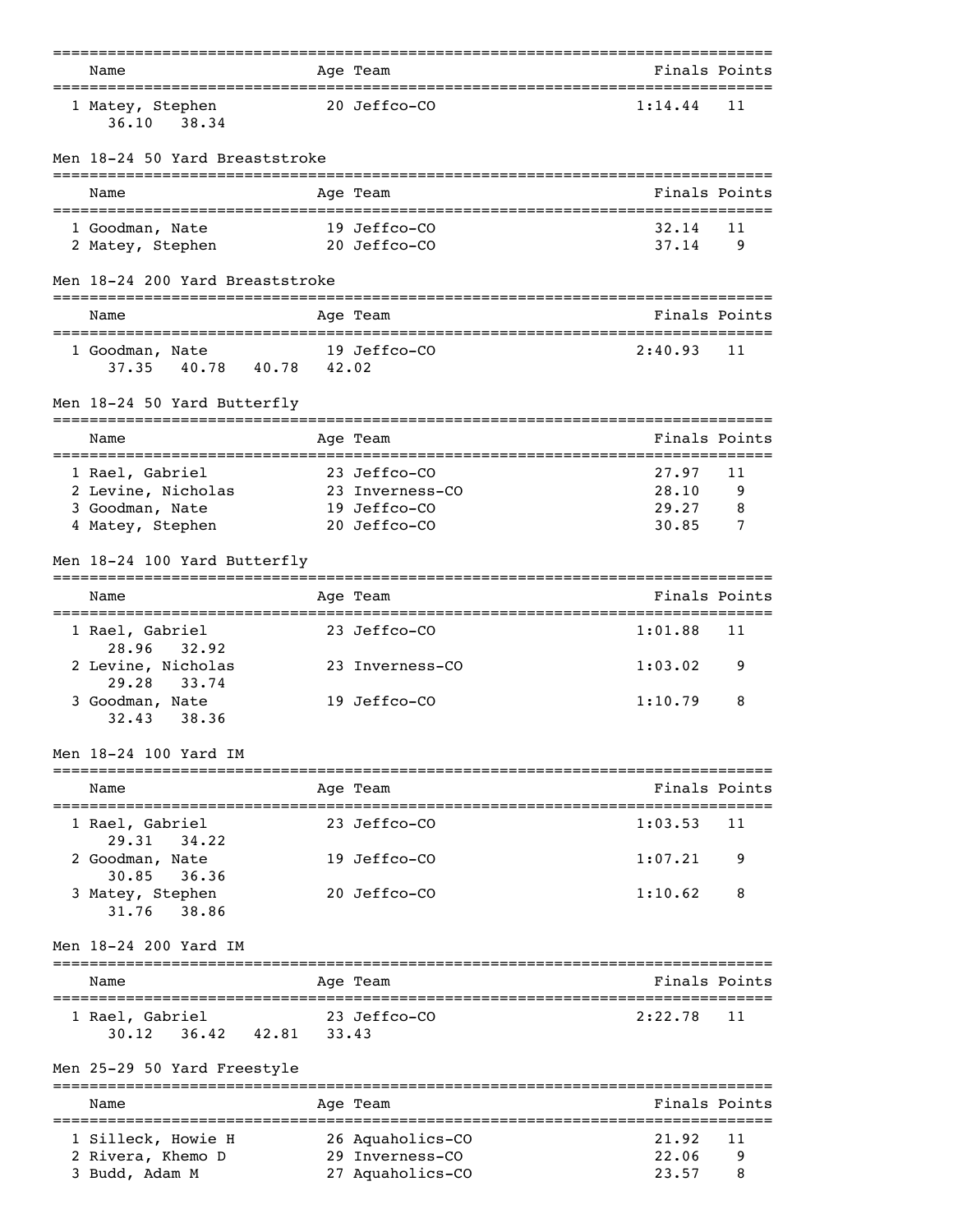| 4 Wager, Morgan   | 25 Westside-CO | 24.13 |
|-------------------|----------------|-------|
| 5 Giron, Marcus K | 29 Thornton-CO | 27.27 |

Men 25-29 100 Yard Freestyle

| Name                                                         | Age Team                                        | Finals Points  |         |
|--------------------------------------------------------------|-------------------------------------------------|----------------|---------|
|                                                              |                                                 |                |         |
| 1 Rivera, Khemo D<br>23.82<br>25.86                          | 29 Inverness-CO                                 | 49.68          | 11      |
| 2 Turner, Jay<br>24.23<br>27.81                              | 25 North Jeffco-CO                              | 52.04          | 9       |
| 3 Budd, Adam M<br>25.45 27.38                                | 27 Aquaholics-CO                                | 52.83          | 8       |
| 4 Larson, Jeff V<br>25.80 27.98                              | 25 Aquaholics-CO                                | 53.78          | 7       |
| 5 Giron, Marcus K<br>28.67 32.96                             | 29 Thornton-CO                                  | 1:01.63        | 6       |
| Men 25-29 200 Yard Freestyle                                 |                                                 |                |         |
| Name                                                         | Age Team                                        | Finals Points  |         |
| 1 Larson, Jeff V 25 Aquaholics-CO<br>27.52 30.04 30.56 30.88 |                                                 | 1:59.00        | 11      |
| Men 25-29 500 Yard Freestyle                                 | ================================                |                |         |
| Name                                                         | Age Team                                        | Finals Points  |         |
| 1 Giron, Marcus K 29 Thornton-CO<br>41.56 37.17              | 33.85 38.35 41.35 42.44 43.10 43.61 41.43 41.57 | 6:44.43        | 11      |
| Men 25-29 50 Yard Backstroke                                 |                                                 |                |         |
| Name                                                         | Age Team                                        | Finals Points  |         |
| 1 Saum, Brett<br>2 Wager, Morgan                             | 26 Bam-CO<br>25 Westside-CO                     | 25.14<br>29.08 | 11<br>9 |
| Men 25-29 100 Yard Backstroke                                |                                                 |                |         |
| Name                                                         | Age Team                                        | Finals Points  |         |
| 1 Saum, Brett<br>26.33<br>27.98                              | 26 Bam-CO                                       | 54.31          | 11      |
| Men 25–29 50 Yard Breaststroke                               |                                                 |                |         |
| Name                                                         | --------<br>Age Team                            | Finals Points  |         |
| 1 Turner, Jay                                                | 25 North Jeffco-CO                              | 29.61          | 11      |
| 2 Wager, Morgan<br>3 Larson, Jeff V                          | 25 Westside-CO<br>25 Aquaholics-CO              | 31.60<br>32.70 | 9<br>8  |
| Men 25-29 50 Yard Butterfly                                  |                                                 |                |         |
| Name                                                         | Age Team                                        | Finals Points  |         |
| 1 Turner, Jay                                                | 25 North Jeffco-CO                              | 24.13          | 11      |
| 2 Wager, Morgan<br>3 Budd, Adam M                            | 25 Westside-CO<br>27 Aquaholics-CO              | 25.77<br>26.10 | 9<br>8  |

Men 25-29 100 Yard IM

===============================================================================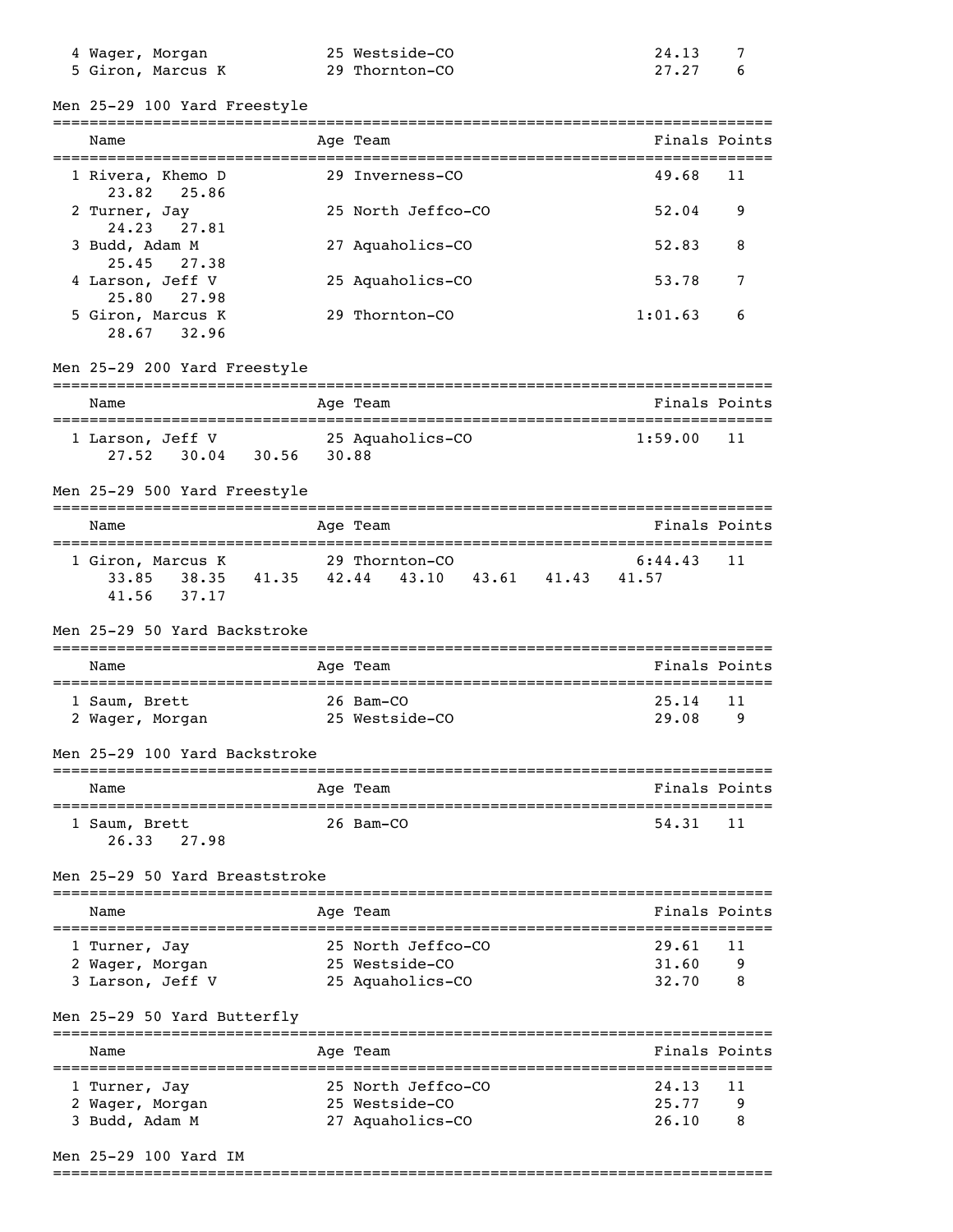| Name                                                      | Age Team                                             | Finals Points    |               |
|-----------------------------------------------------------|------------------------------------------------------|------------------|---------------|
| 1 Silleck, Howie H<br>30.84<br>26.84                      | 26 Aquaholics-CO                                     | 57.68            | 11            |
| 2 Wager, Morgan<br>28.04<br>32.08                         | 25 Westside-CO                                       | 1:00.12          | 9             |
| 3 Larson, Jeff V<br>33.21<br>30.08                        | 25 Aquaholics-CO                                     | 1:03.29          | 8             |
| Men 25-29 400 Yard IM                                     |                                                      |                  |               |
| Name                                                      | Age Team                                             | Finals Points    |               |
| 1 Wager, Morgan<br>29.10 33.72<br>38.32                   | 25 Westside-CO<br>39.60 43.39 44.89 36.28            | 5:00.62<br>35.32 | 11            |
| Men 30-34 50 Yard Freestyle                               |                                                      |                  |               |
| Name                                                      | Age Team                                             | Finals Points    |               |
| 1 Eisenhuth, Matt S                                       | 30 Aquaholics-CO                                     | 21.66            | 11            |
| 2 Siegel, Joel F                                          | 33 Aquaholics-CO                                     | 22.71            | 9             |
| 3 Roberts, Ben J                                          | 30 South Suburban-CO                                 | 24.48            | 8             |
| 4 Schroeder, William D                                    | 31 Breakers-CO                                       | 25.28            | 7             |
| 5 King, Steven J<br>6 Dickerson, Christian                | 34 Aquaholics-CO<br>32 Westside-CO                   | 26.91<br>27.79   | 6             |
|                                                           | 33 Unattached                                        | 34.37            | 5<br>4        |
| 7 Sprenger, Matt                                          |                                                      |                  |               |
| Men 30-34 100 Yard Freestyle                              |                                                      |                  |               |
| Name                                                      | Age Team                                             | Finals Points    |               |
| 1 Eisenhuth, Matt S<br>22.96<br>24.79                     | 30 Aquaholics-CO                                     | 47.75            | 11            |
| 2 Siegel, Joel F<br>24.16<br>25.86                        | 33 Aquaholics-CO                                     | 50.02            | 9             |
| 3 Roberts, Ben J<br>25.68 27.90                           | 30 South Suburban-CO                                 | 53.58            | 8             |
| 4 Holicky, Grant<br>27.53 27.55                           | 31 Rally Sport-CO                                    | 55.08            | 7             |
| 5 Ivankovich, Zoran<br>30.13<br>27.56                     | 31 Unattached                                        | 57.69            | 6             |
| 6 King, Steven J<br>28.17<br>30.11                        | 34 Aquaholics-CO                                     | 58.28            | 5             |
| 7 Sprenger, Matt<br>15.81 1:03.90                         | 33 Unattached                                        | 1:19.71          | 4             |
| Men 30-34 200 Yard Freestyle                              |                                                      |                  |               |
| Name                                                      | Age Team                                             | Finals Points    |               |
| 1 Siegel, Joel F<br>28.31 28.58 27.59<br>26.03            | 33 Aquaholics-CO                                     | 1:50.51          | 11            |
| 2 Roberts, Ben J<br>27.58<br>30.78<br>33.38 32.71         | 30 South Suburban-CO                                 | 2:04.45          | 9             |
| Men 30-34 500 Yard Freestyle                              |                                                      |                  |               |
| Name                                                      | Age Team                                             |                  | Finals Points |
| 1 Putnam, Rob T<br>32.84 32.65<br>30.40<br>32.39<br>32.39 | 31 Rally Sport-CO<br>$32.44$ $32.35$ $32.35$ $32.12$ | 5:22.14<br>32.21 | 11            |
| 2 Doherty, Kevin J<br>30.50<br>30.87<br>28.75             | 31 Squid-CO<br>31.40<br>32.19<br>33.26<br>34.03      | 5:25.95<br>34.95 | 9             |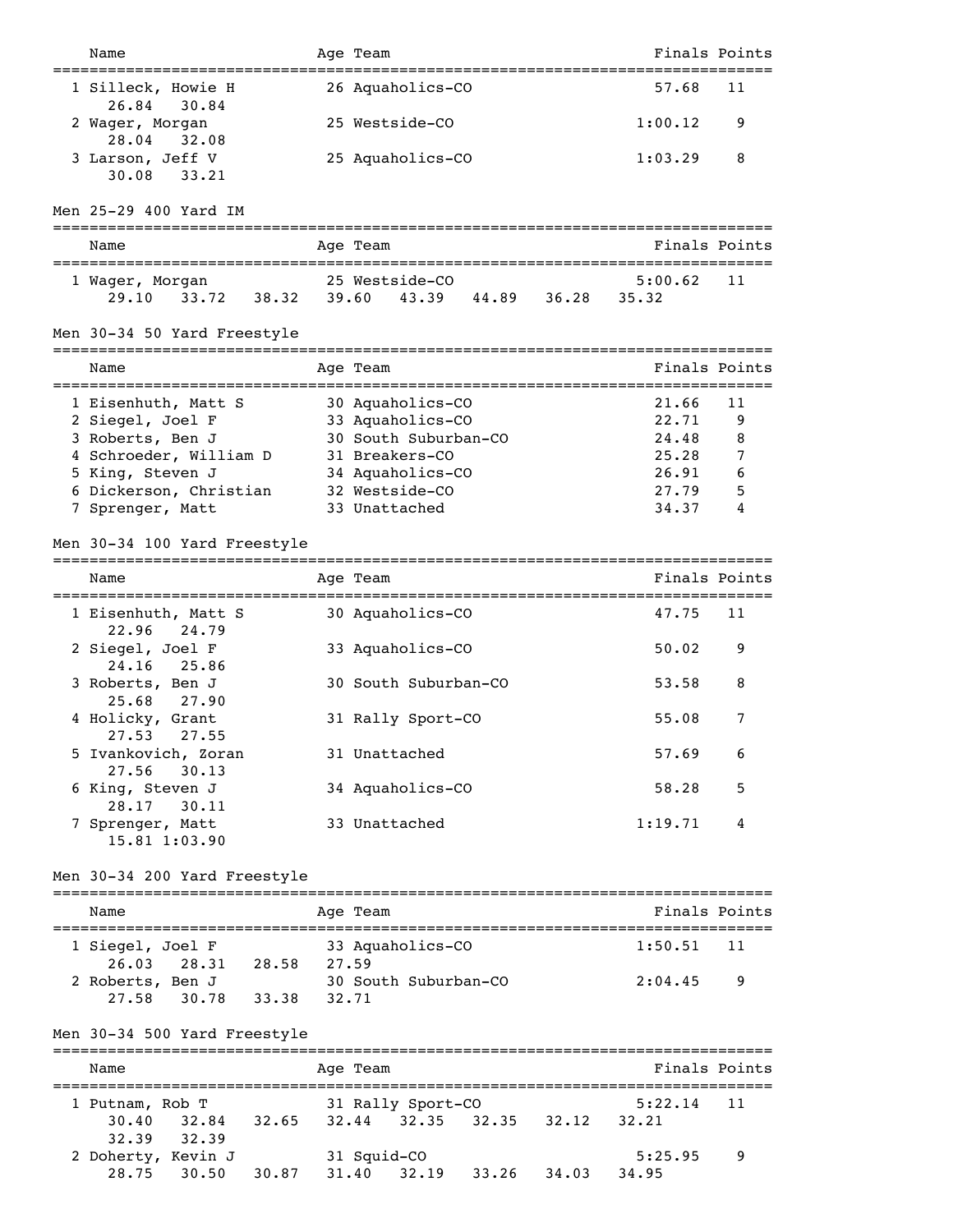# 35.07 34.93

Men 30-34 1000 Yard Freestyle

| Name            |       |       | Age Team        |                   |       |       | Finals Points |    |
|-----------------|-------|-------|-----------------|-------------------|-------|-------|---------------|----|
| 1 Putnam, Rob T |       |       |                 | 31 Rally Sport-CO |       |       | 11:18.33      | 11 |
| 29.91           | 33.63 |       | $33.65$ $33.51$ | 34.12             | 34.60 | 33.95 | 34.23         |    |
| 34, 11          | 34.40 | 33.42 | 33.66           | 33.53             | 34.08 | 34.28 | 34.84         |    |
| 34.42           | 34.87 | 35.26 | 33.86           |                   |       |       |               |    |

Men 30-34 1650 Yard Freestyle

===============================================================================

| Name  |                    |       | Age Team    |       |       |       |          | Finals Points |
|-------|--------------------|-------|-------------|-------|-------|-------|----------|---------------|
|       | 1 Doherty, Kevin J |       | 31 Squid-CO |       |       |       | 18:20.22 | -11           |
| 31.11 | 33.80              | 34.01 | 34.19       | 34.31 | 34.32 | 34.23 | 33.95    |               |
| 33.76 | 33.85              | 33.89 | 33.52       | 33.82 | 33.79 | 33.69 | 33.97    |               |
| 33.80 | 33.43              | 33.23 | 32.98       | 32.79 | 33.06 | 33.27 | 32.91    |               |
| 33.17 | 33.18              | 33.10 | 32.50       | 32.66 | 32.62 | 32.67 | 32.52    |               |
| 32.12 |                    |       |             |       |       |       |          |               |

===============================================================================

#### Men 30-34 50 Yard Backstroke

| Name                                         | Age Team                     |         | Finals Points |
|----------------------------------------------|------------------------------|---------|---------------|
| 1 Eisenhuth, Matt S                          | 30 Aquaholics-CO             | 26.53   | 11            |
| 2 Dickerson, Christian                       | 32 Westside-CO               | 32.05   | 9             |
| 3 King, Steven J                             | 34 Aquaholics-CO             | 32.17   | 8             |
| 4 Schroeder, William D                       | 31 Breakers-CO               | 36.03   | 7             |
| 5 Sprenger, Matt                             | 33 Unattached                | 52.29   | 6             |
| Men 30-34 100 Yard Backstroke                |                              |         |               |
| Name                                         | Age Team                     |         | Finals Points |
| 1 Putnam, Rob T<br>27.03<br>27.36            | 31 Rally Sport-CO            | 54.39   | 11            |
| 2 Dickerson, Christian<br>41.42<br>36.23     | 32 Westside-CO               | 1:17.65 | 9             |
| Men 30-34 50 Yard Breaststroke               |                              |         |               |
| Name                                         | Age Team                     |         | Finals Points |
| 1 Eisenhuth, Matt S                          | 30 Aquaholics-CO             | 28.06   | 11            |
| 2 King, Steven J                             | 34 Aquaholics-CO             | 34.79   | 9             |
| 3 Schroeder, William D                       | 31 Breakers-CO               | 36.59   | 8             |
| 4 Dickerson, Christian                       | 32 Westside-CO               | 39.80   | 7             |
| -- Sprenger, Matt                            | 33 Unattached                | DQ      |               |
| Men 30-34 100 Yard Breaststroke              | ---------------------------- |         |               |
| Name                                         | Aqe Team<br>=======          |         | Finals Points |
| 1 Sprenger, Matt<br>50.03 1:00.99            | 33 Unattached                | 1:51.02 | 11            |
| Men 30-34 200 Yard Breaststroke              |                              |         |               |
| Name                                         | Age Team                     |         | Finals Points |
| 1 Holicky, Grant<br>$32.24$ $35.64$<br>35.21 | 31 Rally Sport-CO<br>36.73   | 2:19.82 | 11            |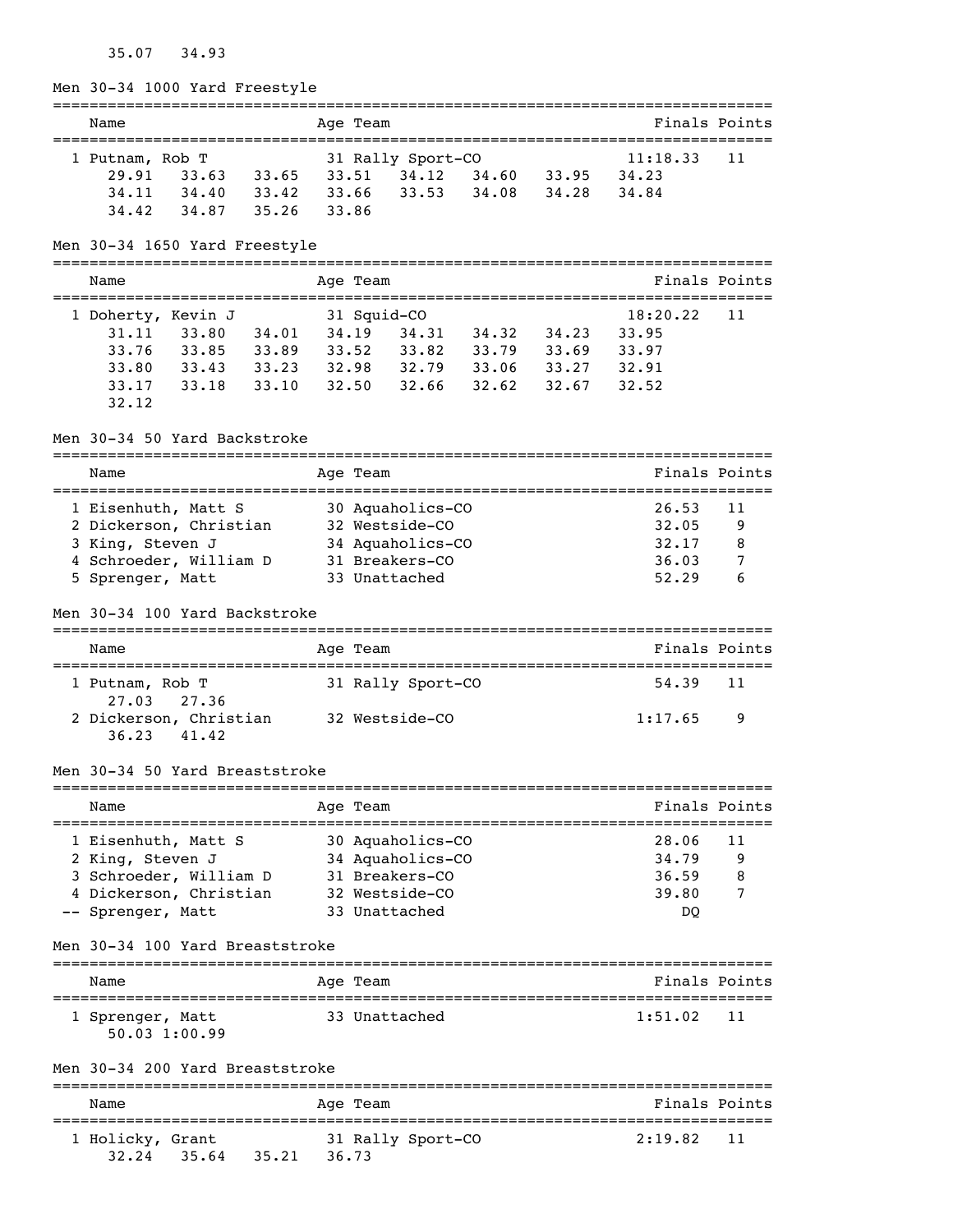#### Men 30-34 50 Yard Butterfly

| Name                   | Age Team             | Finals Points |    |
|------------------------|----------------------|---------------|----|
| 1 Eisenhuth, Matt S    | 30 Aquaholics-CO     | 23.89         | 11 |
| 2 Holicky, Grant       | 31 Rally Sport-CO    | 26.13         | 9  |
| 3 Ivankovich, Zoran    | 31 Unattached        | 28.76         | 8  |
| 4 Roberts, Ben J       | 30 South Suburban-CO | 28.78         | 7  |
| 5 Schroeder, William D | 31 Breakers-CO       | 29.41         | 6  |
| 6 King, Steven J       | 34 Aquaholics-CO     | 30.01         | 5  |
| 7 Dickerson, Christian | 32 Westside-CO       | 33.88         | 4  |
| 8 Hayden, John W       | 33 Sauid-CO          | 34.53         |    |

#### Men 30-34 200 Yard Butterfly

=============================================================================== Name Age Team Age Team Finals Points =============================================================================== 1 Putnam, Rob T 31 Rally Sport-CO 2:05.75 11 29.72 33.11 31.62 31.30 2 Pryor, Keith T 34 Squid-CO 2:38.83 9 33.71 40.10 41.92 43.10 3 Hayden, John W 33 Squid-CO 3:14.48 8 42.34 47.14 50.90 54.10

Men 30-34 100 Yard IM

| Name                                     | Age Team             | Finals Points |    |
|------------------------------------------|----------------------|---------------|----|
| 1 Eisenhuth, Matt S<br>25.47 29.39       | 30 Aquaholics-CO     | 54.86         | 11 |
| 2 Siegel, Joel F<br>$27.25$ $31.27$      | 33 Aquaholics-CO     | 58.52         | 9  |
| 3 Roberts, Ben J<br>1:05.69              | 30 South Suburban-CO | 1:05.69       | 8  |
| 4 King, Steven J<br>$31.93$ $36.07$      | 34 Aquaholics-CO     | 1:08.00       | 7  |
| 5 Schroeder, William D<br>33.90 37.98    | 31 Breakers-CO       | 1:11.88       | 6  |
| 6 Dickerson, Christian<br>34.10<br>43.73 | 32 Westside-CO       | 1:17.83       | 5  |

#### Men 30-34 200 Yard IM

| Name                                |       | Age Team                   | Finals Points |
|-------------------------------------|-------|----------------------------|---------------|
| 1 Putnam, Rob T<br>25.37<br>30.66   | 39.97 | 31 Rally Sport-CO<br>28.18 | 2:04.18<br>11 |
| 2 Doherty, Kevin J                  |       | 31 Squid-CO                | 2:05.13<br>9  |
| 27.27<br>32.19<br>3 Siegel, Joel F  | 35.88 | 29.79<br>33 Aquaholics-CO  | 8<br>2:05.38  |
| $26.65$ $32.82$<br>4 Holicky, Grant | 36.82 | 29.09<br>31 Rally Sport-CO | 7<br>2:13.36  |
| 27.38<br>36.08                      | 37.02 | 32.88                      |               |
| 5 Pryor, Keith T<br>32.16<br>39.44  | 44.79 | 34 Squid-CO<br>34.41       | 6<br>2:30.80  |
| 6 Hayden, John W<br>47.73<br>37.67  | 46.51 | 33 Squid-CO<br>38.29       | 5<br>2:50.20  |

#### Men 35-39 50 Yard Freestyle

=============================================================================== Name **Age Team** Age Team **Finals Points** =============================================================================== 1 Rosinski, Tom 35 Aquaholics-CO 22.92 11 2 Smith, Schuyler 36 Aquaholics-CO 23.03 9 3 Niemann, Andy J 39 Aurora-CO 24.63 8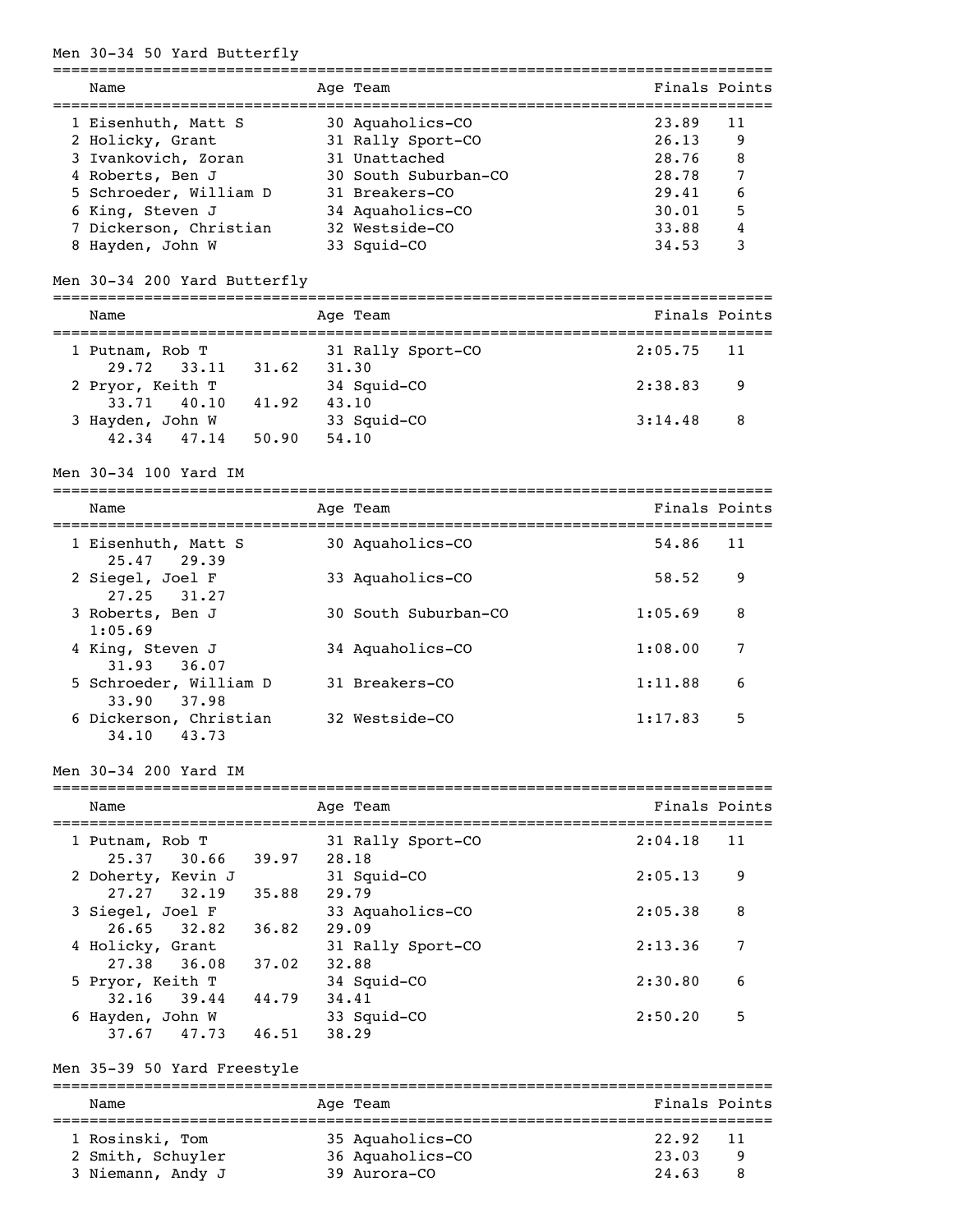| 4 Chapman, Michael S | 36 Durango-CO  | 24.95 |   |
|----------------------|----------------|-------|---|
| 5 Allison, Mark A    | 37 Aurora-CO   | 25.33 | 6 |
| 6 McCormick, John D  | 39 Unattached  | 25.58 | 5 |
| 7 Pazmino, Jorge E   | 35 Aurora-CO   | 25.63 | 4 |
| 8 Keever, Nate       | 38 Dolphins-CO | 26.05 | 3 |
| 9 Hoyt, Brian        | 38 Thornton-CO | 26.40 | 2 |
| 10 Amos, Will        | 37 Breakers-CO | 27.06 |   |
| 11 Pins, Michael T   | 39 Bam-CO      | 27.14 |   |
| 12 Allison, Steve A  | 36 Thornton-CO | 33.90 |   |

# Men 35-39 100 Yard Freestyle

| Name                                    | Age Team              |         | Finals Points  |
|-----------------------------------------|-----------------------|---------|----------------|
| 1 Nasser, Rob D<br>23.99<br>25.77       | 35 Highlands Ranch-CO | 49.76   | 11             |
| 2 Rosinski, Tom<br>24.17 26.02          | 35 Aquaholics-CO      | 50.19   | 9              |
| 3 Smith, Schuyler<br>24.37 27.01        | 36 Aquaholics-CO      | 51.38   | 8              |
| 4 Niemann, Andy J<br>25.74 27.76        | 39 Aurora-CO          | 53.50   | $\overline{7}$ |
| 5 Hildebrandt, Jeff A<br>25.98<br>27.56 | 39 Rally Sport-CO     | 53.54   | 6              |
| 6 Jones, Richard B<br>26.57<br>28.26    | 39 Jeffco-CO          | 54.83   | 5              |
| 7 Reetz, Jay S<br>25.53 29.37           | 36 Aquaholics-CO      | 54.90   | 4              |
| 8 Allison, Mark A<br>26.45<br>28.91     | 37 Aurora-CO          | 55.36   | 3              |
| 9 Chapman, Michael S<br>$26.17$ 29.23   | 36 Durango-CO         | 55.40   | $\overline{c}$ |
| 10 Pazmino, Jorge E<br>26.63<br>29.24   | 35 Aurora-CO          | 55.87   | $1\,$          |
| 11 Stratman, Gary T<br>30.00<br>26.92   | 39 Guppies-CO         | 56.92   |                |
| 12 Martin, Troy<br>27.79 29.35          | 36 Thornton-CO        | 57.14   |                |
| 13 McCormick, John D<br>27.39<br>30.61  | 39 Unattached         | 58.00   |                |
| 14 Amos, Will<br>28.15<br>29.89         | 37 Breakers-CO        | 58.04   |                |
| 15 Wolf, Joe M<br>27.68<br>31.03        | 37 Inverness-CO       | 58.71   |                |
| 16 Moseley, Matthew L<br>28.17 31.23    | 37 Rally Sport-CO     | 59.40   |                |
| 17 Reifel, Richard R<br>28.66<br>31.55  | 39 Inverness-CO       | 1:00.21 |                |
| 18 Opansky, Brian<br>30.24<br>31.89     | 37 Rally Sport-CO     | 1:02.13 |                |
| 19 Pastor, Dan E<br>30.11<br>33.75      | 37 Thornton-CO        | 1:03.86 |                |

# Men 35-39 200 Yard Freestyle

| Name              |       | Age Team         | Finals Points |
|-------------------|-------|------------------|---------------|
| 1 Rosinski, Tom   |       | 35 Aquaholics-CO | 1:54.25<br>11 |
| 26.21 28.89       | 29.68 | 29.47            |               |
| 2 Niemann, Andy J |       | 39 Aurora-CO     | 1:59.85<br>9  |
| 27.98 30.20       | 30.78 | 30.89            |               |
| 3 Reilly, Quinn A |       | 39 Aquaholics-CO | 8<br>2:04.65  |
| $30.20$ $31.63$   | 31.24 | 31.58            |               |
| 4 Smith, Schuyler |       | 36 Aquaholics-CO | 2:04.83<br>7  |
| 29.52 31.70       | 31.63 | 31.98            |               |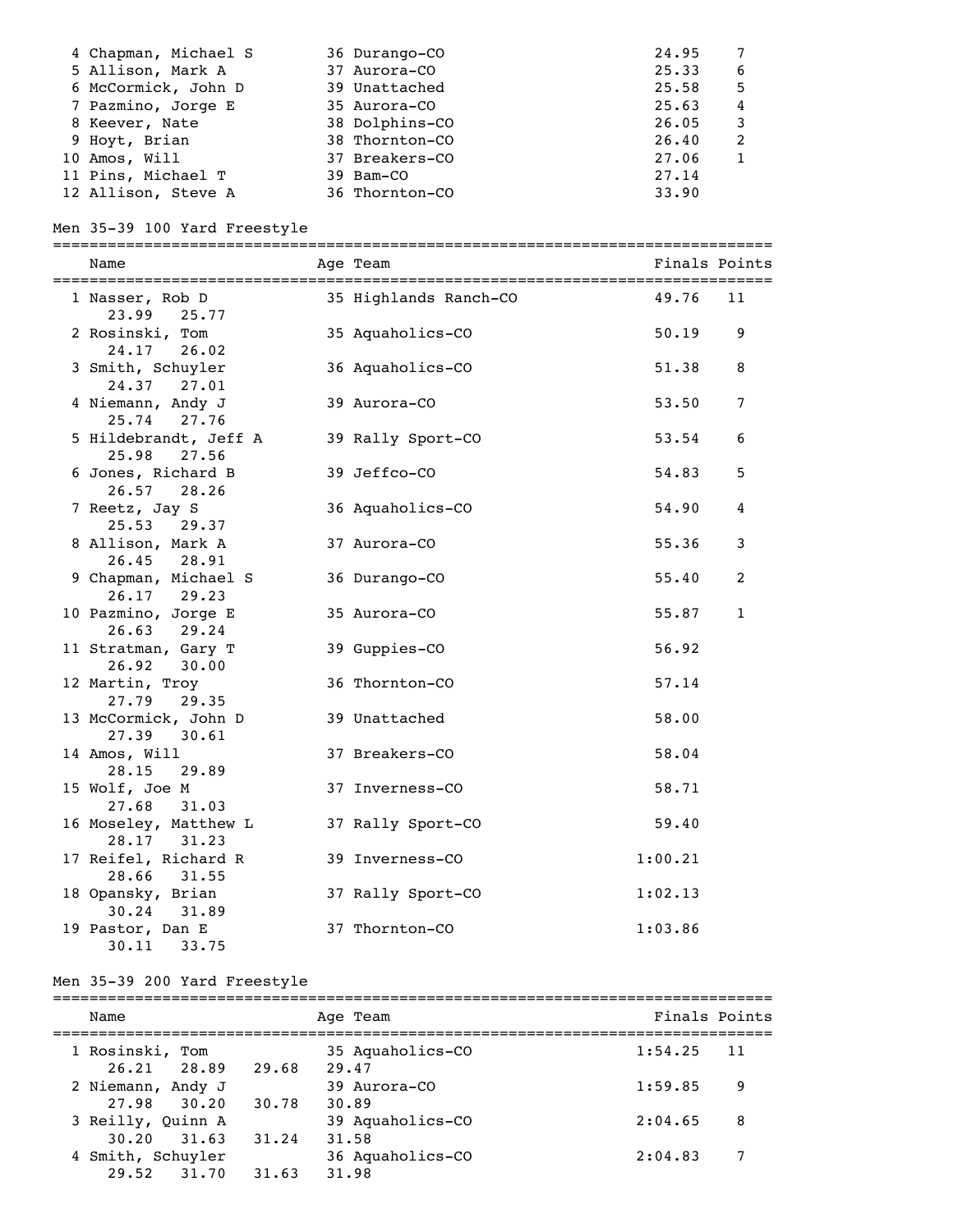| 5 Pazmino, Jorge E      |       | 35 Aurora-CO      | 2:04.93<br>6 |  |
|-------------------------|-------|-------------------|--------------|--|
| 29.44 31.29             | 32.17 | 32.03             |              |  |
| 6 Amos, Will            |       | 37 Breakers-CO    | 2:18.72 5    |  |
| $32.11$ $35.80$         | 36.48 | 34.33             |              |  |
| 7 Opansky, Brian        |       | 37 Rally Sport-CO | 2:21.71 4    |  |
| $33.25$ $35.52$ $37.51$ |       | 35.43             |              |  |

#### Men 35-39 500 Yard Freestyle

=============================================================================== Name **Age Team** Age Team **Finals Points** =============================================================================== 1 Niemann, Andy J 39 Aurora-CO 31.12 33.51 33.17 33.42 34.20 34.15 34.56 34.68 34.71 34.12 2 Pazmino, Jorge E 35 Aurora-CO 5:54.65 9 31.85 34.06 34.15 34.86 34.45 34.92 35.46 36.38 38.71 39.81 3 Wolf, Joe M 37 Inverness-CO 6:00.88 8 29.29 34.01 35.41 37.04 36.33 37.96 37.68 37.73 38.28 37.15 4 Amos, Will 37 Breakers-CO 6:31.11 7 35.16 37.63 38.83 40.04 39.74 40.57 41.05 40.95 40.54 36.60 5 Opansky, Brian 37 Rally Sport-CO 6:47.68 6 35.14 39.42 40.54 40.67 41.38 42.33 42.62 42.57 43.02 39.99

#### Men 35-39 1000 Yard Freestyle

| Name              |                 |       | Age Team                               |                         |       |       |          | Finals Points |
|-------------------|-----------------|-------|----------------------------------------|-------------------------|-------|-------|----------|---------------|
| 1 Jewell, Jeff    |                 |       | =======================<br>36 Dawgs-CO |                         |       |       | 12:07.80 | 11            |
| 32.73             | 36.22           | 36.61 | 36.83                                  | 36.81 37.00             |       | 37.17 | 37.24    |               |
|                   | $37.04$ $37.11$ | 37.06 |                                        | $36.86$ $36.65$         | 36.79 | 36.46 | 36.58    |               |
|                   | $36.71$ $36.49$ | 36.00 | 33.44                                  |                         |       |       |          |               |
| 2 Reilly, Quinn A |                 |       |                                        | 39 Aquaholics-CO        |       |       | 12:12.11 | 9             |
|                   | $35.04$ $37.05$ | 37.04 |                                        | 36.46 37.25             | 37.41 | 36.90 | 36.41    |               |
|                   | $36.42$ $36.28$ | 36.43 |                                        | $37.06$ $36.92$ $37.44$ |       | 37.02 | 37.58    |               |
|                   | $36.40$ $36.36$ | 36.03 | 34.61                                  |                         |       |       |          |               |
| 3 Blum, Juri      |                 |       |                                        | 38 South Suburban-CO    |       |       | 12:26.41 | 8             |
|                   | $33.56$ $36.36$ | 36.24 |                                        | $36.48$ $36.42$ $37.17$ |       | 37.13 | 37.30    |               |
|                   | $37.44$ $37.64$ | 37.48 |                                        | 37.46 37.95 38.38       |       | 38.35 | 38.37    |               |
| 38.58             | 38.43           | 38.49 | 37.18                                  |                         |       |       |          |               |
| 4 Amos, Will      |                 |       |                                        | 37 Breakers-CO          |       |       | 13:44.07 | 7             |
| 33.46             | 37.30           | 39.51 | 39.39                                  | 40.53                   | 41.11 | 40.63 | 40.69    |               |
|                   | 40.89 40.88     | 41.40 | 41.56                                  | 42.79                   | 44.84 | 43.96 | 44.09    |               |
| 43.82             | 43.81           | 41.40 | 42.01                                  |                         |       |       |          |               |

#### Men 35-39 1650 Yard Freestyle

| Name                |       |       | Age Team    |                 |       |       |          | Finals Points |
|---------------------|-------|-------|-------------|-----------------|-------|-------|----------|---------------|
|                     |       |       |             |                 |       |       |          |               |
| 1 Jewell, Jeff      |       |       | 36 Dawgs-CO |                 |       |       | 20:05.01 | 11            |
| 33.00               | 36.58 | 36.45 | 36.88       | 37.10           | 37.13 | 37.31 | 37.33    |               |
| 37.30               | 37.59 | 36.73 | 37.48       | 36.11           | 36.86 | 37.68 | 37.04    |               |
| 36.85               | 36.08 | 37.31 | 37.25       | 35.91           | 35.99 | 36.83 | 35.99    |               |
| 36.47               | 36.31 | 36.55 | 35.98       | 36.22           | 35.65 | 35.90 | 35.53    |               |
| 35.62               |       |       |             |                 |       |       |          |               |
| 2 Wolf, Joe M       |       |       |             | 37 Inverness-CO |       |       | 21:22.67 | 9             |
|                     |       |       |             |                 | 39.10 | 38.48 | 39.12    |               |
| 38.51               | 38.19 | 38.82 | 39.22       | 39.08           | 39.80 | 39.15 | 40.58    |               |
| 38.98               | 38.86 | 40.30 | 38.94       | 38.16           | 39.61 | 39.77 | 39.11    |               |
| 35.79               |       |       |             |                 |       |       |          |               |
| 3 Reifel, Richard R |       |       |             | 39 Inverness-CO |       |       | 23:09.74 | 8             |
| 33.52               | 36.78 | 39.00 | 40.09       | 40.82           | 41.89 | 41.49 | 41.71    |               |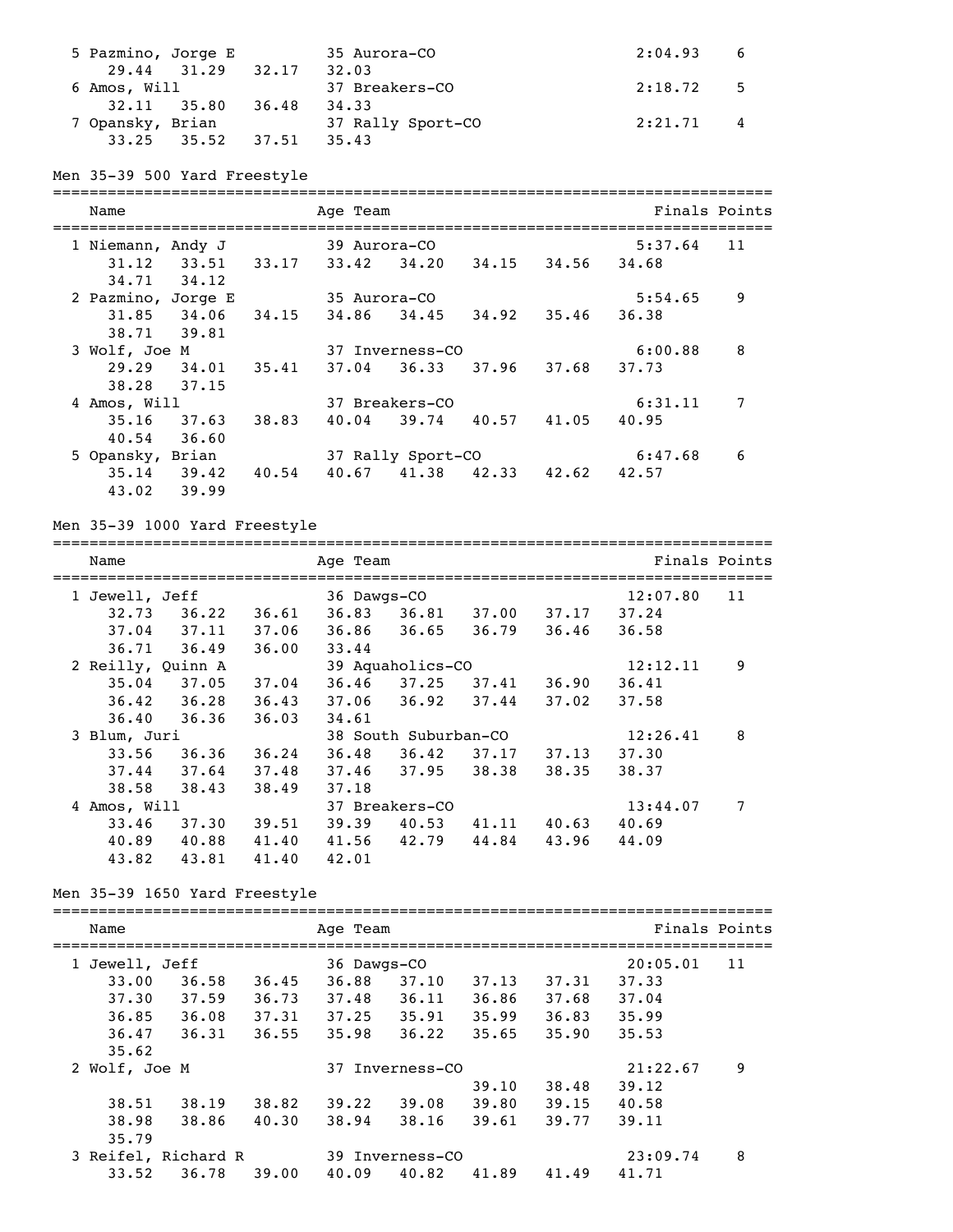|       | $42.31$ $42.23$ $42.68$ $42.62$ $43.42$ $43.54$ $42.75$ $43.21$ |  |  |  |
|-------|-----------------------------------------------------------------|--|--|--|
|       | 43.59 44.00 43.20 43.52 42.99 43.34 43.33 43.56                 |  |  |  |
|       | 42.87 43.51 43.15 43.32 42.94 42.95 43.16 42.48                 |  |  |  |
| 39.77 |                                                                 |  |  |  |

#### Men 35-39 50 Yard Backstroke

| Name                 | Age Team         | Finals Points |
|----------------------|------------------|---------------|
| 1 Gonzales, Mike     | 38 Bam-CO        | 25.73<br>11   |
| 2 Allison, Mark A    | 37 Aurora-CO     | 31.44<br>9    |
| 3 Chapman, Michael S | 36 Durango-CO    | 31.51<br>8    |
| 4 Hoyt, Brian        | 38 Thornton-CO   | 32.31         |
| 5 Rosinski, Tom      | 35 Aquaholics-CO | 32.51<br>6    |
| Amos, Will<br>6.     | 37 Breakers-CO   | 5<br>35.22    |

 $=$ 

#### Men 35-39 100 Yard Backstroke

| Name                                  | Age Team       | Finals Points |       |
|---------------------------------------|----------------|---------------|-------|
| 1 Gonzales, Mike<br>27.19 29.06       | 38 Bam-CO      | 56.25         | $-11$ |
| 2 Jones, Richard B<br>$30.53$ $31.24$ | 39 Jeffco-CO   | 1:01.77       | 9     |
| 3 Pazmino, Jorge E<br>33.25 34.49     | $35$ Aurora-CO | 1:07.74       | 8     |
| 4 Hoyt, Brian<br>$36.13$ $36.99$      | 38 Thornton-CO | 1:13.12       | 7     |
| 5 Pastor, Dan E<br>37.19 39.53        | 37 Thornton-CO | 1:16.72       | 6     |

#### Men 35-39 200 Yard Backstroke

| Name                 |  |       |  | Age Team      | Finals Points |    |  |  |
|----------------------|--|-------|--|---------------|---------------|----|--|--|
| 1 Gonzales, Mike     |  |       |  | 38 Bam-CO     | $2:04.22$ 11  |    |  |  |
| 29.78 31.87          |  | 31.74 |  | 30.83         |               |    |  |  |
| 2 Chapman, Michael S |  |       |  | 36 Durango-CO | 2:41.36       | -9 |  |  |
| $36.76$ 41.22        |  | 42.62 |  | 40.76         |               |    |  |  |

## Men 35-39 50 Yard Breaststroke

| Name                 | Age Team             | Finals Points |                         |
|----------------------|----------------------|---------------|-------------------------|
|                      |                      |               |                         |
| 1 Allison, Mark A    | 37 Aurora-CO         | 30.68         | 11                      |
| 2 Miller, George F   | 39 Inverness-CO      | 30.96         | 9                       |
| 3 Amos, Will         | 37 Breakers-CO       | 32.13         | 8                       |
| 4 Reese, Gary        | 38 Thornton-CO       | 32,17         | 7                       |
| 5 Keever, Nate       | 38 Dolphins-CO       | 32.44         | 6                       |
| 6 Rosinski, Tom      | 35 Aquaholics-CO     | 32.52         | 5                       |
| 7 Blum, Juri         | 38 South Suburban-CO | 32.88         | 4                       |
| 8 Chapman, Michael S | 36 Durango-CO        | 35.06         | 3                       |
| 9 Hoyt, Brian        | 38 Thornton-CO       | 37.63         | $\overline{\mathbf{c}}$ |
| 10 Pins, Michael T   | 39 Bam-CO            | 39.55         |                         |

#### Men 35-39 100 Yard Breaststroke

=============================================================================== Name Age Team Age Team Finals Points =============================================================================== 1 Miller, George F 32.93 35.81 2 Amos, Will 37 Breakers-CO 1:09.32 9 33.29 36.03<br>3 Keever, Nate 38 Dolphins-CO 1:09.99 8 33.07 36.92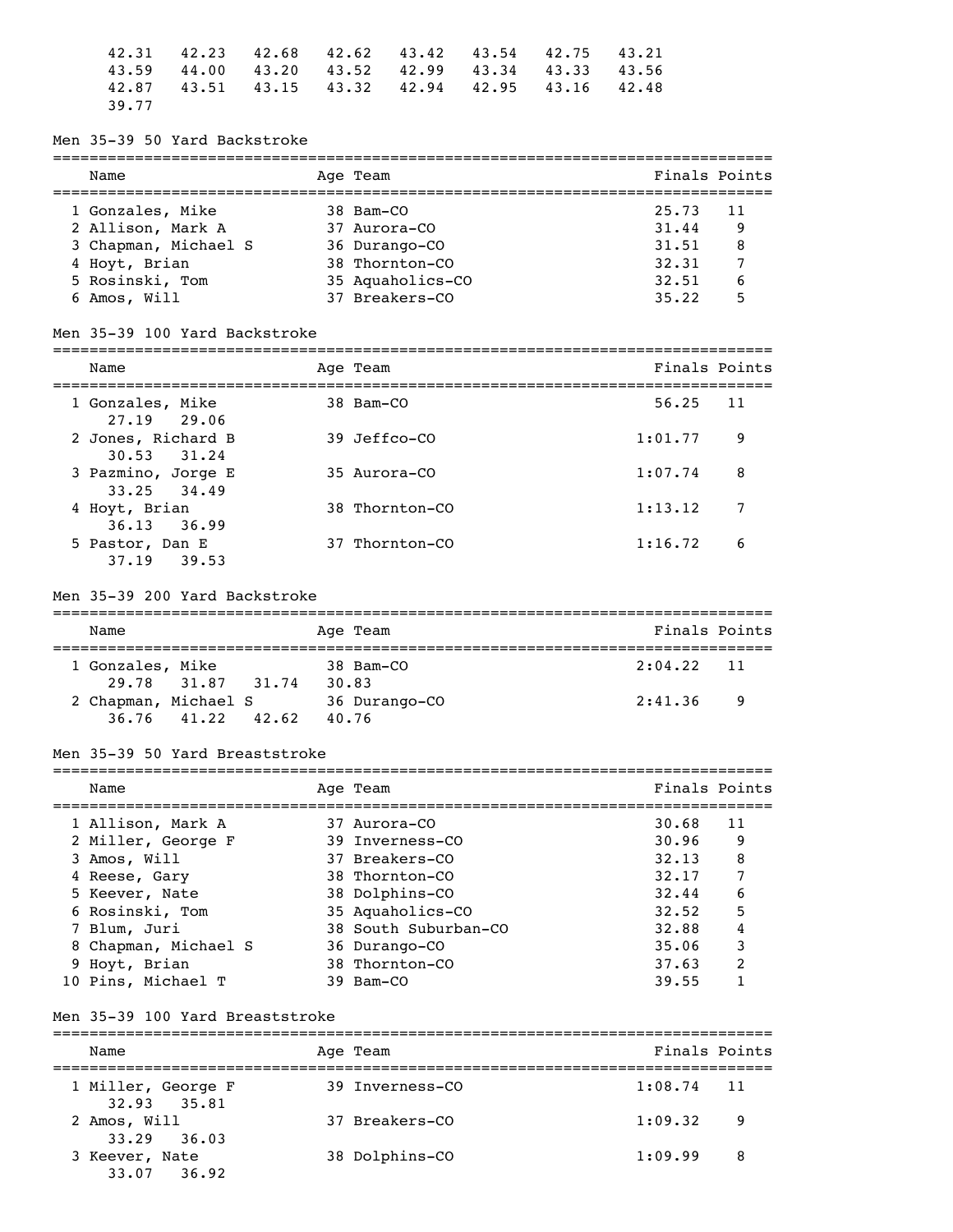| 4 Blum, Juri<br>34.78 36.97       | 38 South Suburban-CO | $1:11.75$ 7 |      |
|-----------------------------------|----------------------|-------------|------|
| 5 Reese, Gary<br>$34.67$ $39.12$  | 38 Thornton-CO       | $1:13.79$ 6 |      |
| 6 Pastor, Dan E<br>39.43<br>44.34 | 37 Thornton-CO       | 1:23.77     | $-5$ |

## Men 35-39 200 Yard Breaststroke

| Name                                    |       | Age Team                 | Finals Points |    |
|-----------------------------------------|-------|--------------------------|---------------|----|
| 1 Miller, George F<br>35.28 39.83 40.96 |       | 39 Inverness-CO<br>38.57 | 2:34.64       | 11 |
| 2 Blum, Juri                            |       | 38 South Suburban-CO     | 2:38.09       | 9  |
| $36.25$ $39.89$                         | 40.97 | 40.98                    |               |    |
| 3 Keever, Nate                          |       | 38 Dolphins-CO           | 2:38.41       | 8  |
| 34.60 38.62                             | 41.67 | 43.52                    |               |    |
| 4 Chapman, Michael S                    |       | 36 Durango-CO            | 2:50.81       | 7  |
| 39.02 43.08                             | 44.11 | 44.60                    |               |    |
| -- Amos, Will                           |       | 37 Breakers-CO           | DO            |    |
| 35.17<br>41.52                          | 16.19 | 55.40                    |               |    |

# Men 35-39 50 Yard Butterfly

===============================================================================

| Name                  | Age Team          | Finals Points |              |
|-----------------------|-------------------|---------------|--------------|
| 1 Gonzales, Mike      | 38 Bam-CO         | 25.11         | 11           |
| 2 Reetz, Jay S        | 36 Aquaholics-CO  | 25.91         | 9            |
| 3 Hildebrandt, Jeff A | 39 Rally Sport-CO | 26.77         | 8            |
| 4 Niemann, Andy J     | 39 Aurora-CO      | 26.96         | 7            |
| 5 Smith, Schuyler     | 36 Aquaholics-CO  | 27.31         | 6            |
| 6 Rosinski, Tom       | 35 Aquaholics-CO  | 27.38         | 5            |
| 7 Martin, Troy        | 36 Thornton-CO    | 27.49         | 4            |
| 8 Allison, Mark A     | 37 Aurora-CO      | 27.82         | 3            |
| 9 Chapman, Michael S  | 36 Durango-CO     | 28.14         | 2            |
| 10 Pins, Michael T    | 39 Bam-CO         | 28.31         | $\mathbf{1}$ |
| 11 Moseley, Matthew L | 37 Rally Sport-CO | 29.08         |              |
| 12 Stratman, Gary T   | 39 Guppies-CO     | 29.21         |              |
| 13 Hoyt, Brian        | 38 Thornton-CO    | 29.32         |              |
| 14 Amos, Will         | 37 Breakers-CO    | 30.16         |              |
| 15 Reese, Gary        | 38 Thornton-CO    | 30.35         |              |
| 16 Opansky, Brian     | 37 Rally Sport-CO | 33.02         |              |

# Men 35-39 100 Yard Butterfly

| Name                                | Age Team          | Finals Points |     |
|-------------------------------------|-------------------|---------------|-----|
| 1 Gonzales, Mike<br>$27.03$ $30.02$ | 38 Bam-CO         | 57.05         | -11 |
| 2 Niemann, Andy J<br>28.92 32.41    | 39 Aurora-CO      | 1:01.33       | 9   |
| 3 Pins, Michael T<br>29.49 34.88    | 39 Bam-CO         | 1:04.37       | 8   |
| 4 Reifel, Richard R<br>31.79 35.90  | 39 Inverness-CO   | 1:07.69       | 7   |
| 5 Opansky, Brian<br>$36.46$ $40.42$ | 37 Rally Sport-CO | 1:16.88       | 6   |

# Men 35-39 200 Yard Butterfly

| Name                       |       |       | Age Team           | Finals Points |  |
|----------------------------|-------|-------|--------------------|---------------|--|
| 1 Pins, Michael T<br>32.20 | 37.90 | 41.15 | 39 Bam-CO<br>44.00 | $2:35.25$ 11  |  |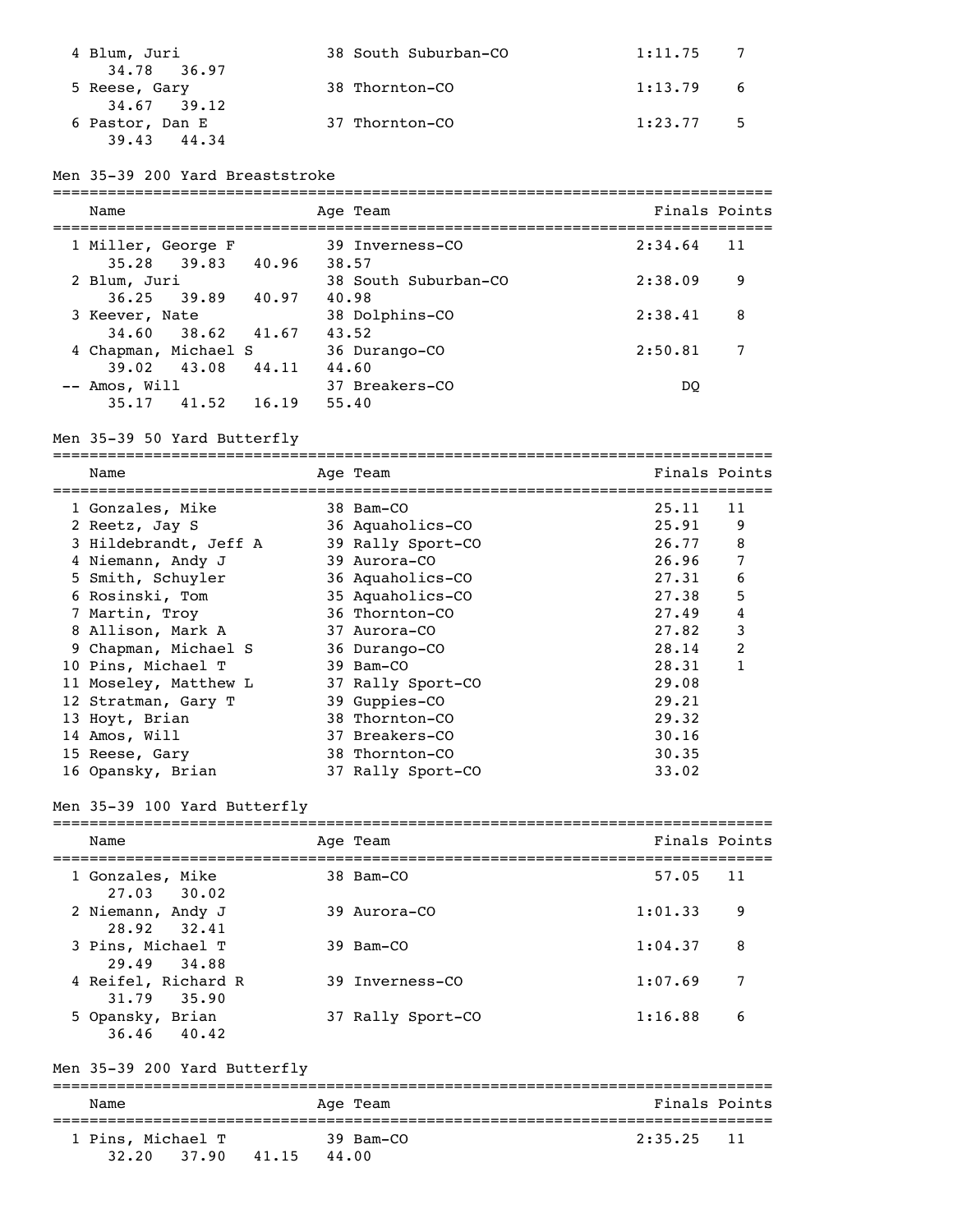#### Men 35-39 100 Yard IM

| Name                                  | Age Team         | Finals Points |              |
|---------------------------------------|------------------|---------------|--------------|
| 1 Allison, Mark A<br>29.34<br>32.38   | 37 Aurora-CO     | 1:01.72       | 11           |
| 2 Rosinski, Tom<br>28.98 33.14        | 35 Aquaholics-CO | 1:02.12       | 9            |
| 3 Chapman, Michael S<br>29.43 35.75   | 36 Durango-CO    | 1:05.18       | 8            |
| 4 Miller, George F<br>32.74 33.02     | 39 Inverness-CO  | 1:05.76       | 7            |
| 5 Smith, Schuyler<br>31.20 34.57      | 36 Aquaholics-CO | 1:05.77       | 6            |
| 6 Pazmino, Jorge E<br>$30.74$ 36.33   | 35 Aurora-CO     | 1:07.07       | 5            |
| 7 Amos, Will<br>33.11 34.15           | 37 Breakers-CO   | 1:07.26       | 4            |
| 8 Keever, Nate<br>34.01 33.91         | 38 Dolphins-CO   | 1:07.92       | 3            |
| 9 Reese, Gary<br>33.03 36.76          | 38 Thornton-CO   | 1:09.79       | 2            |
| 10 Hoyt, Brian<br>31.88 38.85         | 38 Thornton-CO   | 1:10.73       | $\mathbf{1}$ |
| 11 Pastor, Dan E<br>34.00 40.01       | 37 Thornton-CO   | 1:14.01       |              |
| 12 Allison, Steve A<br>45.82<br>52.05 | 36 Thornton-CO   | 1:37.87       |              |

===============================================================================

Men 35-39 200 Yard IM

| Name                  |       |       | Age Team              | Finals Points |    |
|-----------------------|-------|-------|-----------------------|---------------|----|
| 1 Nasser, Rob D       |       |       | 35 Highlands Ranch-CO | 2:06.99       | 11 |
| 26.68 33.46           |       | 37.25 | 29.60                 |               |    |
| 2 Gonzales, Mike      |       |       | 38 Bam-CO             | 2:12.82       | 9  |
| 27.20 33.51 40.08     |       |       | 32.03                 |               |    |
| 3 Jones, Richard B    |       |       | 39 Jeffco-CO          | 2:17.35       | 8  |
| 29.71 35.13           |       | 40.55 | 31.96                 |               |    |
| 4 Hildebrandt, Jeff A |       |       | 39 Rally Sport-CO     | 2:17.68       | 7  |
| 28.97 35.13           |       | 41.49 | 32.09                 |               |    |
| 5 Blum, Juri          |       |       | 38 South Suburban-CO  | 2:25.10       | 6  |
| 31.33                 | 37.96 | 41.82 | 33.99                 |               |    |
| -- Wolf, Joe M        |       |       | 37 Inverness-CO       | DO            |    |
| 35.25                 | 41.11 | 51.55 | 34.12                 |               |    |

Men 35-39 400 Yard IM

| Name              |              |                  | Age Team |                      |         |       | Finals Points |    |  |  |  |
|-------------------|--------------|------------------|----------|----------------------|---------|-------|---------------|----|--|--|--|
|                   | 1 Blum, Juri |                  |          | 38 South Suburban-CO | 5:16.84 | 11    |               |    |  |  |  |
|                   | 32.67 38.18  | 41.49            | 40.68    | 44.04 45.18          |         | 38.16 | 36.44         |    |  |  |  |
| 2 Reilly, Quinn A |              | 39 Aquaholics-CO |          |                      |         |       | 5:33.04       | -9 |  |  |  |
|                   | 39.28 43.90  | 44.44            | 42.45    | 48.17 47.82          |         | 34.38 | 32.60         |    |  |  |  |

#### Men 40-44 50 Yard Freestyle

=============================================================================== Name Age Team Age Team Finals Points =============================================================================== 1 Smith, John C 43 Greenwood-CO 21.97 11 2 Nash, Kevin 41 Breakers-CO 23.90 9 3 Fuller, David S 40 Aquaholics-CO 24.19 8 4 Johnston, Mark A 44 Inverness-CO 24.23 7 5 Stewart, Dave A 43 Thornton-CO 25.21 6 6 O'Brien, Mike M 43 Durango-CO 25.36 5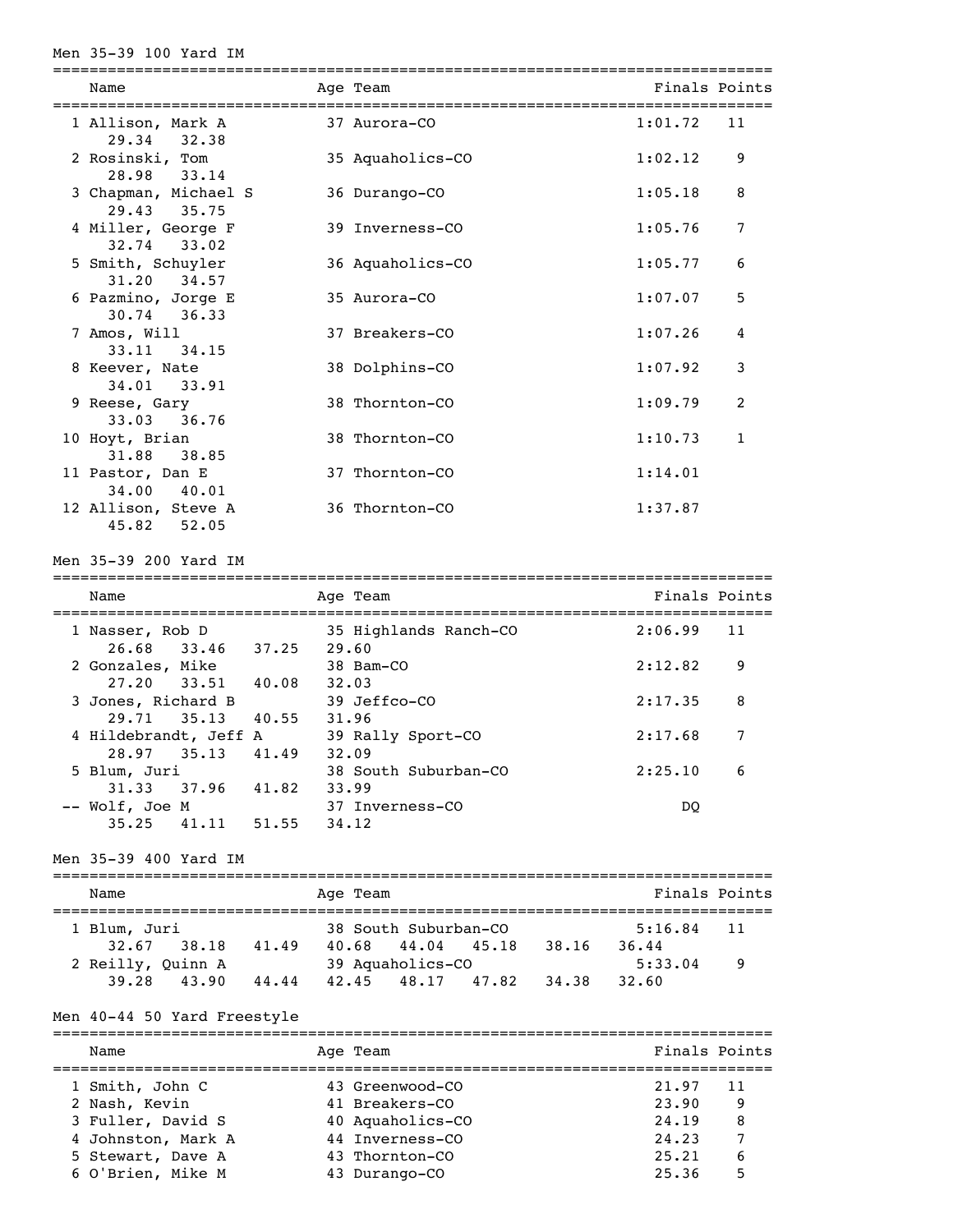| 7 Knight, Roger G   | 41 Bam-CO         | 25.80<br>4 |
|---------------------|-------------------|------------|
| 8 Rizzo, Phillip E  | 42 Pagosa Lake-CO | 26.65<br>3 |
| 9 Magouirk, Jeff K  | 43 Breakers-CO    | 26.78<br>2 |
| 10 Burgan, Brian    | 40 Pagosa Lake-CO | 26.82      |
| 11 Arnold, Dan      | 41 Csst-CO        | 27.31      |
| 12 Gratz, John      | 44 Bam-CO         | 27.73      |
| 13 Mauldin, Lee     | 43 Bam-CO         | 28.51      |
| 14 Ramirez, Alfonso | 43 Breakers-CO    | 29.17      |
| 15 O'Keefe, John P  | 43 Breakers-CO    | 29.31      |
| 16 Southwyck, Ed    | 42 Aurora-CO      | 31.79      |
| 17 Schardt, Stefan  | 41 Bam-CO         | 33.11      |

# Men 40-44 100 Yard Freestyle

| Name                                       | Age Team           |         | Finals Points |
|--------------------------------------------|--------------------|---------|---------------|
| 1 Smith, John C<br>22.99 24.89             | 43 Greenwood-CO    | 47.88   | 11            |
| 2 Reid, Mike D<br>25.13<br>26.73           | 44 Savannah-GA     | 51.86   | 9             |
| 3 Chaiyaroj, Patt<br>24.64 27.30           | 41 Squid-CO        | 51.94   | 8             |
| 4 Fuller, David S<br>24.98 27.50           | 40 Aquaholics-CO   | 52.48   | 7             |
| 5 Nash, Kevin<br>25.39<br>27.51            | 41 Breakers-CO     | 52.90   | 6             |
| 6 Johnston, Mark A<br>25.23 28.73          | 44 Inverness-CO    | 53.96   | 5             |
| 7 Stewart, Dave A<br>26.58 29.16           | 43 Thornton-CO     | 55.74   | 4             |
| 8 Knight, Roger G<br>27.21 30.58           | 41 Bam-CO          | 57.79   | 3             |
| 9 Magouirk, Jeff K<br>27.80 30.18          | 43 Breakers-CO     | 57.98   | 2             |
| 10 Bunevich, Steven P<br>27.89 30.38       | 44 Westside-CO     | 58.27   | $\mathbf{1}$  |
| 11 Arnold, Dan<br>27.92<br>30.67           | 41 Csst-CO         | 58.59   |               |
| 12 Burgan, Brian<br>28.10<br>31.66         | 40 Pagosa Lake-CO  | 59.76   |               |
| 13 Gratz, John<br>28.62 31.49              | 44 Bam-CO          | 1:00.11 |               |
| 14 Rizzo, Phillip E<br>31.60<br>29.58      | 42 Pagosa Lake-CO  | 1:01.18 |               |
| 15 Keller, Christopher J<br>40.11<br>45.20 | 43 Grand Valley-CO | 1:25.31 |               |

# Men 40-44 200 Yard Freestyle<br>==============================

| Name                                      |       | Age Team                  | Finals Points |
|-------------------------------------------|-------|---------------------------|---------------|
| 1 Jordan, Jamie H<br>28.40 28.83          | 28.68 | 42 Aquaholics-CO<br>28.55 | 1:54.46<br>11 |
| 2 Classen, Ken A<br>28.96 30.76 31.01     |       | 44 Aquaholics-CO<br>31.11 | 9<br>2:01.84  |
| 3 Johnston, Mark A<br>$29.20 \quad 31.53$ | 32.23 | 44 Inverness-CO<br>29.56  | 8<br>2:02.52  |
| 4 Wells, Reed R<br>28.29<br>31.69         | 33.05 | 43 Inverness-CO<br>32.01  | 7<br>2:05.04  |
| 5 Magouirk, Jeff K<br>$29.37$ $32.15$     | 32.82 | 43 Breakers-CO<br>33.53   | 6<br>2:07.87  |
| 6 Stewart, Dave A<br>29.47 32.24          | 33.29 | 43 Thornton-CO<br>33.59   | 5<br>2:08.59  |
| 7 Arnold, Dan<br>32.60<br>29.77           | 34.51 | 41 Csst-CO<br>32.69       | 2:09.57<br>4  |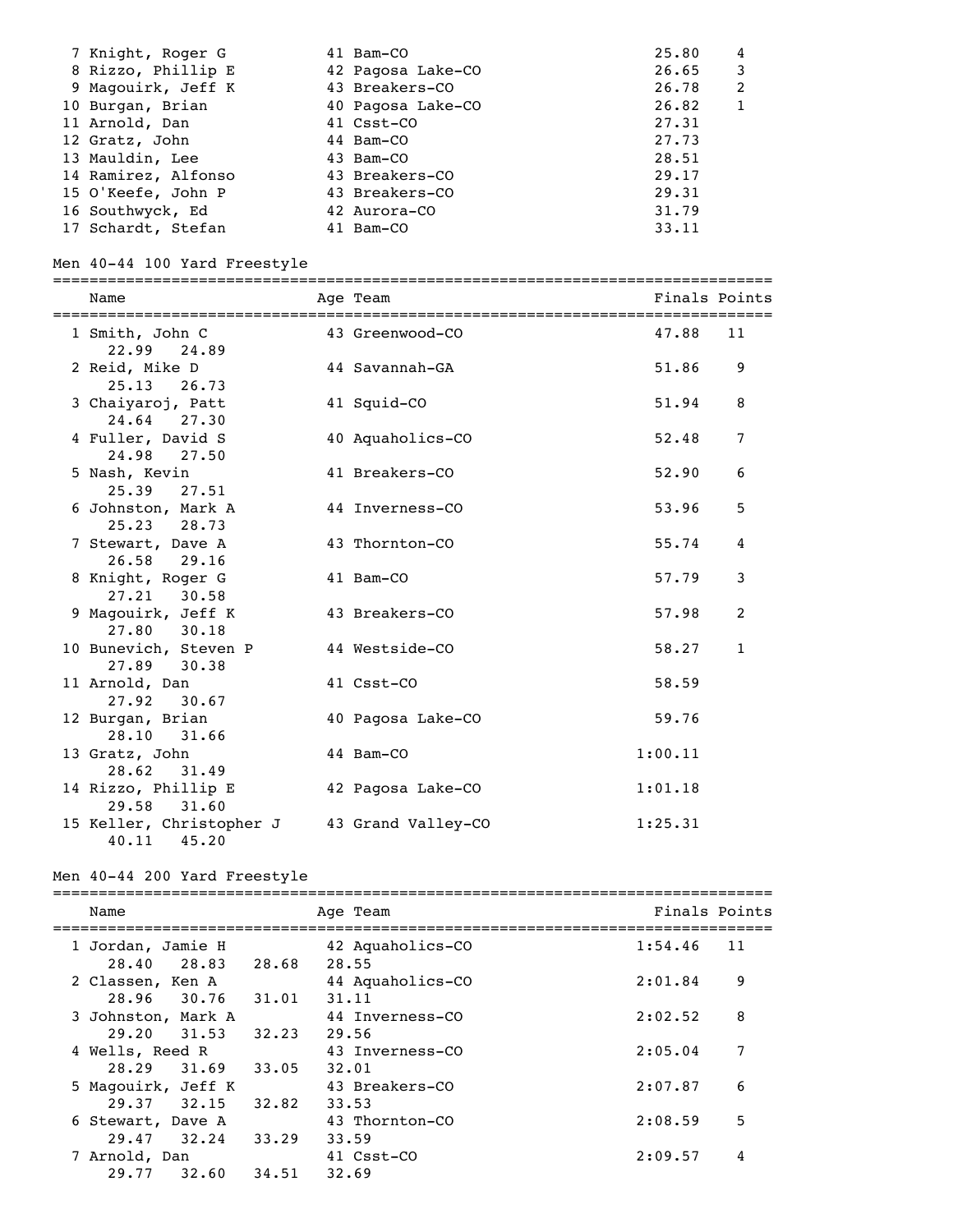# Men 40-44 500 Yard Freestyle

| Name                                                                                       | ============================                                                            | Age Team                      |                   |                                         |       | =============================== | Finals Points |
|--------------------------------------------------------------------------------------------|-----------------------------------------------------------------------------------------|-------------------------------|-------------------|-----------------------------------------|-------|---------------------------------|---------------|
| 1 Smith, John C 43 Greenwood-CO                                                            |                                                                                         |                               |                   |                                         |       | 5:06.26                         | 11            |
|                                                                                            | 27.28 30.12 30.84 30.43 31.34 31.63 31.23 31.46                                         |                               |                   |                                         |       |                                 |               |
| 31.68 30.25                                                                                |                                                                                         |                               |                   |                                         |       |                                 |               |
|                                                                                            |                                                                                         |                               |                   |                                         |       | 5:07.46                         | 9             |
| 2 Jordan, Jamie H 42 Aquaholics-CO 5:07<br>29.80 30.68 30.68 30.41 30.44 30.61 31.07 31.57 |                                                                                         |                               |                   |                                         |       |                                 |               |
| 31.50 30.70                                                                                |                                                                                         |                               |                   |                                         |       |                                 |               |
| 3 Fuller, David S 40 Aquaholics-CO                                                         |                                                                                         |                               |                   |                                         |       | 5:14.95                         | 8             |
|                                                                                            | iller, David S 40 Aquaholics-CO 5:1.<br>27.98 30.64 32.12 32.34 32.04 32.14 32.09 32.19 |                               |                   |                                         |       |                                 |               |
| 32.34 31.07                                                                                |                                                                                         |                               |                   |                                         |       |                                 |               |
| 4 Dittrich, Wolfgang 43 Bam-CO                                                             |                                                                                         |                               |                   |                                         |       | 5:16.59                         | 7             |
| 28.96 31.23                                                                                |                                                                                         | 31.43 31.71 31.98 32.09 32.39 |                   |                                         |       | 32.55                           |               |
| 32.53 31.72                                                                                |                                                                                         |                               |                   |                                         |       |                                 |               |
| 5 Melanson, Edward L 42 Aquaholics-CO                                                      |                                                                                         |                               |                   |                                         |       | 5:19.14                         | 6             |
|                                                                                            | 30.36 32.78 32.85                                                                       |                               |                   | $32.45$ $32.46$ $32.22$ $32.29$ $32.00$ |       |                                 |               |
| 31.54 30.19                                                                                |                                                                                         |                               |                   |                                         |       |                                 |               |
| 6 Tollefson, Jon S 44 Unattached                                                           |                                                                                         |                               |                   |                                         |       | 5:26.19                         | 5             |
|                                                                                            | 29.34 31.99 32.51                                                                       |                               |                   | 32.96 32.95 33.41 33.73                 |       | 33.73                           |               |
| 33.33 32.24                                                                                |                                                                                         |                               |                   |                                         |       |                                 |               |
|                                                                                            |                                                                                         |                               |                   |                                         |       | 5:26.97                         | 4             |
| 7 Classen, Ken A<br>30.98 32.92 32.68 32.78 32.96 33.70 33.15 33.35                        |                                                                                         |                               |                   |                                         |       |                                 |               |
| 33.51 30.94                                                                                |                                                                                         |                               |                   |                                         |       |                                 |               |
| 8 Reid, Mike D                                                                             | id, Mike D 44 Savannah-GA 5:2<br>29.20 32.62 32.38 32.54 33.30 34.07 34.16 34.08        |                               |                   |                                         |       | 5:27.43                         | 3             |
|                                                                                            |                                                                                         |                               |                   |                                         |       |                                 |               |
| 33.80 31.28                                                                                |                                                                                         |                               |                   |                                         |       |                                 |               |
| 9 Magouirk, Jeff K 43 Breakers-CO                                                          |                                                                                         |                               |                   |                                         |       | 5:46.01                         | 2             |
|                                                                                            | 31.43 33.45 34.69 34.73 35.39 35.13 35.50 35.75                                         |                               |                   |                                         |       |                                 |               |
| 36.35 33.59                                                                                |                                                                                         |                               |                   |                                         |       |                                 |               |
| 10 Johnston, Mark A                                                                        |                                                                                         |                               | 44 Inverness-CO   |                                         |       | 5:46.28                         | $\mathbf{1}$  |
|                                                                                            | 31.92 35.28 36.04                                                                       |                               |                   | 36.09 36.08 36.15 34.80                 |       | 34.41                           |               |
| 33.77 31.74                                                                                |                                                                                         |                               |                   |                                         |       |                                 |               |
| 11 Nash, Kevin                                                                             |                                                                                         |                               | 41 Breakers-CO    |                                         |       | 5:57.07                         |               |
|                                                                                            | $30.70$ $34.29$ $35.43$                                                                 |                               |                   | 36.29 36.39 36.68 37.16                 |       | 36.78                           |               |
| $37.11$ $36.24$                                                                            |                                                                                         |                               |                   |                                         |       |                                 |               |
| 12 Arnold, Dan                                                                             |                                                                                         | 41 Csst-CO                    |                   |                                         |       | 6:00.67                         |               |
|                                                                                            | 33.61 35.66 36.74                                                                       |                               |                   | 36.33 37.31 36.44 35.40                 |       | 37.16                           |               |
| 36.86 35.16                                                                                |                                                                                         |                               |                   |                                         |       |                                 |               |
| 13 Joyner, Thomas T                                                                        |                                                                                         | 40 Durango-CO                 |                   |                                         |       | 6:01.84                         |               |
| 32.78                                                                                      | 35.72<br>35.95                                                                          | 36.60                         | 37.22             | 37.16                                   | 37.24 | 37.12                           |               |
| 36.47                                                                                      | 35.58                                                                                   |                               |                   |                                         |       |                                 |               |
| 14 Vargas, Luis E                                                                          |                                                                                         |                               | 44 Rally Sport-CO |                                         |       | 6:18.69                         |               |
| 35.83                                                                                      | 38.26<br>38.47                                                                          |                               | 38.64 38.96       | 38.80                                   | 38.36 | 38.14                           |               |
| 37.73                                                                                      | 35.50                                                                                   |                               |                   |                                         |       |                                 |               |
| 15 Ramirez, Alfonso                                                                        |                                                                                         |                               | 43 Breakers-CO    |                                         |       | 7:03.44                         |               |
| 36.19                                                                                      | 41.73<br>39.67                                                                          | 42.41                         | 42.70             | 44.65                                   | 44.27 | 45.14                           |               |
| 44.60                                                                                      | 42.08                                                                                   |                               |                   |                                         |       |                                 |               |

# Men 40-44 1000 Yard Freestyle

| Name             |          |       |                  | Age Team        |       |       |          | Finals Points |  |  |
|------------------|----------|-------|------------------|-----------------|-------|-------|----------|---------------|--|--|
| Smith, John C    |          |       |                  | 43 Greenwood-CO |       |       |          | 11            |  |  |
| 27.50            | 30.78    | 31.52 | 32.17            | 32.14           | 32.43 | 32.31 | 32.31    |               |  |  |
| 32.38            | 32.71    | 32.71 | 32.70            | 32.82           | 32.76 | 32.51 | 32.75    |               |  |  |
| 32.82            | 32.66    | 32.24 | 31.01            |                 |       |       |          |               |  |  |
| 2 Melanson,      | Edward L |       | 42 Aquaholics-CO |                 |       |       | 10:55.52 | 9             |  |  |
| 30.81            | 33.55    | 33.13 | 33.02            | 32.89           | 32.93 | 32.90 | 32.97    |               |  |  |
| 33.07            | 32.96    | 32.69 | 32.49            | 32.77           | 32.94 | 33.12 | 33.13    |               |  |  |
| 32.75            | 32.71    | 32.76 | 31.93            |                 |       |       |          |               |  |  |
| 3 Moe, Stephen A |          |       | 44 Bam-CO        |                 |       |       | 11:19.67 | 8             |  |  |
| 31.74            | 34.67    | 35.16 | 35.35            | 35.22           | 34.86 | 34.78 | 34.53    |               |  |  |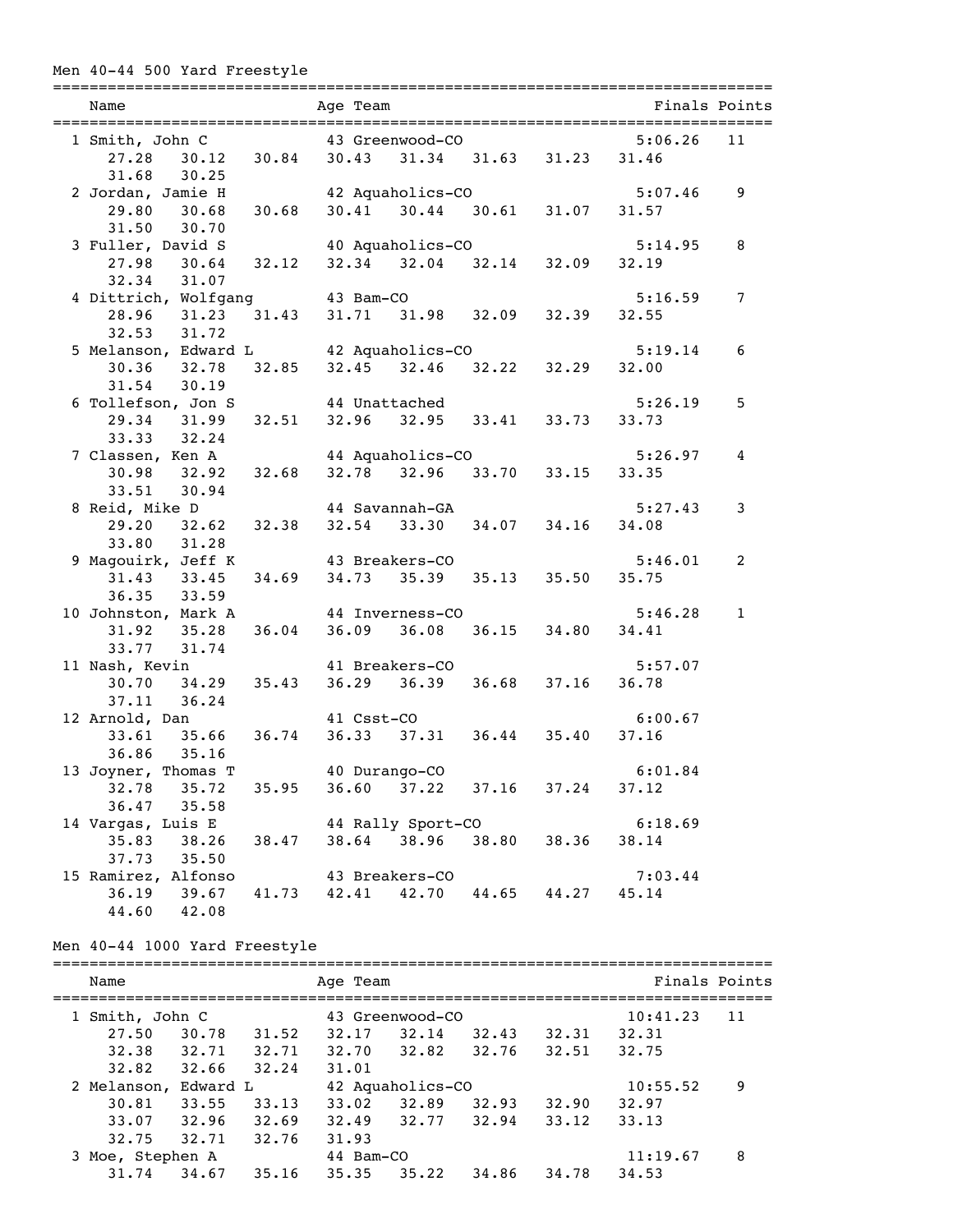|                    | 34.45 34.36 34.09 34.17 33.80 33.42 33.26 |       |                         |                         |       |                   | 33.72    |                |
|--------------------|-------------------------------------------|-------|-------------------------|-------------------------|-------|-------------------|----------|----------------|
|                    | $32.92$ $32.64$                           | 33.11 | 33.42                   |                         |       |                   |          |                |
| 4 Reid, Mike D     |                                           |       | 44 Savannah-GA          |                         |       |                   | 11:29.78 | $\overline{7}$ |
|                    | 29.57 32.18 33.24 34.44                   |       |                         | 34.25                   |       | 34.03 33.76       | 34.28    |                |
|                    | 34.02 34.03 34.16 34.70 34.96 35.67 35.56 |       |                         |                         |       |                   | 36.59    |                |
|                    | 35.72 37.07                               | 36.14 | 35.41                   |                         |       |                   |          |                |
| 5 Magouirk, Jeff K |                                           |       | 43 Breakers-CO          |                         |       |                   | 12:05.25 | 6              |
|                    | $32.33$ $34.51$                           |       | $35.76$ $35.56$ $36.02$ |                         |       | $36.24$ $36.64$   | 36.84    |                |
|                    | $37.36$ $37.11$                           | 36.98 | 37.04 37.45 37.57       |                         |       | 37.39             | 37.22    |                |
| 36.48              | 36.51                                     | 36.14 | 34.10                   |                         |       |                   |          |                |
| 6 Nash, Kevin      |                                           |       |                         | 41 Breakers-CO          |       |                   | 12:38.25 | 5              |
|                    | 30.51 34.06 35.06                         |       | $35.17$ $35.59$         |                         | 35.58 | 36.38             | 37.25    |                |
|                    | $37.61$ $37.77$                           | 38.59 | 39.25 39.61             |                         | 40.32 | 40.72             | 41.04    |                |
|                    | 41.39 41.07                               | 41.15 | 40.13                   |                         |       |                   |          |                |
| 7 Hunt, Richard A  |                                           |       |                         | 43 Unattached           |       |                   | 12:50.93 | 4              |
|                    | 34.15 37.48                               |       | 38.59 38.75 38.66       |                         |       | 38.87 38.73       | 38.79    |                |
|                    | 38.67 38.89                               | 39.03 | 38.73 38.92             |                         | 38.96 | 38.80             | 39.08    |                |
| 38.95              | 39.12                                     | 39.25 | 38.51                   |                         |       |                   |          |                |
| 8 Vargas, Luis E   |                                           |       |                         | 44 Rally Sport-CO       |       |                   | 13:01.74 | 3              |
|                    | $36.05$ $39.08$                           | 39.25 |                         | $39.50$ $39.63$ $39.76$ |       | 39.63             | 39.90    |                |
|                    | 39.95 39.76                               | 39.60 |                         | 39.50 39.75 39.16       |       | 39.55             | 39.24    |                |
| 39.05              | 38.96                                     | 38.12 | 36.30                   |                         |       |                   |          |                |
| 9 Ramirez, Alfonso |                                           |       |                         | 43 Breakers-CO          |       |                   | 14:18.03 | 2              |
|                    | $36.48$ $39.48$                           |       | $41.52$ $42.64$ $43.10$ |                         |       | 42.45 43.32 42.87 |          |                |
|                    | 44.07 43.97 44.04                         |       | 43.56                   | 44.00                   | 44.13 | 44.40             | 43.73    |                |
| 43.68              | 44.04                                     | 44.53 | 42.02                   |                         |       |                   |          |                |

# Men 40-44 1650 Yard Freestyle

| Name<br>===================================== |                 |             | ================================== | Finals Points     |                         |             |          |    |
|-----------------------------------------------|-----------------|-------------|------------------------------------|-------------------|-------------------------|-------------|----------|----|
| 1 Melanson, Edward L                          |                 |             |                                    | 42 Aquaholics-CO  |                         |             | 18:09.96 | 11 |
| 30.74                                         | 33.26           | 33.37       | 33.43 33.37                        |                   |                         | 33.39 33.37 | 33.30    |    |
| 33.37                                         | 33.28 33.12     |             | 33.06                              |                   | 33.06 33.03             | 32.82       | 32.91    |    |
| 32.77                                         | 32.96 32.82     |             | 33.11                              | $33.10$ $33.12$   |                         | 33.13       | 33.17    |    |
| 33.16                                         | 33.27           | 33.38       | 32.96                              | 32.93             | 33.13                   | 32.97       | 33.35    |    |
| 31.75                                         |                 |             |                                    |                   |                         |             |          |    |
| 2 Moe, Stephen A                              |                 |             | 44 Bam-CO                          |                   |                         |             | 18:54.52 | 9  |
| 32.53                                         | 34.27 35.07     |             | 35.39                              | 35.13             | 35.49                   | 35.16       | 34.93    |    |
| 34.73                                         | 34.64           | 34.94       |                                    | 34.74 34.56 34.50 |                         | 34.51       | 34.48    |    |
| 34.24                                         | 34.37 34.46     |             |                                    |                   | 34.09 34.11 34.08       | 33.73       | 33.86    |    |
| 33.91                                         | 34.14           | 34.04       | 34.17                              | 34.01             | 34.47                   | 33.89       | 34.11    |    |
| 33.77                                         |                 |             |                                    |                   |                         |             |          |    |
| 3 Magouirk, Jeff K                            |                 |             |                                    | 43 Breakers-CO    |                         |             | 20:02.61 | 8  |
| 32.51                                         | 34.63           | 34.70       | 35.19                              | 35.68             | 35.58                   | 35.41       | 35.59    |    |
| 35.77                                         | 35.85 36.20     |             |                                    |                   | $36.36$ $36.35$ $37.11$ | 36.69       | 37.24    |    |
| 36.76                                         | 37.33 36.87     |             | 36.50                              |                   | 37.30 37.30             | 37.24       | 37.67    |    |
| 37.55                                         | 37.25           | 37.23       | 37.31                              | 37.17             | 37.47                   | 38.42       | 37.03    |    |
| 35.35                                         |                 |             |                                    |                   |                         |             |          |    |
| 4 Vargas, Luis E                              |                 |             |                                    | 44 Rally Sport-CO |                         |             | 21:53.16 | 7  |
| 36.35                                         | 39.33 40.07     |             |                                    |                   | 40.48 40.51 40.85       | 40.93       | 40.72    |    |
| 40.79                                         | 40.24 40.49     |             |                                    |                   | 40.27 40.55 40.09       | 40.37       | 39.90    |    |
| 40.08                                         | 40.12 40.30     |             |                                    |                   | 40.41 39.63 40.37       | 39.95       | 40.04    |    |
| 39.66                                         | 39.57           | 39.42       | 39.26                              | 39.26 38.99       |                         | 38.67       | 38.28    |    |
| 37.21                                         |                 |             |                                    |                   |                         |             |          |    |
| 5 Arnold, Dan                                 |                 |             | 41 Csst-CO                         |                   |                         |             | 22:15.50 | 6  |
| 35.23                                         |                 | 36.56 37.77 | 38.44                              |                   | 39.50 38.90             | 39.84       | 39.82    |    |
| 39.13                                         | 40.78 39.97     |             |                                    |                   | 38.87 40.35 39.65       | 39.77       | 39.95    |    |
| 41.48                                         | 39.23 40.80     |             |                                    |                   | 40.55 40.53 42.58       | 40.94       | 41.01    |    |
| 41.25                                         | 47.97           | 41.37       | 41.57                              | 42.88             | 42.68                   | 42.18       | 41.94    |    |
| 42.01                                         |                 |             |                                    |                   |                         |             |          |    |
| -- Johnston, Mark A                           |                 |             |                                    | 44 Inverness-CO   |                         |             | DQ       |    |
| 31.58                                         | $35.36$ $35.81$ |             | 36.54                              | 37.09             | 36.84                   | 36.73       | 36.76    |    |
| 36.93                                         | 36.75 36.87     |             | 36.71                              |                   | 36.53 36.29 36.82       |             | 36.88    |    |
| 36.98                                         | 37.93           | 37.93       | 38.10                              | 38.60             | 39.42                   | 41.26       |          |    |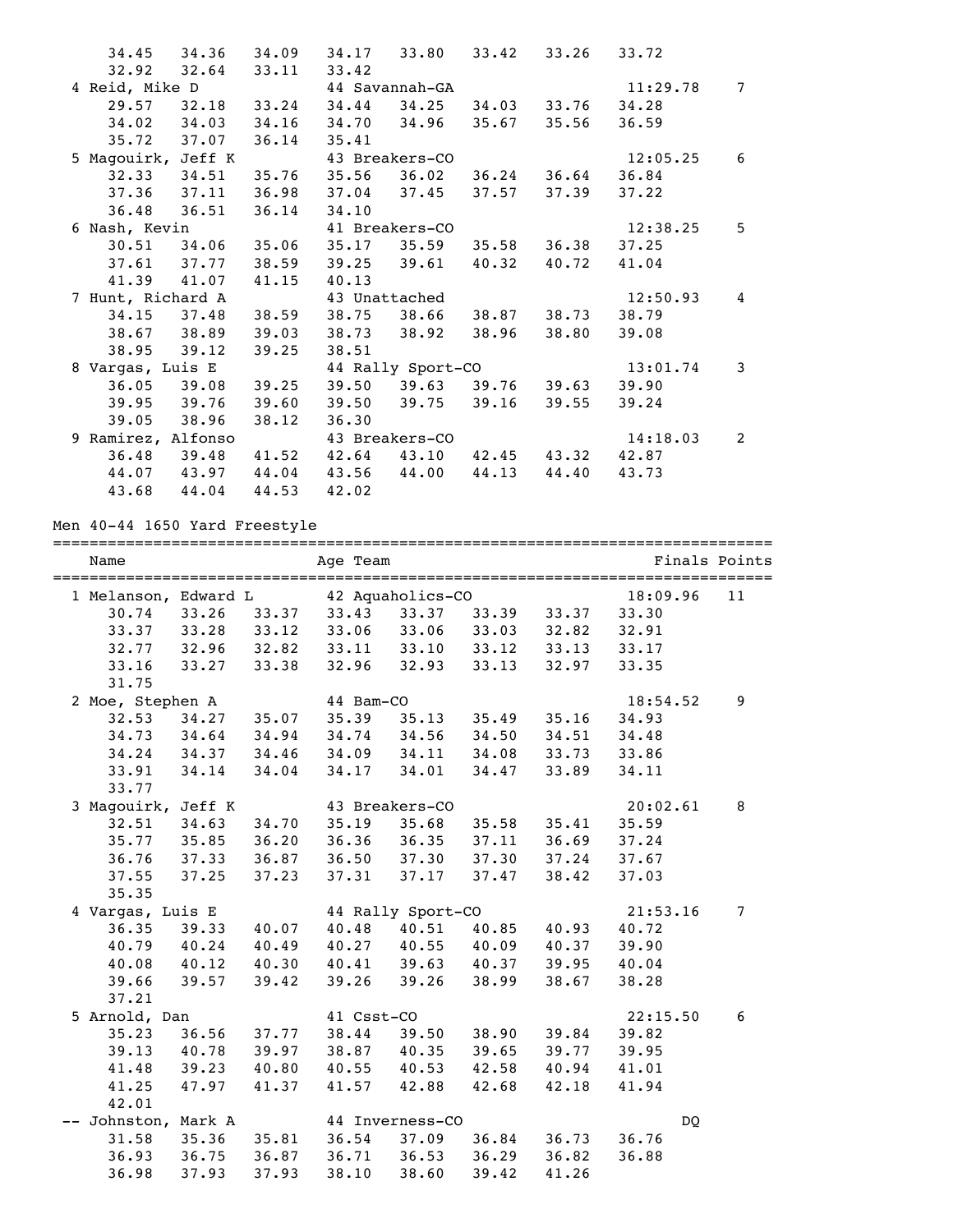### Men 40-44 50 Yard Backstroke

| Name               | Age Team          | Finals Points |  |
|--------------------|-------------------|---------------|--|
| 1 Nash, Kevin      | 41 Breakers-CO    | 27.07<br>11   |  |
| 2 Joyner, Thomas T | 40 Durango-CO     | 30.70<br>9    |  |
| 3 O'Brien, Mike M  | 43 Durango-CO     | 8<br>32.28    |  |
| 4 Burgan, Brian    | 40 Pagosa Lake-CO | 7<br>32.54    |  |
| 5 Mauldin, Lee     | 43 Bam-CO         | 6<br>34.99    |  |
| 6 Ramirez, Alfonso | 43 Breakers-CO    | 5<br>37.52    |  |
| 7 Arnold, Dan      | 41 Csst-CO        | 4<br>38.11    |  |
| 8 Schardt, Stefan  | 41 Bam-CO         | 45.40<br>3    |  |

#### Men 40-44 100 Yard Backstroke

| Name                                | Age Team          |         | Finals Points |
|-------------------------------------|-------------------|---------|---------------|
| 1 Reid, Mike D<br>28.86 31.03       | 44 Savannah-GA    | 59.89   | 11            |
| 2 Nash, Kevin<br>29.19 30.78        | 41 Breakers-CO    | 59.97   | 9             |
| 3 Chaiyaroj, Patt<br>29.22 31.32    | 41 Squid-CO       | 1:00.54 | 8             |
| 4 Wells, Reed R<br>30.60 31.37      | 43 Inverness-CO   | 1:01.97 | 7             |
| 5 Melanson, Edward L<br>31.41 32.45 | 42 Aquaholics-CO  | 1:03.86 | 6             |
| 6 Joyner, Thomas T<br>32.47 33.21   | 40 Durango-CO     | 1:05.68 | 5             |
| Burgan, Brian<br>37.06<br>35.21     | 40 Pagosa Lake-CO | 1:12.27 | 4             |

#### Men 40-44 200 Yard Backstroke

| Name                 |             |       | Age Team          | Finals Points |  |
|----------------------|-------------|-------|-------------------|---------------|--|
| 1 Nash, Kevin        |             |       | 41 Breakers-CO    | 2:12.02<br>11 |  |
| 31.28                | 32.73 33.64 |       | 34.37             |               |  |
| 2 Wells, Reed R      |             |       | 43 Inverness-CO   | 2:17.98<br>9  |  |
| 31.90                | 35.20       | 35.79 | 35.09             |               |  |
| 3 Melanson, Edward L |             |       | 42 Aquaholics-CO  | 2:18.33<br>8  |  |
| 32.84                | 34.71       | 35.15 | 35.63             |               |  |
| 4 Joyner, Thomas T   |             |       | 40 Durango-CO     | 7<br>2:26.05  |  |
| 33.98                | 36.44       | 37.84 | 37.79             |               |  |
| 5 Vargas, Luis E     |             |       | 44 Rally Sport-CO | 2:59.18<br>6  |  |
| 43.38                | 45.64       | 46.06 | 44.10             |               |  |

# Men 40-44 50 Yard Breaststroke

| Name                     |  |                                                                                                                                                                                                                                              |                |
|--------------------------|--|----------------------------------------------------------------------------------------------------------------------------------------------------------------------------------------------------------------------------------------------|----------------|
| 1 Nash, Kevin            |  | 31.18                                                                                                                                                                                                                                        | 11             |
| 2 Knight, Roger G        |  | 31.72                                                                                                                                                                                                                                        | 9              |
| 3 O'Brien, Mike M        |  | 32.36                                                                                                                                                                                                                                        | 8              |
| 4 Piccolotti, Sam V      |  | 32.78                                                                                                                                                                                                                                        |                |
| 5 Gratz, John            |  | 33.79                                                                                                                                                                                                                                        | 6              |
| 6 Stewart, Dave A        |  | 33.96                                                                                                                                                                                                                                        | 5              |
| 7 Magouirk, Jeff K       |  | 34.89                                                                                                                                                                                                                                        | 4              |
| 8 Vargas, Luis E         |  | 34.91                                                                                                                                                                                                                                        | 3              |
| 9 Arnold, Dan            |  | 36.48                                                                                                                                                                                                                                        | $\overline{2}$ |
| 10 O'Keefe, John P       |  | 38.61                                                                                                                                                                                                                                        |                |
| 11 Ramirez, Alfonso      |  | 38.96                                                                                                                                                                                                                                        |                |
| 12 Burgan, Brian         |  | 40.15                                                                                                                                                                                                                                        |                |
| 13 Keller, Christopher J |  | 50.59                                                                                                                                                                                                                                        |                |
|                          |  | Age Team<br>41 Breakers-CO<br>41 Bam-CO<br>43 Durango-CO<br>41 Unattached<br>44 Bam-CO<br>43 Thornton-CO<br>43 Breakers-CO<br>44 Rally Sport-CO<br>41 Csst-CO<br>43 Breakers-CO<br>43 Breakers-CO<br>40 Pagosa Lake-CO<br>43 Grand Valley-CO | Finals Points  |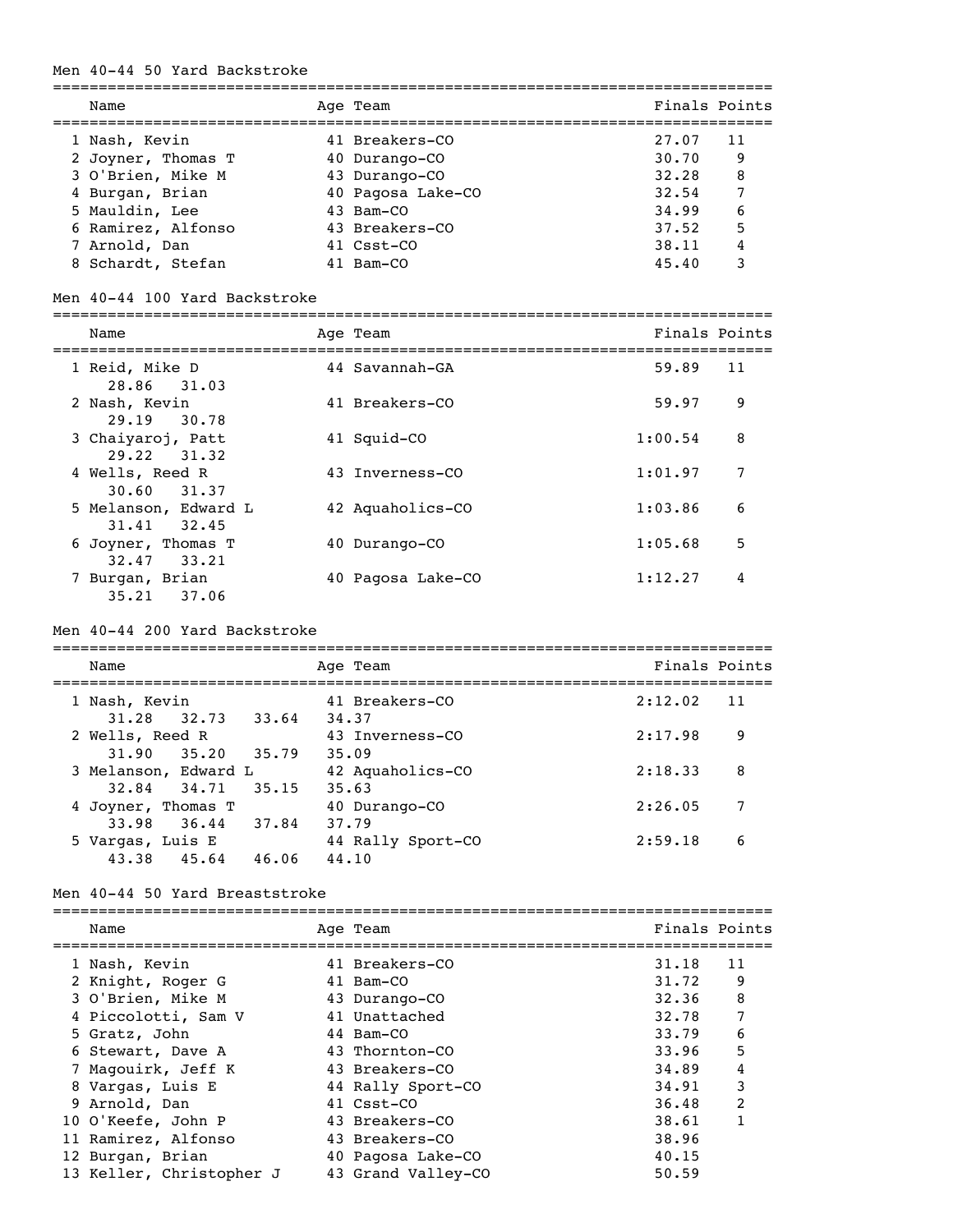-- Mauldin, Lee 43 Bam-CO DQ -- Schardt, Stefan 41 Bam-CO DQ

Men 40-44 100 Yard Breaststroke

| Name                                 | Age Team          | Finals Points |                |
|--------------------------------------|-------------------|---------------|----------------|
| 1 Cox, Randy R<br>$30.24$ 33.96      | 42 Bam-CO         | 1:04.20       | 11             |
| 2 Mann, Jon<br>$32.47$ $36.69$       | 44 Aquaholics-CO  | 1:09.16       | 9              |
| 3 Hayward, Ralph D<br>31.50 37.93    | 44 Ouray-CO       | 1:09.43       | 8              |
| 4 Knight, Roger G<br>$33.13$ $39.08$ | 41 Bam-CO         | 1:12.21       | 7              |
| 5 O'Brien, Mike M<br>$34.64$ $38.32$ | 43 Durango-CO     | 1:12.96       | 6              |
| 6 Magouirk, Jeff K<br>35.50 39.78    | 43 Breakers-CO    | 1:15.28       | 5              |
| 7 Vargas, Luis E<br>36.97 39.41      | 44 Rally Sport-CO | 1:16.38       | 4              |
| 8 Gratz, John<br>35.81 41.72         | 44 Bam-CO         | 1:17.53       | 3              |
| 9 Ramirez, Alfonso<br>47.85<br>41.94 | 43 Breakers-CO    | 1:29.79       | $\overline{2}$ |

#### Men 40-44 200 Yard Breaststroke

=============================================================================== Name Age Team Age Team Finals Points =============================================================================== 1 Dittrich, Wolfgang 43 Bam-CO 2:24.30 11 32.80 36.31 37.45 37.74 2 Cox, Randy R 42 Bam-CO 2:24.62 9 32.22 37.22 37.16 38.02 3 Lenneman, Tim 41 Foothills-CO 2:27.54 8 33.56 38.20 38.20 37.58 4 Tollefson, Jon S 44 Unattached 2:35.14 7 35.71 39.88 40.27 39.28 5 Hayward, Ralph D 44 Ouray-CO 2:37.01 6 33.45 38.56 43.02 41.98 6 Knight, Roger G 41 Bam-CO 2:41.49 5 34.63 40.31 42.34 44.21 7 Hunt, Richard A 43 Unattached 2:43.55 4 37.94 42.70 42.08 40.83 8 Vargas, Luis E 44 Rally Sport-CO 2:44.31 3 37.85 42.10 42.47 41.89

# Men 40-44 50 Yard Butterfly

| Name                 | Age Team          | Finals Points |                |
|----------------------|-------------------|---------------|----------------|
| 1 Reid, Mike D       | 44 Savannah-GA    | 25.99         | 11             |
| 2 Nash, Kevin        | 41 Breakers-CO    | 26.03         | 9              |
| 3 Fuller, David S    | 40 Aquaholics-CO  | 26.71         | 8              |
| 4 Johnston, Mark A   | 44 Inverness-CO   | 26.75         | 7              |
| 5 Knight, Roger G    | 41 Bam-CO         | 28.33         | 6              |
| 6 Bunevich, Steven P | 44 Westside-CO    | 28.52         | 5              |
| 7 O'Brien, Mike M    | 43 Durango-CO     | 28.55         | 4              |
| 8 Hunt, Richard A    | 43 Unattached     | 28.56         | 3              |
| 9 Joyner, Thomas T   | 40 Durango-CO     | 28.80         | $\overline{2}$ |
| 10 Stewart, Dave A   | 43 Thornton-CO    | 29.11         |                |
| 11 Burgan, Brian     | 40 Pagosa Lake-CO | 29.95         |                |
| 12 Rizzo, Phillip E  | 42 Pagosa Lake-CO | 30.38         |                |
| 13 Mauldin, Lee      | 43 Bam-CO         | 33.36         |                |
| 14 Ramirez, Alfonso  | 43 Breakers-CO    | 34.39         |                |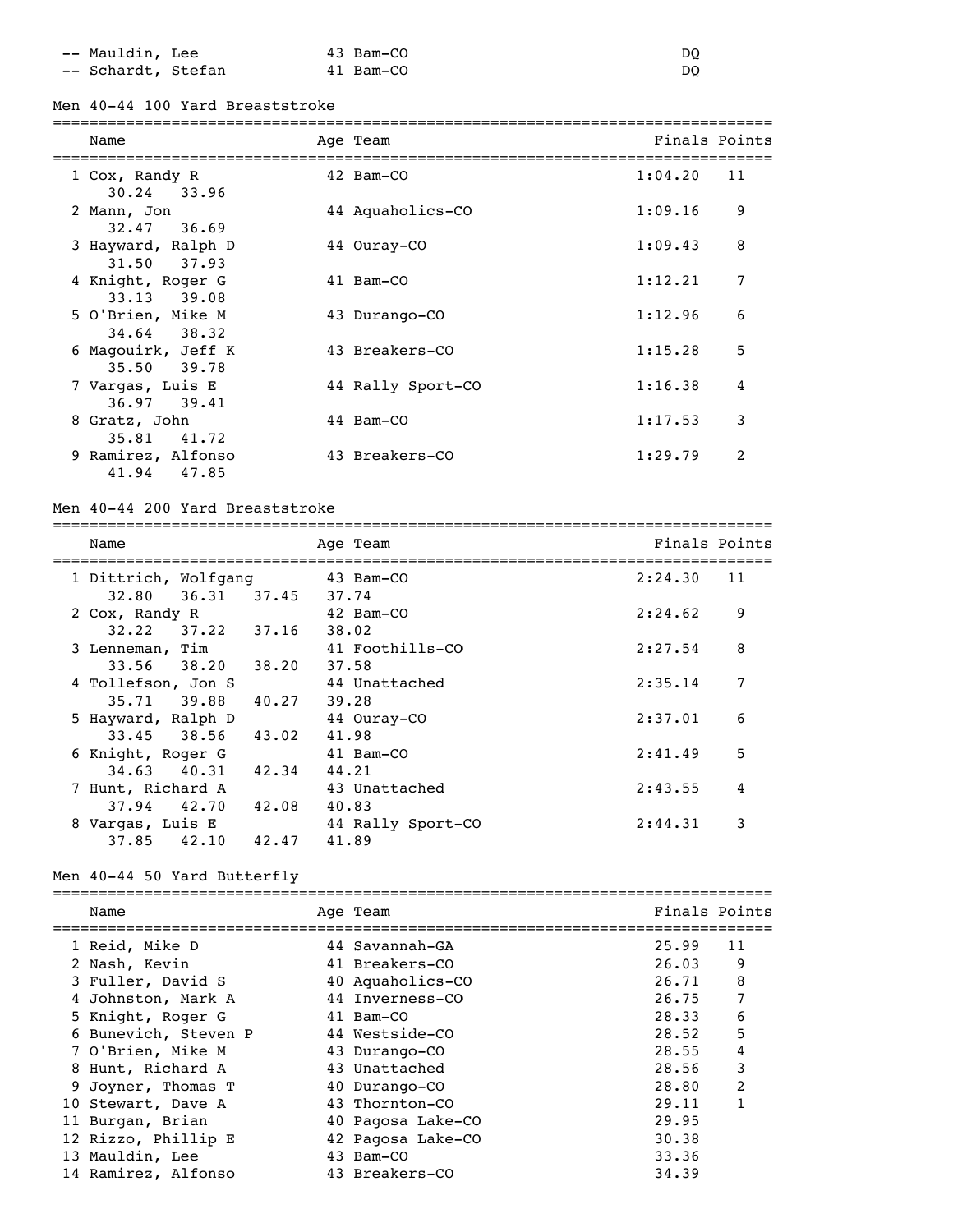| 15 Arnold, Dan     | 41 Csst-CO | 34.55 |
|--------------------|------------|-------|
| 16 Schardt, Stefan | 41 Bam-CO  | 47.23 |

Men 40-44 100 Yard Butterfly

| Name                                 | Age Team         | Finals Points |    |
|--------------------------------------|------------------|---------------|----|
| 1 Melanson, Edward L<br>27.98 30.59  | 42 Aquaholics-CO | 58.57         | 11 |
| 2 Mann, Jon<br>28.21<br>31.11        | 44 Aquaholics-CO | 59.32         | 9  |
| 3 Fuller, David S<br>$27.25$ $32.52$ | 40 Aquaholics-CO | 59.77         | 8  |
| 4 Johnston, Mark A<br>28.01 32.42    | 44 Inverness-CO  | 1:00.43       | 7  |
| 5 Joyner, Thomas T<br>30.49 34.27    | 40 Durango-CO    | 1:04.76       | 6  |
| 6 Knight, Roger G<br>31.35 37.24     | 41 Bam-CO        | 1:08.59       | 5  |

# Men 40-44 200 Yard Butterfly

| Name                     | Age Team         | Finals Points  |
|--------------------------|------------------|----------------|
|                          |                  |                |
| 1 Melanson, Edward L     | 42 Aquaholics-CO | $2:06.22$ 11   |
| $29.17$ $32.16$<br>32.82 | 32.07            |                |
| 2 Jordan, Jamie H        | 42 Aquaholics-CO | 2:06.76<br>- 9 |
| 31.23<br>$30.45$ $32.46$ | 32.62            |                |
| 3 Cox, Randy R           | 42 Bam-CO        | 2:11.96<br>-8  |
| 33.27<br>28.75<br>33.22  | 36.72            |                |

### Men 40-44 100 Yard IM

| Name                                   | Age Team          | Finals Points |                |
|----------------------------------------|-------------------|---------------|----------------|
| 1 Lenneman, Tim<br>$27.13$ 30.86       | 41 Foothills-CO   | 57.99         | 11             |
| 2 Jordan, Jamie H<br>$27.73$ $30.77$   | 42 Aquaholics-CO  | 58.50         | 9              |
| 3 Nash, Kevin<br>26.66<br>33.22        | 41 Breakers-CO    | 59.88         | 8              |
| 4 Johnston, Mark A<br>28.89 32.39      | 44 Inverness-CO   | 1:01.28       | $\overline{7}$ |
| 5 Tollefson, Jon S<br>28.81 33.06      | 44 Unattached     | 1:01.87       | 6              |
| 6 Wells, Reed R<br>$28.66$ $33.42$     | 43 Inverness-CO   | 1:02.08       | 5              |
| 7 Mann, Jon<br>29.32 32.81             | 44 Aquaholics-CO  | 1:02.13       | $\overline{4}$ |
| 8 Knight, Roger G<br>$29.52$ $35.60$   | 41 Bam-CO         | 1:05.12       | 3              |
| 9 O'Brien, Mike M<br>$30.89$ $34.62$   | 43 Durango-CO     | 1:05.51       | 2              |
| 10 Stewart, Dave A<br>32.95 33.93      | 43 Thornton-CO    | 1:06.88       | $\mathbf{1}$   |
| 11 Burgan, Brian<br>31.86 38.10        | 40 Pagosa Lake-CO | 1:09.96       |                |
| 12 Magouirk, Jeff K<br>$35.17$ $37.32$ | 43 Breakers-CO    | 1:12.49       |                |
| 13 Rizzo, Phillip E<br>34.27 38.52     | 42 Pagosa Lake-CO | 1:12.79       |                |
| 14 Arnold, Dan<br>$36.07$ $37.24$      | 41 Csst-CO        | 1:13.31       |                |
| 15 Ramirez, Alfonso<br>36.11<br>41.90  | 43 Breakers-CO    | 1:18.01       |                |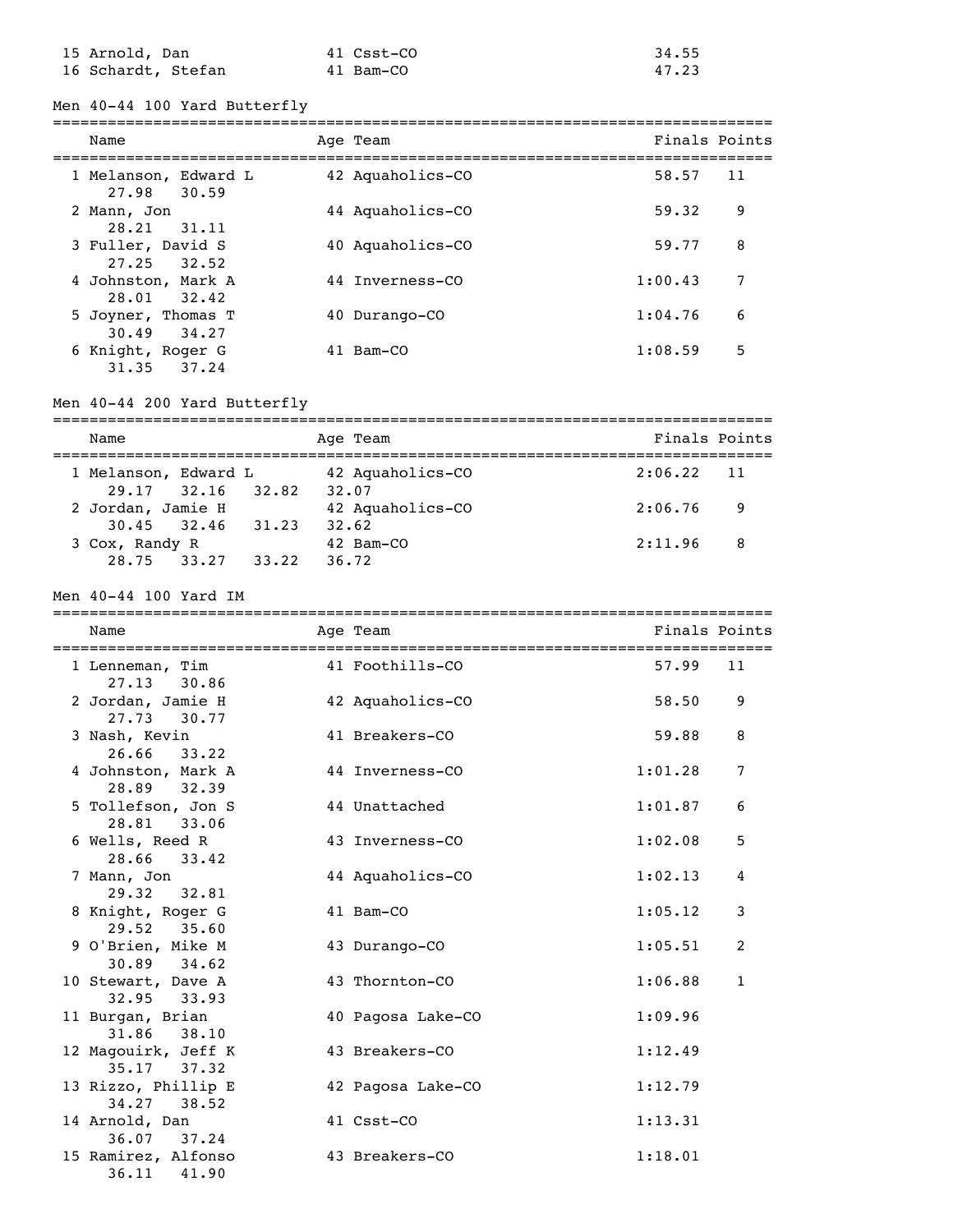| 16 Mauldin, Lee    |             | 43 Bam-CO | 1:27.14 |
|--------------------|-------------|-----------|---------|
|                    | 36.49 50.65 |           |         |
| 17 Schardt, Stefan |             | 41 Bam-CO | 1:31.97 |
|                    | 44.00 47.97 |           |         |

Men 40-44 200 Yard IM

| Name                                    | Age Team                          | Finals Points                      |
|-----------------------------------------|-----------------------------------|------------------------------------|
| 1 Cox, Randy R                          | 42 Bam-CO                         | 2:06.42<br>11                      |
| 33.20<br>26.96<br>36.03                 | 30.23                             |                                    |
| 2 Jordan, Jamie H                       | 42 Aquaholics-CO                  | 2:07.47<br>9                       |
| 28.69<br>33.51<br>35.82                 | 29.45                             |                                    |
| 3 Lenneman, Tim<br>36.92<br>28.29 33.38 | 41 Foothills-CO                   | 2:08.79<br>8                       |
| 4 Chaiyaroj, Patt                       | 30.20<br>41 Squid-CO              | 7<br>2:14.92                       |
| 28.12<br>33.46<br>42.93                 | 30.41                             |                                    |
| 5 Melanson, Edward L                    | 42 Aquaholics-CO                  | 2:14.97<br>6                       |
| 28.70<br>34.91<br>40.35                 | 31.01                             |                                    |
| 6 Johnston, Mark A                      | 44 Inverness-CO                   | 2:18.08<br>5                       |
| 40.13<br>28.32<br>36.72                 | 32.91                             |                                    |
| 7 Wells, Reed R                         | 43 Inverness-CO                   | 2:18.32<br>4                       |
| 43.11<br>28.97<br>34.32                 | 31.92                             |                                    |
| 8 Tollefson, Jon S                      | 44 Unattached                     | 2:18.65<br>3                       |
| 40.73<br>29.31<br>36.02                 | 32.59                             |                                    |
| 9 Knight, Roger G                       | 41 Bam-CO                         | 2:28.69<br>2                       |
| 39.92<br>42.42<br>30.37                 | 35.98                             |                                    |
| 10 Joyner, Thomas T                     | 40 Durango-CO                     | 2:33.17<br>$\mathbf{1}$            |
| 50.27<br>29.51<br>35.76                 | 37.63                             |                                    |
| 11 Bunevich, Steven P                   | 44 Westside-CO                    | 2:34.08                            |
| 39.89 45.76<br>29.70                    | 38.73                             |                                    |
| 12 Rizzo, Phillip E                     | 42 Pagosa Lake-CO                 | 2:50.33                            |
| 46.21 55.57<br>33.70                    | 34.85                             |                                    |
| 13 Ramirez, Alfonso                     | 43 Breakers-CO                    | 3:05.54                            |
| 37.79 48.91 54.61                       | 44.23                             |                                    |
| Men 40-44 400 Yard IM                   |                                   |                                    |
| Name                                    | Age Team                          | Finals Points                      |
|                                         |                                   |                                    |
| 1 Cox, Randy R                          | 42 Bam-CO                         | 11<br>4:34.06                      |
| 32.84<br>28.99<br>35.10                 | 35.65<br>39.31 39.17 31.93        | 31.07                              |
| 2 Lenneman, Tim                         | 41 Foothills-CO                   | 4:37.76<br>9                       |
| 36.11<br>29.82<br>33.14                 | 36.55<br>$39.62$ $40.80$<br>31.87 | 29.85                              |
| 3 Dittrich, Wolfgang                    | 43 Bam-CO                         | 4:38.22<br>8                       |
| 29.54<br>33.53<br>36.30                 | 35.86<br>38.68<br>39.08<br>33.27  | 31.96                              |
| 4 Mann, Jon                             | 44 Aquaholics-CO                  | 4:50.60<br>7                       |
| 30.45<br>34.16<br>37.84                 | 37.33<br>41.86<br>42.08<br>34.03  | 32.85                              |
| 5 Tollefson, Jon S                      | 44 Unattached                     | 4:51.86<br>6                       |
| 29.57<br>34.46<br>39.06                 | 37.73<br>42.38<br>42.33<br>33.84  | 32.49                              |
| 6 Melanson, Edward L                    | 42 Aquaholics-CO                  | 5<br>4:53.66                       |
| 29.89<br>33.94<br>40.26                 | 39.15<br>43.07<br>43.11<br>33.30  | 30.94                              |
| 7 Nash, Kevin                           | 41 Breakers-CO                    | 5:03.41<br>4                       |
| 29.36<br>35.88<br>38.88                 | 38.89<br>44.01<br>44.57<br>36.49  | 35.33                              |
| 8 Magouirk, Jeff K                      | 43 Breakers-CO                    | 5:36.06<br>3                       |
| 36.43<br>48.48<br>45.56                 | 45.07<br>45.39<br>47.07<br>35.92  | 32.14                              |
| 9 Knight, Roger G                       | 41 Bam-CO                         | $\overline{\mathbf{c}}$<br>5:38.87 |

Men 45-49 50 Yard Freestyle =============================================================================== Name Age Team Age Team Finals Points ===============================================================================

 35.22 42.07 45.33 43.83 48.91 48.18 38.85 36.48 -- Vargas, Luis E 44 Rally Sport-CO DQ 35.37 39.66 49.14 48.53 45.87 44.99 39.18 33.72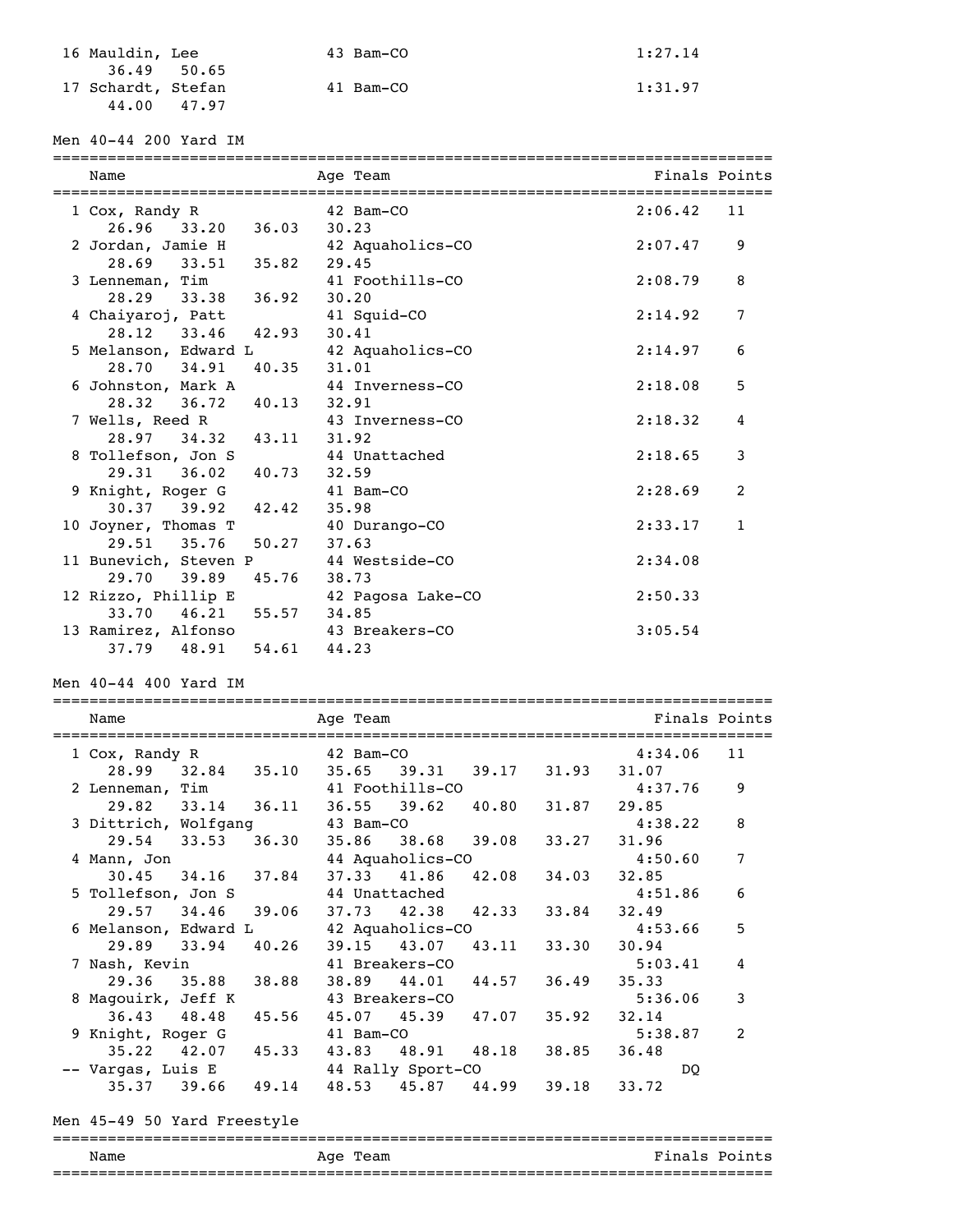| 1 Brackett, Bill A     | 47 Aquaholics-CO     | 24.46 | 11 |
|------------------------|----------------------|-------|----|
| 2 Stehlin, Ed H        | 49 Grand Valley-CO   | 24.81 | 9  |
| 3 Nolte, Christopher C | 48 Inverness-CO      | 25.02 | 8  |
| 4 McCarty, Dave        | 46 Dolphins-CO       | 25.14 | 7  |
| 5 Furnier, Mike        | 46 Aurora-CO         | 25.46 | 6  |
| 6 Boysen, Eric C       | 47 Bam-CO            | 25.99 | 5  |
| 7 Sherrier, Robert H   | 45 Rally Sport-CO    | 26.17 | 4  |
| 8 Jackson, Richard D   | 47 Riptide-CO        | 26.29 | 3  |
| 9 Usman, Nassim        | 45 Bam-CO            | 26.54 | 2  |
| 10 Miller, Burke       | 46 Rally Sport-CO    | 26.72 |    |
| 11 Culp, Michael E     | 49 South Suburban-CO | 27.13 |    |
| 12 McHugh, Jerry       | 47 $D.A.C.-CO$       | 28.50 |    |
| 13 Saunders, Mark      | 45 Rally Sport-CO    | 29.56 |    |
| 14 Lenhart, Edison S   | 47 Grand Valley-CO   | 29.86 |    |
| 15 Cattles, Steve R    | 45 Guppies-CO        | 43.29 |    |

# Men 45-49 100 Yard Freestyle

# ===============================================================================

| Name<br>================================ | Age Team              |         | Finals Points  |
|------------------------------------------|-----------------------|---------|----------------|
| 1 Smith, Paul<br>23.17 24.36             | 45 Bam-CO             | 47.53   | 11             |
| 2 Anderson, Kirk A<br>25.27 26.40        | 45 Greenwood-CO       | 51.67   | 9              |
| 3 Scott, Greg C<br>25.18<br>27.32        | 45 Highlands Ranch-CO | 52.50   | 8              |
| 4 Nolte, Christopher C<br>26.46 27.67    | 48 Inverness-CO       | 54.13   | $\overline{7}$ |
| 5 Brackett, Bill A<br>26.18 28.43        | 47 Aquaholics-CO      | 54.61   | 6              |
| 6 Stehlin, Ed H<br>26.33 28.98           | 49 Grand Valley-CO    | 55.31   | 5              |
| 7 McCarty, Dave<br>26.53 29.84           | 46 Dolphins-CO        | 56.37   | 4              |
| 8 Boysen, Eric C<br>26.91<br>30.73       | 47 Bam-CO             | 57.64   | 3              |
| 9 Miller, Burke<br>28.16 29.54           | 46 Rally Sport-CO     | 57.70   | 2              |
| 10 Usman, Nassim<br>27.89<br>30.04       | 45 Bam-CO             | 57.93   | $\mathbf{1}$   |
| 11 Sherrier, Robert H<br>27.66 30.70     | 45 Rally Sport-CO     | 58.36   |                |
| 12 Koehler, Jim R<br>27.84<br>30.88      | 45 Rally Sport-CO     | 58.72   |                |
| 13 Hawley, Gary W<br>28.81<br>31.42      | 45 Aurora-CO          | 1:00.23 |                |
| 14 Meinholz, Robert J<br>27.70 32.73     | 45 Unattached         | 1:00.43 |                |
| 15 Alvarado, Ray<br>$29.67$ $32.41$      | 48 Stingrays-CO       | 1:02.08 |                |
| 16 Cattles, Steve R<br>47.73<br>55.18    | 45 Guppies-CO         | 1:42.91 |                |

# Men 45-49 200 Yard Freestyle

| Name                                  |       |       | Age Team                       | Finals Points |    |
|---------------------------------------|-------|-------|--------------------------------|---------------|----|
| 1 Petersen, Craig<br>$25.95$ $28.43$  |       | 28.45 | 45 Aquaholics-CO<br>27.32      | 1:50.15       | 11 |
| 2 Scott, Greg C<br>26.52 28.89        |       | 30.04 | 45 Highlands Ranch-CO<br>30.65 | 1:56.10       | 9  |
| 3 Nolte, Christopher C<br>28.30 31.04 |       | 31.13 | 48 Inverness-CO<br>30.74       | 2:01.21       | 8  |
| 4 Brackett, Bill A<br>27.54           | 31.75 | 32.37 | 47 Aquaholics-CO<br>31,76      | 2:03.42       | 7  |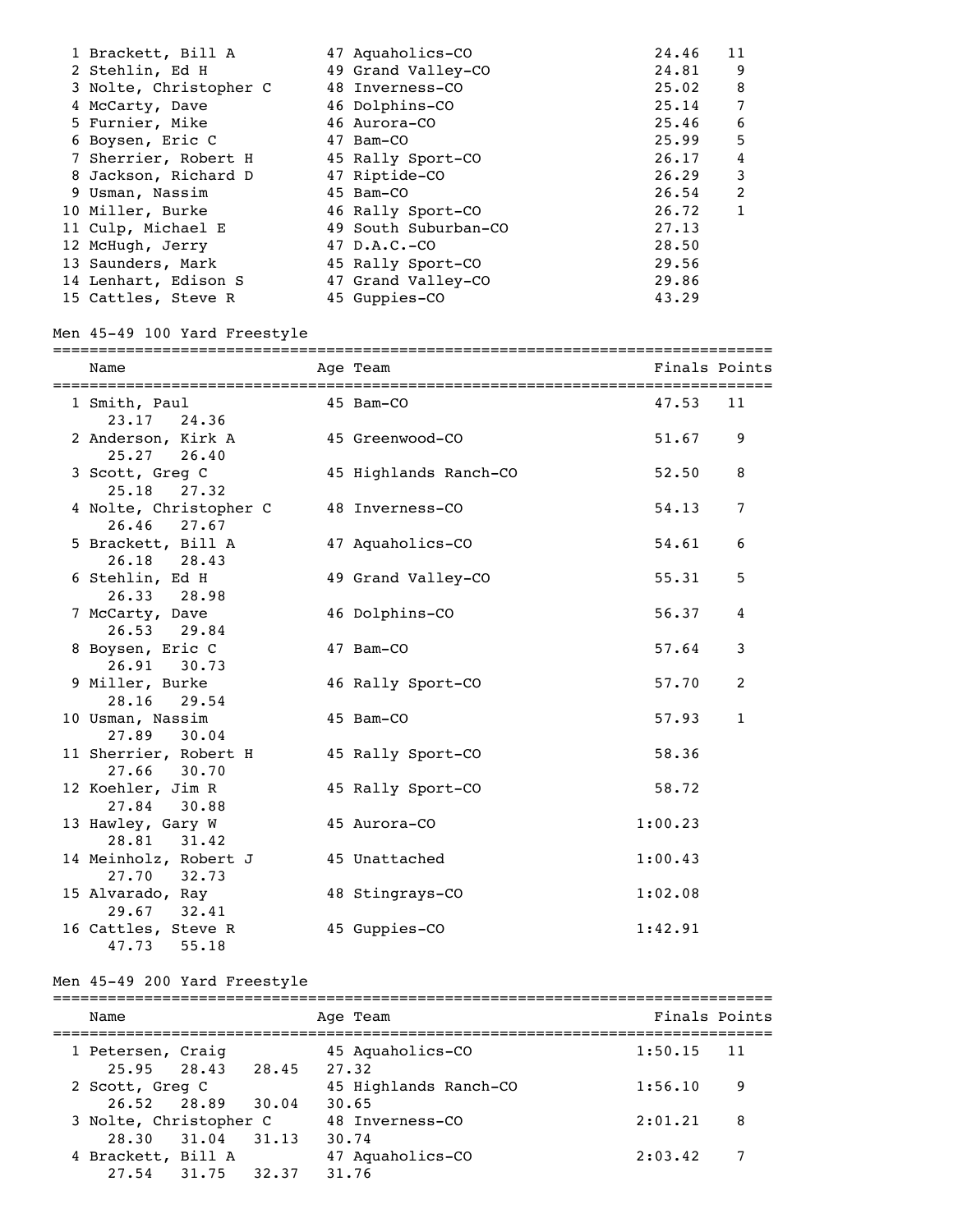| 5 Stehlin, Ed H                   |       | 49 Grand Valley-CO | 2:03.61 | 6            |
|-----------------------------------|-------|--------------------|---------|--------------|
| 28.54 31.26 31.96 31.85           |       |                    |         |              |
| 6 Miller, Burke                   |       | 46 Rally Sport-CO  | 2:07.18 | 5            |
| $30.41$ $32.30$ $32.03$           |       | 32.44              |         |              |
| 7 Koehler, Jim R                  |       | 45 Rally Sport-CO  | 2:07.88 | 4            |
| 28.92 31.84 33.15 33.97           |       |                    |         |              |
| 8 Humphrey, Stephen R             |       | 46 Breakers-CO     | 2:09.78 | 3            |
| 29.53 33.37 33.67 33.21           |       |                    |         |              |
| 9 Young, David P                  |       | 47 Westside-CO     | 2:11.43 | 2            |
| 29.23 32.76 34.44 35.00           |       |                    |         |              |
| 10 McHugh, Jerry                  |       | $47$ D.A.C.-CO     | 2:26.75 | $\mathbf{1}$ |
| $32.67$ $36.15$ $37.69$ $40.24$   |       |                    |         |              |
| 11 Lenhart, Edison S              |       | 47 Grand Valley-CO | 2:39.09 |              |
| $34.23$ $39.75$                   | 42.88 | 42.23              |         |              |
| 12 Saunders, Mark                 |       | 45 Rally Sport-CO  | 2:45.47 |              |
| 35.31 42.77 45.03 42.36           |       |                    |         |              |
| 13 Cattles, Steve R 45 Guppies-CO |       |                    | 3:42.72 |              |
| 47.73 55.34 59.21 1:00.44         |       |                    |         |              |

Men 45-49 500 Yard Freestyle

=============================================================================== Name **Age Team** Age Team Finals Points =============================================================================== 1 Petersen, Craig 45 Aquaholics-CO 4:59.51 11 27.34 30.15 30.47 30.36 30.64 30.74 30.05 30.29 30.14 29.33 2 Anderson, Kirk A 45 Greenwood-CO 5:09.26 9 29.17 31.32 31.23 31.24 31.01 31.12 31.26 31.61 31.13 30.17 3 Nolte, Christopher C 48 Inverness-CO 5:42.86 8 30.38 33.41 33.77 34.65 35.38 35.28 35.68 35.68 34.80 33.83 4 Miller, Burke 46 Rally Sport-CO 5:55.13 7 31.42 34.28 35.04 35.38 35.25 34.97 35.21 37.09 38.25 38.24 5 Koehler, Jim R  $31.37$  34.62 36.37 36.77 37.22 37.12 37.00 36.41 31.37 34.62 36.37 36.77 37.22 37.12 37.00 36.41 36.70 35.42 6 Young, David P 47 Westside-CO 5:59.82 5 30.75 33.92 35.28 36.26 36.68 36.74 37.26 37.58 38.34 37.01 7 Humphrey, Stephen R 46 Breakers-CO 6:01.56 4<br>31.99 35.46 36.17 36.62 37.08 37.47 37.31 37.60 31.99 35.46 36.17 36.62 37.08 37.47 37.31 37.60 37.29 34.57 8 Boysen, Eric C 47 Bam-CO 6:12.67 3 32.63 36.53 37.68 38.13 37.83 37.63 38.01 38.57 38.66 37.00 9 Hawley, Gary W 45 Aurora-CO 6:20.44 2<br>33.96 36.97 37.04 38.84 39.16 39.09 39.70 39.43 33.96 36.97 37.04 38.84 39.16 39.09 39.70 39.43 38.61 37.64 10 Jackson, Richard D 47 Riptide-CO 6:31.09 1 34.81 38.65 38.96 40.66 40.00 40.85 40.85 40.64 39.15 36.52 11 McHugh, Jerry 47 D.A.C.-CO 7:14.29 36.91 42.80 43.52 43.79 44.17 46.00 45.63 45.14 44.43 41.90 12 Cattles, Steve R 45 Guppies-CO 9:47.76 54.08 57.04 58.65 59.45 59.78 59.43 1:00.52 1:00.82 59.82

Men 45-49 1000 Yard Freestyle

| Name              | Age Team         | Finals Points    |  |  |  |  |
|-------------------|------------------|------------------|--|--|--|--|
| 1 Petersen, Craig | 45 Aguaholics-CO | 10:24.17<br>- 11 |  |  |  |  |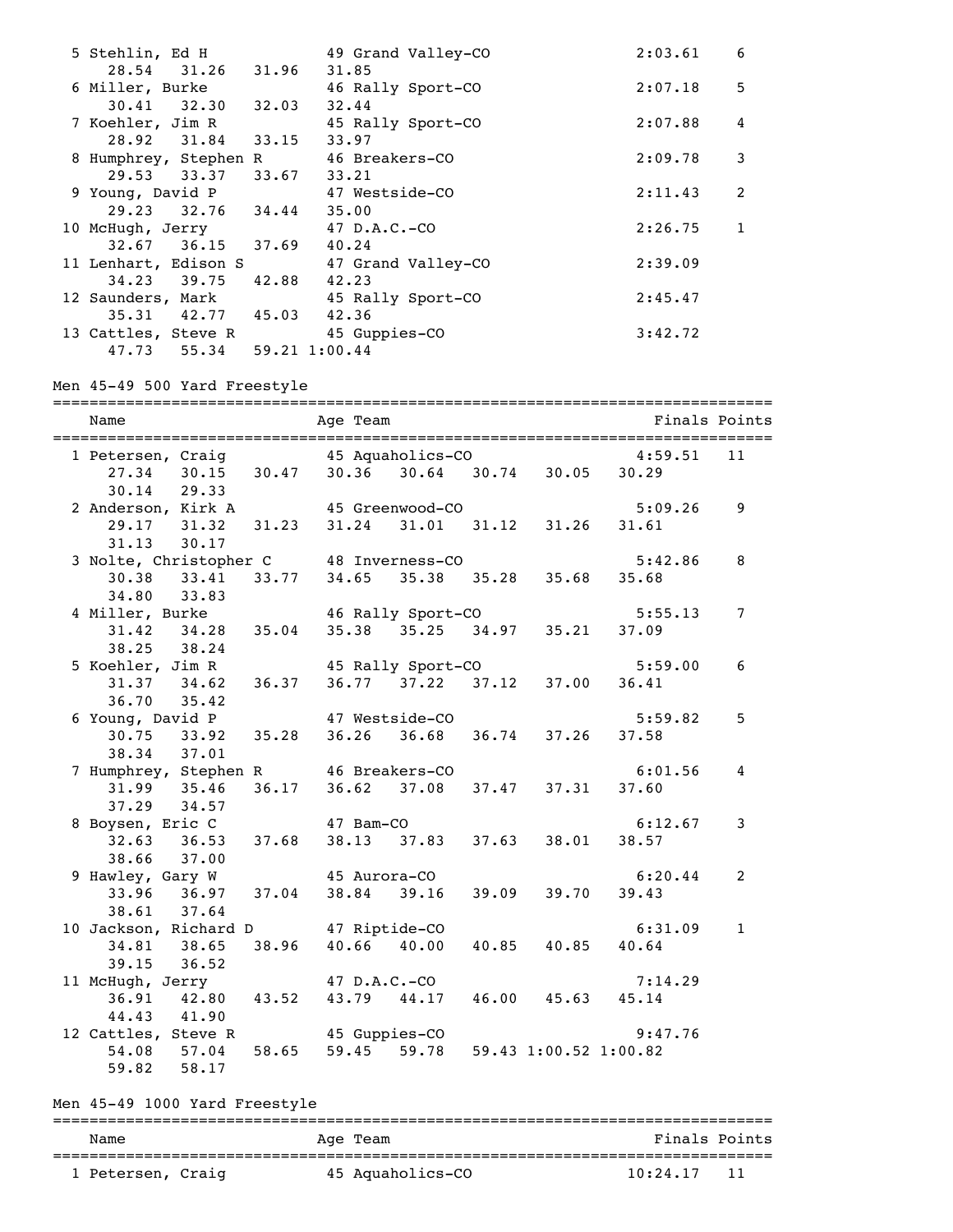| 28.20              | 31.65                         | 31.44 |                | 31.34 31.58 31.71 31.81 |             |             | 31.79    |                |
|--------------------|-------------------------------|-------|----------------|-------------------------|-------------|-------------|----------|----------------|
| 31.46              | 31.48                         |       |                | 31.20 31.51 31.33 31.17 |             | 31.38       | 31.21    |                |
| 31.33              | 31.53                         | 30.71 | 30.34          |                         |             |             |          |                |
| 2 Anderson, Kirk A |                               |       |                | 45 Greenwood-CO         |             |             | 10:47.19 | 9              |
| 29.64              | 32.14                         | 32.06 | 32.35          | 32.01                   |             | 32.00 32.33 | 32.25    |                |
| $32.28$ $32.47$    |                               | 32.46 |                | 32.49 32.53 32.81       |             | 33.12       | 33.03    |                |
| 33.08 32.96        |                               | 33.04 | 32.14          |                         |             |             |          |                |
| 3 Brackett, Bill A |                               |       |                | 47 Aquaholics-CO        |             |             | 11:09.17 | 8              |
| 28.71 32.29        |                               | 32.91 | 33.93 33.96    |                         |             | 33.79 33.63 | 33.72    |                |
| $34.15$ $34.02$    |                               |       |                | 34.07 34.07 34.11 33.76 |             | 33.78       | 34.07    |                |
| 33.90 33.77        |                               | 33.70 | 32.83          |                         |             |             |          |                |
| 4 Nelson, Kurt     |                               |       |                | 45 Highlands Ranch-CO   |             |             | 11:32.49 | $\overline{7}$ |
| 30.30              | 33.87 34.54                   |       | 34.52          |                         | 34.57 34.72 | 34.98       | 35.10    |                |
| $35.03$ $34.80$    |                               | 34.56 |                | 34.78 35.16 35.40       |             | 35.31       | 35.49    |                |
| 35.35              | 35.66                         | 35.04 | 33.31          |                         |             |             |          |                |
| 5 Culp, Michael E  |                               |       |                | 49 South Suburban-CO    |             |             | 12:23.56 | 6              |
| $32.39$ $36.23$    |                               | 36.93 |                | 37.07 37.59 37.25       |             | 37.69       | 37.49    |                |
| $37.21$ $37.37$    |                               | 37.39 |                | 37.59 37.61 37.81       |             | 38.15       | 38.24    |                |
| 37.99              | 38.07                         | 36.78 | 36.71          |                         |             |             |          |                |
| 6 Humphrey,        | Stephen R                     |       | 46 Breakers-CO |                         |             |             | 12:30.02 | 5              |
| 32.87              | $36.81$ $37.18$               |       | 37.04          | 37.53                   | 37.59       | 37.34       | 37.98    |                |
|                    | 37.97 37.60 37.72 38.18 37.63 |       |                |                         | 38.04       | 38.47       | 38.50    |                |
| 38.43              | 38.42                         | 38.57 | 36.15          |                         |             |             |          |                |

Men 45-49 1650 Yard Freestyle

| Name                                                            |                         | Age Team                                                        |                         |       |       |             | Finals Points  |
|-----------------------------------------------------------------|-------------------------|-----------------------------------------------------------------|-------------------------|-------|-------|-------------|----------------|
| 1 Brackett, Bill A                                              |                         |                                                                 | 47 Aquaholics-CO        |       |       | 18:32.51    | 11             |
| 29.38                                                           |                         | $32.54$ $33.18$ $33.08$ $33.05$ $33.08$ $33.50$                 |                         |       |       | 33.36       |                |
|                                                                 | $33.23$ $33.62$ $33.44$ |                                                                 | $33.79$ $33.74$ $33.72$ |       | 33.34 | 33.83       |                |
|                                                                 |                         | $33.41$ $33.94$ $33.77$ $34.55$ $34.57$ $34.36$                 |                         |       |       | 34.16 34.80 |                |
| 34.51                                                           | 34.69 34.31             |                                                                 | 34.90 34.20             | 34.69 | 34.95 | 34.08       |                |
| 32.74                                                           |                         |                                                                 |                         |       |       |             |                |
| 2 Humphrey, Stephen R                                           |                         | 46 Breakers-CO                                                  |                         |       |       | 20:52.38    | 9              |
|                                                                 | 33.08 36.13 36.64       |                                                                 | 37.01 37.21             | 37.93 | 37.67 | 38.15       |                |
|                                                                 |                         | 37.53 37.73 37.82 37.84 38.12 37.89                             |                         |       | 38.29 | 38.54       |                |
|                                                                 | 38.39 38.27 38.35       |                                                                 | 38.64 38.58 38.33       |       | 38.64 | 38.80       |                |
|                                                                 | 38.62 38.67 39.03       |                                                                 | 38.87 38.92             | 38.75 | 38.93 | 38.55       |                |
| 36.46                                                           |                         |                                                                 |                         |       |       |             |                |
| 3 McLauglin, Neal                                               |                         |                                                                 | 45 Inverness-CO         |       |       | 23:50.16    | 8              |
|                                                                 | 37.51 40.35 41.83       |                                                                 | $42.26$ $42.69$         | 43.54 |       | 43.04 43.40 |                |
|                                                                 | 42.91 43.06             | 43.38 43.69 43.50 43.88 43.40 44.04                             |                         |       |       |             |                |
|                                                                 |                         | 44.01 43.90 44.02 43.71 43.89 44.23 44.45 43.68                 |                         |       |       |             |                |
|                                                                 | $44.64$ $44.42$ $44.13$ |                                                                 | 44.28 43.75             | 44.47 | 44.81 | 43.29       |                |
| 42.00                                                           |                         |                                                                 |                         |       |       |             |                |
| 4 Cattles, Steve R                                              |                         | 45 Guppies-CO                                                   |                         |       |       | 34:11.42    | $\overline{7}$ |
|                                                                 |                         | 54.98 59.10 57.81 59.01 59.76 1:02.36 58.68                     |                         |       |       | 58.16       |                |
|                                                                 |                         | $57.56$ 1:07.97 $57.67$ $59.10$ $59.73$ 1:00.51 1:00.24 1:02.94 |                         |       |       |             |                |
| 1:01.93 1:02.94 1:02.97 1:03.54 1:09.61 1:03.89 1:03.60 1:04.55 |                         |                                                                 |                         |       |       |             |                |
| 1:05.34 1:04.00 1:04.91 1:05.80 1:04.68 1:04.36 1:04.24 1:04.60 |                         |                                                                 |                         |       |       |             |                |
| 1:04.88                                                         |                         |                                                                 |                         |       |       |             |                |

Men 45-49 50 Yard Backstroke

| Name                  | Age Team          | Finals Points |    |
|-----------------------|-------------------|---------------|----|
| 1 Brackett, Bill A    | 47 Aquaholics-CO  | 27.24         | 11 |
| 2 Koehler, Jim R      | 45 Rally Sport-CO | 30.84         | 9  |
| 3 Boysen, Eric C      | 47 Bam-CO         | 31.83         | 8  |
| 4 Humphrey, Stephen R | 46 Breakers-CO    | 32.34         | 7  |
| 5 Jackson, Richard D  | 47 Riptide-CO     | 33.05         | 6  |
| 6 McCarty, Dave       | 46 Dolphins-CO    | 34.02         | 5  |
| 7 Saunders, Mark      | 45 Rally Sport-CO | 35.25         | 4  |
| 8 Gimlin, Dennis R    | 49 Pueblo-CO      | 39.32         | 3  |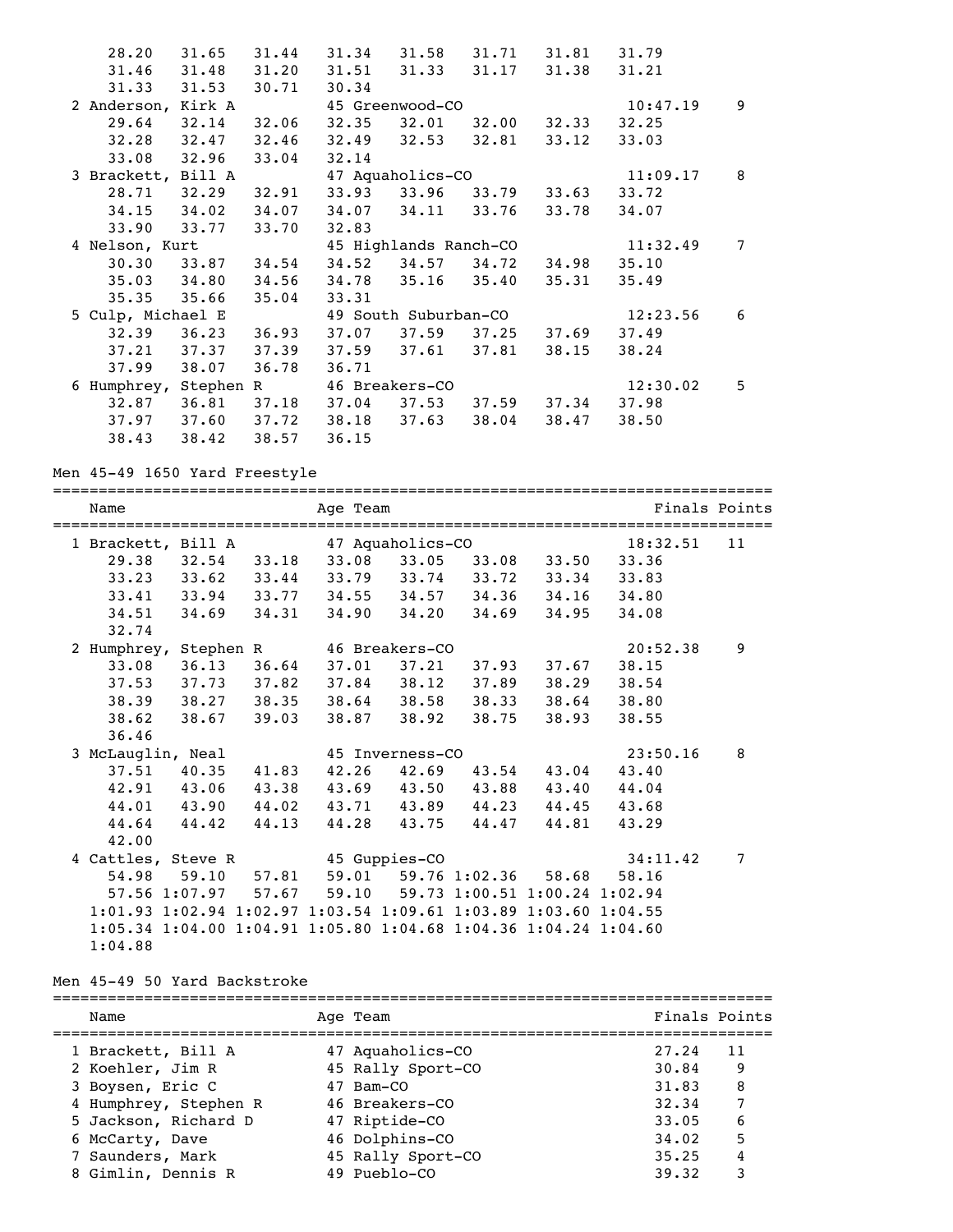Men 45-49 100 Yard Backstroke

| Name                                   | Age Team              | Finals Points |    |
|----------------------------------------|-----------------------|---------------|----|
| 1 Brackett, Bill A<br>29.07 31.24      | 47 Aquaholics-CO      | 1:00.31       | 11 |
| 2 Tolle, David L<br>33.66<br>32.56     | 49 Pikes Peak YMCA-CO | 1:06.22       | 9  |
| 3 Koehler, Jim R<br>33.09 33.80        | 45 Rally Sport-CO     | 1:06.89       | 8  |
| 4 Miller, Burke<br>34,10<br>35.13      | 46 Rally Sport-CO     | 1:09.23       | 7  |
| 5 Humphrey, Stephen R<br>34.64 38.19   | 46 Breakers-CO        | 1:12.83       | 6  |
| 6 Sherrier, Robert H<br>35.67<br>38.32 | 45 Rally Sport-CO     | 1:13.99       | 5  |
| 7 Ghaffari, Manu<br>37.02<br>37.20     | 48 Bam-CO             | 1:14.22       | 4  |

#### Men 45-49 200 Yard Backstroke

=============================================================================== Name Age Team Finals Points =============================================================================== 1 Petersen, Craig 45 Aquaholics-CO 2:04.28 11 29.46 30.91 31.59 32.32 2 Brackett, Bill A 47 Aquaholics-CO 2:07.71 9 28.12 30.55 33.82 35.22 3 Koehler, Jim R 45 Rally Sport-CO 2:27.38 8 34.75 36.79 38.06 37.78 4 Culp, Michael E 49 South Suburban-CO 2:32.77 7 35.97 38.25 39.10 39.45 5 Miller, Burke 46 Rally Sport-CO 2:34.59 6 36.85 39.57 39.56 38.61 6 Humphrey, Stephen R 46 Breakers-CO 2:41.65 5 37.64 42.14 42.77 39.10 7 Gimlin, Dennis R 49 Pueblo-CO 3:09.75 4 45.41 47.95 48.55 47.84

### Men 45-49 50 Yard Breaststroke

| Name                  | Age Team              | Finals Points |    |
|-----------------------|-----------------------|---------------|----|
| 1 Scott, Greg C       | 45 Highlands Ranch-CO | 30.54         | 11 |
| 2 Louie, Jamie K      | 48 Csst-CO            | 31.73         | -9 |
| 3 Wilson, George L    | 46 Greenwood-CO       | 32.03         | 8  |
| 4 Lee, Marshall M     | 46 Rally Sport-CO     | 32.82         | 7  |
| 5 Humphrey, Stephen R | 46 Breakers-CO        | 33.15         | 6  |
| 6 McCarty, Dave       | 46 Dolphins-CO        | 33.45         | 5  |
| 7 Jackson, Richard D  | 47 Riptide-CO         | 34.97         | 4  |
| -- Meinholz, Robert J | 45 Unattached         | DO            |    |

#### Men 45-49 100 Yard Breaststroke

| Name                                 | Age Team              | Finals Points |    |
|--------------------------------------|-----------------------|---------------|----|
| 1 Scott, Greg C<br>$30.54$ $34.12$   | 45 Highlands Ranch-CO | 1:04.66       | 11 |
| 2 Louie, Jamie K<br>$31.96$ $36.23$  | $48 \text{ C}$ sst-CO | 1:08.19       | 9  |
| 3 Young, David P<br>$33.21$ $37.83$  | 47 Westside-CO        | 1:11.04       | 8  |
| 4 Lee, Marshall M<br>$35.01$ $38.15$ | 46 Rally Sport-CO     | 1:13.16       | 7  |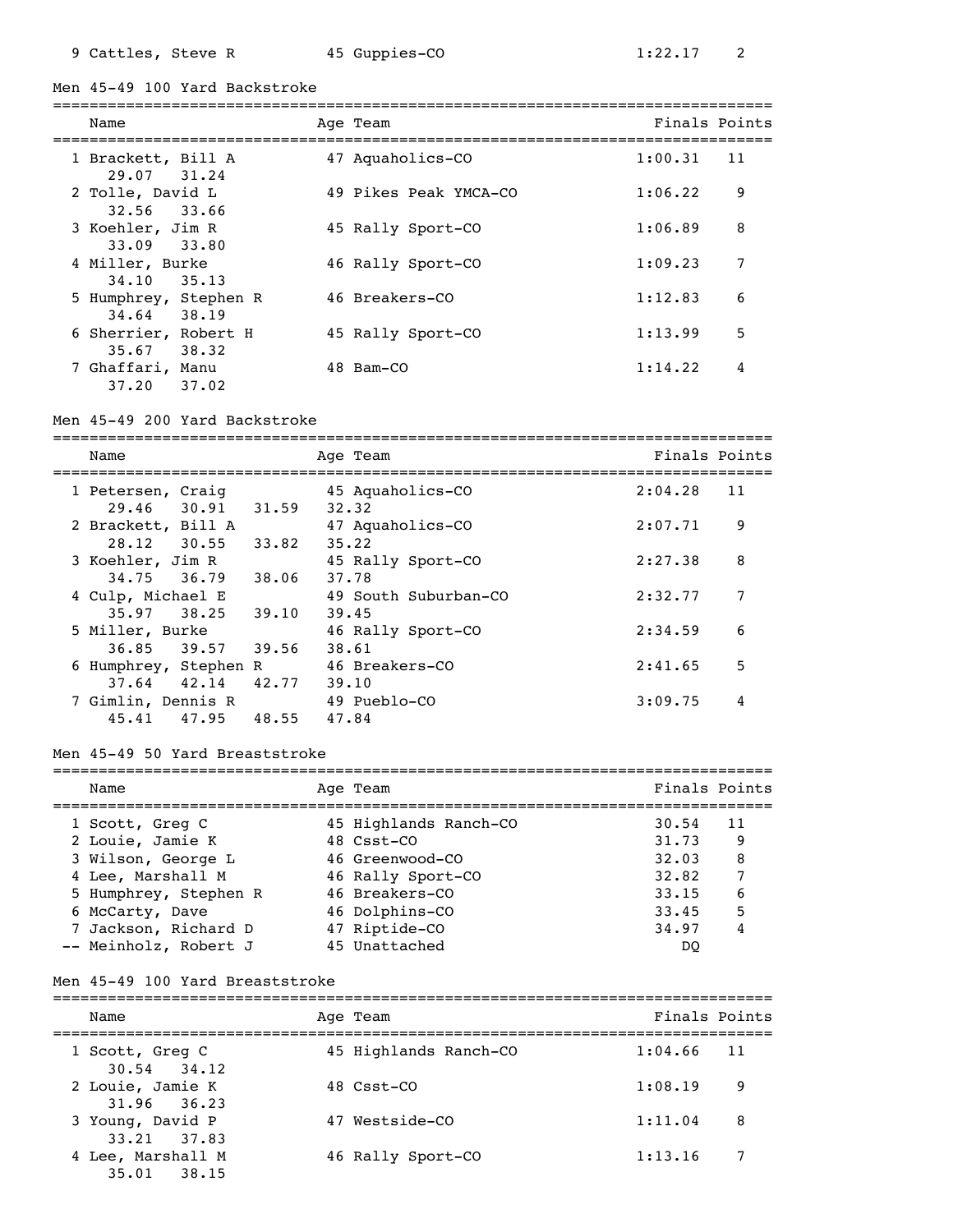| 5 Humphrey, Stephen R<br>35.34 39.41 | 46 Breakers-CO     | 1:14.75 | 6 |
|--------------------------------------|--------------------|---------|---|
| 6 Ghaffari, Manu                     | 48 Bam-CO          | 1:15.90 | 5 |
| 36.76<br>39.14                       |                    |         |   |
| 7 Jackson, Richard D                 | 47 Riptide-CO      | 1:17.51 | 4 |
| 37.07<br>40.44                       |                    |         |   |
| 8 Alvarado, Ray                      | 48 Stingrays-CO    | 1:19.55 | 3 |
| 37.67<br>41.88                       |                    |         |   |
| 9 Hawley, Gary W                     | 45 Aurora-CO       | 1:23.46 | 2 |
| 39.27<br>44.19                       |                    |         |   |
| 10 Gimlin, Dennis R                  | 49 Pueblo-CO       | 1:27.28 |   |
| 45.94<br>41.34                       |                    |         |   |
| 11 Lenhart, Edison S                 | 47 Grand Valley-CO | 1:30.51 |   |
| 41.89<br>48.62                       |                    |         |   |

#### Men 45-49 200 Yard Breaststroke

| Name                                 |       |       | Age Team                       | Finals Points |    |
|--------------------------------------|-------|-------|--------------------------------|---------------|----|
| 1 Scott, Greg C<br>33.18 36.15 37.73 |       |       | 45 Highlands Ranch-CO<br>37.77 | 2:24.83       | 11 |
| 2 Louie, Jamie K<br>34.19 38.82      |       | 38.45 | 48 Csst-CO<br>39.57            | 2:31.03       | 9  |
| 3 Humphrey, Stephen R<br>38.15 43.94 |       | 46.50 | 46 Breakers-CO<br>46.08        | 2:54.67       | -8 |
| -- Young, David P<br>33.93           | 37.68 | 39.70 | 47 Westside-CO<br>42.26        | <sub>DO</sub> |    |

===============================================================================

### Men 45-49 50 Yard Butterfly

| Name                   |  | Age Team           | Finals Points |                |
|------------------------|--|--------------------|---------------|----------------|
| 1 Smith, Paul          |  | 45 Bam-CO          | 23.18         | 11             |
| 2 Lee, Marshall M      |  | 46 Rally Sport-CO  | 27.01         | 9              |
| 3 Nolte, Christopher C |  | 48 Inverness-CO    | 27.20         | 8              |
| 4 Stehlin, Ed H        |  | 49 Grand Valley-CO | 27.31         | 7              |
| 5 Sherrier, Robert H   |  | 45 Rally Sport-CO  | 28.35         | 6              |
| 6 Furnier, Mike        |  | 46 Aurora-CO       | 28.36         | 5              |
| 7 Usman, Nassim        |  | 45 Bam-CO          | 28.61         | 4              |
| 8 Brackett, Bill A     |  | 47 Aquaholics-CO   | 29.28         | 3              |
| 9 Miller, Burke        |  | 46 Rally Sport-CO  | 29.49         | $\overline{2}$ |
| 10 McCarty, Dave       |  | 46 Dolphins-CO     | 29.53         | 1              |
| 11 Boysen, Eric C      |  | 47 Bam-CO          | 29.72         |                |
| 12 Hawley, Gary W      |  | 45 Aurora-CO       | 30.18         |                |
| 13 Jackson, Richard D  |  | 47 Riptide-CO      | 30.89         |                |

# Men 45-49 100 Yard Butterfly

| Name                                                 | Age Team          | Finals Points |    |
|------------------------------------------------------|-------------------|---------------|----|
| 1 Usman, Nassim<br>29.85 33.37                       | 45 Bam-CO         | 1:03.22       | 11 |
| 2 Brackett, Bill A<br>30.18 33.47                    | 47 Aquaholics-CO  | 1:03.65       | 9  |
| 3 Sherrier, Robert H                                 | 45 Rally Sport-CO | 1:07.63       | 8  |
| $32.02$ $35.61$<br>4 Ghaffari, Manu                  | 48 Bam-CO         | 1:09.18       | 7  |
| 33.18<br>36.00<br>5 Hawley, Gary W<br>31.17<br>38.89 | 45 Aurora-CO      | 1:10.06       | 6  |

#### Men 45-49 200 Yard Butterfly

### =============================================================================== Name Research Age Team and the Second Points Research Points ===============================================================================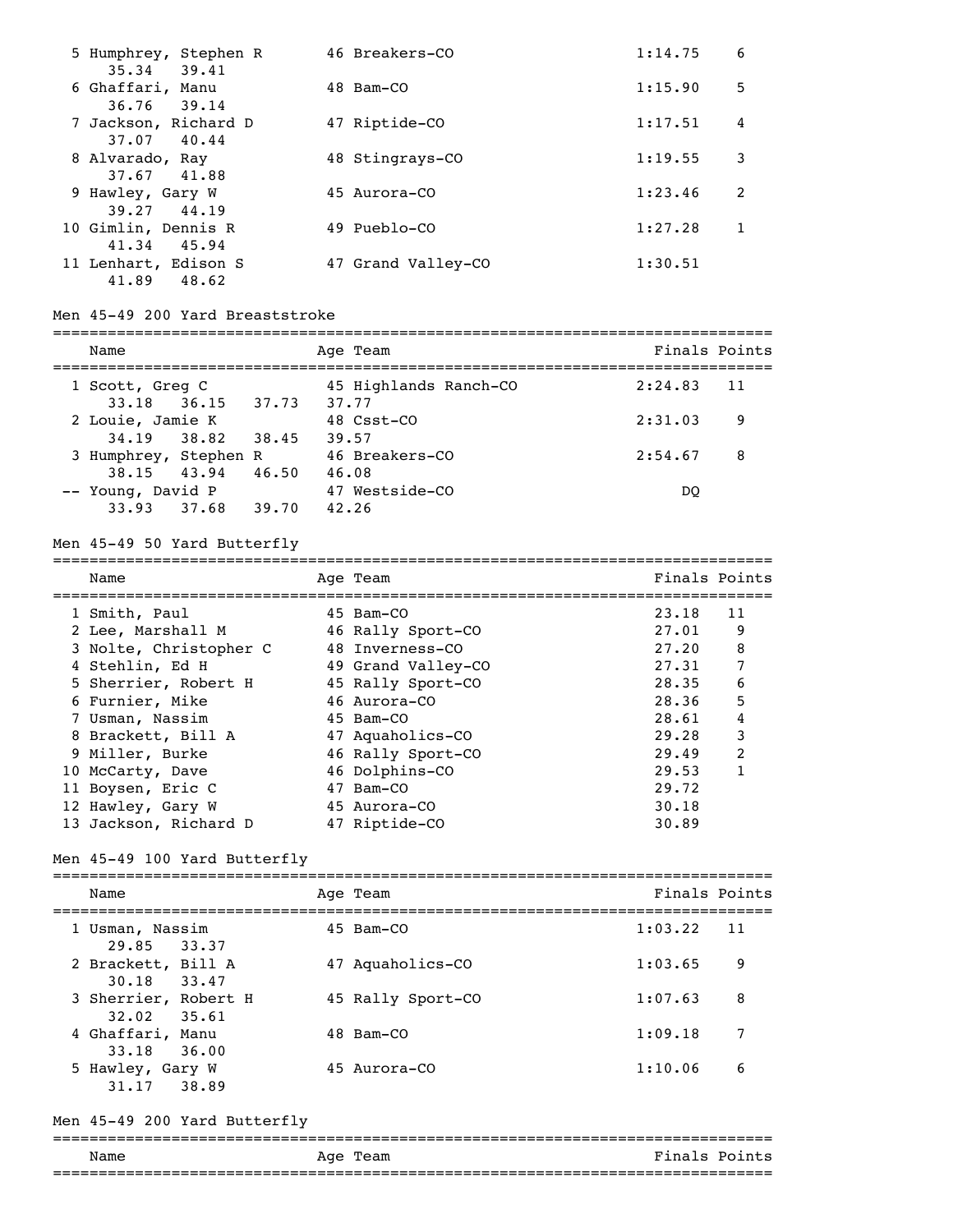1 Anderson, Kirk A 45 Greenwood-CO 2:13.99 11 29.65 33.47 35.67 35.20

Men 45-49 100 Yard IM

# ===============================================================================

| Name<br>===========================   | Age Team<br>==================================== | Finals Points |              |
|---------------------------------------|--------------------------------------------------|---------------|--------------|
| 1 Scott, Greg C<br>29.34 30.78        | 45 Highlands Ranch-CO                            | 1:00.12       | 11           |
| 2 Lee, Marshall M<br>$28.62$ $34.32$  | 46 Rally Sport-CO                                | 1:02.94       | 9            |
| 3 Nolte, Christopher C<br>29.40 33.76 | 48 Inverness-CO                                  | 1:03.16       | 8            |
| 4 Stehlin, Ed H<br>29.79 34.95        | 49 Grand Valley-CO                               | 1:04.74       | 7            |
| 5 McCarty, Dave<br>31.69 33.66        | 46 Dolphins-CO                                   | 1:05.35       | 6            |
| 6 Ghaffari, Manu<br>$31.93$ $35.11$   | 48 Bam-CO                                        | 1:07.04       | 5            |
| 7 Jackson, Richard D<br>32.60 36.33   | 47 Riptide-CO                                    | 1:08.93       | 4            |
| 8 Alvarado, Ray<br>$35.19$ $38.00$    | 48 Stingrays-CO                                  | 1:13.19       | 3            |
| 9 McHugh, Jerry<br>$40.61$ $41.62$    | $47$ D.A.C.-CO                                   | 1:22.23       | 2            |
| 10 Lenhart, Edison S<br>40.18 43.59   | 47 Grand Valley-CO                               | 1:23.77       | $\mathbf{1}$ |
| 11 Gimlin, Dennis R<br>42.33<br>41.92 | 49 Pueblo-CO                                     | 1:24.25       |              |

Men 45-49 200 Yard IM

| Name               |       | Age Team              | Finals Points |
|--------------------|-------|-----------------------|---------------|
| 1 Petersen, Craig  |       | 45 Aquaholics-CO      | 2:06.60<br>11 |
| $26.65$ $32.72$    | 38.69 | 28.54                 |               |
| 2 Scott, Greg C    |       | 45 Highlands Ranch-CO | 9<br>2:14.50  |
| 28.23 37.54        | 37.52 | 31.21                 |               |
| 3 Louie, Jamie K   |       | 48 Csst-CO            | 8<br>2:20.50  |
| 29.90 36.05 39.85  |       | 34.70                 |               |
| 4 Stehlin, Ed H    |       | 49 Grand Valley-CO    | 7<br>2:21.60  |
| 29.16 37.76        | 44.73 | 29.95                 |               |
| 5 Brackett, Bill A |       | 47 Aquaholics-CO      | 6<br>2:23.91  |
| 29.84 35.17        | 46.36 | 32.54                 |               |
| 6 Tolle, David L   |       | 49 Pikes Peak YMCA-CO | 5<br>2:28.43  |
| $30.45$ $37.09$    | 44.70 | 36.19                 |               |
| 7 Ghaffari, Manu   |       | 48 Bam-CO             | 4<br>2:32.86  |
| 32.12<br>41.28     | 44.95 | 34.51                 |               |

Men 45-49 400 Yard IM

=============================================================================== Name Team Age Team and Team Finals Points =============================================================================== 1 Scott, Greg C 45 Highlands Ranch-CO 4:51.75 11 29.08 33.83 40.46 40.94 39.40 40.96 34.03 33.05 2 Louie, Jamie K 48 Csst-CO 5:06.85 9 32.35 36.96 39.63 39.58 41.75 44.09 37.10 35.39 3 Boysen, Eric C 47 Bam-CO 5:47.08 8 35.22 41.69 45.79 46.62 51.74 50.32 38.44 37.26<br>mlin, Dennis R 49 Pueblo-CO 6:56 4 Gimlin, Dennis R 49 Pueblo-CO 6:56.03 7 50.29 58.79 54.37 53.88 53.71 54.49 44.91 45.59

===============================================================================

Men 50-54 50 Yard Freestyle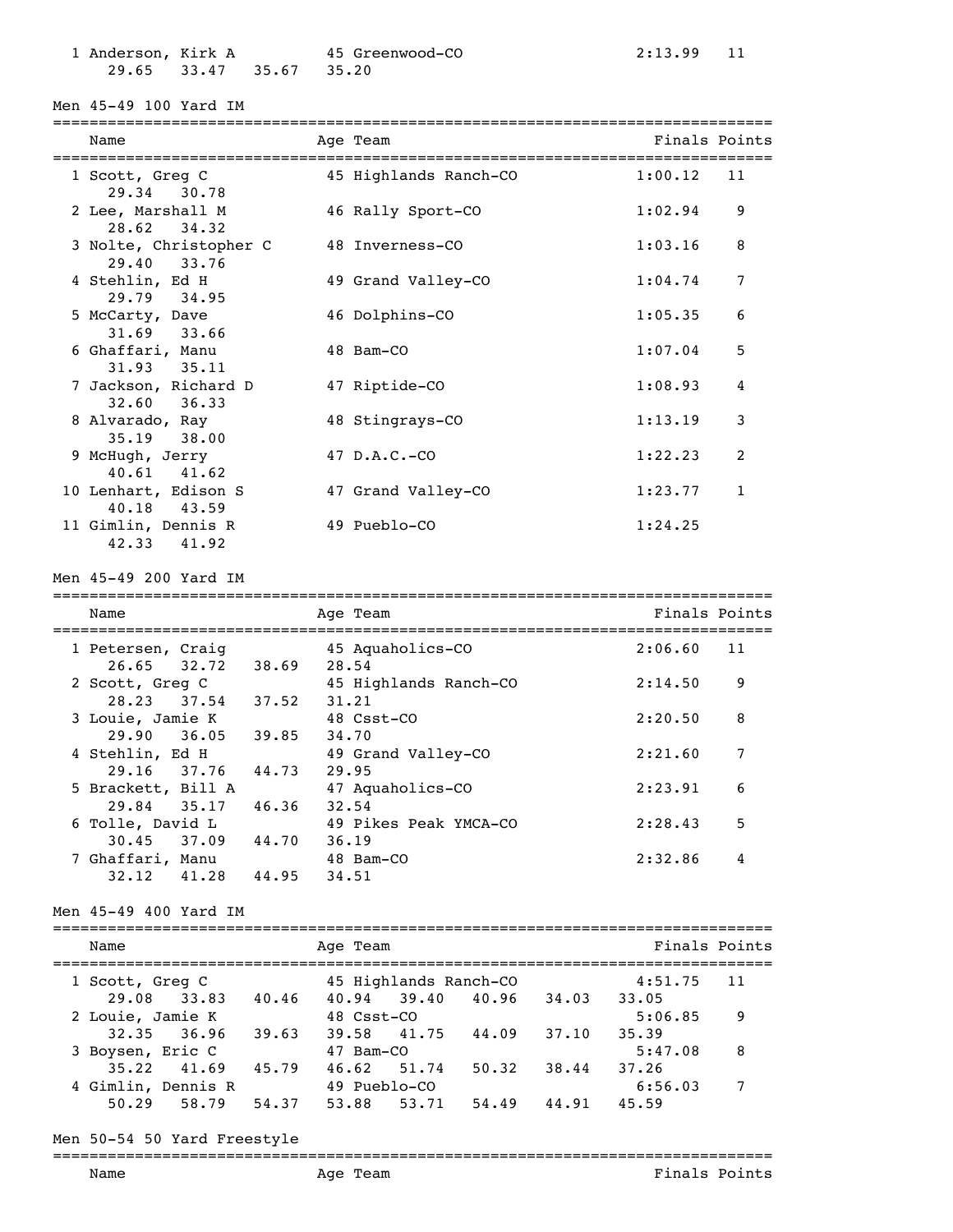| 1 Hess, Richard          | 50 Guppies-CO     | 23.05 | 11             |
|--------------------------|-------------------|-------|----------------|
| 2 Waterbury, Stuart S    | 51 Bam-CO         | 24.20 | 9              |
| 3 Bryan, Todd A          | 54 Bam-CO         | 24.89 | 8              |
| 4 Fischer, Chuck W       | 53 Greenwood-CO   | 25.28 | 7              |
| 5 Davis, Johnny H        | 51 Rally Sport-CO | 25.88 | 6              |
| 6 Curry, Kevin M         | 52 Durango-CO     | 27.07 | 5              |
| 7 Strobel, Barney S      | 50 Inverness-CO   | 27.41 | 4              |
| 8 Dezman, Lawrence E     | 52 Unattached     | 27.82 | 3              |
| 9 Blodgett, Bob          | 54 Inverness-CO   | 28.06 | $\mathfrak{D}$ |
| 10 McElhinney, Tom B     | 51 Guppies-CO     | 28.61 |                |
| 11 Varner, Tim           | 54 Bam-CO         | 28.90 |                |
| 12 Lee, Wayne A          | 51 Squid-CO       | 29.90 |                |
| 13 Orendorff, Michael S  | 53 Pueblo-CO      | 30.49 |                |
| 14 Vanderpoel, William A | 52 Inverness-CO   | 37.39 |                |

# Men 50-54 100 Yard Freestyle

# ===============================================================================

| Name<br>===============================    | Age Team              | Finals Points |                  |
|--------------------------------------------|-----------------------|---------------|------------------|
| 1 Mann, Michael<br>24.60 26.41             | 50 Aquaholics-CO      | 51.01         | 11               |
| 2 Hess, Richard<br>24.92<br>27.37          | 50 Guppies-CO         | 52.29         | 9                |
| 3 Waterbury, Stuart S<br>25.93 27.49       | 51 Bam-CO             | 53.42         | 8                |
| 4 Hughes, John S<br>25.99 28.15            | 51 Highlands Ranch-CO | 54.14         | $\overline{7}$   |
| 5 Bryan, Todd A<br>26.63 29.07             | 54 Bam-CO             | 55.70         | 6                |
| 6 Tveitmoe, Bob N<br>27.50 29.98           | 52 Jeffco-CO          | 57.48         | 5                |
| 7 Davis, Johnny H<br>27.85<br>30.54        | 51 Rally Sport-CO     | 58.39         | $\boldsymbol{4}$ |
| 8 Strong, James L<br>28.05<br>31.45        | 51 Jeffco-CO          | 59.50         | 3                |
| 9 Schwab, Tommy R<br>29.29<br>31.68        | 50 Csst-CO            | 1:00.97       | 2                |
| 10 Blodgett, Bob<br>1:04.39                | 54 Inverness-CO       | 1:04.39       | 0.5              |
| 10 Dezman, Lawrence E<br>31.33<br>33.06    | 52 Unattached         | 1:04.39       | 0.5              |
| 12 Caldwell, Roy E<br>32.32<br>35.19       | 51 Jeffco-CO          | 1:07.51       |                  |
| 13 Lee, Wayne A<br>32.04<br>36.54          | 51 Squid-CO           | 1:08.58       |                  |
| 14 Steward, Don<br>35.06<br>39.08          | 54 Squid-CO           | 1:14.14       |                  |
| 15 Baugh, Thomas<br>36.34 40.34            | 52 Squid-CO           | 1:16.68       |                  |
| 16 Vogler, Ken J<br>41.02<br>43.89         | 53 Rally Sport-CO     | 1:24.91       |                  |
| 17 Vanderpoel, William A<br>41.52<br>47.54 | 52 Inverness-CO       | 1:29.06       |                  |

# Men 50-54 200 Yard Freestyle

| Name                               |       | Age Team           | Finals Points |
|------------------------------------|-------|--------------------|---------------|
| 1 Bryan, Todd A<br>$27.69$ $29.73$ | 30.45 | 54 Bam-CO<br>29.17 | $1:57.04$ 11  |
| 2 Davis, Johnny H                  | 34.08 | 51 Rally Sport-CO  | 2:10.15       |
| 30.76 33.39                        |       | 31.92              | - 9           |
| 3 Dezman, Lawrence E               | 41.34 | 52 Unattached      | 2:38.61       |
| 37.08 40.28                        |       | 39.91              | - 8           |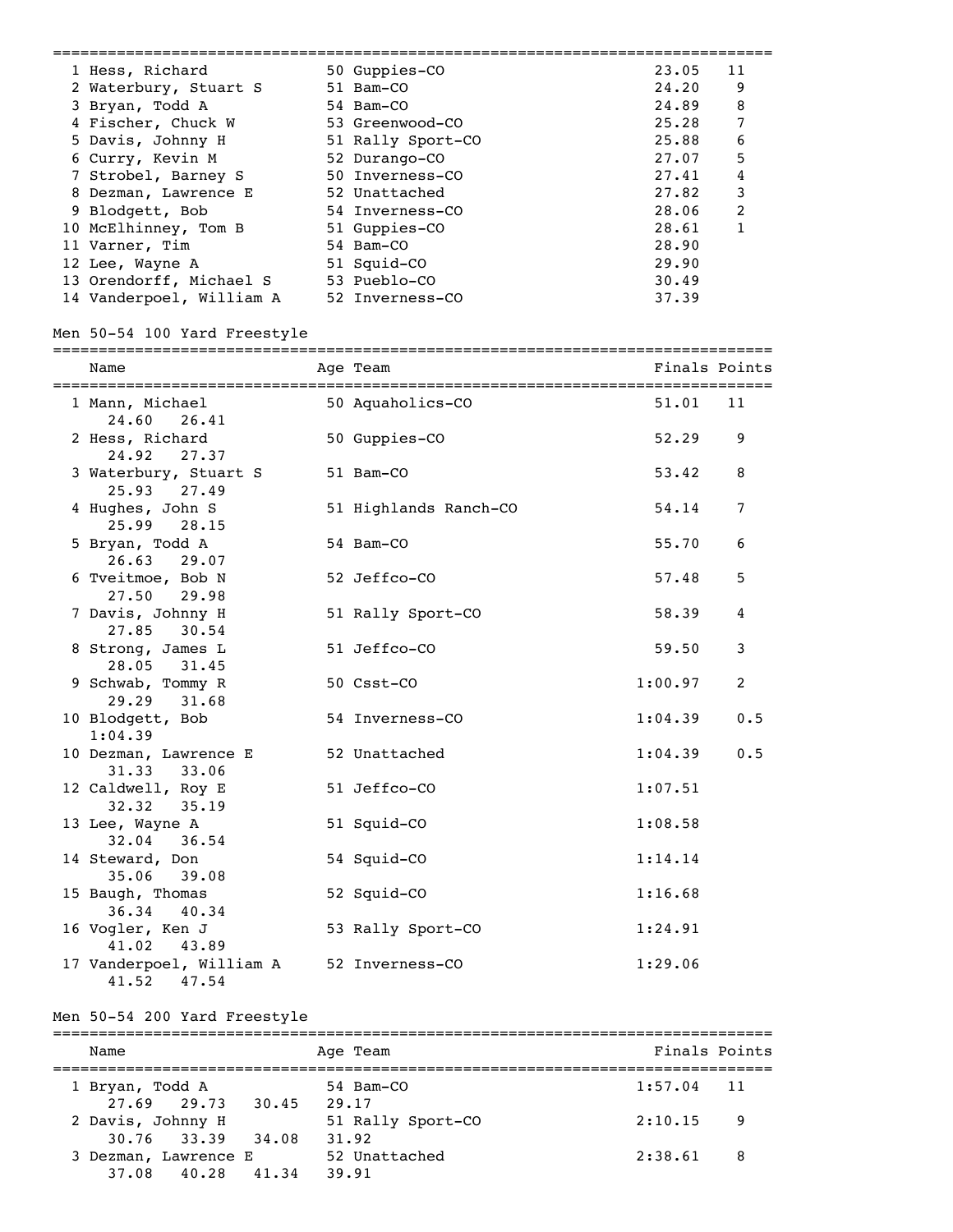# Men 50-54 500 Yard Freestyle

| Name                           |             |                         | Age Team          |                                     |         |   | Finals Points |   |  |
|--------------------------------|-------------|-------------------------|-------------------|-------------------------------------|---------|---|---------------|---|--|
| 1 Bryan, Todd A                |             |                         | 54 Bam-CO         |                                     |         |   | 11<br>5:12.26 |   |  |
| 31.71 29.36                    |             | 28.49 30.93 31.80       |                   | 31.94 31.96 32.19 31.91             |         |   | 31.97         |   |  |
| 2 Mann, Michael                |             |                         |                   | 50 Aquaholics-CO                    |         |   | 5:13.07       | 9 |  |
| $32.19$ $31.82$                |             | 28.95 30.64 31.20       |                   | 31.84 31.76 31.80 31.03             |         |   | 31.84         |   |  |
| 3 Lee, David A                 |             |                         | 50 Monaco-CO      |                                     |         |   | 5:55.80       | 8 |  |
| $34.99$ $33.59$                |             | $32.68$ $35.52$ $36.37$ |                   | 36.70 36.48 37.12 36.37             |         |   | 35.98         |   |  |
| 4 Davis, Johnny H              |             |                         | 51 Rally Sport-CO |                                     |         |   | 6:10.27       | 7 |  |
| $37.61$ $34.28$                |             | $33.46$ $37.62$ $38.15$ |                   | 37.61 38.10 37.91 37.68             |         |   | 37.85         |   |  |
| 5 Curry, Kevin M               |             |                         |                   | 52 Durango-CO                       | 6:33.89 | 6 |               |   |  |
| $35.24$ $38.52$<br>40.26 36.76 |             | 40.21                   |                   | $40.64$ $40.96$ $40.67$ $40.34$     |         |   | 40.29         |   |  |
| 6 Vanderpoel, William A        |             |                         |                   | 52 Inverness-CO                     |         |   |               | 5 |  |
| $1:05.08$ 55.91                | 47.34 55.57 | 56.37                   |                   | 58.97 1:02.06 59.85 1:04.77 1:01.86 |         |   |               |   |  |

Men 50-54 1000 Yard Freestyle

| Name                                |                         |                         |                                                 | Finals Points         |                               |             |          |    |
|-------------------------------------|-------------------------|-------------------------|-------------------------------------------------|-----------------------|-------------------------------|-------------|----------|----|
|                                     |                         | ---------------         |                                                 |                       |                               |             |          |    |
| 1 Bryan, Todd A                     |                         |                         | 54 Bam-CO                                       |                       |                               |             | 10:46.12 | 11 |
|                                     |                         |                         | 29.10 31.74 32.18 32.53 32.55 32.37 32.60 32.55 |                       |                               |             |          |    |
|                                     |                         |                         | 32.72 32.93 32.92 32.68 32.71 33.05 32.97 33.10 |                       |                               |             |          |    |
|                                     |                         | $32.88$ $32.59$ $32.48$ | 29.47                                           |                       |                               |             |          |    |
| 2 Mann, Michael                     |                         |                         |                                                 | 50 Aquaholics-CO      |                               |             | 10:48.88 | 9  |
|                                     |                         | $30.69$ $32.38$ $32.77$ |                                                 |                       | 32.63 32.67 32.71 32.68 32.83 |             |          |    |
| $32.75$ $32.62$                     |                         | 32.45                   |                                                 |                       | 31.96 31.97 31.97             | 32,90       | 33.05    |    |
|                                     | $32.56$ $32.64$ $32.52$ |                         | 32.13                                           |                       |                               |             |          |    |
| 3 Hughes, John S                    |                         |                         |                                                 | 51 Highlands Ranch-CO |                               |             |          | 8  |
|                                     |                         | 29.86 33.20 33.46       |                                                 |                       | 34.05 34.60 34.98 35.02 35.44 |             |          |    |
|                                     |                         |                         | 35.36 34.93 34.64 35.15 35.14 34.79 34.43       |                       |                               |             | 34.88    |    |
| 34.86 34.94                         |                         | 34.64                   | 33.87                                           |                       |                               |             |          |    |
| 4 Davis, Johnny H                   |                         |                         |                                                 | 51 Rally Sport-CO     |                               |             | 13:13.80 | 7  |
|                                     |                         |                         | 36.40 40.57 41.68 40.81 41.05 40.21 40.28 40.22 |                       |                               |             |          |    |
|                                     | 39.88 39.63 39.96       |                         |                                                 |                       | 39.66 40.28 40.62             | 39.82       | 39.71    |    |
| 39.33 38.81                         |                         | 38.65                   | 36.23                                           |                       |                               |             |          |    |
| 5 Orendorff, Michael S 53 Pueblo-CO |                         |                         |                                                 |                       |                               |             | 14:29.22 | 6  |
|                                     |                         |                         | 36.00 40.68 42.33 43.85 44.32 44.90             |                       |                               | 44.92 45.16 |          |    |
|                                     |                         |                         | 44.15 44.84 44.36 44.40 44.06 44.10             |                       |                               | 44.58 43.37 |          |    |
|                                     | 43.88 44.26 44.04       |                         | 41.02                                           |                       |                               |             |          |    |
| 6 Hoffman, l                        |                         |                         |                                                 |                       | 51 Pikes Peak YMCA-CO         |             | 15:09.79 | 5  |
|                                     |                         |                         | 37.36 47.50 48.55 46.04 46.51 45.53 45.64       |                       |                               |             | 47.36    |    |
|                                     |                         |                         | 45.91 47.08 47.00 44.27 45.15 45.09             |                       |                               | 45.28       | 45.84    |    |
| 45.30                               | 46.21                   | 44.45                   | 43.72                                           |                       |                               |             |          |    |

# Men 50-54 1650 Yard Freestyle

| Name            |         |       |           | Finals Points  |       |       |          |    |  |  |  |  |
|-----------------|---------|-------|-----------|----------------|-------|-------|----------|----|--|--|--|--|
| 1 Bryan, Todd A |         |       | 54 Bam-CO |                |       |       | 18:03.91 | 11 |  |  |  |  |
| 29.40           | 32.16   | 32.82 | 33.14     | 32.93          | 32.99 | 32.88 | 33.00    |    |  |  |  |  |
| 33.10           | 33.06   | 32.99 | 33.27     | 32.85          | 33.12 | 32.95 | 32.93    |    |  |  |  |  |
| 33.19           | 33.07   | 33.03 | 33.09     | 33.02          | 33.18 | 32.92 | 33.10    |    |  |  |  |  |
| 33.21           | 33.06   | 33.09 | 33.10     | 32.91          | 33.20 | 32.97 | 32.76    |    |  |  |  |  |
| 31.42           |         |       |           |                |       |       |          |    |  |  |  |  |
| 2 Heggy,        | Terry A |       |           | 50 Westside-CO |       |       |          | 9  |  |  |  |  |
| 32.74           | 37.02   | 37.51 | 37.49     | 37.10          | 36.76 | 37.06 | 36.88    |    |  |  |  |  |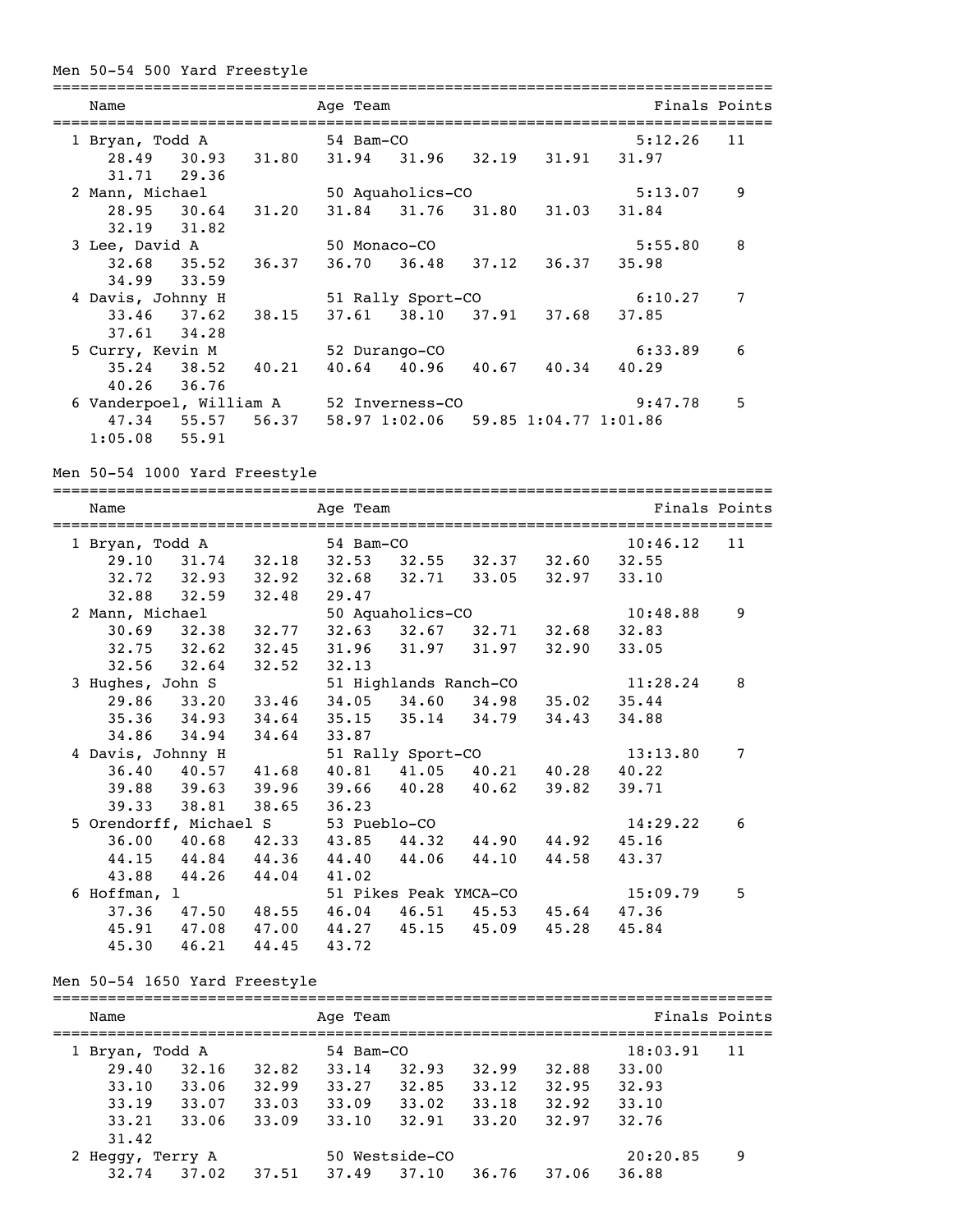| 37.27             | 37.61                                                                      |             | 38.04 37.59 36.89       |                       | 37.23 | 37.52       | 36.54    |                |
|-------------------|----------------------------------------------------------------------------|-------------|-------------------------|-----------------------|-------|-------------|----------|----------------|
| 37.83             | 36.82 36.79 36.80 36.80                                                    |             |                         |                       | 37.70 | 37.25       | 37.53    |                |
| 37.56             | 37.79                                                                      | 37.99       | 37.07 37.88             |                       | 37.38 | 36.72       | 35.22    |                |
| 34.47             |                                                                            |             |                         |                       |       |             |          |                |
| 3 Tveitmoe, Bob N |                                                                            |             | 52 Jeffco-CO            |                       |       |             | 20:42.42 | 8              |
| 33.44             | 36.86                                                                      |             | 37.22 37.64             | 38.62                 | 38.62 | 38.55       | 38.82    |                |
| 38.97             | 38.58                                                                      | 38.47       | 38.46 38.16             |                       | 37.89 | 37.93       | 37.89    |                |
| 37.61             | 37.72                                                                      | 37.95       | 37.60 37.48             |                       | 37.47 | 37.28       | 37.77    |                |
| 37.59             | 37.41                                                                      | 37.05       |                         | 37.77 37.98           | 37.31 | 37.71       | 37.90    |                |
| 34.70             |                                                                            |             |                         |                       |       |             |          |                |
| 4 Lee, David A    |                                                                            |             |                         | 50 Monaco-CO          |       |             | 21:08.22 | $7^{\circ}$    |
| 32.48             |                                                                            |             | 35.96 37.13 37.51 37.94 |                       |       | 38.00 38.00 | 38.47    |                |
|                   | 38.65 38.72 38.68 38.78 38.75                                              |             |                         |                       | 39.05 | 39.56       | 39.46    |                |
| 39.67             | 38.77 39.12 38.98 39.11 38.99                                              |             |                         |                       |       | 38.78       | 38.77    |                |
| 39.18             | 39.17                                                                      | 39.32       |                         | 39.41 38.36           | 39.15 | 39.26       | 38.29    |                |
| 36.75             |                                                                            |             |                         |                       |       |             |          |                |
| 5 Davis, Johnny H |                                                                            |             |                         | 51 Rally Sport-CO     |       |             | 21:40.14 | 6              |
| 34.21             | 38.82                                                                      | 39.07       |                         | $39.44$ $39.16$       |       | 39.71 39.34 | 39.49    |                |
| 39.68             | 40.00                                                                      | 39.42       |                         | 39.97 40.07 39.96     |       | 39.59       | 39.51    |                |
| 40.01             | 39.84                                                                      |             | 39.64 39.52 39.45 39.11 |                       |       | 39.99       | 39.70    |                |
| 39.56             | 39.91                                                                      | 39.14       |                         | 39.96 39.84           | 39.18 | 39.92       | 39.43    |                |
| 38.50             |                                                                            |             |                         |                       |       |             |          |                |
| 6 Hoffman, l      |                                                                            |             |                         | 51 Pikes Peak YMCA-CO |       |             | 25:00.12 | 5              |
| 39.47             | 44.53                                                                      | 46.04       |                         | 45.87 46.20 45.39     |       | 44.98       | 44.86    |                |
|                   | 45.14 44.61 45.55 45.99 46.27 45.91<br>46.34 45.93 43.76 45.31 47.88 45.21 |             |                         |                       |       | 45.49       | 45.78    |                |
|                   |                                                                            |             |                         |                       |       | 46.23       | 46.20    |                |
| 46.75             | 46.37                                                                      | 45.83       |                         | 46.12 45.76           | 47.17 | 44.49       | 44.69    |                |
| 44.00             |                                                                            |             |                         |                       |       |             |          |                |
| 7 Heins, Don      |                                                                            |             |                         | 50 Breakers-CO        |       |             | 28:36.98 | $\overline{4}$ |
| 42.21             | 49.62 51.84 51.72 50.44                                                    |             |                         |                       |       | 50.28 51.50 | 53.20    |                |
|                   | 51.49 50.45 53.29 50.72 52.11                                              |             |                         |                       | 52.69 | 50.47       | 51.25    |                |
| 55.03             | 52.78                                                                      | 54.81       | 53.11 49.41             |                       | 55.85 | 54.54       | 55.96    |                |
| 52.79             | 53.54                                                                      | 53.47       | 53.62                   | 53.57                 | 50.25 | 52.95       | 46.94    |                |
| 55.08             |                                                                            |             |                         |                       |       |             |          |                |
| 8 Baugh, Thomas   |                                                                            |             | 52 Squid-CO             |                       |       |             | 29:34.38 | 3              |
| 46.10             | 50.41                                                                      | 52.74       |                         | 55.17 54.67           | 55.39 | 54.39       | 55.02    |                |
| 55.33             | 54.77 54.13                                                                |             | 54.20 53.98             |                       | 53.82 | 54.88       | 54.27    |                |
| 53.42             | 54.45                                                                      |             | 56.38 55.30 55.30       |                       | 52.36 | 53.11       | 53.04    |                |
| 54.34             |                                                                            | 53.29 55.06 | 53.25                   | 54.50                 | 53.18 | 53.98       | 53.54    |                |
| 50.61             |                                                                            |             |                         |                       |       |             |          |                |

# Men 50-54 50 Yard Backstroke

| Name                | Age Team          | Finals Points |    |
|---------------------|-------------------|---------------|----|
|                     |                   |               |    |
| 1 Bryan, Todd A     | 54 Bam-CO         | 29.31         | 11 |
| 2 Hess, Richard     | 50 Guppies-CO     | 29.57         | 9  |
| 3 Fischer, Chuck W  | 53 Greenwood-CO   | 29.84         | 8  |
| 4 Davis, Johnny H   | 51 Rally Sport-CO | 31.64         | 7  |
| 5 Strobel, Barney S | 50 Inverness-CO   | 31.99         | 6  |
| 6 Curry, Kevin M    | 52 Durango-CO     | 36.30         | 5  |
| 7 Lee, Wayne A      | 51 Squid-CO       | 36.73         | 4  |
| 8 Steward, Don      | 54 Squid-CO       | 43.65         | 3  |
| -- Varner, Tim      | 54 Bam-CO         | DO            |    |

#### Men 50-54 100 Yard Backstroke

=============================================================================== Name Age Team Age Team Finals Points =============================================================================== 1 Bryan, Todd A 30.49 33.00<br>2 Hughes, John S 51 Highlands Ranch-CO 1:04.29 9 30.65 33.64<br>3 Stanback, John H 51 Vortex-CO 1:04.32 8 31.74 32.58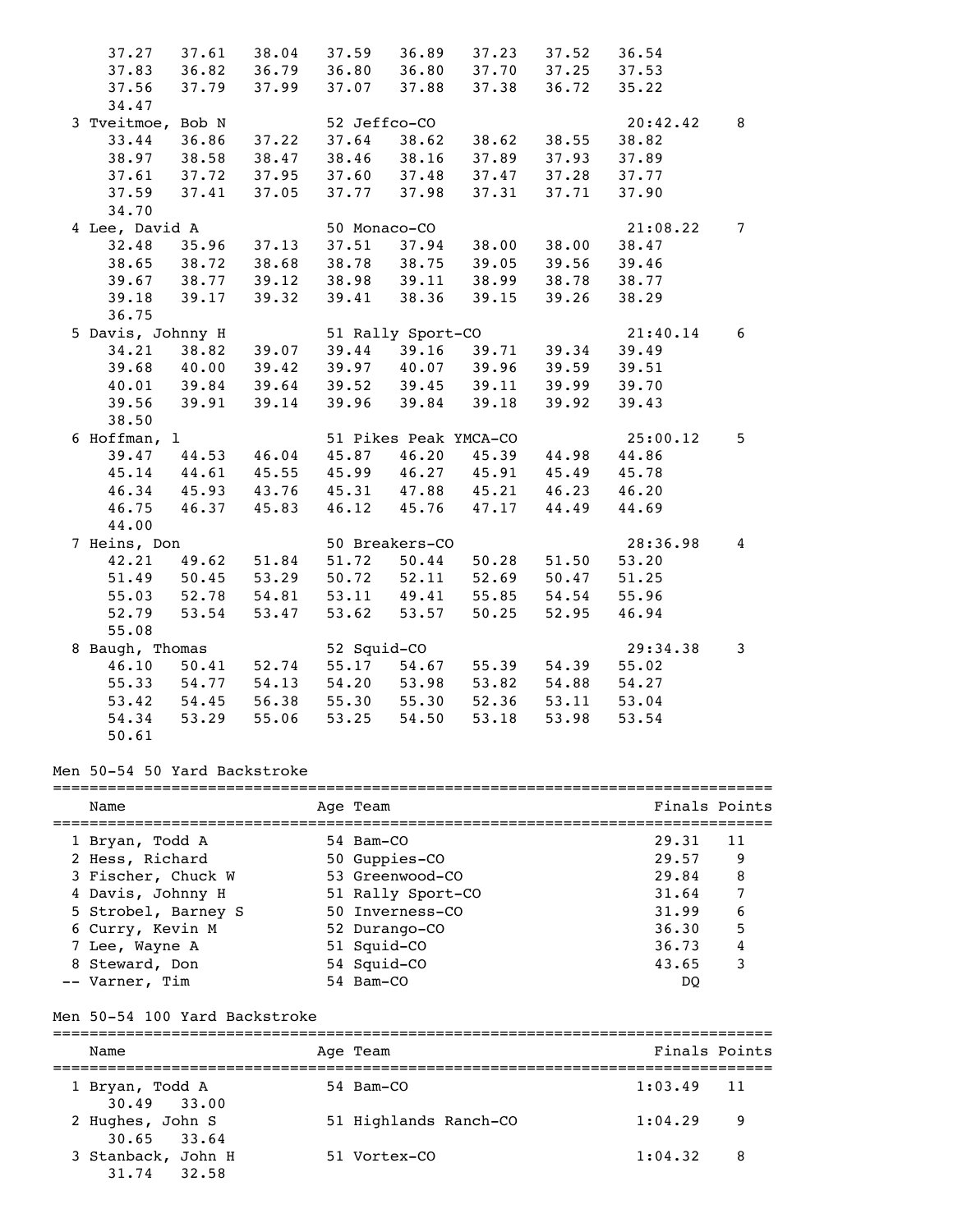| 4 Tveitmoe, Bob N<br>$33.52$ $35.04$  | 52 Jeffco-CO          | 1:08.56 |   |
|---------------------------------------|-----------------------|---------|---|
| 5 Davis, Johnny H<br>$34.75$ $35.45$  | 51 Rally Sport-CO     | 1:10.20 | 6 |
| 6 Strobel, Barney S<br>34.91 36.90    | 50 Inverness-CO       | 1:11.81 | 5 |
| 7 Schwab, Tommy R<br>38.51 40.43      | $50 \text{ C}$ sst-CO | 1:18.94 | 4 |
| 8 Orendorff, Michael S<br>41.85 44.41 | 53 Pueblo-CO          | 1:26.26 | 3 |
| 9 Lee, Wayne A<br>39.92<br>46.65      | 51 Squid-CO           | 1:26.57 |   |

#### Men 50-54 200 Yard Backstroke

=============================================================================== Name Age Team Age Team Finals Points =============================================================================== 1 Bryan, Todd A 54 Bam-CO 2:16.58 11 31.16 33.88 35.91 35.63 2 Davis, Johnny H 51 Rally Sport-CO 2:38.17 9 37.43 39.09 41.26 40.39 3 Strobel, Barney S 50 Inverness-CO 2:38.58 8 37.10 40.64 40.88 39.96 4 Orendorff, Michael S 53 Pueblo-CO 3:10.66 7 44.36 48.00 50.43 47.87

#### Men 50-54 50 Yard Breaststroke

| Name                    | Age Team          | Finals Points |    |
|-------------------------|-------------------|---------------|----|
| 1 Waterbury, Stuart S   | 51 Bam-CO         | 29.65         | 11 |
| 2 Hess, Richard         | 50 Guppies-CO     | 30.84         | 9  |
| 3 Fischer, Chuck W      | 53 Greenwood-CO   | 32.26         | 8  |
| 4 Strong, James L       | 51 Jeffco-CO      | 34.11         | 7  |
| 5 Parkinson, Bruce A    | 54 Unattached     | 35.02         | 6  |
| 6 Curry, Kevin M        | 52 Durango-CO     | 35.35         | 5  |
| 7 Caldwell, Roy E       | 51 Jeffco-CO      | 35.90         | 4  |
| 8 Strobel, Barney S     | 50 Inverness-CO   | 36.76         | 3  |
| 9 Blodgett, Bob         | 54 Inverness-CO   | 36.98         | 2  |
| 10 McElhinney, Tom B    | 51 Guppies-CO     | 37.91         | 1  |
| 11 Lee, Wayne A         | 51 Squid-CO       | 41.53         |    |
| 12 Dezman, Lawrence E   | 52 Unattached     | 42.29         |    |
| 13 Orendorff, Michael S | 53 Pueblo-CO      | 43.83         |    |
| 14 Vogler, Ken J        | 53 Rally Sport-CO | 44.74         |    |
| 15 Baugh, Thomas        | 52 Squid-CO       | 46.47         |    |

#### Men 50-54 100 Yard Breaststroke

=============================================================================== Name Age Team Age Team Finals Points =============================================================================== 1 Waterbury, Stuart S 51 Bam-CO 1:06.13 11 31.07 35.06<br>2 Mann, Michael 50 Aquaholics-CO 1:07.07 9 31.69 35.38 3 Fischer, Chuck W 53 Greenwood-CO 1:08.78 8 32.50 36.28 4 Curry, Kevin M 52 Durango-CO 1:17.05 7 36.17 40.88 5 Blodgett, Bob 54 Inverness-CO 1:23.93 6 39.40 44.53

### Men 50-54 200 Yard Breaststroke

#### =============================================================================== Finals Points ===============================================================================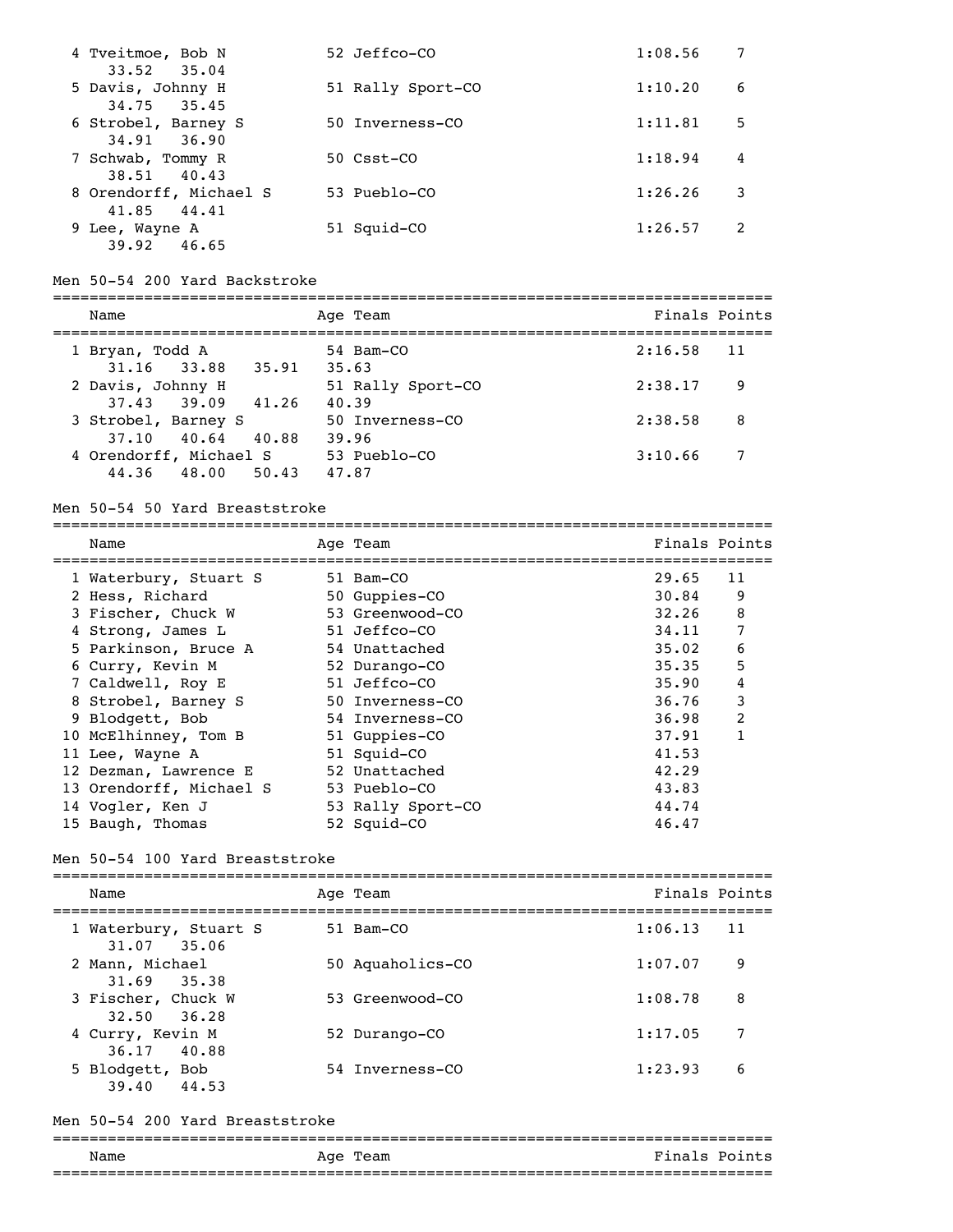| 1 Waterbury, Stuart S<br>38.95 40.53<br>33.51 |       | 51 Bam-CO<br>40.24       | 2:33.23 | 11 |
|-----------------------------------------------|-------|--------------------------|---------|----|
| 2 Fischer, Chuck W                            |       | 53 Greenwood-CO          | 2:45.06 | 9  |
| 41.85<br>37.66<br>3 Parkinson, Bruce A        | 43.06 | 42.49<br>54 Unattached   | 2:48.50 | 8  |
| 43.21<br>37.76<br>4 Curry, Kevin M            | 44.00 | 43.53<br>52 Durango-CO   | 2:54.07 |    |
| 43.30<br>39.91                                | 45.38 | 45.48                    |         |    |
| 5 Caldwell, Roy E<br>47.90<br>39.84           | 51.08 | 51 Jeffco-CO<br>49.22    | 3:08.04 | 6  |
| 6 Blodgett, Bob<br>42.03<br>50.53             | 52.57 | 54 Inverness-CO<br>48.70 | 3:13.83 | 5  |

# Men 50-54 50 Yard Butterfly

| Name                   | Age Team          | Finals Points |    |
|------------------------|-------------------|---------------|----|
|                        |                   | 25.47         |    |
| 1 Hess, Richard        | 50 Guppies-CO     |               | 11 |
| 2 Bryan, Todd A        | 54 Bam-CO         | 27.37         | 9  |
| 3 Fischer, Chuck W     | 53 Greenwood-CO   | 29.15         | 8  |
| 4 Strobel, Barney S    | 50 Inverness-CO   | 29.76         | 7  |
| 5 Curry, Kevin M       | 52 Durango-CO     | 31.18         | 6  |
| 6 Varner, Tim          | 54 Bam-CO         | 33.19         | 5  |
| 7 Orendorff, Michael S | 53 Pueblo-CO      | 33.73         | 4  |
| 8 McElhinney, Tom B    | 51 Guppies-CO     | 34.80         | 3  |
| 9 Steward, Don         | 54 Squid-CO       | 40.98         | 2  |
| 10 Vogler, Ken J       | 53 Rally Sport-CO | 45.80         | 1  |
| -- Heins, Don          | 50 Breakers-CO    | DO            |    |

# Men 50-54 100 Yard Butterfly

| Name                                  | Age Team       | Finals Points |    |
|---------------------------------------|----------------|---------------|----|
| 1 Bryan, Todd A<br>$29.26$ $32.32$    | 54 Bam-CO      | 1:01.58       | 11 |
| 2 McElhinney, Tom B<br>34.94 45.69    | 51 Guppies-CO  | 1:20.63       | 9  |
| 3 Orendorff, Michael S<br>38.74 47.34 | 53 Pueblo-CO   | 1:26.08       | 8  |
| 4 Heins, Don<br>44.89 53.79           | 50 Breakers-CO | 1:38.68       | 7  |

# Men 50-54 200 Yard Butterfly

| Name                                        | Age Team                | Finals Points |
|---------------------------------------------|-------------------------|---------------|
| 1 Heggy, Terry A<br>34.34 44.93 46.23       | 50 Westside-CO<br>39.66 | $2:45.16$ 11  |
| 2 McElhinney, Tom B<br>39.56 47.61 52.48    | 51 Guppies-CO<br>52.74  | 3:12.39<br>9  |
| 3 Orendorff, Michael S<br>40.18 50.37 57.98 | 53 Pueblo-CO<br>59.43   | 3:27.96<br>8  |
| 4 Heins, Don<br>47.31 58.87<br>58.47        | 50 Breakers-CO<br>55.15 | 7<br>3:39.80  |

# Men 50-54 100 Yard IM

| Name                                                    | Age Team         | Finals Points  |
|---------------------------------------------------------|------------------|----------------|
| 1 Hess, Richard                                         | 50 Guppies-CO    | 58.95 11       |
| $27.53$ $31.42$<br>2 Mann, Michael                      | 50 Aquaholics-CO | 59.96<br>- 9   |
| 27.96 32.00<br>3 Waterbury, Stuart S<br>$30.32$ $32.85$ | $51$ Bam $-CO$   | 1:03.17<br>- 8 |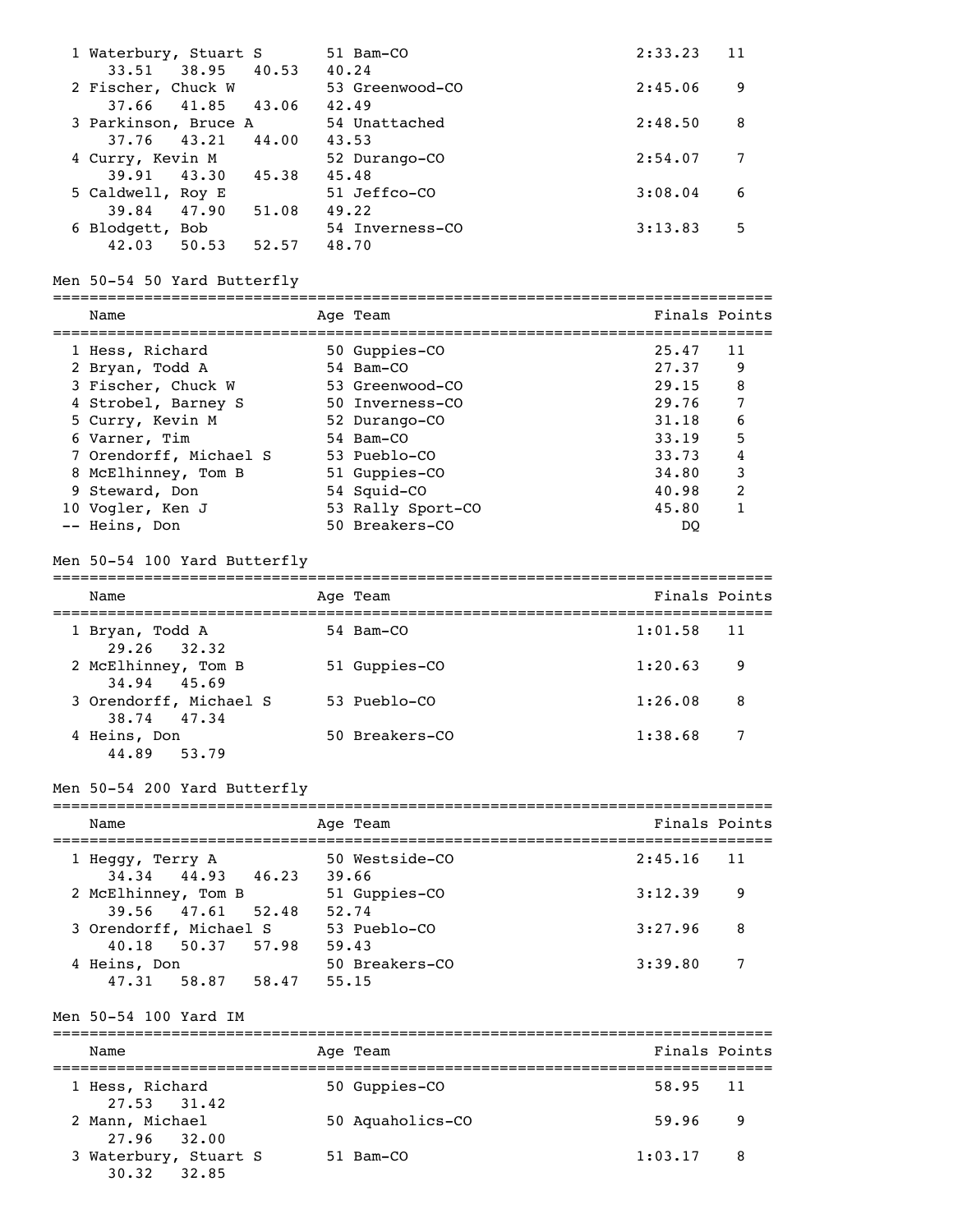| 4 Fischer, Chuck W<br>$30.69$ $33.54$    | 53 Greenwood-CO | 1:04.23      |
|------------------------------------------|-----------------|--------------|
| 5 Strobel, Barney S<br>32.45 38.81       | 50 Inverness-CO | 1:11.26<br>6 |
| 6 Curry, Kevin M<br>34.61 38.85          | 52 Durango-CO   | 1:13.46<br>5 |
| 7 Varner, Tim<br>35.31 40.84             | 54 Bam-CO       | 1:16.15<br>4 |
| 8 Orendorff, Michael S<br>43.97          | 53 Pueblo-CO    | 1:21.05<br>3 |
| 37.08<br>-- Heins, Don<br>45.49<br>49.05 | 50 Breakers-CO  | DO           |

#### Men 50-54 200 Yard IM

| Name                                                  |               | Age Team               | Finals Points |              |
|-------------------------------------------------------|---------------|------------------------|---------------|--------------|
| 1 Mann, Michael<br>27.73 33.00 38.16 30.64            |               | 50 Aquaholics-CO       | $2:09.53$ 11  |              |
| 2 Stanback, John H<br>$31.07$ $35.40$ $42.17$ $32.50$ |               | 51 Vortex-CO           | 2:21.14       | 9            |
| 3 Lee, David A<br>29.99 39.07 44.50 33.45             |               | 50 Monaco-CO           | 2:27.01       | 8            |
| 4 Fischer, Chuck W                                    |               | 53 Greenwood-CO        | 2:27.44       | 7            |
| $31.41$ $38.49$ $42.91$ $34.63$<br>5 Tveitmoe, Bob N  |               | 52 Jeffco-CO           | 2:32.79       | 6            |
| 32.16 39.93 45.90 34.80<br>6 Davis, Johnny H          |               | 51 Rally Sport-CO      | 2:37.58       | 5            |
| 32.84 42.32 47.05<br>7 Curry, Kevin M                 |               | 35.37<br>52 Durango-CO | 2:44.51       | 4            |
| $33.69$ $45.66$ $46.66$<br>8 Varner, Tim              |               | 38.50<br>54 Bam-CO     | 2:48.70       | 3            |
| 37.94 44.80<br>9 Schwab, Tommy R                      | $50.66$ 35.30 | 50 Csst-CO             | 2:51.36       | 2            |
| $41.37$ $44.12$ $48.43$<br>10 Caldwell, Roy E         |               | 37.44<br>51 Jeffco-CO  | 3:02.04       | $\mathbf{1}$ |
| 35.81 51.53 52.95 41.75<br>11 Orendorff, Michael S    |               | 53 Pueblo-CO           | 3:02.27       |              |
| 36.85 48.90 55.84 40.68<br>12 Heins, Don              |               | 50 Breakers-CO         | 3:26.14       |              |
| 48.60 55.99 56.93 44.62<br>-- Strong, James L         |               | 51 Jeffco-CO           | DO.           |              |
| 31.80 44.56 43.79 35.70                               |               |                        |               |              |

Men 50-54 400 Yard IM

| Name                    |             |       |              | Age Team          |       |       |         | Finals Points |  |
|-------------------------|-------------|-------|--------------|-------------------|-------|-------|---------|---------------|--|
| 1 Mann, Michael         |             |       |              | 50 Aquaholics-CO  |       |       | 4:33.51 | - 11          |  |
| 28.87 32.29             |             | 34.98 |              | 33.75 39.70 40.79 |       | 32.00 | 31.13   |               |  |
| 2 Heins, Don            |             |       |              | 50 Breakers-CO    |       |       | 7:19.59 | - 9           |  |
|                         | 47.53 59.19 | 59.13 |              | 59.25 57.86       | 59.58 | 51.68 | 45.37   |               |  |
| -- Orendorff, Michael S |             |       | 53 Pueblo-CO |                   |       |       | DO      |               |  |
| 41.19                   | 50.67       | 50.83 | 47.90        | 56.77             | 55.31 | 45.95 | 41.40   |               |  |

#### Men 55-59 50 Yard Freestyle

=============================================================================== Name Age Team Age Team Finals Points =============================================================================== 1 Paxton, Norman J 56 Bam-CO 24.25 11 2 McCormick, Paul 58 Bam-CO 25.21 9 3 Ellis, Quincy C 56 Durango-CO 26.30 8 4 Abbott, Bill A 58 Aurora-CO 26.39 7 5 Goodman, Laurence R 57 Bam-CO 29.92 6 6 Warfield, John P 58 Durango-CO 31.35 5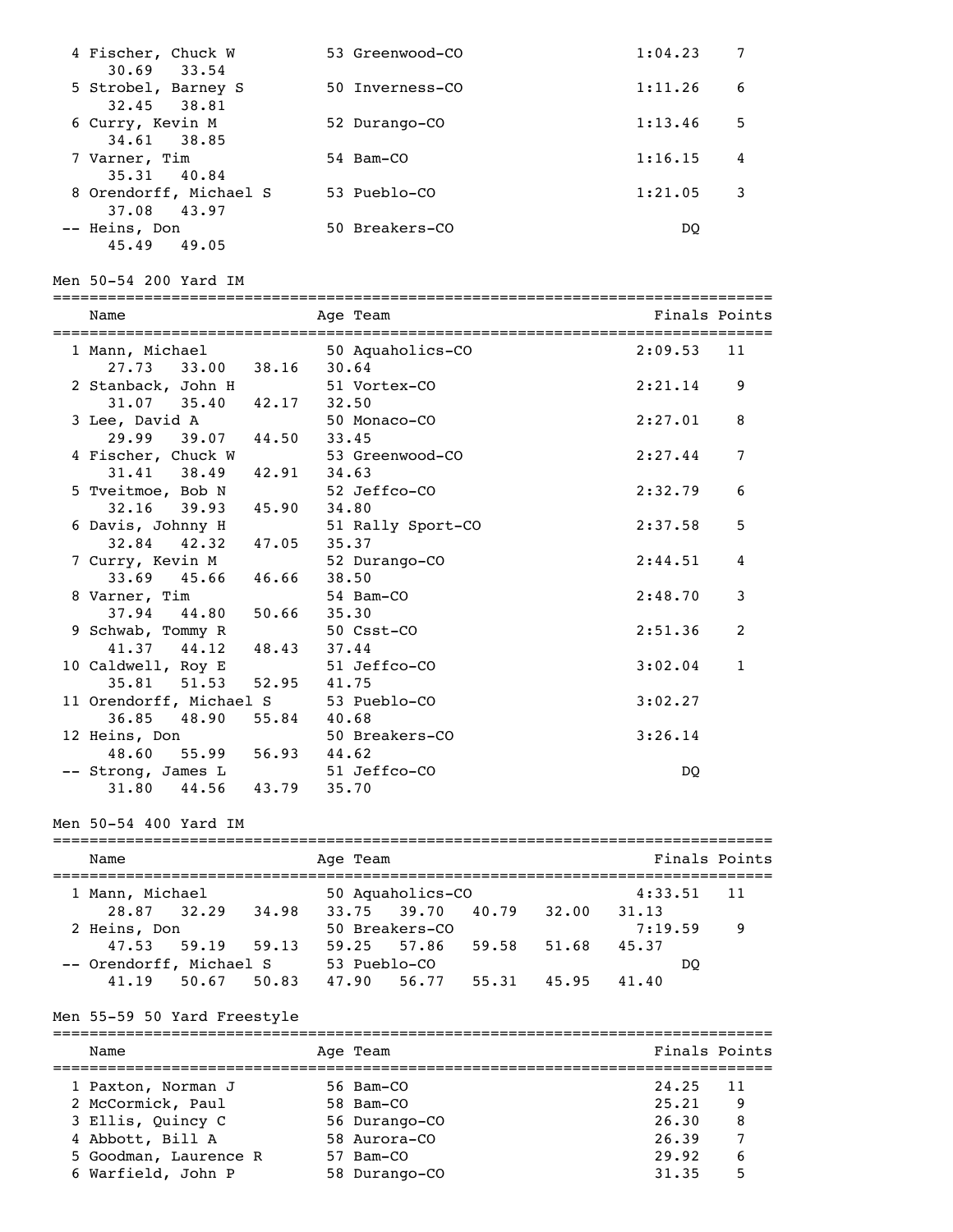#### Men 55-59 100 Yard Freestyle

| Name                                 | Age Team        |         | Finals Points |
|--------------------------------------|-----------------|---------|---------------|
| 1 Paxton, Norman J<br>26.37 29.18    | 56 Bam-CO       | 55.55   | 11            |
| 2 McCormick, Paul<br>26.82<br>29.13  | 58 Bam-CO       | 55.95   | 9             |
| 3 Ellis, Quincy C<br>29.82<br>27.08  | 56 Durango-CO   | 56.90   | 8             |
| 4 Abbott, Bill A<br>27.82<br>31.12   | 58 Aurora-CO    | 58.94   | 7             |
| 5 Dodge, David R<br>32.46<br>29.98   | 58 Durango-CO   | 1:02.44 | 6             |
| 6 Townsend, Cecil<br>32.43<br>30.39  | 57 Pueblo-CO    | 1:02.82 | 5             |
| 7 Carney, Kent<br>30.90<br>33.01     | 57 Evergreen-CO | 1:03.91 | 4             |
| 8 Warfield, John P<br>34.09<br>37.52 | 58 Durango-CO   | 1:11.61 | 3             |

#### Men 55-59 200 Yard Freestyle

===============================================================================

| Name                                 | Age Team       |                 | Finals Points |    |
|--------------------------------------|----------------|-----------------|---------------|----|
| 1 McCormick, Paul<br>31.05<br>29.04  | 31.50<br>31.76 | 58 Bam-CO       | 2:03.35       | 11 |
| 2 Ellis, Quincy C                    |                | 56 Durango-CO   | 2:09.05       | 9  |
| 29.20<br>32.26<br>3 Townsend, Cecil  | 33.29<br>34.30 | 57 Pueblo-CO    | 2:19.29       | 8  |
| 32.49<br>35.83                       | 36.25<br>34.72 |                 |               |    |
| 4 Carney, Kent<br>33.95<br>36.44     | 38.22<br>36.58 | 57 Evergreen-CO | 2:25.19       | 7  |
| 5 Warfield, John P<br>43.74<br>39.41 | 41.22<br>41.93 | 58 Durango-CO   | 2:46.30       | 6  |
|                                      |                |                 |               |    |

#### Men 55-59 500 Yard Freestyle

| Name                  |       |       | Age Team     |               |       |       |         | Finals Points |
|-----------------------|-------|-------|--------------|---------------|-------|-------|---------|---------------|
| 1 McCormick, Paul     |       |       | 58 Bam-CO    |               |       |       | 5:44.79 | 11            |
| 31.69                 | 34.25 | 34.48 | 34.83        | 34.90         | 35.01 | 35.01 | 35.01   |               |
| 35.37                 | 34.24 |       |              |               |       |       |         |               |
| 2 Ellis, Ouincy C     |       |       |              | 56 Durango-CO |       |       | 5:54.26 | 9             |
| $31.76$ $34.40$       |       | 35.76 | 36.51        | 35.95         | 36.21 | 36.18 | 35.82   |               |
| 36.55                 | 35.12 |       |              |               |       |       |         |               |
| 3 Townsend, Cecil     |       |       | 57 Pueblo-CO |               |       |       | 6:35.37 | 8             |
| 36.37 39.68           |       | 40.93 | 40.76        | 40.87         | 40.37 | 40.45 | 39.62   |               |
| 39.66                 | 36.66 |       |              |               |       |       |         |               |
| 4 Goodman, Laurence R |       |       | 57 Bam-CO    |               |       |       | 7:41.00 | 7             |
| 38.93                 | 45.92 | 48.46 | 47.09        | 46.79         | 47.02 | 46.69 | 47.16   |               |
| 46.77                 | 46.17 |       |              |               |       |       |         |               |
| 5 Warfield, John P    |       |       |              | 58 Durango-CO |       |       | 7:44.34 | 6             |
| 39.92                 | 46.91 | 46.45 | 47.79        | 47.28         | 47.76 | 47.16 | 47.92   |               |
| 47.33                 | 45.82 |       |              |               |       |       |         |               |

#### Men 55-59 1000 Yard Freestyle

=============================================================================== Age Team  $\qquad \qquad$  Finals Points =============================================================================== 1 McCormick, Paul 58 Bam-CO 11:53.06 11 31.27 34.18 35.14 35.87 35.64 35.35 35.23 35.52 35.40 35.78 36.07 35.73 35.72 35.88 35.91 36.39 37.19 38.48 36.77 35.54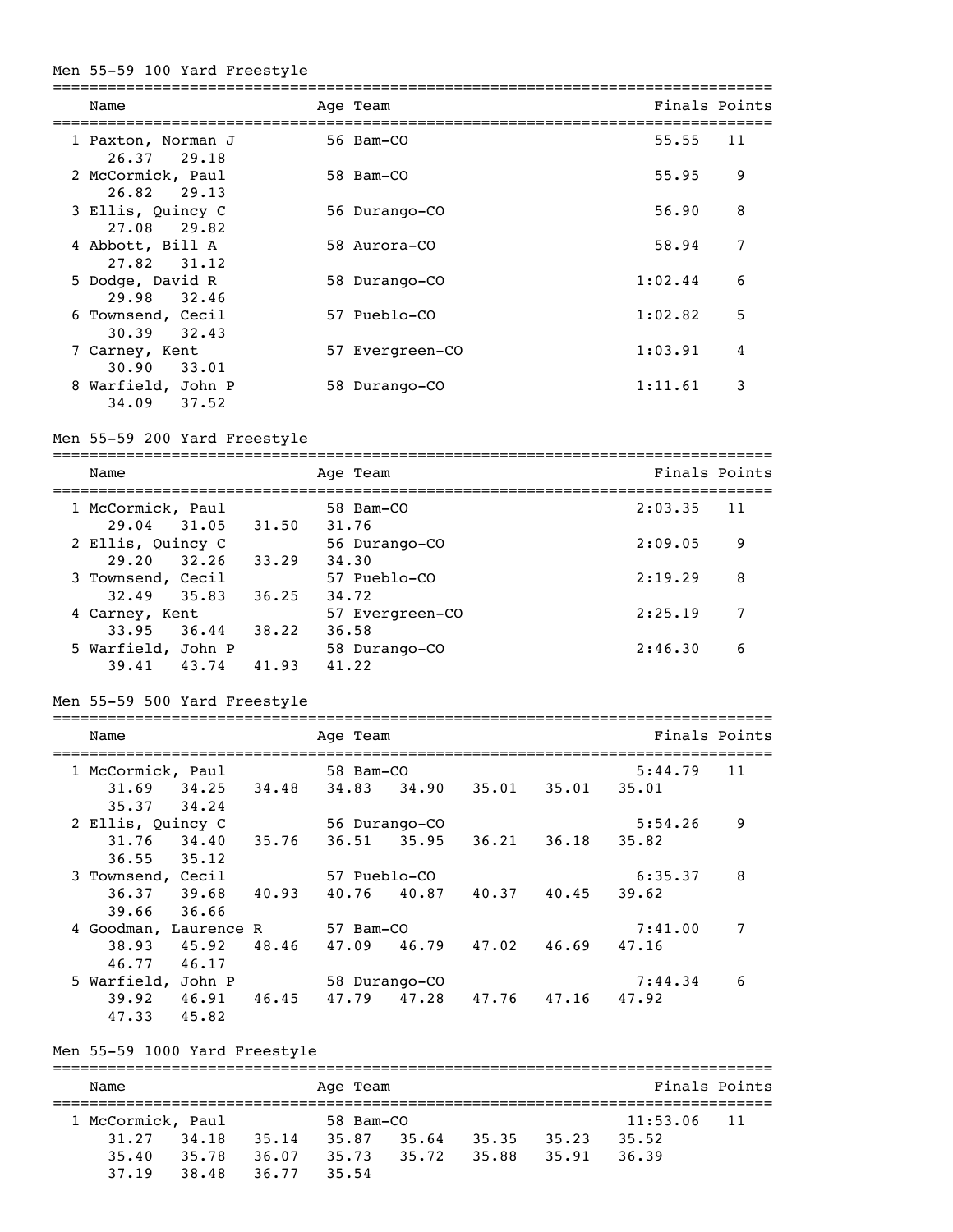| 2 Ellis, Quincy C     |       |       |              | 56 Durango-CO |       |       | 12:15.56 | 9 |
|-----------------------|-------|-------|--------------|---------------|-------|-------|----------|---|
| 32.27                 | 35.79 | 36.02 | 37.15        | 36.73         | 37.50 | 37.51 | 37.49    |   |
| 37.54                 | 37.66 | 37.35 | 37.22        | 37.27         | 37.00 | 36.91 | 36.86    |   |
| 37.00                 | 36.93 | 37.60 | 35.76        |               |       |       |          |   |
| 3 Townsend, Cecil     |       |       | 57 Pueblo-CO |               |       |       | 13:44.31 | 8 |
| 37.71                 | 42.23 | 42.35 | 42.60        | 42.42         | 42.62 | 42.35 | 42.31    |   |
| 42.33                 | 42.04 | 41.92 | 41.29        | 41.23         | 41.42 | 41.57 | 40.33    |   |
| 40.48                 | 40.40 | 39.65 | 37.06        |               |       |       |          |   |
|                       |       |       |              |               |       |       |          |   |
| 4 Goodman, Laurence R |       |       | 57 Bam-CO    |               |       |       | 15:44.53 | 7 |
| 40.11                 | 47.78 | 49.07 | 48.78        | 48.29         | 48.22 | 48.94 | 48.01    |   |
| 47.94                 | 47.70 | 47.07 | 48.11        | 49.08         | 47.09 | 47.85 | 47.77    |   |
| 47.09                 | 46.28 | 46.88 | 42.47        |               |       |       |          |   |
| 5 Creese, Dennis      |       |       | 56 Bam-CO    |               |       |       | 18:47.53 | 6 |
| 51.58                 | 53.94 | 55.15 | 56.76        | 54.84         | 55.84 | 55.27 | 56.95    |   |
| 56.49                 | 56.49 | 57.57 | 58.46        | 55.90         | 58.34 | 56.89 | 57.41    |   |

#### Men 55-59 1650 Yard Freestyle

=============================================================================== Name **Age Team** Age Team Finals Points =============================================================================== 1 Townsend, Cecil 57 Pueblo-CO 22:24.60 11 35.31 39.94 40.02 40.30 40.32 40.57 40.06 40.37 40.18 40.30 40.23 40.58 40.82 40.96 1:21.57 40.84 40.88 40.96 41.04 41.11 41.34 41.75 42.03 41.61 41.74 41.76 41.73 42.30 41.97 41.63 39.27 2 McGuire, Robin K 59 Bam-CO 25:11.56 9 41.66 42.92 43.72 42.40 45.90 46.59 46.23 45.42 46.46 46.82 47.21 47.09 47.05 45.31 1:35.01 1:32.43 46.77 46.92 45.40 46.54 46.55 46.69 47.39 46.34 45.38 45.09 47.12 44.34 42.69 3 Goodman, Laurence R 57 Bam-CO 26:07.39 8 39.82 46.08 47.06 47.76 48.13 47.77 48.53 46.63 48.29 46.49 47.50 48.24 48.92 47.72 48.21 48.99 46.67 48.42 48.35 47.70 49.87 47.25 48.83 47.53 48.46 49.11 47.94 46.01 47.35 47.04 48.83 48.18 43.71 4 Creese, Dennis 56 Bam-CO 30:20.44 7 50.11 52.53 53.18 54.04 54.60 53.55 54.63 54.49 55.37 55.87 55.24 56.51 53.63 57.68 55.32 55.11 55.45 55.63 55.31 55.35 55.78 55.26 55.40 56.66 56.36 55.61 56.59 56.17 56.48 55.56 56.03 55.47 55.47

#### Men 55-59 50 Yard Backstroke

=============================================================================== Name Age Team Age Age Team Finals Points =============================================================================== 1 Townsend, Cecil 57 Pueblo-CO<br>2 Goodman, Laurence R 57 Bam-CO 2 Goodman, Laurence R 57 Bam-CO 42.32 9 3 Pflum, Glenn D 55 Squid-CO 45.31 8 4 Warfield, John P 58 Durango-CO 47.61 7

#### Men 55-59 100 Yard Backstroke

=============================================================================== Name Age Team Age Team Finals Points =============================================================================== 1 Carney, Kent 57 Evergreen-CO 34.48 35.48 2 Townsend, Cecil 57 Pueblo-CO 1:17.53 9 38.06 39.47 3 Dodge, David R 58 Durango-CO 1:17.54 8 37.60 39.94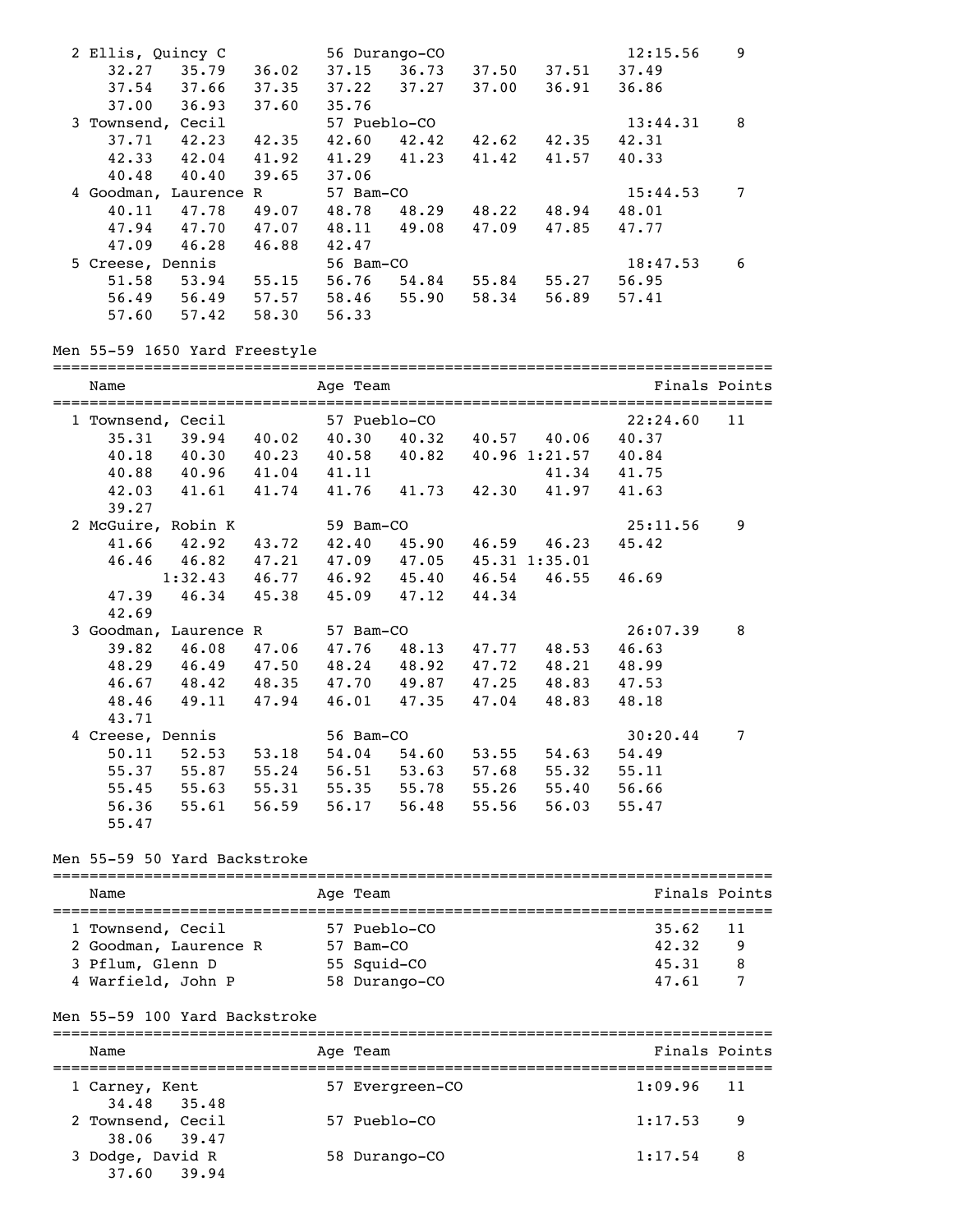# Men 55-59 200 Yard Backstroke

|                                                  |       | _____________________________________<br>--------------- |               |               |
|--------------------------------------------------|-------|----------------------------------------------------------|---------------|---------------|
| Name<br>=================================        |       | Age Team                                                 | Finals Points |               |
| 1 Townsend, Cecil                                |       | =============================<br>57 Pueblo-CO            | 2:41.52       | 11            |
| 40.65 41.57 40.80<br>38.50                       |       |                                                          |               |               |
| 2 Ellis, Quincy C                                |       | 56 Durango-CO                                            | 2:42.02       | 9             |
| 38.64<br>41.25<br>41.79<br>3 Goodman, Laurence R | 40.34 | 57 Bam-CO                                                | 3:45.45       | 8             |
| 58.63<br>58.32<br>51.83                          | 56.67 |                                                          |               |               |
| Men 55-59 50 Yard Breaststroke                   |       |                                                          |               |               |
|                                                  |       |                                                          | Finals Points |               |
| Name                                             |       | Age Team                                                 |               |               |
| 1 Paxton, Norman J                               |       | 56 Bam-CO                                                | 32.91         | 11            |
| 2 Abbott, Bill A                                 |       | 58 Aurora-CO                                             | 33.96         | 9             |
| 3 Goodman, Laurence R                            |       | 57 Bam-CO                                                | 43.67         | 8             |
| 4 Warfield, John P                               |       | 58 Durango-CO                                            | 58.90         | 7             |
| Men 55-59 100 Yard Breaststroke                  |       |                                                          |               |               |
| Name                                             |       | Age Team<br>------------                                 | Finals Points |               |
| 1 Carney, Kent<br>$36.04$ 40.89                  |       | 57 Evergreen-CO                                          | 1:16.93       | 11            |
| 2 Townsend, Cecil                                |       | 57 Pueblo-CO                                             | 1:22.17       | 9             |
| 39.86 42.31                                      |       |                                                          |               |               |
| Men 55-59 200 Yard Breaststroke                  |       |                                                          |               |               |
| Name                                             |       | Age Team                                                 | Finals Points |               |
| 1 Townsend, Cecil                                |       | 57 Pueblo-CO                                             | 3:08.44       | 11            |
| 42.37 48.66 48.77                                | 48.64 |                                                          |               |               |
| Men 55-59 50 Yard Butterfly                      |       |                                                          |               |               |
| Name                                             |       | Age Team                                                 |               | Finals Points |
| 1 McCormick, Paul                                |       | 58 Bam-CO                                                | 28.24         | 11            |
| 2 Paxton, Norman J                               |       | 56 Bam-CO                                                | 28.58         | 9             |
| 3 Abbott, Bill A                                 |       | 58 Aurora-CO                                             | 28.95         | 8             |
| 4 Ellis, Quincy C                                |       | 56 Durango-CO                                            | 29.88         | 7             |
| 5 Goodman, Laurence R                            |       | 57 Bam-CO                                                | 35.67         | 6             |
| 6 Warfield, John P                               |       | 58 Durango-CO                                            | 38.86         | 5             |
| Men 55-59 100 Yard Butterfly                     |       |                                                          |               |               |
| Name                                             |       | Age Team                                                 | Finals Points |               |
| 1 Abbott, Bill A                                 |       | 58 Aurora-CO                                             | 1:07.46       | 11            |
| $31.26$ $36.20$                                  |       |                                                          |               |               |
| Men 55-59 200 Yard Butterfly                     |       |                                                          |               |               |
| Name                                             |       | Age Team                                                 | Finals Points |               |
| 1 Goodman, Laurence R                            |       | 57 Bam-CO                                                | 3:40.56       | 11            |
| 56.92<br>57.20<br>46.83                          | 59.61 |                                                          |               |               |
|                                                  |       |                                                          |               |               |
| Men 55-59 100 Yard IM<br>======================= |       |                                                          |               |               |
| Name                                             |       | Age Team                                                 | Finals Points |               |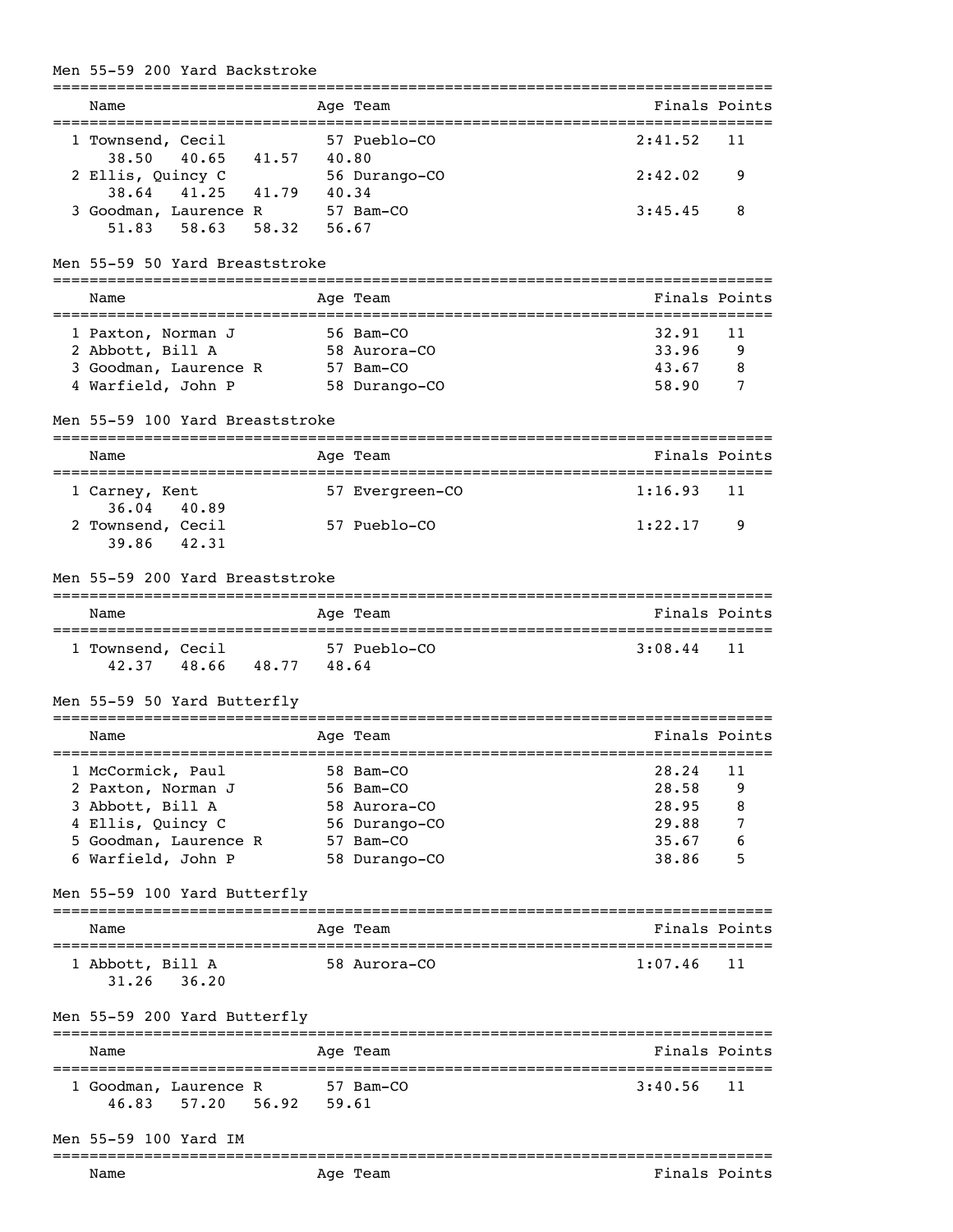| 1 Abbott, Bill A                                            |       | 58 Aurora-CO                                   | 1:07.57            | 11            |
|-------------------------------------------------------------|-------|------------------------------------------------|--------------------|---------------|
| 31.51<br>36.06<br>2 Paxton, Norman J                        |       | 56 Bam-CO                                      | 1:07.80            | 9             |
| 33.07<br>34.73<br>3 Ellis, Quincy C                         |       | 56 Durango-CO                                  | 1:09.76            | 8             |
| 31.73<br>38.03<br>4 Carney, Kent                            |       | 57 Evergreen-CO                                | 1:10.84            | 7             |
| 33.38<br>37.46<br>5 Townsend, Cecil                         |       | 57 Pueblo-CO                                   | 1:14.78            | 6             |
| 36.72<br>38.06<br>6 Goodman, Laurence R<br>39.60<br>44.41   |       | 57 Bam-CO                                      | 1:24.01            | 5             |
| 7 Pflum, Glenn D<br>45.72<br>53.26                          |       | 55 Squid-CO                                    | 1:38.98            | 4             |
| Men 55-59 200 Yard IM                                       |       |                                                |                    |               |
| Name                                                        |       | Age Team                                       |                    | Finals Points |
| 1 Dodge, David R<br>46.82<br>31.41<br>41.77                 | 36.96 | 58 Durango-CO                                  | 2:36.96            | 11            |
| 2 Ellis, Quincy C<br>33.61<br>41.29 49.01                   | 34.44 | 56 Durango-CO                                  | 2:38.35            | 9             |
| 3 Townsend, Cecil<br>48.56 37.05<br>40.81<br>44.93          |       | 57 Pueblo-CO                                   | 2:51.35            | 8             |
| 4 Goodman, Laurence R<br>42.24<br>54.44<br>59.04            | 39.32 | 57 Bam-CO                                      | 3:15.04            | 7             |
| Men 55-59 400 Yard IM                                       |       |                                                |                    |               |
| Name                                                        |       | Age Team                                       |                    | Finals Points |
| 1 Goodman, Laurence R<br>45.34<br>56.18<br>55.92            |       | 57 Bam-CO<br>$56.69$ $59.30$ $1:00.63$ $42.73$ | 6:55.98<br>39.19   | 11            |
| Men 60-64 50 Yard Freestyle                                 |       |                                                |                    |               |
| Name                                                        |       | Age Team                                       | Finals Points      |               |
|                                                             |       |                                                |                    |               |
|                                                             |       |                                                |                    |               |
| 1 Abrahams, Rich                                            |       | 60 Aurora-CO                                   | 22.33              | 11            |
| 2 Edwards, Morgan                                           |       | 60 Inverness-CO                                | 28.44              | 9             |
| 3 Burson, Bill W                                            |       | 60 South Suburban-CO                           | 28.62              | 8             |
| 4 Langer, Harold H                                          |       | 64 Grand Valley-CO                             | 29.84              | 7             |
| 5 Wollrab, Skip                                             |       | 60 Unattached                                  | 30.41              | 6             |
| 6 Reynolds, Bing                                            |       | 64 Bam-CO                                      | 42.30              | 5             |
| Men 60-64 100 Yard Freestyle                                |       |                                                |                    |               |
| Name                                                        |       | Age Team                                       |                    | Finals Points |
| 1 Abrahams, Rich<br>23.91<br>27.01                          |       | 60 Aurora-CO                                   | 50.92              | 11            |
| 2 Edwards, Morgan<br>31.95<br>35.30                         |       | 60 Inverness-CO                                | 1:07.25            | 9             |
| 3 Goodwin, Lance<br>34.94<br>36.16                          |       | 64 Westside-CO                                 | 1:11.10            | 8             |
| 4 Wollrab, Skip<br>33.81<br>39.44                           |       | 60 Unattached                                  | 1:13.25            | 7             |
| 5 Langer, Harold H<br>36.22<br>37.55                        |       | 64 Grand Valley-CO                             | 1:13.77            | 6             |
| 6 Chessnoe, Michael S<br>37.92<br>40.61<br>7 Reynolds, Bing |       | 63 Aquaholics-CO                               | 1:18.53<br>1:40.69 | 5             |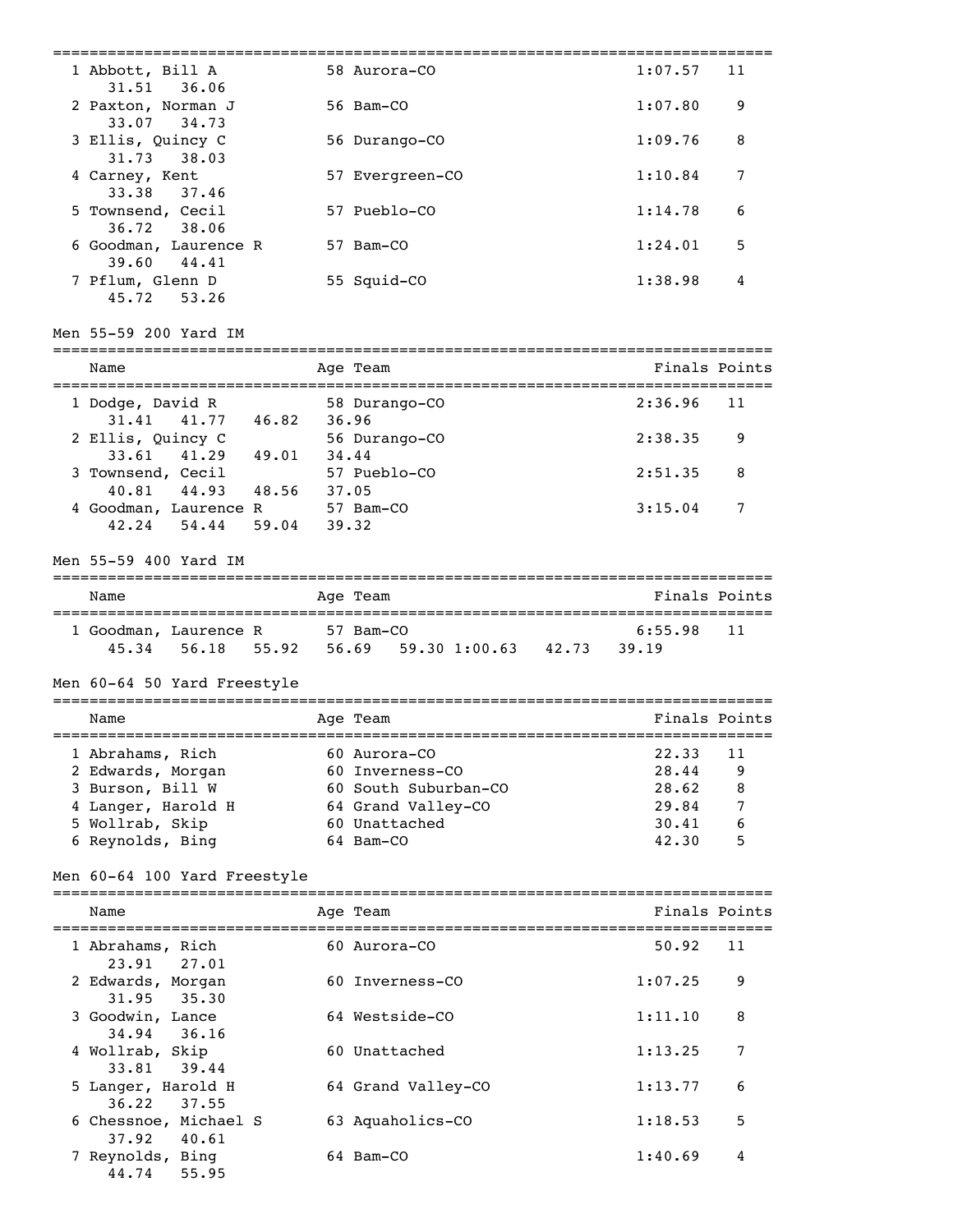#### Men 60-64 200 Yard Freestyle

| Name                                      | Age Team                      | Finals Points |
|-------------------------------------------|-------------------------------|---------------|
| 1 Abrahams, Rich<br>27.53 30.34<br>31.36  | $60$ Aurora-CO<br>30.96       | 2:00.19<br>11 |
| 2 Burson, Bill W<br>42.36 37.87<br>38.24  | 60 South Suburban-CO<br>37.42 | 2:35.89<br>9  |
| 3 Dyck, Mel<br>34.61 39.67<br>41.53       | 63 Snow Mountain-CO<br>40.66  | 8<br>2:36.47  |
| 4 Edwards, Morgan<br>39.28 42.78<br>46.09 | 60 Inverness-CO<br>46.54      | 7<br>2:54.69  |
| 5 Reynolds, Bing<br>51.79 1:02.37 1:04.87 | 64 Bam-CO<br>58.72            | 3:57.75<br>6  |

Men 60-64 500 Yard Freestyle

| Name                                                    |       | Age Team |                 |                                                               |             | Finals Points |
|---------------------------------------------------------|-------|----------|-----------------|---------------------------------------------------------------|-------------|---------------|
| 1 Burson, Bill W                                        |       |          |                 | 60 South Suburban-CO                                          | 6:30.38     | 11            |
| 34.87 38.13 38.42<br>40.73 37.39                        |       | 39.69    |                 | 39.63 39.91 40.96 40.65                                       |             |               |
| 2 Dyck, Mel                                             |       |          |                 | 63 Snow Mountain-CO                                           | 7:16.02     | 9             |
| $1:18.90$ $42.66$                                       | 43.04 |          |                 | 42.77 42.29 42.63 42.41 43.10                                 |             |               |
| 40.29 17.93                                             |       |          |                 |                                                               |             |               |
| 3 Goodwin, Lance                                        |       |          | 64 Westside-CO  |                                                               | 7:17.93     | 8             |
| 38.86 43.65                                             | 44.98 |          |                 | 44.14 45.01 45.23                                             | 44.39 44.94 |               |
| 44.51 42.22                                             |       |          |                 |                                                               |             |               |
| 4 Chessnoe, Michael S 63 Aquaholics-CO                  |       |          |                 |                                                               | 7:29.28     | 7             |
| $42.14$ $45.33$ $44.81$                                 |       |          |                 | 47.79 44.89 44.16 47.62 45.71                                 |             |               |
| 44.12 42.71                                             |       |          |                 |                                                               |             |               |
| 5 Yost, Bob R                                           |       |          | 62 Inverness-CO |                                                               | 9:55.10     | 6             |
| 46.71 54.82 59.53 1:00.54 59.94 1:00.32 1:00.70 1:01.79 |       |          |                 |                                                               |             |               |
| $1:55.28$ 15.47                                         |       |          |                 |                                                               |             |               |
| 6 Reynolds, Bing 64 Bam-CO                              |       |          |                 |                                                               | 10:56.83    | 5             |
|                                                         |       |          |                 | 49.67 1:03.80 1:08.86 1:07.84 1:06.34 1:08.80 1:09.59 1:08.68 |             |               |
| $1:08.11$ $1:05.14$                                     |       |          |                 |                                                               |             |               |

Men 60-64 1000 Yard Freestyle

| Name              |       |       | Age Team       |                     |       |       |          | Finals Points |
|-------------------|-------|-------|----------------|---------------------|-------|-------|----------|---------------|
| 1 Dyck, Mel       |       |       |                | 63 Snow Mountain-CO |       |       | 14:08.48 | 11            |
| 39.56             | 45.26 | 43.77 | 42.23          | 42.71               | 42.76 | 44.01 | 43.93    |               |
| 43.82             | 42.30 | 42.41 | 42.79          | 42.03               | 41.84 | 41.89 | 41.82    |               |
| 41.93             | 41.50 | 42.15 | 39.77          |                     |       |       |          |               |
| 2 West, Dennis H  |       |       | $60$ Bam $-CO$ |                     |       |       | 14:33.13 | 9             |
| 36.22             | 41.20 | 43.13 | 43.70          | 43.91               | 43.83 | 44.31 | 44.91    |               |
| 45.09             | 45.28 | 45.48 | 44.98          | 45.60               | 44.55 | 44.56 | 44.54    |               |
| 44.78             | 43.67 | 43.09 | 40.30          |                     |       |       |          |               |
| 3 Edwards, Morgan |       |       |                | 60 Inverness-CO     |       |       | 16:00.14 | 8             |
| 42.69             | 47.32 | 47.94 | 48.46          | 48.02               | 47.69 | 47.81 | 48.49    |               |
| 47.86             | 48.31 | 48.58 | 49.62          | 49.54               | 49.43 | 48.92 | 48.62    |               |
| 47.78             | 48.01 | 47.58 | 47.47          |                     |       |       |          |               |

Men 60-64 1650 Yard Freestyle

=============================================================================== Name Age Team Age Team Finals Points =============================================================================== 1 Dyck, Mel 63 Snow Mountain-CO 24:09.58 11 38.03 44.79 44.48 44.69 44.17 45.35 44.96 45.23 45.33 45.48 45.71 45.84 44.85 44.40 44.43 44.04 44.20 43.60 44.40 43.02 44.18 43.58 42.78 43.64 42.92 44.35 44.23 43.13 42.20 43.20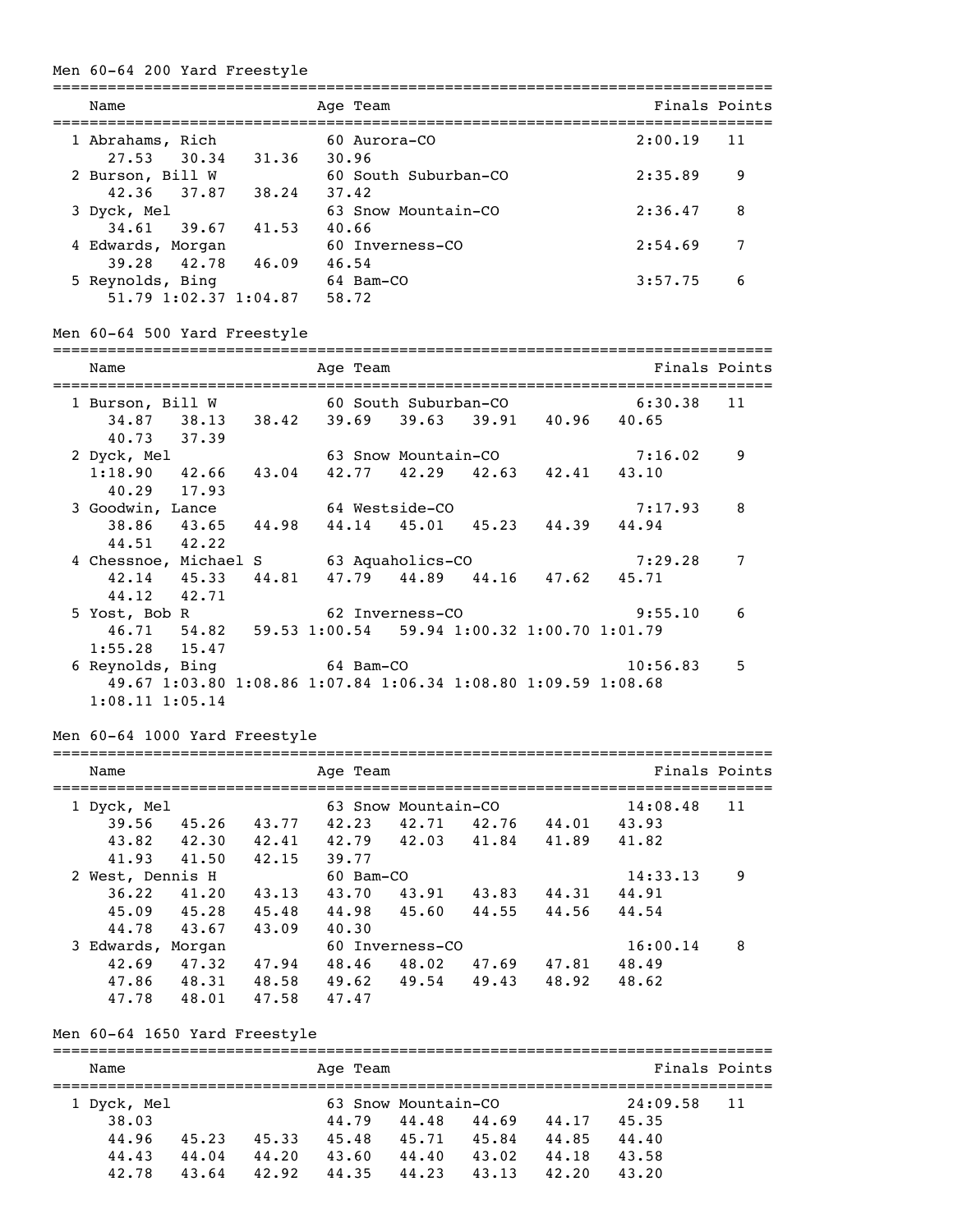| 41.32                                                           |          |                     |                     |                   |       |          |                 |
|-----------------------------------------------------------------|----------|---------------------|---------------------|-------------------|-------|----------|-----------------|
| 2 West, Dennis H                                                |          |                     | 60 Bam-CO           |                   |       | 24:12.95 | 9               |
| 42.08<br>44.32<br>37.28                                         |          | 44.64               | 44.71               | 44.44             | 44.87 | 44.55    |                 |
| 44.67<br>45.31<br>45.32                                         |          |                     |                     | 45.38 45.77 45.29 | 45.33 | 45.07    |                 |
| 44.12<br>45.07<br>44.26                                         |          |                     |                     | 44.47 44.63 44.20 | 44.12 | 44.27    |                 |
| 43.65<br>43.63<br>43.86                                         |          | 43.96               | 44.07               | 43.04             | 43.29 | 42.22    |                 |
| 41.06                                                           |          |                     |                     |                   |       |          |                 |
| 3 Chessnoe, Michael S                                           |          |                     | 63 Aquaholics-CO    |                   |       | 25:22.52 | 8               |
| 44.04<br>46.63<br>47.36                                         |          | 47.73               | 47.51               | 47.26             | 47.30 | 47.11    |                 |
| 46.81 45.53<br>46.71                                            |          | 45.81               | 46.04               | 46.41             | 46.82 | 46.21    |                 |
| 45.96<br>45.96<br>45.64                                         |          |                     |                     | 46.24 45.77 45.87 | 45.55 | 45.86    |                 |
| 46.50<br>45.43<br>45.40                                         |          | 45.11               |                     | $46.17$ $46.01$   | 46.14 | 46.03    |                 |
| 43.60                                                           |          |                     |                     |                   |       |          |                 |
| 4 Edwards, Morgan                                               |          |                     | 60 Inverness-CO     |                   |       | 26:26.18 | 7               |
| 44.66<br>48.32<br>49.32                                         |          | 47.77               | 47.88               | 48.58             | 48.65 | 49.02    |                 |
| 48.81 48.33<br>48.80                                            |          | 48.59               |                     | 48.30 49.25       | 48.21 | 48.64    |                 |
| 48.13<br>48.40 48.23                                            |          | 48.76               |                     | 48.22 48.35       | 47.67 | 48.32    |                 |
| 48.24<br>48.93<br>47.70                                         |          | 48.40               |                     | 48.14 47.62       | 46.72 | 46.83    |                 |
| 44.39                                                           |          |                     |                     |                   |       |          |                 |
| 5 Reynolds, Bing                                                |          |                     | 64 Bam-CO           |                   |       | 38:56.99 | 6               |
| 50.01 1:05.66 1:10.22 1:10.28 1:10.77 1:10.46 1:09.38 1:09.14   |          |                     |                     |                   |       |          |                 |
| 1:10.38 1:10.93 1:11.28 1:09.83 1:09.75 1:10.15 1:11.19 1:10.83 |          |                     |                     |                   |       |          |                 |
| 1:10.98 1:11.01 1:13.16 1:14.93 1:13.92 1:13.03 1:11.79 1:12.45 |          |                     |                     |                   |       |          |                 |
| 1:13.62 1:14.13 1:11.89 1:13.14 1:12.28 1:13.94 1:12.40 1:13.59 |          |                     |                     |                   |       |          |                 |
| 1:10.47                                                         |          |                     |                     |                   |       |          |                 |
|                                                                 |          |                     |                     |                   |       |          |                 |
| Men 60-64 50 Yard Backstroke                                    |          |                     |                     |                   |       |          |                 |
| Name                                                            | Age Team |                     |                     |                   |       |          | Finals Points   |
|                                                                 |          |                     |                     |                   |       |          |                 |
| 1 Cunningham, Allan J                                           |          |                     | 60 Snow Mountain-CO |                   |       | 40.07    | 11              |
| 2 Langer, Harold H                                              |          |                     | 64 Grand Valley-CO  |                   |       | 42.58    | 9               |
| 3 Edwards, Morgan                                               |          |                     | 60 Inverness-CO     |                   |       | 47.45    | 8               |
| 4 Reynolds, Bing                                                |          |                     | 64 Bam-CO           |                   |       | 52.22    | $7\overline{ }$ |
| Men 60-64 100 Yard Backstroke                                   |          |                     |                     |                   |       |          |                 |
| Name                                                            |          |                     |                     |                   |       |          | Finals Points   |
|                                                                 | Age Team |                     |                     |                   |       |          |                 |
| 1 Goodwin, Lance                                                |          |                     | 64 Westside-CO      |                   |       | 1:27.27  | - 11            |
| 42.83<br>44.44                                                  |          |                     |                     |                   |       |          |                 |
| 2 Cunningham, Allan J<br>45.39<br>51.71                         |          | 60 Snow Mountain-CO |                     |                   |       | 1:37.10  | 9               |
| 3 Chessnoe, Michael S                                           |          |                     | 63 Aquaholics-CO    |                   |       | 1:43.24  | 8               |
| 52.91<br>50.33                                                  |          |                     |                     |                   |       |          |                 |
| 4 Reynolds, Bing                                                |          |                     | 64 Bam-CO           |                   |       | 1:57.07  | 7               |
| 55.57 1:01.50                                                   |          |                     |                     |                   |       |          |                 |
| 5 Edwards, Morgan                                               |          |                     | 60 Inverness-CO     |                   |       | 1:58.14  | 6               |
| 55.96 1:02.18                                                   |          |                     |                     |                   |       |          |                 |
|                                                                 |          |                     |                     |                   |       |          |                 |
| Men 60-64 200 Yard Backstroke                                   |          |                     |                     |                   |       |          |                 |
| Name                                                            | Age Team |                     |                     |                   |       |          | Finals Points   |
| 1 Cunningham, Allan J                                           |          |                     | 60 Snow Mountain-CO |                   |       | 3:40.73  | 11              |
| 54.77 57.37 58.00<br>50.59                                      |          |                     |                     |                   |       |          |                 |
| 2 Reynolds, Bing                                                |          |                     | 64 Bam-CO           |                   |       | 4:31.95  | 9               |
| 58.46 1:08.66 1:13.51 1:11.32                                   |          |                     |                     |                   |       |          |                 |
|                                                                 |          |                     |                     |                   |       |          |                 |
| Men 60-64 50 Yard Breaststroke                                  |          |                     |                     |                   |       |          |                 |
| Name                                                            | Age Team |                     |                     |                   |       |          | Finals Points   |
|                                                                 |          |                     |                     |                   |       |          |                 |
| 1 West, Dennis H                                                |          |                     | 60 Bam-CO           |                   |       | 34.28    | 11              |
| 2 Dyck, Mel                                                     |          |                     | 63 Snow Mountain-CO |                   |       | 35.57    | 9               |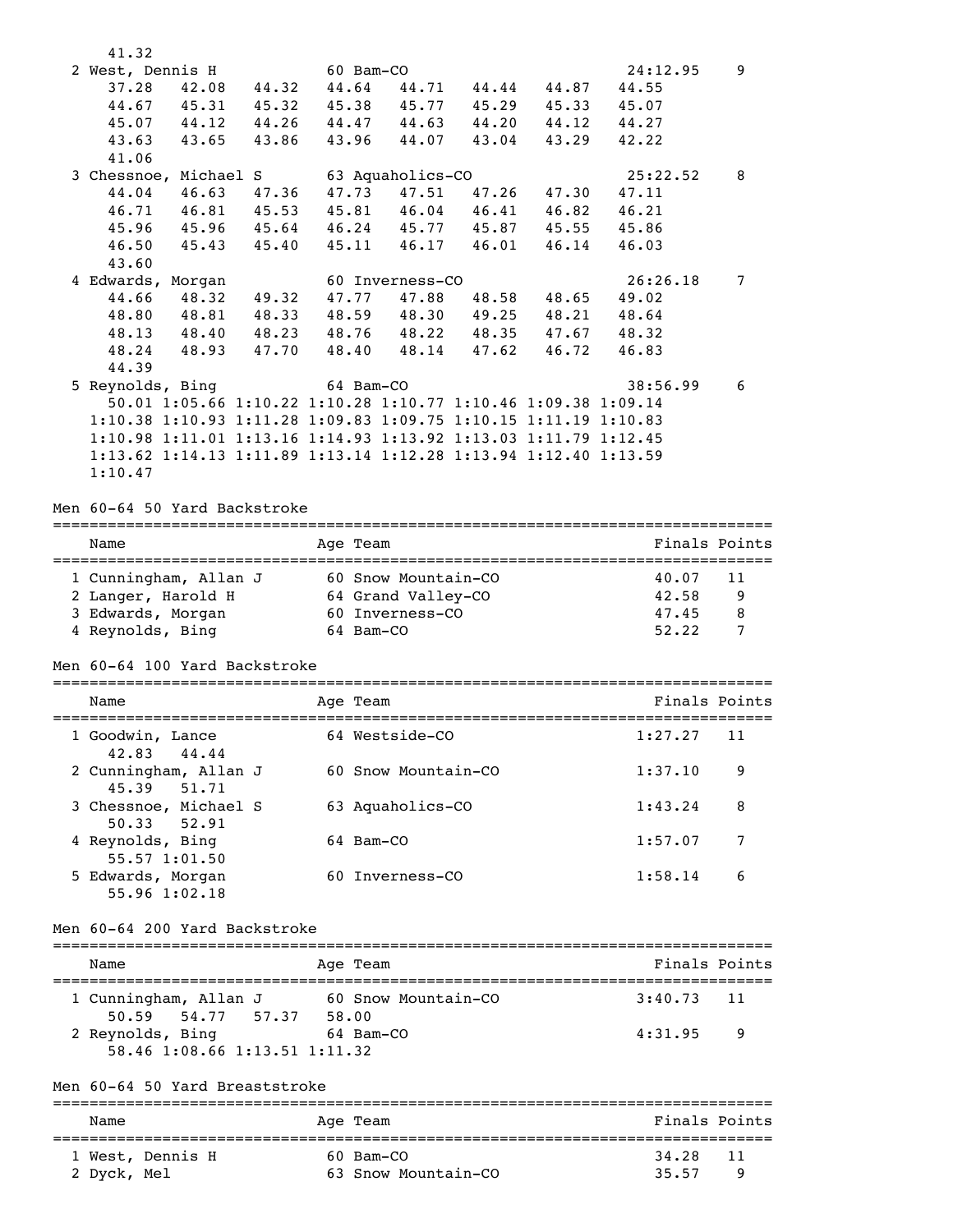| 3 Cunningham, Allan J | 60 Snow Mountain-CO | 38.41 | -8 |
|-----------------------|---------------------|-------|----|
| 4 Edwards, Morgan     | 60 Inverness-CO     | 38.79 | 7  |
| 5 Goodwin, Lance      | 64 Westside-CO      | 39.64 | 6  |
| 6 Langer, Harold H    | 64 Grand Valley-CO  | 42.92 | -5 |
| 7 Yost, Bob R         | 62 Inverness-CO     | 49.35 | 4  |

Men 60-64 100 Yard Breaststroke

| Name                                | Age Team            | Finals Points |     |
|-------------------------------------|---------------------|---------------|-----|
| 1 West, Dennis H<br>$36.47$ 39.62   | $60$ Bam $-CO$      | $1:16.09$ 11  |     |
| 2 Dyck, Mel<br>37.09 40.03          | 63 Snow Mountain-CO | 1:17.12       | - 9 |
| 3 Edwards, Morgan<br>48.89<br>42.19 | 60 Inverness-CO     | 1:31.08       | 8   |

# Men 60-64 200 Yard Breaststroke

| Name              |             |                             | Age Team            | Finals Points  |
|-------------------|-------------|-----------------------------|---------------------|----------------|
|                   |             |                             |                     |                |
| 1 Dyck, Mel       |             |                             | 63 Snow Mountain-CO | $2:55.67$ 11   |
|                   | 40.58 45.53 | 46.44                       | 43.12               |                |
| 2 Goodwin, Lance  |             |                             | 64 Westside-CO      | 3:11.81<br>- 9 |
|                   | 44.07 49.98 | 51.80                       | 45.96               |                |
| 3 Edwards, Morgan |             |                             | 60 Inverness-CO     | 3:49.05<br>- 8 |
|                   |             | 45.64 57.48 1:04.47 1:01.46 |                     |                |

#### Men 60-64 50 Yard Butterfly

| Name             |  | Age Team            | Finals Points |   |  |
|------------------|--|---------------------|---------------|---|--|
|                  |  |                     |               |   |  |
| 1 Abrahams, Rich |  | 60 Aurora-CO        | 24.47 11      |   |  |
| 2 Dyck, Mel      |  | 63 Snow Mountain-CO | 33.46         | 9 |  |
| 3 Wollrab, Skip  |  | 60 Unattached       | 36.70         | 8 |  |

# Men 60-64 100 Yard Butterfly

|  | Name                            |  |  | Age Team            | Finals Points |     |
|--|---------------------------------|--|--|---------------------|---------------|-----|
|  | 1 Abrahams, Rich<br>25.79 29.67 |  |  | $60$ Aurora-CO      | 55,46 11      |     |
|  | 2 Dyck, Mel<br>$47.50$ $52.22$  |  |  | 63 Snow Mountain-CO | 1:39.72       | - 9 |

Men 60-64 200 Yard Butterfly

|  | Name                       |  |                             |       | Age Team            | Finals Points |    |
|--|----------------------------|--|-----------------------------|-------|---------------------|---------------|----|
|  | 1 Dyck, Mel<br>43.99 54.59 |  | 55.97                       | 49.32 | 63 Snow Mountain-CO | $3:23.87$ 11  |    |
|  | 2 Edwards, Morgan          |  | 46.55 56.87 1:02.76 1:03.86 |       | 60 Inverness-CO     | 3:50.04       | -9 |

#### Men 60-64 100 Yard IM

| Name                              | Age Team            | Finals Points |  |  |  |
|-----------------------------------|---------------------|---------------|--|--|--|
| 1 Dyck, Mel<br>39.44 39.63        | 63 Snow Mountain-CO | $1:19.07$ 11  |  |  |  |
| 2 Langer, Harold H<br>42.66 43.82 | 64 Grand Valley-CO  | 1:26.48<br>-9 |  |  |  |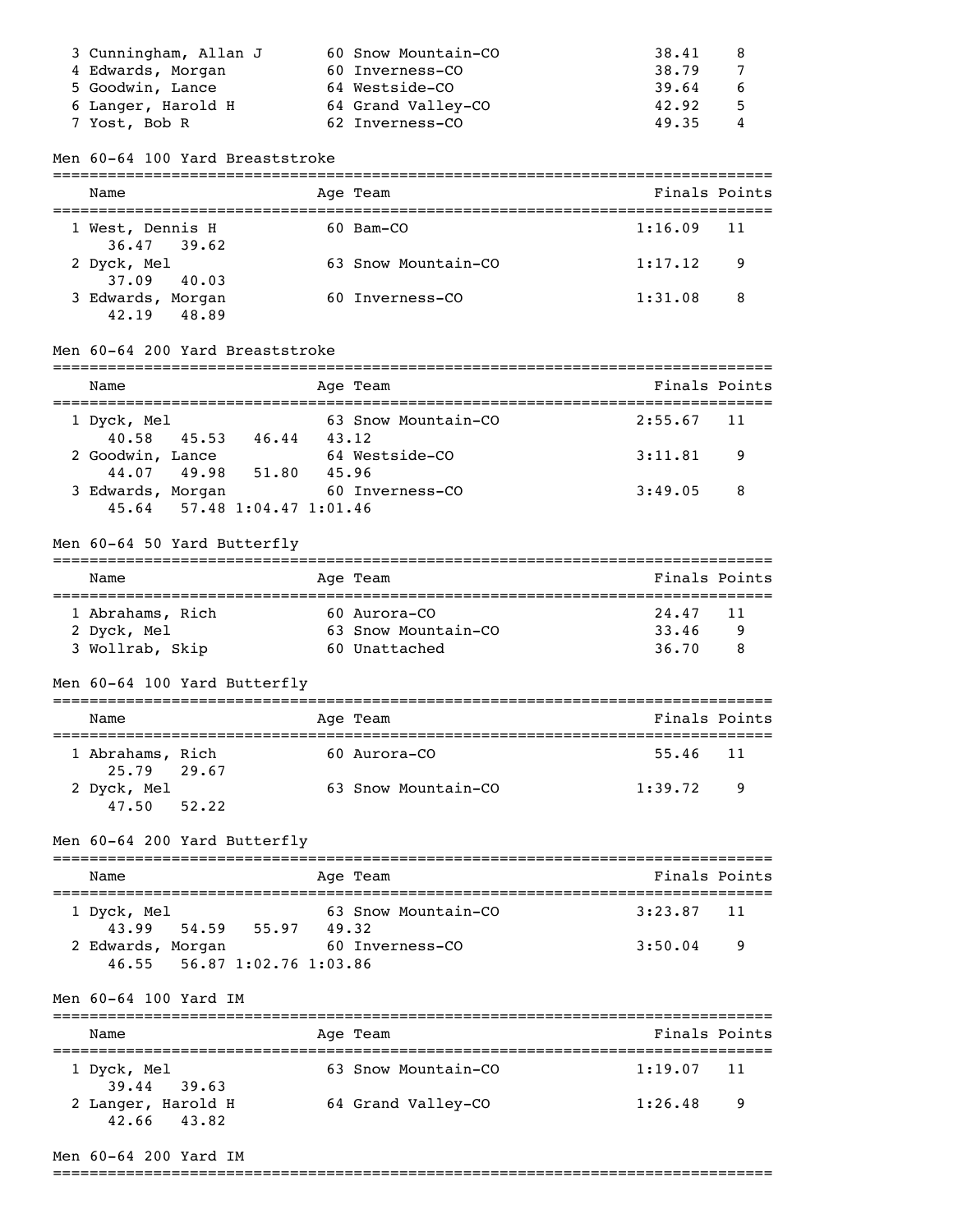| Name                                                                                     |             | Age Team                         |                   |                                           | Finals Points |
|------------------------------------------------------------------------------------------|-------------|----------------------------------|-------------------|-------------------------------------------|---------------|
| 1 Burson, Bill W<br>36.43<br>45.59 48.78 35.91                                           |             | 60 South Suburban-CO             |                   | 2:46.71                                   | 11            |
| 2 Chessnoe, Michael S 63 Aquaholics-CO<br>56.36<br>58.80 1:01.39                         | 43.94       |                                  |                   | 3:40.49                                   | 9             |
| Men 60-64 400 Yard IM                                                                    |             |                                  |                   |                                           |               |
| Name                                                                                     |             | Age Team                         |                   |                                           | Finals Points |
| 1 Dyck, Mel<br>53.17 1:02.91 1:03.41                                                     |             | 63 Snow Mountain-CO<br>52.46     |                   | 6:55.36                                   | 11            |
| 43.73<br>2 Edwards, Morgan<br>59.84 1:09.22 1:09.96 1:01.82 1:05.45 47.78<br>48.28       |             | 60 Inverness-CO                  | 53.56 42.88 43.24 | 7:48.67<br>46.32                          | 9             |
| Men 65-69 50 Yard Freestyle                                                              |             |                                  |                   |                                           |               |
| Name                                                                                     |             | ---------<br>Age Team            |                   |                                           | Finals Points |
| 1 McCray, Dick A                                                                         |             | ===================<br>67 Bam-CO |                   | ================================<br>29.75 | 11            |
| 2 Plummer, Mark A                                                                        |             | 68 Inverness-CO                  |                   | 33.16                                     | 9             |
| Men 65-69 100 Yard Freestyle                                                             |             |                                  |                   |                                           |               |
| Name                                                                                     |             | Age Team                         |                   |                                           | Finals Points |
| 1 McCray, Dick A<br>31.61<br>34.59                                                       |             | 67 Bam-CO                        |                   | 1:06.20                                   | 11            |
| 2 Murray, Bruce<br>33.40<br>36.61                                                        |             | 68 Unattached                    |                   | 1:10.01                                   | 9             |
| 3 Plummer, Mark A                                                                        |             | 68 Inverness-CO                  |                   | 1:16.74                                   | 8             |
| 36.63 40.11<br>4 Heller, Ken J<br>40.35<br>44.96                                         |             | 66 Monaco-CO                     |                   | 1:25.31                                   | 7             |
| Men 65-69 200 Yard Freestyle                                                             |             |                                  |                   |                                           |               |
| Name                                                                                     |             | ========<br>Age Team             |                   |                                           | Finals Points |
| 1 O'Brien, Dennis A                                                                      |             | 69 Durango-CO                    |                   | 2:29.48                                   | 11            |
| 34.73<br>38.61<br>2 McCray, Dick A<br>35.96 40.95 40.73 39.27                            | 38.68 37.46 | 67 Bam-CO                        |                   | 2:36.91                                   | 9             |
| Men 65-69 500 Yard Freestyle                                                             |             |                                  |                   |                                           |               |
|                                                                                          |             |                                  |                   |                                           |               |
| Name                                                                                     |             | Age Team                         |                   |                                           | Finals Points |
| 1 O'Brien, Dennis A<br>38.07 42.08 43.00 43.03 43.20 42.52 41.73 42.40<br>40.86<br>40.20 |             | 69 Durango-CO                    |                   | 6:57.09                                   | 11            |
| 2 Murray, Bruce<br>37.41 41.69 43.27 43.66 43.77                                         |             | 68 Unattached                    | 43.68 43.90       | 7:06.19<br>43.62                          | 9             |
| 43.56 41.63<br>3 McCray, Dick A<br>36.16 41.51 43.77 45.11 45.38 47.00 48.08             |             | 67 Bam-CO                        |                   | 7:26.77<br>46.99                          | 8             |
| 47.53 45.24<br>4 Heller, Ken J<br>42.73 1:44.25 52.54 52.30                              |             | 66 Monaco-CO                     | 51.32 51.53 52.47 | 8:47.78<br>50.91                          | 7             |
| 47.70<br>22.03                                                                           |             |                                  |                   |                                           |               |

Men 65-69 1000 Yard Freestyle

## ===============================================================================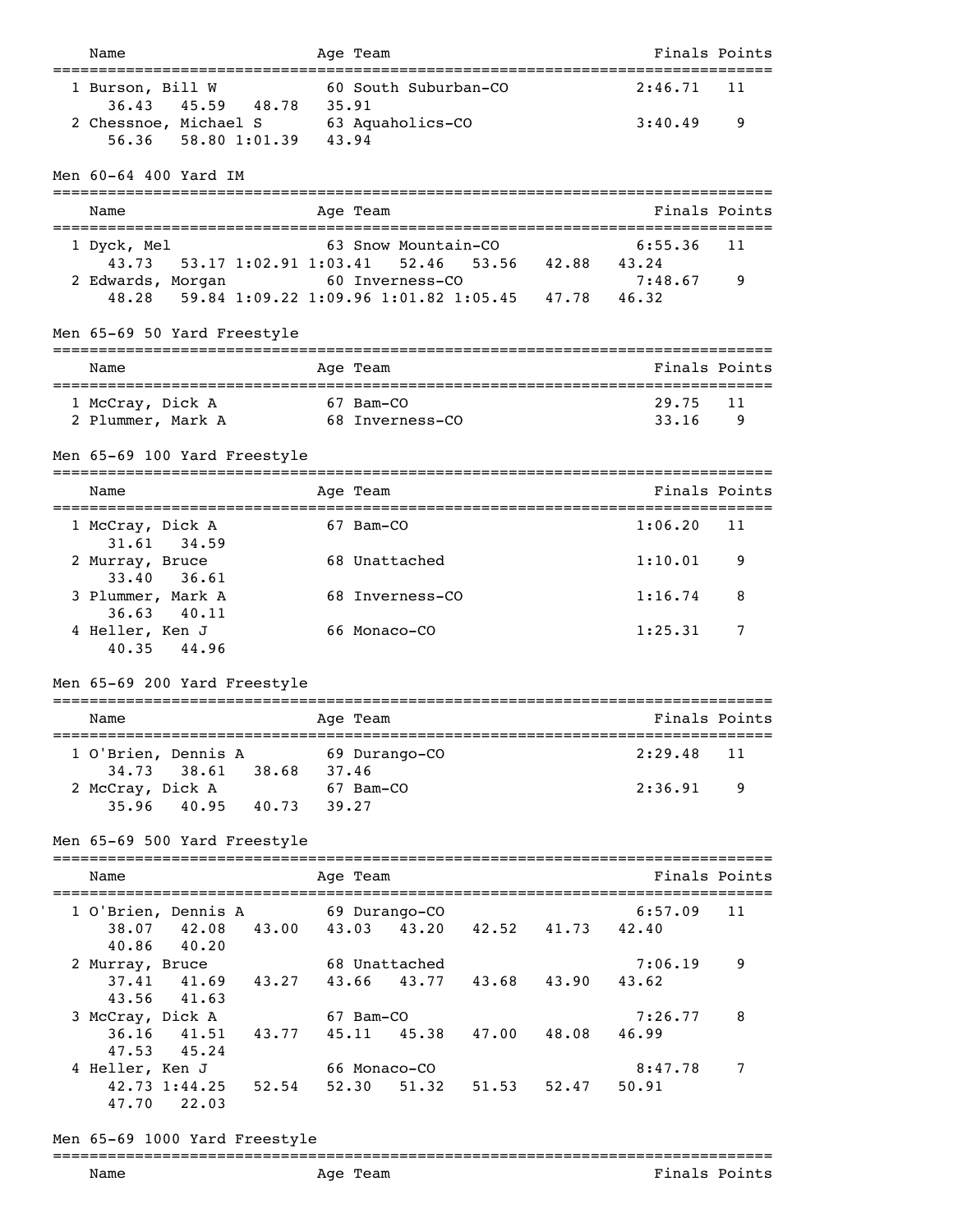| 1 O'Brien, Dennis A 69 Durango-CO       |                         |                                           |  | 14:27.37                   | 11            |
|-----------------------------------------|-------------------------|-------------------------------------------|--|----------------------------|---------------|
| 37.86<br>42.02                          | 43.21 43.60             | 44.03 43.90 44.53                         |  | 44.14                      |               |
| 44.06<br>44.51 45.25 44.92              |                         | 44.47 43.72 44.47                         |  | 43.32                      |               |
| 43.70<br>43.45                          | 42.32<br>39.89          |                                           |  |                            |               |
| 2 Plummer, Mark A                       |                         | 68 Inverness-CO                           |  | 17:48.42                   | 9             |
| 48.29 51.01<br>42.52                    |                         | 52.58 53.32 53.22 54.82                   |  | 53.67                      |               |
| 54.39 54.52 55.14<br>55.83<br>55.19     | 55.52<br>55.37<br>52.82 | 54.84 55.38 54.50                         |  | 55.49                      |               |
|                                         |                         |                                           |  |                            |               |
| Men 65-69 1650 Yard Freestyle           |                         |                                           |  |                            |               |
| Name                                    |                         | Age Team                                  |  |                            | Finals Points |
| 1 Heller, Ken J                         |                         | 66 Monaco-CO                              |  | 29:06.30                   | 11            |
| 51.46 51.85<br>48.57                    |                         | 52.40 52.64 52.82 52.49                   |  | 53.40                      |               |
| 53.80 53.94<br>53.22                    |                         | 54.15 53.44 53.70 53.68                   |  | 54.68                      |               |
| 53.92                                   |                         | 53.75 53.72 52.83 52.32 52.72 52.83       |  | 52.58                      |               |
| 53.85                                   |                         | 52.90 51.29 53.40 52.55 53.95 54.22       |  | 52.94                      |               |
| 50.29                                   |                         |                                           |  |                            |               |
| Men 65-69 100 Yard Backstroke           |                         |                                           |  |                            |               |
| Name                                    |                         | Age Team                                  |  |                            | Finals Points |
|                                         |                         | 68 Unattached                             |  | 1:26.97                    | 11            |
| 1 Murray, Bruce<br>43.22<br>43.75       |                         |                                           |  |                            |               |
| 2 Heller, Ken J                         |                         | 66 Monaco-CO                              |  | 1:37.16                    | 9             |
| 48.38<br>48.78                          |                         |                                           |  |                            |               |
| 3 Plummer, Mark A                       |                         | 68 Inverness-CO                           |  | 1:42.49                    | 8             |
| 50.48<br>52.01                          |                         |                                           |  |                            |               |
| Men 65-69 50 Yard Breaststroke          |                         | ==========                                |  |                            |               |
| Name                                    |                         | Age Team                                  |  | ========================== | Finals Points |
| 1 Platter, Sanford                      |                         | 66 Bam-CO                                 |  | 44.09                      | 11            |
| 2 Heller, Ken J                         |                         | 66 Monaco-CO                              |  | 47.42                      | 9             |
|                                         |                         |                                           |  |                            |               |
| Men 65-69 50 Yard Butterfly             |                         |                                           |  |                            |               |
|                                         |                         |                                           |  |                            |               |
| Name                                    |                         | Aqe Team<br>============================= |  |                            | Finals Points |
| 1 O'Brien, Dennis A                     |                         | 69 Durango-CO                             |  | 31.65                      | 11            |
| 2 McCray, Dick A                        |                         | 67 Bam-CO                                 |  | 33.15                      | 9             |
| 3 Plummer, Mark A                       |                         | 68 Inverness-CO                           |  | 46.14                      | 8             |
| Men 65-69 100 Yard Butterfly            |                         |                                           |  |                            |               |
| Name                                    |                         | Aqe Team                                  |  |                            | Finals Points |
|                                         |                         |                                           |  |                            |               |
| 1 O'Brien, Dennis A                     |                         | 69 Durango-CO                             |  | 1:16.20                    | 11            |
| 34.35<br>41.85                          |                         |                                           |  |                            |               |
| 2 Plummer, Mark A                       |                         | 68 Inverness-CO                           |  | 1:40.28                    | 9             |
| 46.08<br>54.20<br>Men 65-69 100 Yard IM |                         |                                           |  |                            |               |
|                                         |                         |                                           |  |                            |               |
| Name                                    |                         | Aqe Team                                  |  |                            | Finals Points |

## Men 65-69 200 Yard IM

===============================================================================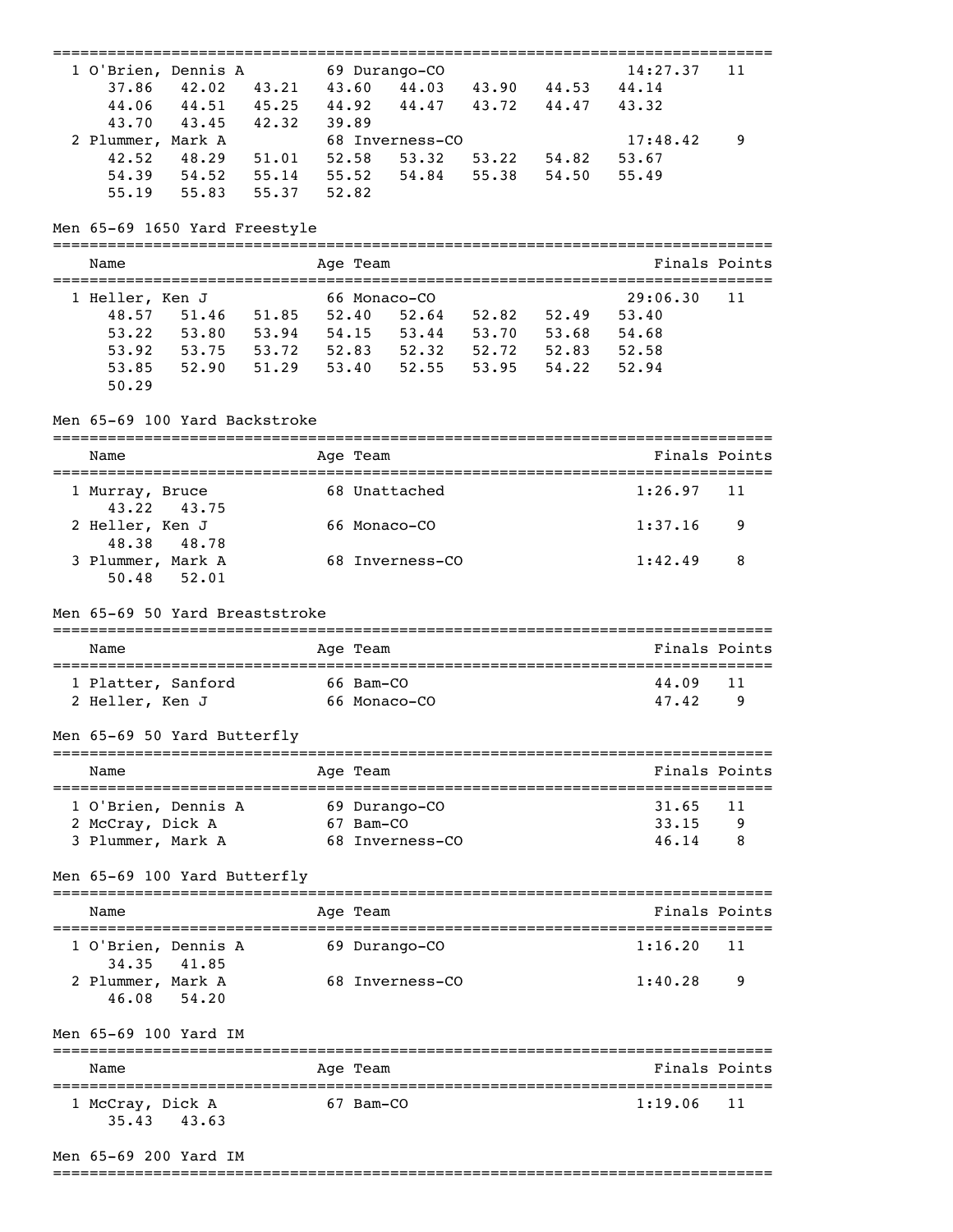| Name                                                                                                     |       | Age Team                             |       |                            |                   | Finals Points |
|----------------------------------------------------------------------------------------------------------|-------|--------------------------------------|-------|----------------------------|-------------------|---------------|
| 1 O'Brien, Dennis A<br>44.78<br>49.22<br>34.99                                                           |       | 69 Durango-CO<br>37.16               |       |                            | 2:46.15           | 11            |
| Men 70-74 50 Yard Freestyle                                                                              |       |                                      |       |                            |                   |               |
| Name                                                                                                     |       | Age Team                             |       |                            |                   | Finals Points |
| 1 Zurcher, James B                                                                                       |       | 70 Bam-CO<br>73 Unattached           |       |                            | 28.17<br>31.90    | 11<br>9       |
| 2 Hadley, Stephen G                                                                                      |       |                                      |       |                            |                   |               |
| Men 70-74 100 Yard Freestyle                                                                             |       |                                      |       |                            |                   |               |
| Name                                                                                                     |       | Age Team                             |       |                            | Finals Points     |               |
| 1 Zurcher, James B<br>30.69<br>32.14                                                                     |       | 70 Bam-CO                            |       |                            | 1:02.83           | 11            |
| 2 Hadley, Stephen G<br>36.49<br>39.65                                                                    |       | 73 Unattached                        |       |                            | 1:16.14           | 9             |
| Men 70-74 200 Yard Freestyle                                                                             |       |                                      |       |                            |                   |               |
| Name                                                                                                     |       | Age Team                             |       |                            | Finals Points     |               |
| 1 Zurcher, James B<br>35.46<br>38.88 37.73<br>34.03                                                      |       | 70 Bam-CO                            |       |                            | 2:26.10           | 11            |
| 2 Hadley, Stephen G 3 Unattached<br>41.34<br>46.35 46.63 46.04                                           |       |                                      |       |                            | 3:00.36           | 9             |
| Men 70-74 500 Yard Freestyle                                                                             |       |                                      |       |                            |                   |               |
| Name                                                                                                     |       | Age Team                             |       |                            | Finals Points     |               |
| 1 Zurcher, James B<br>41.31<br>35.69<br>38.23<br>41.32<br>42.09                                          |       | 70 Bam-CO<br>41.91 42.25 42.90 42.15 |       |                            | 6:50.34<br>42.49  | 11            |
| 2 Hadley, Stephen G 73 Unattached<br>46.01<br>47.81<br>39.83<br>47.95<br>50.47                           | 48.77 | 49.35                                | 50.49 | 50.04                      | 8:00.95<br>50.23  | 9             |
| 3 Myers, John D<br>58.26 1:02.46 1:01.78 1:02.46 1:00.34 1:03.18 1:03.29<br>52.23<br>$1:01.60$ $1:00.19$ |       | 74 Bam-CO                            |       |                            | 10:05.79          | 8             |
| Men 70-74 1000 Yard Freestyle                                                                            |       |                                      |       |                            |                   |               |
| Name                                                                                                     |       | Age Team                             |       |                            |                   | Finals Points |
| 1 Zurcher, James B<br>35.66 40.19 40.62 43.15 43.00 43.05 42.96                                          |       | 70 Bam-CO                            |       |                            | 14:02.31<br>43.35 | 11            |
| 43.07 43.12 43.34 42.06 42.15 42.07 42.45                                                                |       |                                      |       |                            | 42.57             |               |
| 42.81<br>42.96 42.58 41.15                                                                               |       |                                      |       |                            |                   |               |
| 2 Hadley, Stephen G                                                                                      |       | 73 Unattached                        |       |                            | 16:15.79          | 9             |
| 42.43<br>45.98<br>48.64<br>49.38                                                                         | 49.46 | 49.30                                |       | 49.49 49.30<br>49.37 49.39 | 49.33<br>50.35    |               |
| 49.38 49.60 48.80 48.76<br>50.15<br>49.96 49.30                                                          | 47.42 |                                      |       |                            |                   |               |
| Men 70-74 1650 Yard Freestyle                                                                            |       |                                      |       |                            |                   |               |
| Name                                                                                                     |       | Age Team                             |       |                            |                   | Finals Points |
| 1 Zurcher, James B                                                                                       |       | 70 Bam-CO                            |       |                            | 23:56.57          | 11            |
| 36.78 39.91 42.68 42.23 43.67 43.28 44.32                                                                |       |                                      |       |                            | 44.46             |               |
| 44.34<br>44.65<br>45.02                                                                                  |       | 44.56 44.89                          | 44.78 | 44.19                      | 43.90             |               |

44.33 43.79 44.08 43.97 44.35 44.08 43.60 44.17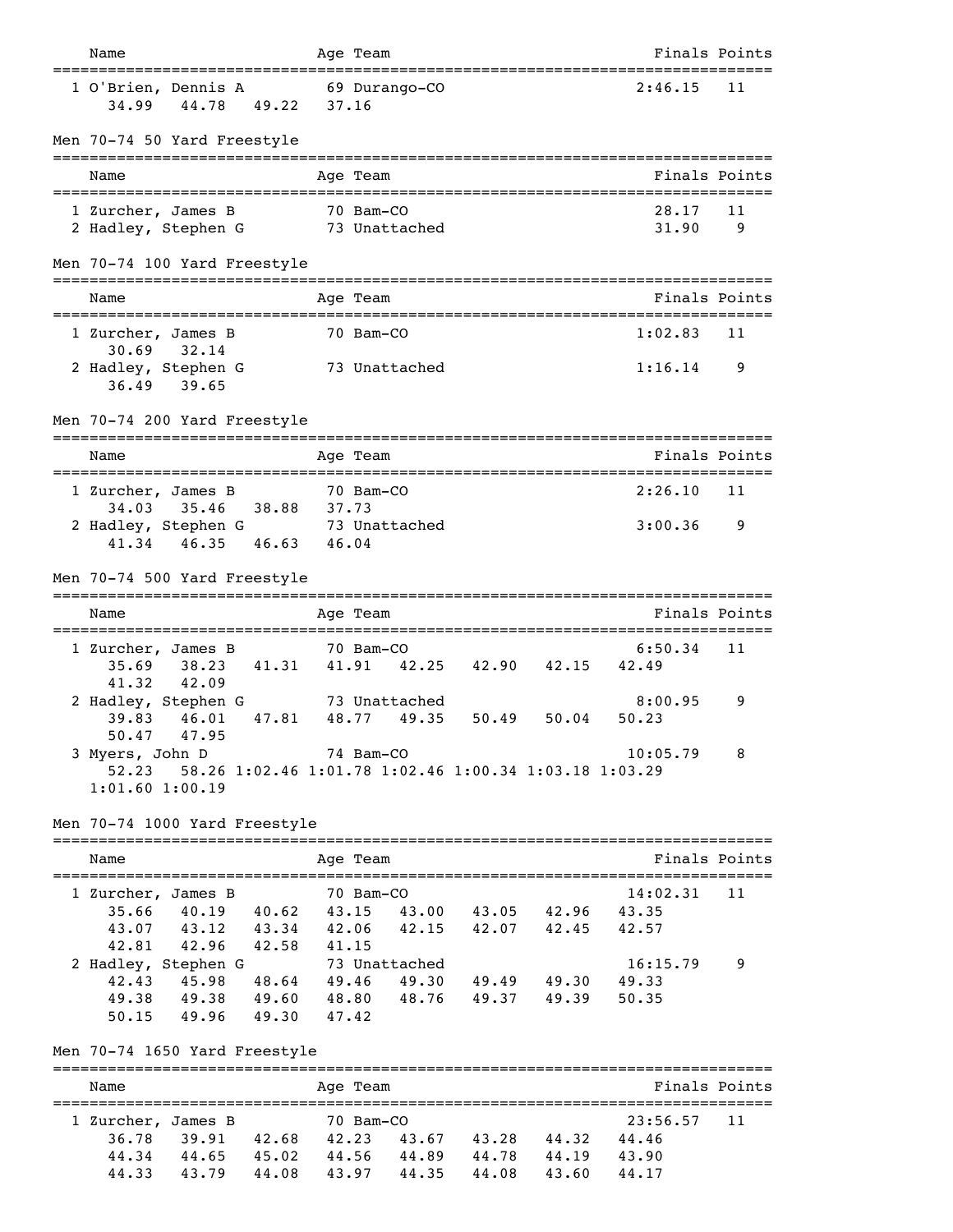| 43.72<br>44.31<br>43.91<br>41.32                                                                           |       | 43.47                       | 43.70         | 43.61 | 43.84 | 42.66                   |               |
|------------------------------------------------------------------------------------------------------------|-------|-----------------------------|---------------|-------|-------|-------------------------|---------------|
| Men 70-74 50 Yard Backstroke                                                                               |       |                             |               |       |       |                         |               |
| Name                                                                                                       |       | Age Team                    |               |       |       |                         | Finals Points |
| 1 Zurcher, James B<br>2 Hadley, Stephen G                                                                  |       | 70 Bam-CO                   | 73 Unattached |       |       | 36.16<br>38.33          | 11<br>9       |
| Men 70-74 100 Yard Backstroke                                                                              |       |                             |               |       |       |                         |               |
| Name                                                                                                       |       | Age Team                    |               |       |       |                         | Finals Points |
| 1 Hadley, Stephen G<br>40.89 42.76                                                                         |       |                             | 73 Unattached |       |       | 1:23.65                 | 11            |
| Men 70-74 200 Yard Backstroke                                                                              |       | :========                   |               |       |       |                         |               |
| Name                                                                                                       |       | Age Team                    |               |       |       |                         | Finals Points |
| 1 Hadley, Stephen G 73 Unattached<br>43.96 46.41 47.44 46.18                                               |       |                             |               |       |       | 3:03.99                 | 11            |
| Men 70-74 50 Yard Breaststroke                                                                             |       |                             |               |       |       |                         |               |
| Name                                                                                                       |       | Age Team                    |               |       |       |                         | Finals Points |
| 1 Patten, Bob W<br>2 Zurcher, James B<br>3 Hadley, Stephen G                                               |       | 70 D.A.C.-CO<br>70 Bam-CO   | 73 Unattached |       |       | 38.89<br>39.25<br>43.95 | 11<br>9<br>8  |
| Men 70-74 200 Yard Breaststroke                                                                            |       |                             |               |       |       |                         |               |
| Name                                                                                                       |       | Age Team                    |               |       |       |                         | Finals Points |
| 1 Patten, Bob W<br>49.25 48.65<br>44.99<br>2 Myers, John D<br>74 Bam-CO<br>1:04.52 1:12.19 1:10.45 1:09.58 | 47.23 | $70$ D.A.C.-CO              |               |       |       | 3:10.12<br>4:36.74      | 11<br>9       |
| Men 70-74 50 Yard Butterfly                                                                                |       | ===========                 |               |       |       |                         |               |
| Name                                                                                                       |       | Age Team                    |               |       |       |                         | Finals Points |
| 1 Zurcher, James B<br>2 Patten, Bob W<br>3 Hadley, Stephen G                                               |       | 70 Bam-CO<br>$70$ D.A.C.-CO | 73 Unattached |       |       | 33.62<br>34.16<br>41.99 | 11<br>9<br>8  |
| Men 70-74 100 Yard Butterfly                                                                               |       |                             |               |       |       |                         |               |
| Name                                                                                                       |       | Age Team                    |               |       |       |                         | Finals Points |
| 1 Zurcher, James B<br>50.54<br>44.28                                                                       |       | 70 Bam-CO                   |               |       |       | 1:34.82                 | 11            |
| Men 70-74 100 Yard IM                                                                                      |       |                             |               |       |       |                         |               |
| Name                                                                                                       |       | Age Team                    |               |       |       |                         | Finals Points |
| 1 Zurcher, James B<br>35.18<br>40.68                                                                       |       | 70 Bam-CO                   |               |       |       | 1:15.86                 | 11            |
| 2 Hadley, Stephen G<br>38.64 44.85                                                                         |       |                             | 73 Unattached |       |       | 1:23.49                 | 9             |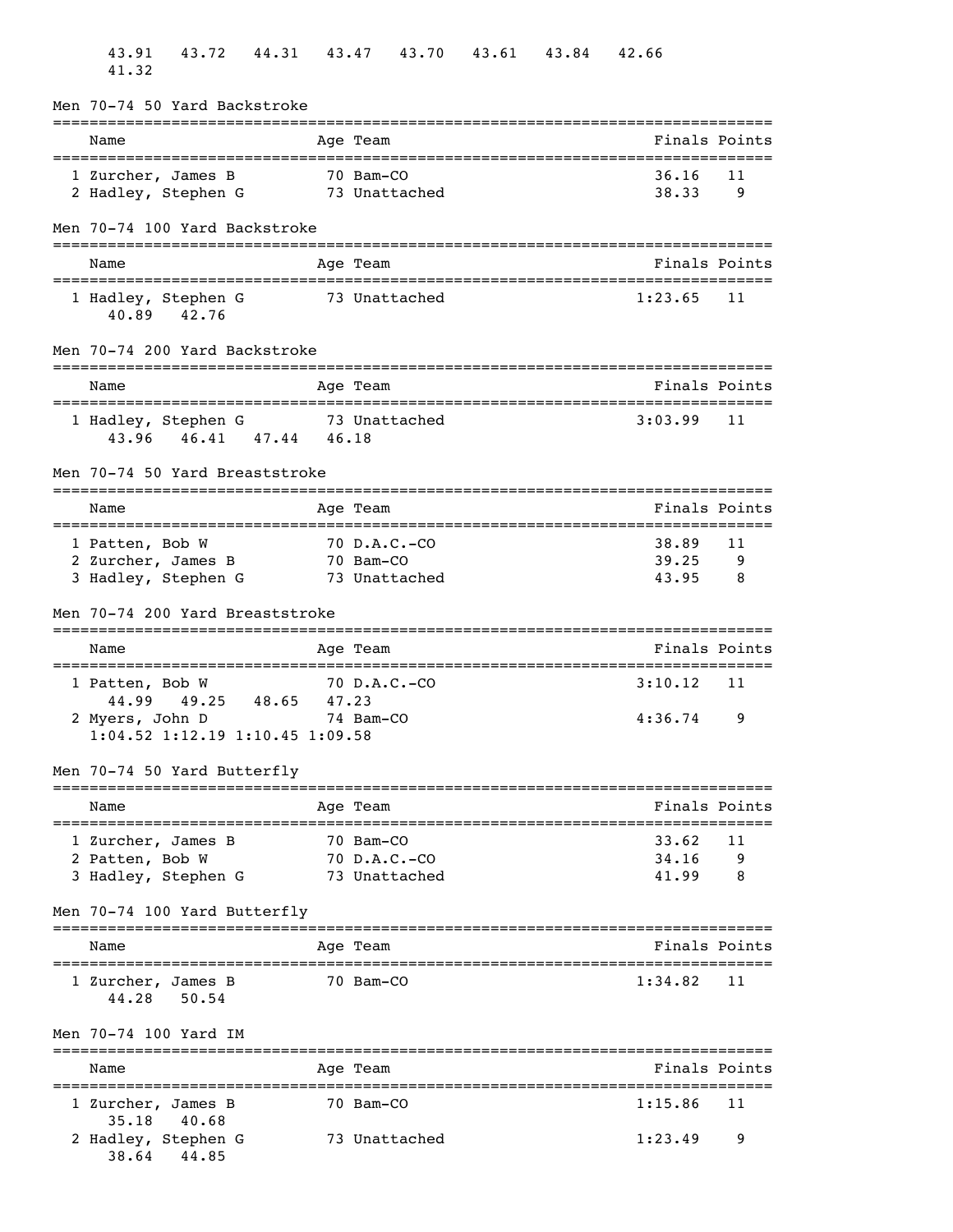| Men 70-74 200 Yard IM                                                                         |       |                                                                                                                                               |                              |               |
|-----------------------------------------------------------------------------------------------|-------|-----------------------------------------------------------------------------------------------------------------------------------------------|------------------------------|---------------|
| Name                                                                                          |       | Age Team                                                                                                                                      |                              | Finals Points |
| 1 Zurcher, James B<br>39.55 44.04 53.11<br>2 Myers, John D<br>$1:05.66$ 1:18.57 1:08.69 54.48 | 41.05 | 70 Bam-CO<br>74 Bam-CO                                                                                                                        | 2:57.75<br>4:27.40           | 11<br>9       |
| Men 80-84 50 Yard Freestyle                                                                   |       |                                                                                                                                               |                              |               |
| Name                                                                                          |       | Age Team                                                                                                                                      |                              | Finals Points |
| =======================<br>1 Truby, Jack                                                      |       | 80 Aquaholics-CO                                                                                                                              | 39.35                        | 11            |
| Men 80-84 100 Yard Freestyle                                                                  |       |                                                                                                                                               |                              |               |
| Name                                                                                          |       | Age Team                                                                                                                                      |                              | Finals Points |
| 1 Truby, Jack<br>40.22 44.50                                                                  |       | 80 Aquaholics-CO                                                                                                                              | 1:24.72                      | 11            |
| Men 80-84 200 Yard Freestyle                                                                  |       |                                                                                                                                               | ============================ |               |
| Name                                                                                          |       | Age Team                                                                                                                                      |                              | Finals Points |
| 1 Wrenn, John J<br>84 Bam-CO<br>52.48 1:02.18 1:04.66 1:00.47                                 |       |                                                                                                                                               | 3:59.79                      | 11            |
| Men 80-84 1000 Yard Freestyle                                                                 |       |                                                                                                                                               |                              |               |
| Name                                                                                          |       | Age Team                                                                                                                                      |                              | Finals Points |
| 1 Wrenn, John J<br>$1:10.43$ $2:12.84$ $1:46.54$                                              |       | 84 Bam-CO<br>55.97 1:03.59 1:07.32 2:14.37 1:07.00 1:08.52 1:07.83 1:10.83<br>1:11.96 1:13.64 1:12.51 1:15.61 1:14.71 1:12.46 1:12.30 1:15.14 | 23:07.03                     | 11            |
| Men 80-84 50 Yard Backstroke                                                                  |       |                                                                                                                                               |                              |               |
| Name                                                                                          |       | Age Team                                                                                                                                      |                              | Finals Points |
| 1 Truby, Jack<br>2 Wrenn, John J                                                              |       | 80 Aquaholics-CO<br>84 Bam-CO                                                                                                                 | 47.22<br>1:02.51             | 11<br>9       |
| Men 80-84 100 Yard Backstroke                                                                 |       |                                                                                                                                               |                              |               |
| Name                                                                                          |       | Age Team                                                                                                                                      |                              | Finals Points |
| -=============================<br>1 Truby, Jack                                               |       | --------------------------------<br>80 Aquaholics-CO                                                                                          | 1:46.43                      | 11            |
| 54.69<br>51.74<br>2 Wrenn, John J<br>58.32 1:04.71                                            |       | 84 Bam-CO                                                                                                                                     | 2:03.03                      | 9             |
| Men 80-84 200 Yard Backstroke                                                                 |       |                                                                                                                                               |                              |               |
| Name                                                                                          |       | Age Team                                                                                                                                      |                              | Finals Points |
| 1 Truby, Jack<br>54.70 1:01.24 1:03.29                                                        | 59.80 | 80 Aquaholics-CO                                                                                                                              | 3:59.03                      | 11            |
| 2 Wrenn, John J<br>1:04.45 1:14.32 1:13.92 1:12.84                                            |       | 84 Bam-CO                                                                                                                                     | 4:45.53                      | 9             |

## Men 80-84 50 Yard Breaststroke

===============================================================================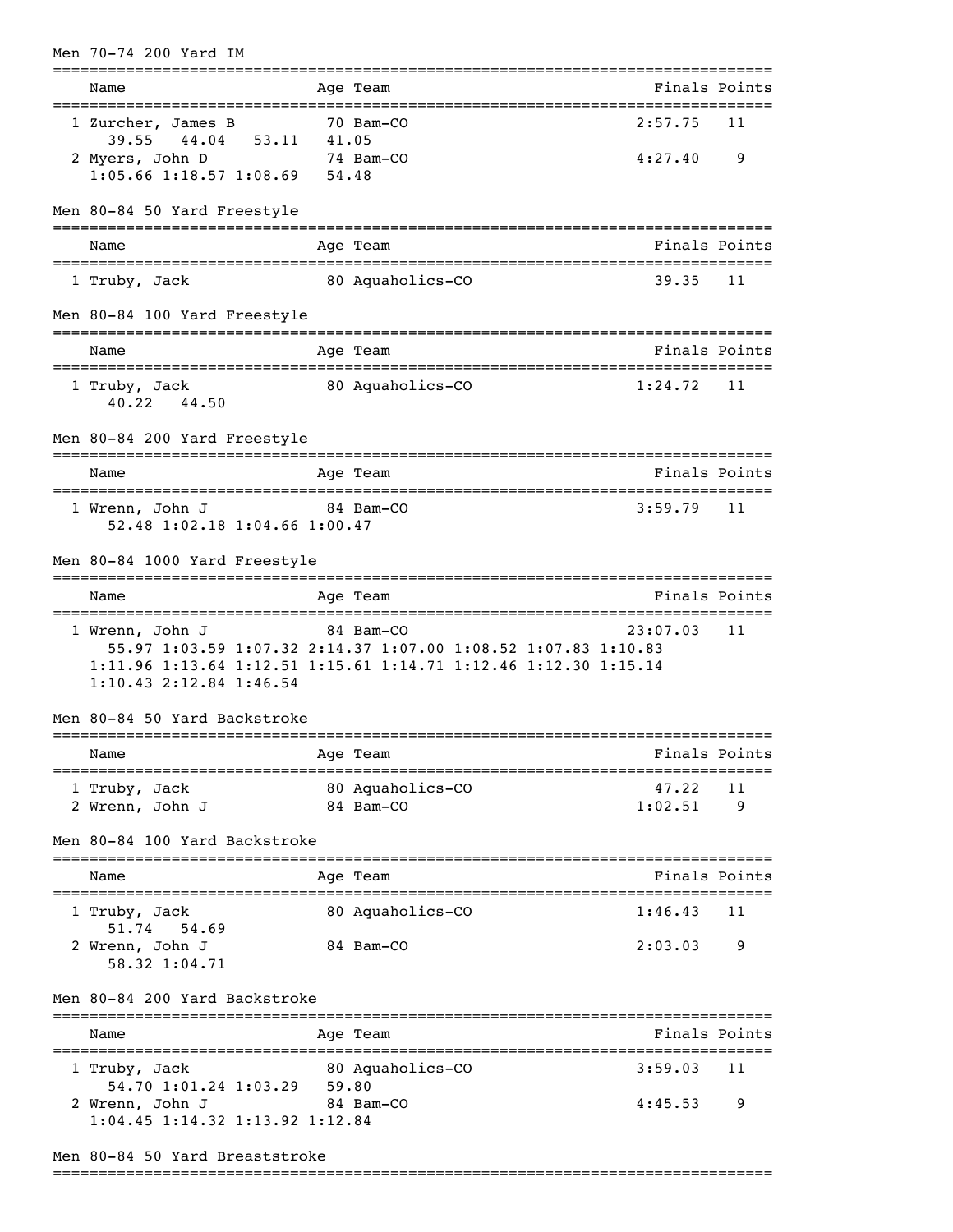| Name                                                                                                                       |                         | Age Team       |                                                                   | Finals Points            |               |
|----------------------------------------------------------------------------------------------------------------------------|-------------------------|----------------|-------------------------------------------------------------------|--------------------------|---------------|
| ======================================<br>1 Wrenn, John J                                                                  |                         | 84 Bam-CO      |                                                                   | 1:07.38                  | 11            |
| Men 80-84 100 Yard Breaststroke                                                                                            |                         |                |                                                                   |                          |               |
| Name                                                                                                                       |                         | Age Team       |                                                                   | Finals Points            |               |
| 1 Wrenn, John J<br>$1:22.25$ $1:24.25$                                                                                     |                         | 84 Bam-CO      |                                                                   | 2:46.50                  | 11            |
| Men 80-84 200 Yard Breaststroke                                                                                            |                         | ------------   |                                                                   |                          |               |
| Name<br>___________________________                                                                                        | . _ _ _ _ _ _ _ _ _ _ _ | Age Team       | =====================================                             |                          | Finals Points |
| 1 Wrenn, John J<br>1:17.27 1:21.32 1:25.79 1:22.54                                                                         |                         | 84 Bam-CO      |                                                                   | 5:26.92                  | 11            |
| Men 80-84 50 Yard Butterfly                                                                                                |                         |                |                                                                   |                          |               |
| Name                                                                                                                       |                         | Age Team       |                                                                   |                          | Finals Points |
| 1 Wrenn, John J                                                                                                            |                         | 84 Bam-CO      |                                                                   | 1:30.21                  | 11            |
| Men 80-84 100 Yard IM                                                                                                      |                         |                | ===============================                                   |                          |               |
| Name                                                                                                                       |                         | Age Team       |                                                                   | Finals Points            |               |
| 1 Wrenn, John J<br>$1:21.88$ $1:14.22$                                                                                     |                         | 84 Bam-CO      |                                                                   | 2:36.10                  | 11            |
| Men 80-84 200 Yard IM                                                                                                      |                         |                |                                                                   |                          |               |
| Name                                                                                                                       |                         | Age Team       |                                                                   | Finals Points            |               |
| 1 Wrenn, John J<br>84 Bam-CO<br>1:32.13 1:08.66 1:19.58 1:02.54                                                            |                         |                |                                                                   | 5:02.91                  | 11            |
| Women 18+ 200 Yard Freestyle Relay                                                                                         |                         |                |                                                                   |                          |               |
| Team                                                                                                                       |                         |                |                                                                   |                          | Finals Points |
| 'A'<br>1 Thornton Masters-CO<br>1) Brassard, Sara R 29<br>3) Schupbach, Dawn 21                                            |                         |                | 2) Maleike, Corinna 44<br>4) Drozda, Cathy M 46                   | 1:53.20                  | 22            |
| 27.63<br>31.04<br>2 Snow Mountain Masters-CO 'A'<br>1) McDermott, Kimberly A 24<br>3) Johnson, Janene 47<br>27.19<br>45.58 | 28.10<br>32.90          | 26.43<br>35.14 | 2) Murphy-Sherman, Jane 60<br>4) Dyck, Grace 63                   | 2:20.81                  | 18            |
| -- Durango Masters-CO<br>'A'<br>1) Metz, Catherine L 49<br>3) McCann, Meridith J 20<br>28.88<br>27.88                      | 30.32                   | 29.83          | 2) Rathman, Kimberly 22<br>4) Snider, Megan 23                    | DQ                       |               |
| Women 18+ 400 Yard Freestyle Relay                                                                                         |                         |                |                                                                   |                          |               |
| Team                                                                                                                       |                         |                |                                                                   | =====================    | Finals Points |
| 1 Total Fitness-CO<br>'A'<br>1) Van Fossan, Jenna K 26<br>3) Vance, Sara E 32<br>33.82 1:10.46                             |                         | 44.13 1:29.38  | 2) McGarity, Maureen 49<br>4) Lamb, Jamie N 24<br>$37.24$ 1:19.54 | 5:11.79<br>33.49 1:12.41 | 22            |
| Women 18+ 200 Yard Medley Relay                                                                                            |                         |                |                                                                   |                          |               |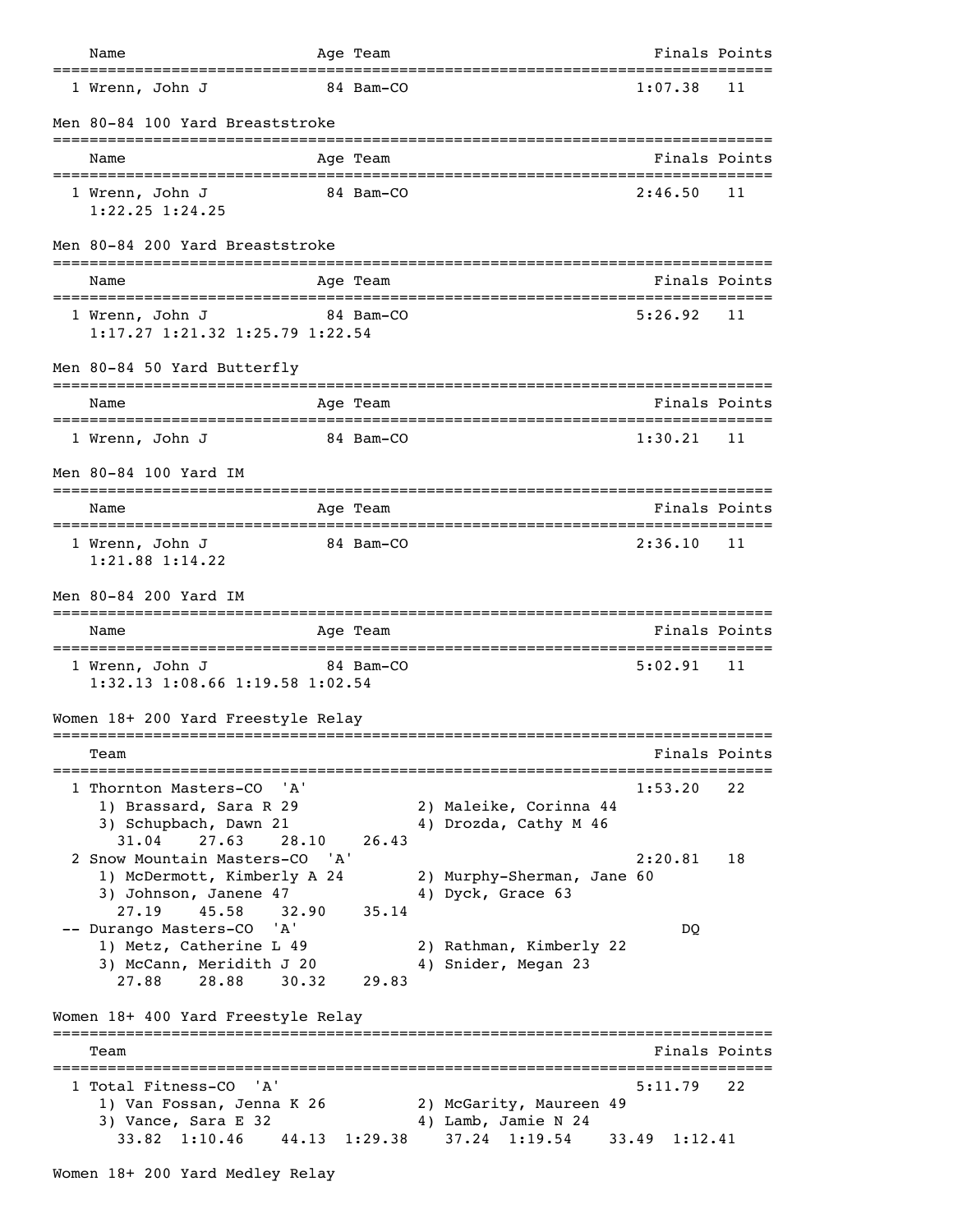=============================================================================== Team **Finals** Points **Properties Finals** Points **Properties Finals** Points =============================================================================== 1 Thornton Masters-CO 'A'<br>
1) Schupbach, Dawn 21<br>
2) Lee, Jodi L 27 1) Schupbach, Dawn 21 2) Lee, Jodi L 27 3) Drozda, Cathy M 46 4) 37.04 36.86 28.54 26.65 2 Durango Masters-CO 'A' 2:12.40 18 1) Metz, Catherine L 49 2) McCann, Meridith J 20 3) Rathman, Kimberly 22 4) Snider, Megan 23<br>33.86 37.32 31.18 30.04 33.86 37.32 31.18 3 Aurora Masters-CO 'A' 2:12.82 16 1) Niemann, Catherine A 34 2) Keiser, Kate 22 3) Koch, Kirsten 24 4) Despain, Christina 27 32.09 38.29 33.28 29.16 4 Snow Mountain Masters-CO 'A' 2:36.77 14 1) Murphy-Sherman, Jane 60 2) Dyck, Grace 63 3) McDermott, Kimberly A 24 4) Johnson, Janene 47 40.95 52.58 27.74 35.50 5 Greeley Guppies-CO 'A' 2:42.69 16 1) Baumann, Kari K 33 2) Palsic, Abby 24 3) Steitz, Natalie S 36 4) Croissant, Eileen M 65 42.00 39.49 47.36 33.84 -- Total Fitness-CO 'A' DQ 1) Van Fossan, Jenna K 26 2) Lamb, Jamie N 24 3) Vance, Sara E 32 4) McGarity, Maureen 49 36.77 43.56 42.07 15.70 Women 25+ 200 Yard Freestyle Relay =============================================================================== Team Finals Points =============================================================================== 1 Rally Sport-CO 'A' 1:52.51 22 1) Myers, Jill 27 2) Crouch, Kim H 43 3) Fischer, Lynn 43 4) Buttner, Martha A 49 26.77 31.11 28.08 26.55 2 Boulder Aquatic Masters-CO 'A' 1:53.69 18 1) Smith, Laura K 39 2) Fleckinger, Amy 29 3) Kemph, Bonnie G 28 4) Pettis Scott, Anna T 42 28.12 30.20 31.58 23.79 3 DU Aquaholics-CO 'A' 1:54.70 16 1) Leetmae, Erika M 34 2) Moen, Teri 36 3) Zarou, Kate B 36 4) Derr, Kristin L 40 27.14 33.00 29.17 25.39 4 Thornton Masters-CO 'B' 2:05.07 14 32.96 30.80 31.35 29.96 Women 25+ 200 Yard Medley Relay =============================================================================== Team Finals Points =============================================================================== 1 DU Aquaholics-CO 'A' 2:02.72 22 1) Leetmae, Erika M 34 2) Bourne, Christine E 29 3) Moen, Teri 36 4) Friedlander, Rebecca L 38 31.19 34.63 27.38 29.52 2 Boulder Aquatic Masters-CO 'A' 2:13.15 18 1) Kemph, Bonnie G 28 2) Mann, Lindsey L 32 3) Fleckinger, Amy 29 4) Webb, Amy B 29 32.04 39.87 34.43 26.81 32.04 39.87 34.43 26.81 3 Thornton Masters-CO 'A' 2:16.46 16 1) Brassard, Sara R 29 2) Sauls, Catherine C 40<br>3) Maleike, Corinna 44 2 4) Kauffman, Barbara M 4 4) Kauffman, Barbara M 43 35.85 39.09 31.21 30.31 -- Thornton Masters-CO 'B' DQ 1) Ferris, Sarah J 29 2) Craft, Carol S 43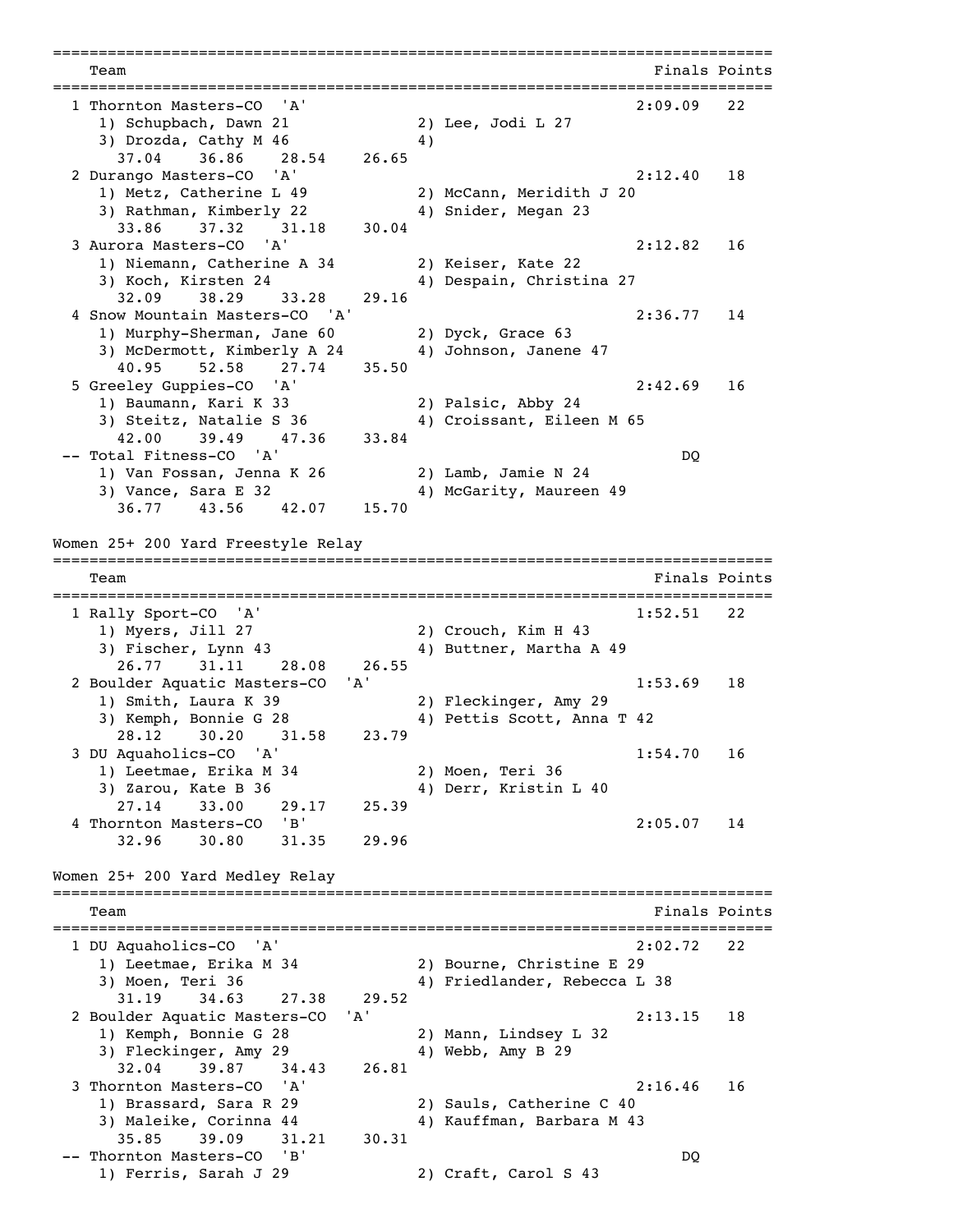3) Rhoads, Jennifer B 32 4) Stokoe, Jeanne M 43 41.15 46.37 34.20 34.34 -- Rally Sport-CO 'A' DQ<br>1) Myers, Jill 27 2) Beggs, Holly 38 2) Beggs, Holly 38 3) Crouch, Kim H 43 4) Fischer, Lynn 43 30.83 40.00 28.31 28.12 Women 35+ 200 Yard Freestyle Relay =============================================================================== Team Finals Points =============================================================================== 1 Inverness Masters-CO 'A' 1:51.16 22 1) Garnier, Kathy L 44 2) Riner, Betsy 38 3) Shultz, Lisa 42 4) Vanderpoel, Nicole L 40 27.87 29.71 28.46 25.12 Women 35+ 200 Yard Medley Relay =============================================================================== Team Finals Points =============================================================================== 1 Boulder Aquatic Masters-CO 'A' 2:05.88 22 1) Smith, Laura K 39 2) Roche, Carolyn M 53 3) Forbes, Tiffany A 38 4) McKeever, Laura L 37 31.98 38.85 28.93 26.12 2 Inverness Masters-CO 'A' 2:10.49 18 1) Vanderpoel, Nicole L 40 2) Crino, Heidi P 38 3) Riner, Betsy 38 4) Garnier, Kathy L 44 35.43 39.51 30.38 25.17 3 Inverness Masters-CO 'B' 2:37.50 16 1) Nolte, Susan D 44 2) Fletcher, Lynn E 44 3) Shultz, Lisa 42 41 Reseigh, Constance R 46 39.08 41.86 36.61 39.95 4 DU Aquaholics-CO 'A' 2:42.49 14 1) Dau, Janice 42 2) Laney, Judy B 52 3) Derr, Kristin L 40 4) Lebsack, Linda M 58 41.22 43.80 41.16 36.31 Women 45+ 200 Yard Freestyle Relay =============================================================================== Team Finals Points =============================================================================== 1 DU Aquaholics-CO 'A' 2:22.06 22 U Ayuunciista<br>1) Anziano, Marcia 60<br>2002 - Pam 3) Laney, Judy B 52 4) Lebsack, Linda M 58 38.68 33.37 37.17 32.84 2 Inverness Masters-CO 'A' 2:31.09 18 1) Doty, Anne E 45 2) Leonard, Adrienne 51 3) Nigh, Rosemary 58 4) Hashimoto, Christine 57 34.95 47.28 36.86 32.00 3 Thornton Masters-CO 'A' 2:34.17 16 1) Raymond, Sue M 56 2) England, Nancy J 55 3) True, Ann M 49 4) Myers, Joan 53 36.78 40.13 37.63 39.63 Women 45+ 200 Yard Medley Relay =============================================================================== Team Finals Points =============================================================================== 1 Inverness Masters-CO 'A' 2:50.60 22 1) Hashimoto, Christine 57 2) Leonard, Adrienne 51 3) Doty, Anne E 45 49 4) Nigh, Rosemary 58 42.01 51.82 41.83 34.94 2 Thornton Masters-CO 'A' 3:03.16 18 1) Raymond, Sue M 56 2) England, Nancy J 55 3) True, Ann M 49 4) Myers, Joan 53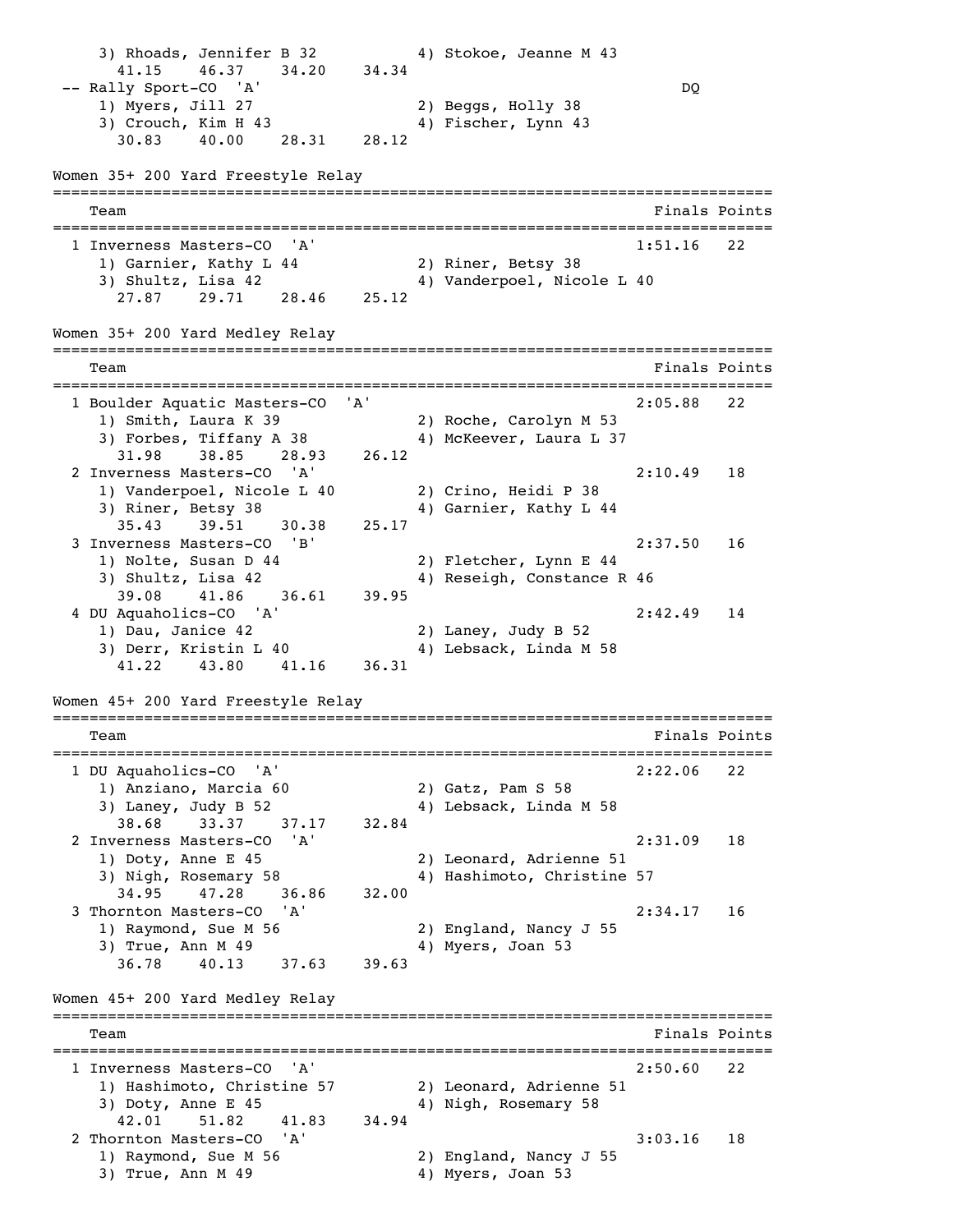53.24 47.13 43.60 39.19

Men 18+ 200 Yard Freestyle Relay =============================================================================== Team Finals Points =============================================================================== 1 Inverness Masters-CO 'A' 1:51.82 22 1) Levine, Nicholas 23 2) Rivera, Khemo D 29 3) Reifel, Richard R 39 4) Plummer, Mark A 68 27.45 26.22 32.45 25.70 Men 18+ 200 Yard Medley Relay =============================================================================== Team Finals Points =============================================================================== 1 Inverness Masters-CO 'A' 2:03.13 22 1) Levine, Nicholas 23 2) Reifel, Richard R 39 3) Rivera, Khemo D 29 4) Blodgett, Bob 54 31.27 39.69 29.76 22.41 Men 25+ 200 Yard Freestyle Relay =============================================================================== Team Finals Points =============================================================================== 1 DU Aquaholics-CO 'C' 1:28.33 22 1) Melanson, Edward L 42 2) King, Steven J 34 3) Budd, Adam M 27 4) Smith, Schuyler 36 21.88 22.44 21.64 22.37 2 Boulder Aquatic Masters-CO 'A' 1:33.14 18 1) Saum, Brett 26 2) Cox, Randy R 42 3) Gonzales, Mike 38 4) Smith, Paul 45 23.41 24.01 23.65 22.07 3 DU Aquaholics-CO 'A' 1:39.21 16 1) Siegel, Joel F 33 2) Silleck, Howie H 26 3) Eisenhuth, Matt S 30 4) Rosinski, Tom 35 26.90 26.48 22.50 23.33 4 Broomfield Breakers-CO 'A' 1:40.71 14 1) Schroeder, William D 31 2) Amos, Will 37 3) Magouirk, Jeff K 43 4) Nash, Kevin 41 24.84 26.66 25.97 23.24 5 Thornton Masters-CO 'A' 1:43.80 16 1) Giron, Marcus K 29 2) Reese, Gary 38 3) Hoyt, Brian 38 4) Stewart, Dave A 43 27.05 26.24 15.45 35.06 Men 25+ 200 Yard Medley Relay =============================================================================== Team Finals Points =============================================================================== 1 DU Aquaholics-CO 'A' 1:44.53 22 1) Brackett, Bill A  $47$  3) Siegel, Joel F 33 4) Rosinski, Tom 35 28.37 28.53 25.08 22.55 2 Boulder Aquatic Masters-CO 'A' 1:48.52 18 1) Saum, Brett 26 2) Astor, Brett 34 3) Gonzales, Mike 38 4) Knight, Roger G 41 25.65 31.26 25.02 26.59 3 Rally Sport-CO 'A' 1:57.12 16 1) Putnam, Rob T 31 2) Vargas, Luis E 44<br>3) Sherrier, Robert H 45 4) Opansky, Brian 37 3) Sherrier, Robert H 45 26.87 34.12 28.01 28.12 4 Broomfield Breakers-CO 'A' 2:21.62 14 1) Ramirez, Alfonso 43 2) O'Keefe, John P 43 3) Heins, Don 50 4) Schroeder, William D 31 37.66 38.08 41.72 24.16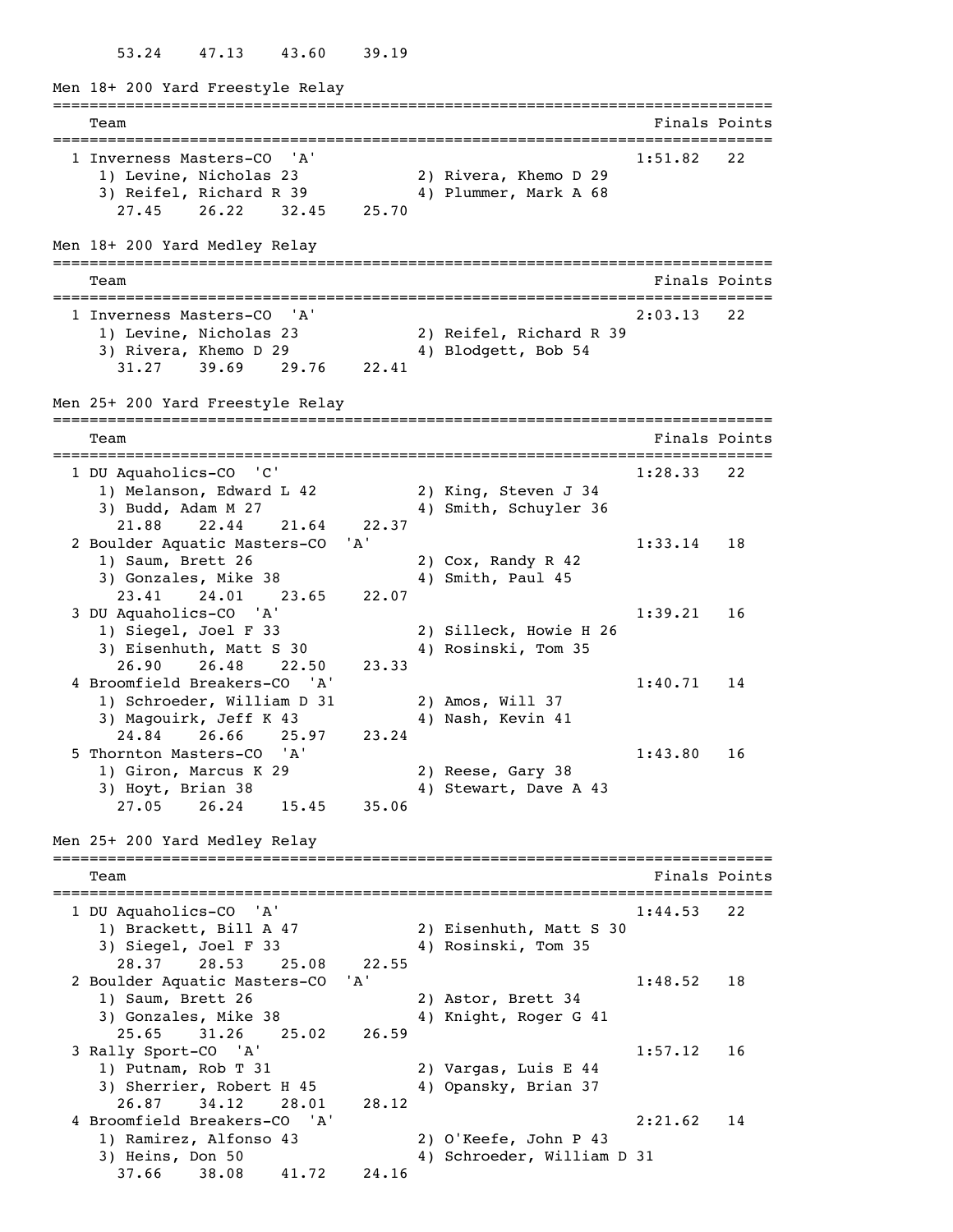## Men 35+ 200 Yard Freestyle Relay

=============================================================================== Team Finals Points =============================================================================== 1 DU Aquaholics-CO 'B' 1:34.32 22 1) Fuller, David S 40 2) Mann, Michael 50 3) Jordan, Jamie H 42 4) Petersen, Craig 45 23.58 23.70 23.51 23.53 2 Inverness Masters-CO 'A' 1:40.20 18 1) Nolte, Christopher C 48 2) Wells, Reed R 43 3) Johnston, Mark A 44 4 4) Miller, George F 39 26.96 24.50 24.91 23.83 3 Durango Masters-CO 'A' 1:42.94 16 1) O'Brien, Mike M 43 2) Chapman, Michael S 36 3) Joyner, Thomas T 40 4) Ellis, Quincy C 56 25.35 24.90 26.05 26.64 4 Aurora Masters-CO 'A' 1:44.41 14 1) Allison, Mark A 37 2) Abbott, Bill A 58 3) Hawley, Gary W 45 4) Pazmino, Jorge E 35 25.81 26.49 27.23 24.88 5 Boulder Aquatic Masters-CO 'A' 1:47.52 16 1) Ghaffari, Manu 48 2) Knight, Roger G 41 3) Pins, Michael T 39 4) Usman, Nassim 45 26.68 27.44 27.46 25.94 6 Broomfield Breakers-CO 'A' 1:57.89 10 1) Humphrey, Stephen R 46 2) Heins, Don 50 3) O'Keefe, John P 43 4) Ramirez, Alfonso 43 26.74 32.83 29.85 28.47 -- Rally Sport-CO 'A' DQ 1) Opansky, Brian 37 2) Vargas, Luis E 44 3) Davis, Johnny H 51 4) Saunders, Mark 45 28.50 28.37 27.47 25.46 Men 35+ 200 Yard Medley Relay =============================================================================== Team Finals Points =============================================================================== 1 Greenwood Athletic Club-CO 'A' 1:47.69 22 1) Fischer, Chuck W 53 2) Wilson, George L 46 3) Anderson, Kirk A 45 4) Smith, John C 43 30.15 30.83 25.21 21.50 2 DU Aquaholics-CO 'B' 1:49.58 18 1) Melanson, Edward L 42 2) Mann, Michael 50 3) Fuller, David S 40 4) Petersen, Craig 45 30.09 29.14 26.49 23.86 3 Inverness Masters-CO 'A' 1:52.22 16 1) Wells, Reed R 43 2) Miller, George F 39 3) Johnston, Mark A 44 4 4) Wolf, Joe M 37 28.46 30.91 26.17 26.68 4 Aurora Masters-CO 'A' 1:52.68 14 1) Pazmino, Jorge E 35 2) Allison, Mark A 37 3) Furnier, Mike 46 4) Niemann, Andy J 39 31.14 29.48 27.96 24.10 5 Broomfield Breakers-CO 'A' 1:55.36 16 1) Humphrey, Stephen R 46 2) Amos, Will 37 3) Nash, Kevin 41 49 Magouirk, Jeff K 43 31.99 32.01 25.63 25.73 6 Thornton Masters-CO 'A' 1:56.00 10 1) Hoyt, Brian 38 2) Reese, Gary 38 3) Martin, Troy 36 4) Stewart, Dave A 43 32.13 31.98 27.14 24.75 7 Durango Masters-CO 'A' 1:58.04 8 1) Joyner, Thomas T 40 2) Curry, Kevin M 52<br>3) O'Brien, Mike M 43 4) Chapman, Michael 4) Chapman, Michael S 36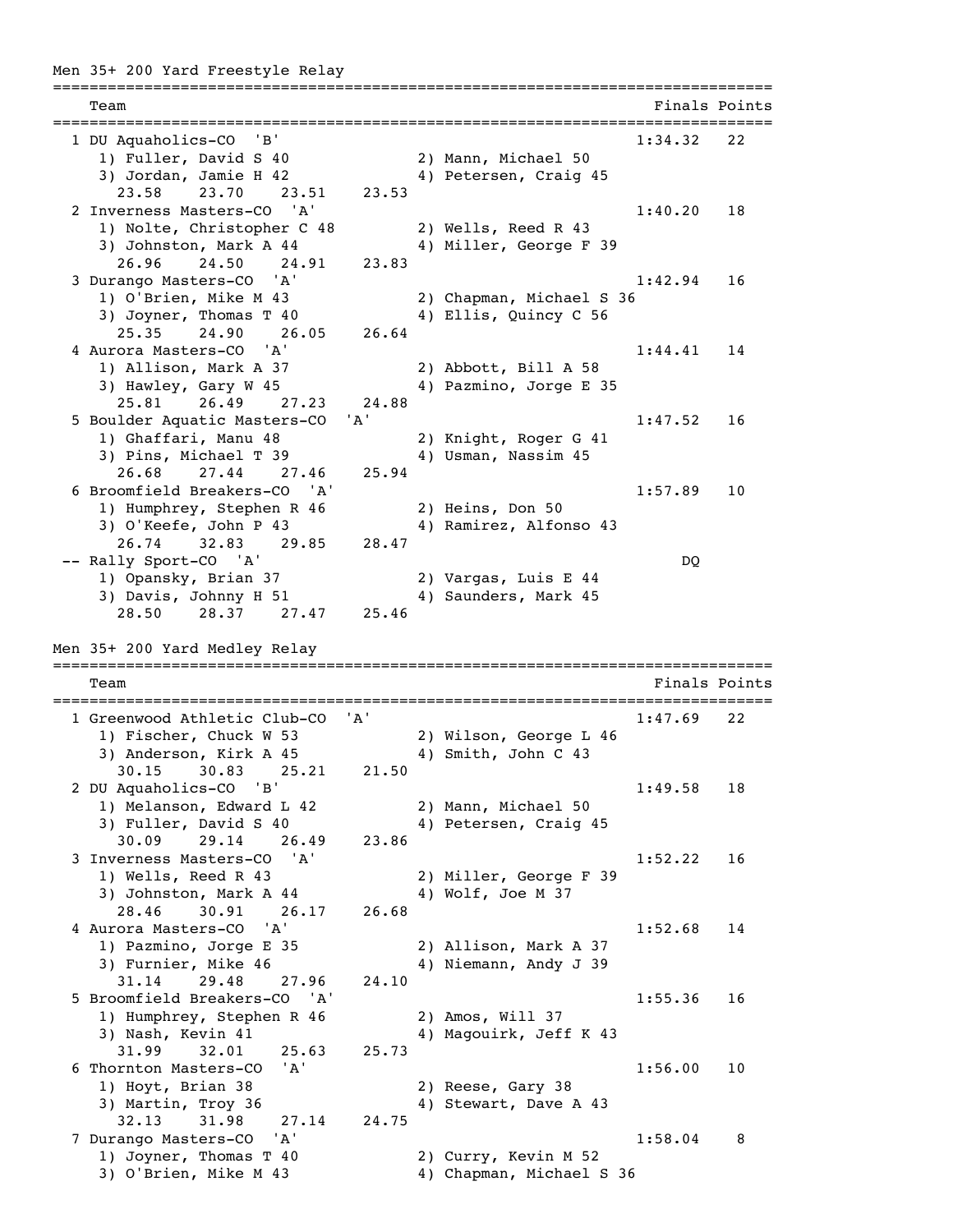29.89 34.99 28.20 24.96 8 Greeley Guppies-CO 'A' 2:20.98 6 1) Hess, Richard 50 2) Stratman, Gary T 39 3) McElhinney, Tom B 51  $\overline{4}$  Cattles, Steve R 45 29.51 37.40 28.88 45.19 Men 45+ 200 Yard Freestyle Relay =============================================================================== Team Finals Points =============================================================================== 1 Rally Sport-CO 'B' 1:42.65 22 1) Koehler, Jim R 45 2) Sherrier, Robert H 45 3) Miller, Burke 46 40 4) Lee, Marshall M 46 25.29 25.54 26.24 25.58 2 Inverness Masters-CO 'A' 2:02.14 18 1) Edwards, Morgan 60 2) Blodgett, Bob 54 3) Vanderpoel, William A 52 4) Strobel, Barney S 50 27.82 37.31 28.97 28.04 -- Boulder Aquatic Masters-CO 'A' DQ 1) Bryan, Todd A 54 2) Varner, Tim 54 3) Boysen, Eric C 47 4) Waterbury, Stuart S 51 27.14 28.66 25.88 24.87 Men 45+ 200 Yard Medley Relay =============================================================================== Team Finals Points =============================================================================== 1 Boulder Aquatic Masters-CO 'A' 1:49.67 22 1) Smith, Paul 45 2) Waterbury, Stuart S 51 3) Bryan, Todd A 54 4) Boysen, Eric C 47 25.65 29.96 28.63 25.43 2 Rally Sport-CO 'A' 1:57.70 18 1) Koehler, Jim R 45 2) Lee, Marshall M 46 3) Miller, Burke 46 4) Davis, Johnny H 51 31.11 32.68 28.73 25.18 3 Inverness Masters-CO 'A' 2:11.72 16 1) Strobel, Barney S 50 2) Edwards, Morgan 60 3) Nolte, Christopher C 48 4) Vanderpoel, William A 52 32.95 36.24 26.83 35.70 Men 55+ 200 Yard Freestyle Relay =============================================================================== Team Finals Points =============================================================================== 1 Boulder Aquatic Masters-CO 'A' 1:49.01 22 1) McCormick, Paul 58 2) Goodman, Laurence R 57 3) West, Dennis H 60 4) Paxton, Norman J 56 26.40 29.44 28.22 24.95 Men 55+ 200 Yard Medley Relay =============================================================================== Team Finals Points =============================================================================== 1 Boulder Aquatic Masters-CO 'A' 2:11.49 22 1) Goodman, Laurence R 57 1) Goodman, Laurence R 57 (2) West, Dennis H 60<br>3) McCormick, Paul 58 (4) Paxton, Norman J 56 42.99 33.54 28.72 26.24 2 Durango Masters-CO 'A' 2:13.21 18 1) Dodge, David R 58 2) O'Brien, Dennis A 69<br>3) Ellis, Quincy C 56 4) Warfield, John P 58 3) Ellis, Quincy  $C$  56 34.05 38.28 29.55 31.33 Men 65+ 200 Yard Medley Relay ===============================================================================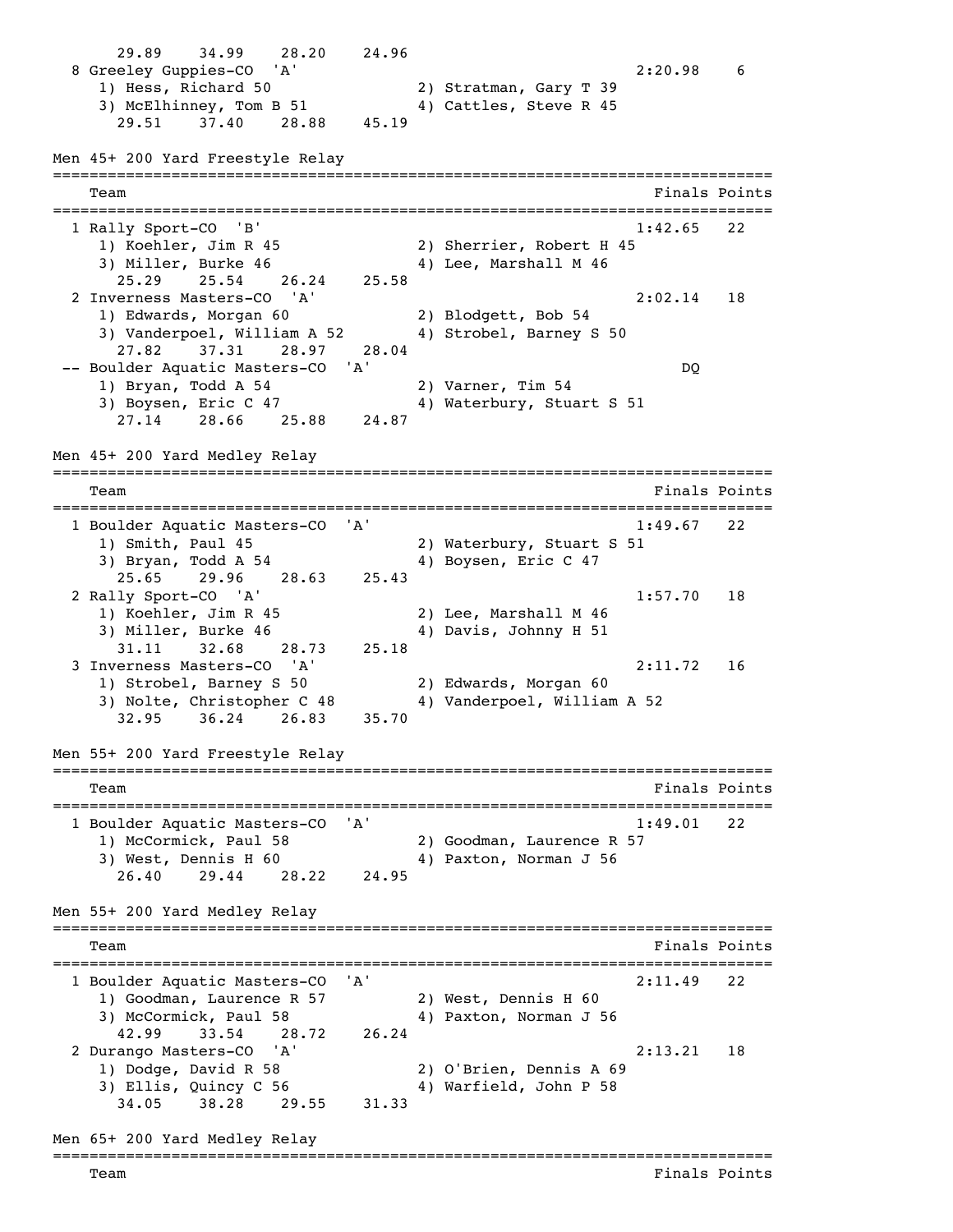=============================================================================== 1 Boulder Aquatic Masters-CO 'A' 2:54.78 22 1) Platter, Sanford 66 2) Myers, John D 74 3) Zurcher, James B 70 4) McCray, Dick A 67 45.38 1:02.19 36.35 30.86 Mixed 18+ 200 Yard Freestyle Relay =============================================================================== Team Finals Points =============================================================================== 1 Thornton Masters-CO 'A' 1:45.96 22 1) Schupbach, Dawn 21 2) Lee, Jodi L 27 3) Martin, Troy 36 4) Stewart, Dave A 43 28.91 26.80 25.40 24.85 2 Inverness Masters-CO 'A' 1:46.52 18 1) Levine, Nicholas 23 2) Rivera, Khemo D 29 3) Garnier, Kathy L 44 4) Riner, Betsy 38 22.52 25.68 29.33 28.99 3 Durango Masters-CO 'A' 1:48.82 16 1) Snider, Megan 23 2) Metz, Catherine L 49 3) Chapman, Michael S 36 4) Ellis, Quincy C 56 25.21 25.94 27.66 30.01 4 Durango Masters-CO 'B' 1:50.42 14 1) McCann, Meridith J 20 2) Rathman, Kimberly 22 3) O'Brien, Mike M 43 4) Joyner, Thomas T 40 26.53 25.08 28.72 30.09 5 Aurora Masters-CO 'A' 1:52.01 16 1) Keiser, Kate 22 2) Niemann, Andy J 39 3) Koch, Kirsten 24 4) Allison, Mark A 37 32.12 24.71 30.37 24.81 6 Greeley Guppies-CO 'A' 1:53.53 10 1) Hess, Richard 50 2) Stratman, Gary T 39 3) Palsic, Abby 24 4) Steitz, Natalie S 36 23.55 33.46 31.31 25.21 Mixed 18+ 200 Yard Medley Relay =============================================================================== Team Finals Points =============================================================================== 1 Durango Masters-CO 'A' 1:39.24 22<br>1) Metz, Catherine L 49 2) O'Brien, Mike M 43 1) Metz, Catherine L 49 2) O'Brien, Mike M 43 3) Rathman, Kimberly 22 4) Chapman, Michael S 36 32.08 32.80 18.77 15.59 2 Thornton Masters-CO 'A' 2:02.59 18 1) Hoyt, Brian 38 2) Reese, Gary 38 3) Drozda, Cathy M 46 4) Schupbach, Dawn 21 33.22 32.30 29.06 28.01 3 Rally Sport-CO 'A' 2:02.81 16 1) Putnam, Rob T 31 2) Holicky, Grant 31 3) Myers, Jill 27 4) Buttner, Megan 24 30.34 34.15 28.45 29.87 4 Durango Masters-CO 'B' 2:08.25 14 1) Joyner, Thomas T 40 2) Snider, Megan 23 3) Ellis, Quincy C 56 4) McCann, Meridith J 20 31.20 36.72 30.10 30.23 Mixed 25+ 200 Yard Freestyle Relay =============================================================================== Team Finals Points =============================================================================== 1 DU Aquaholics-CO 'A' 1:39.92 22 1) Framke, Erin C 31 2) Moen, Teri 36 3) Fuller, David S 40 4) Siegel, Joel F 33 27.36 26.04 23.98 22.54 2 Boulder Aquatic Masters-CO 'A' 1:40.20 18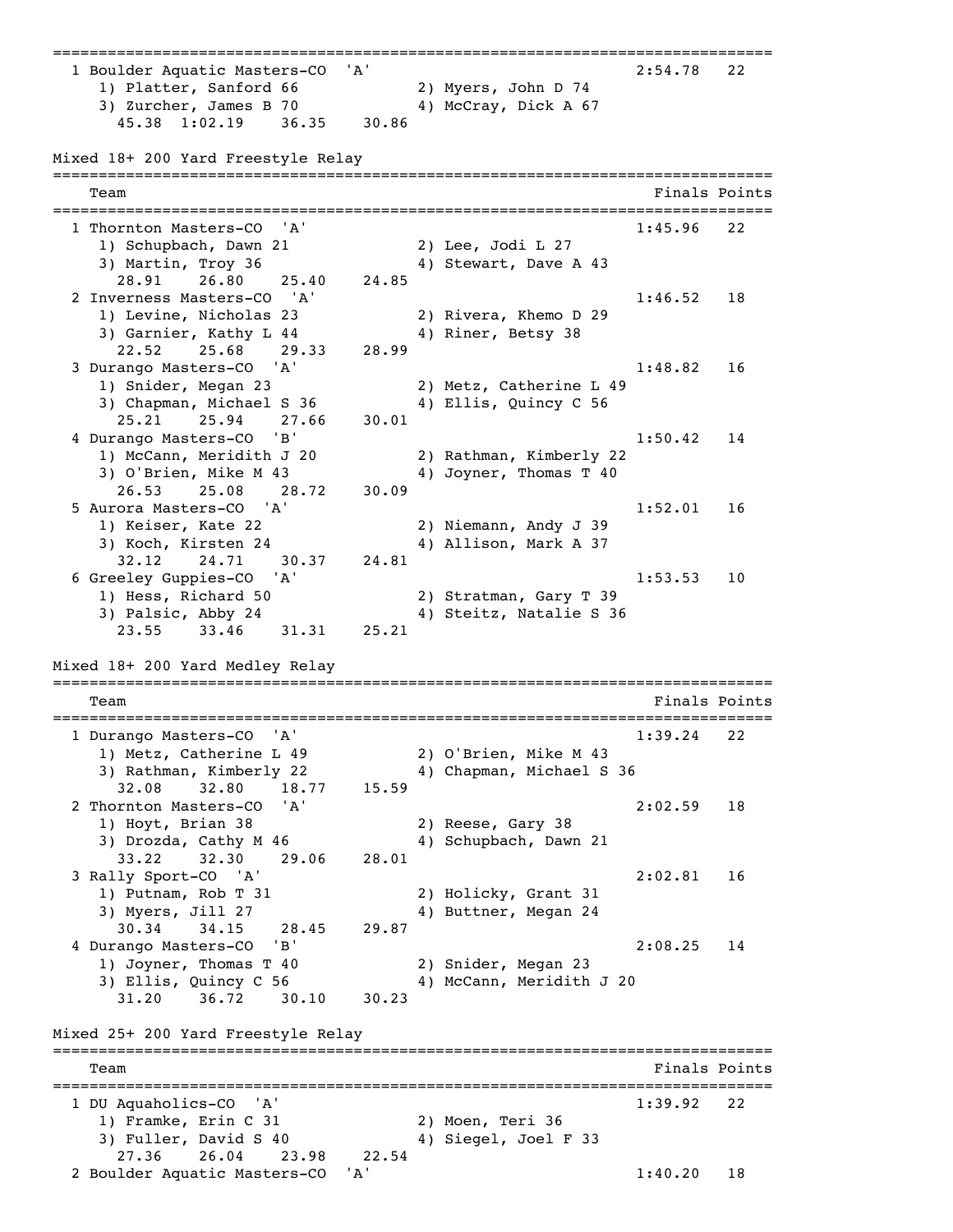1) Kemph, Bonnie G 28 2) Webb, Amy B 29 3) Knight, Roger G 41 4) Boysen, Eric C 47 24.15 27.13 26.32 22.60 3 Rally Sport-CO 'A' 1:42.97 16 1) Myers, Jill 27 2) Crouch, Kim H 43 3) Holicky, Grant 31 4) Hildebrandt, Jeff A 39<br>24.64 26.14 26.47 25.72 24.64 26.14 26.47 4 Aurora Masters-CO 'B' 1:47.38 14 1) Despain, Christina 27 2) Furnier, Mike 46 3) Niemann, Catherine A 34 4) Pazmino, Jorge E 35 30.22 25.21 27.57 24.38 5 Boulder Aquatic Masters-CO 'B' 1:50.70 16 1) Saum, Brett 26 2) McCann, Christy S 34 3) Fleckinger, Amy 29 4) Astor, Brett 34 29.54 28.69 25.43 27.04 6 Thornton Masters-CO 'B' 1:56.85 10 1) Rhoads, Jennifer B 32 2) Brassard, Sara R 29 3) Pastor, Dan E 37 4) Reese, Gary 38 32.03 30.94 27.36 26.52 7 Greeley Guppies-CO 'A' 2:34.66 8 1) McElhinney, Tom B 51 2) Baumann, Kari K 33 3) Croissant, Eileen M 65 4) Cattles, Steve R 45 47.06 34.39 44.10 29.11 -- Thornton Masters-CO 'A' DQ 1) Dretzka`, Jennifer M 42 2) Kauffman, Barbara M 43 3) Hoyt, Brian 38 4) Giron, Marcus K 29 29.85 30.07 25.90 27.74 Mixed 25+ 200 Yard Medley Relay =============================================================================== Team Finals Points =============================================================================== 1 Boulder Aquatic Masters-CO 'A' 1:49.45 22 1) Saum, Brett 26 2) Fleckinger, Amy 29<br>3) McCann, Christy S 34 4) Smith, Paul 45 3) McCann, Christy S 34 25.66 29.62 30.03 24.14 2 Aurora Masters-CO 'A' 1:57.36 18 1) Niemann, Catherine A 34 2) Abrahams, Rich 60 3) Despain, Christina 27 4) Allison, Mark A 37 32.11 30.55 25.64 29.06 3 DU Aquaholics-CO 'A' 2:00.07 16 1) Brackett, Bill A 47 2) Bourne, Christine E 29 3) Leetmae, Erika M 34 4) Siegel, Joel F 33 34.46 35.06 28.09 22.46 4 DU Aquaholics-CO 'C' 2:09.08 14 1) Framke, Erin C 31 2) Dau, Janice 42 3) Larson, Jeff V 25 4) Smith, Schuyler 36 39.22 36.75 30.18 22.93 5 Thornton Masters-CO 'A' 2:13.85 16 1) Brassard, Sara R 29 2) Sauls, Catherine C 40<br>3) Stewart, Dave A 43 49 Pastor, Dan E 37 3) Stewart, Dave A 43 36.98 39.65 28.40 28.82 6 Thornton Masters-CO 'B' 2:26.35 10 1) Martin-Layfield, Kim J 29 2) Giron, Marcus K 29 3) Rhoads, Jennifer B 32 4) Allison, Steve A 36 39.20 40.14 33.47 33.54 Mixed 35+ 200 Yard Freestyle Relay =============================================================================== Team Finals Points =============================================================================== 1 Boulder Aquatic Masters-CO 'A' 1:35.89 22 1) Smith, Paul 45 2) Gonzales, Mike 38<br>3) McKeever, Laura L 37 4) 3) McKeever, Laura L 37<br>22.00 23.45 26.18 24.26 22.00 23.45 26.18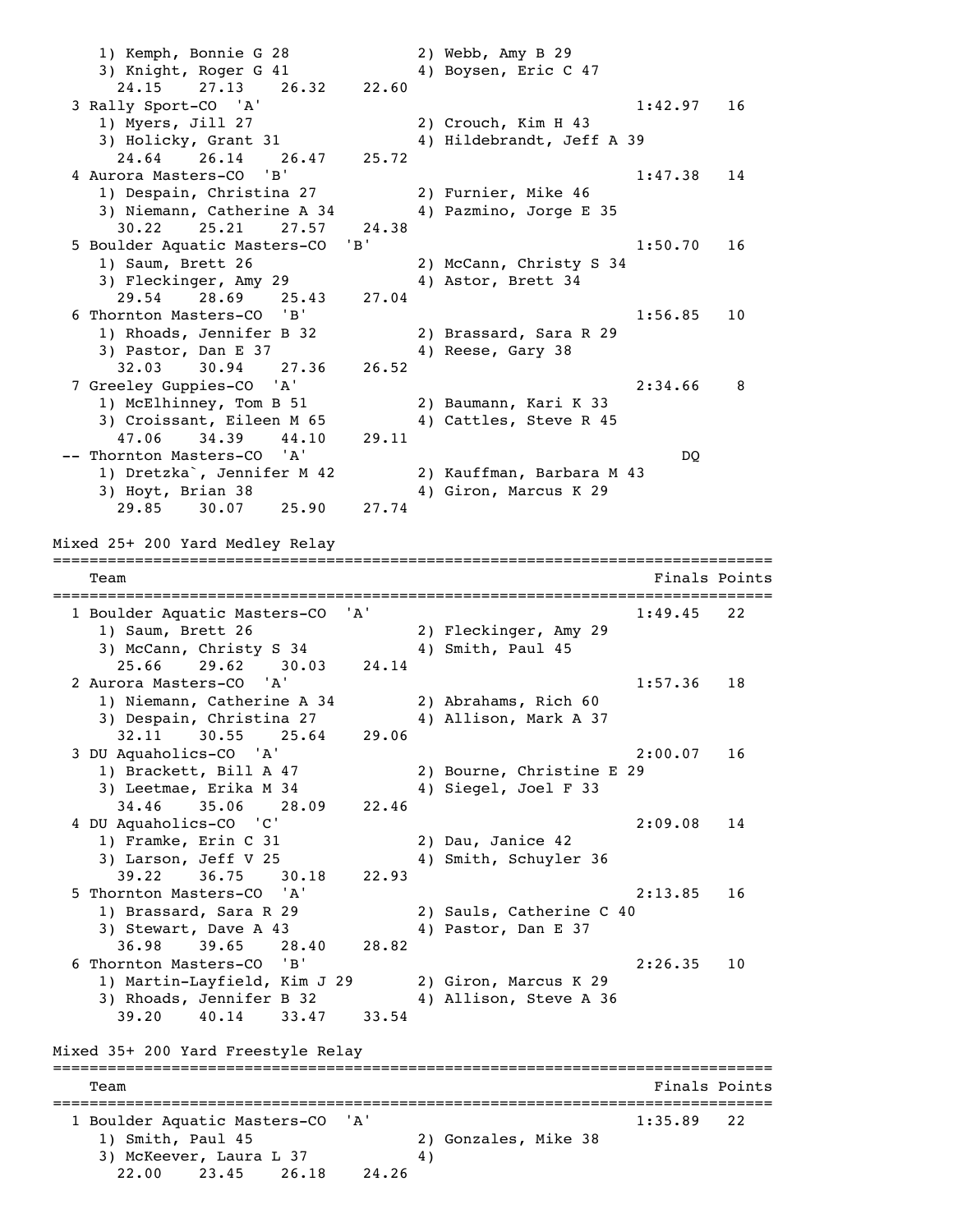2 Inverness Masters-CO 'A' 1:41.83 18 1) Wells, Reed R 43 2) Johnston, Mark A 44 3) Shultz, Lisa 42 4) Vanderpoel, Nicole L 40 24.33 24.68 27.70 25.12 3 Boulder Aquatic Masters-CO 'B' 1:46.84 16 1) Bryan, Todd A 54 2) Cox, Randy R 42 3) Smith, Laura K 39 4) Forbes, Tiffany A 38 25.81 26.31 28.18 26.54 4 Rally Sport-CO 'A' 1:48.61 14 1) Lee, Sarah B 38 2) Fischer, Lynn 43 3) Miller, Burke 46 40 4) Koehler, Jim R 45 27.46 28.29 27.03 25.83 5 Inverness Masters-CO 'B' 1:56.80 16 1) Wolf, Joe M 37 2) Miller, George F 39 3) Fletcher, Lynn E 44 4) Crino, Heidi P 38 26.69 26.77 33.74 29.60 6 Durango Masters-CO 'A' 1:59.89 10 1) Nelson, Mary Anne 54 2) Sallee, Cece 43 3) Curry, Kevin M 52 4) Dodge, David R 58 28.13 27.39 30.91 33.46 Mixed 35+ 400 Yard Freestyle Relay =============================================================================== Team Finals Points =============================================================================== 1 Broomfield Breakers-CO 'A' 3:49.28 22 1) Magouirk, Jeff K 43 2) Amos, Will 37 3) Humphrey, Stephen R 46 4) Nash, Kevin 41 28.15 59.09 28.98 59.98 26.99 57.98 24.72 52.23 Mixed 35+ 200 Yard Medley Relay =============================================================================== Team Finals Points **Finals** Points **Finals** Points **Finals** Points =============================================================================== 1 Inverness Masters-CO 'A' 1:56.45 22 1) Wells, Reed R 43 2) Miller, George F 39 3) Riner, Betsy 38 4) Garnier, Kathy L 44 28.57 31.17 31.60 25.11 2 Rally Sport-CO 'A' 1:59.64 18 1) Buttner, Martha A 49 2) Fischer, Lynn 43 3) Miller, Burke 46 4) Koehler, Jim R 45 31.32 34.69 28.19 25.44 3 DU Aquaholics-CO 'B' 2:11.49 16 1) Melanson, Edward L 42 2) Friedlander, Rebecca L 38 3) Zarou, Kate B 36 4) Fuller, David S 40 36.99 37.45 33.62 23.43 4 Durango Masters-CO 'A' 2:19.49 14 1) Curry, Kevin M 52 2) Nelson, Mary Anne 54 3) Sallee, Cece 43 4) Warfield, John P 58 35.88 41.18 31.65 30.78 -- Rally Sport-CO 'B' DQ  $1)$  Lee, Marshall M 46 1) Lee, Marshall M 46 2) Crouch, Kim H 43<br>3) Lee, Sarah B 38 4) Davis, Johnny H 51 31.98 41.39 27.54 30.87 Mixed 45+ 200 Yard Freestyle Relay =============================================================================== Team Finals Points =============================================================================== 1 Boulder Aquatic Masters-CO 'A' 1:52.10 22 1) Roche, Carolyn M 53 2) Anderson, Cynthia B 48 3) Paxton, Norman J 56 4) Waterbury, Stuart S 51 31.89 29.83 24.80 25.58 2 Inverness Masters-CO 'A' 2:05.95 18 1) Nolte, Christopher C 48 2) Strobel, Barney S 50